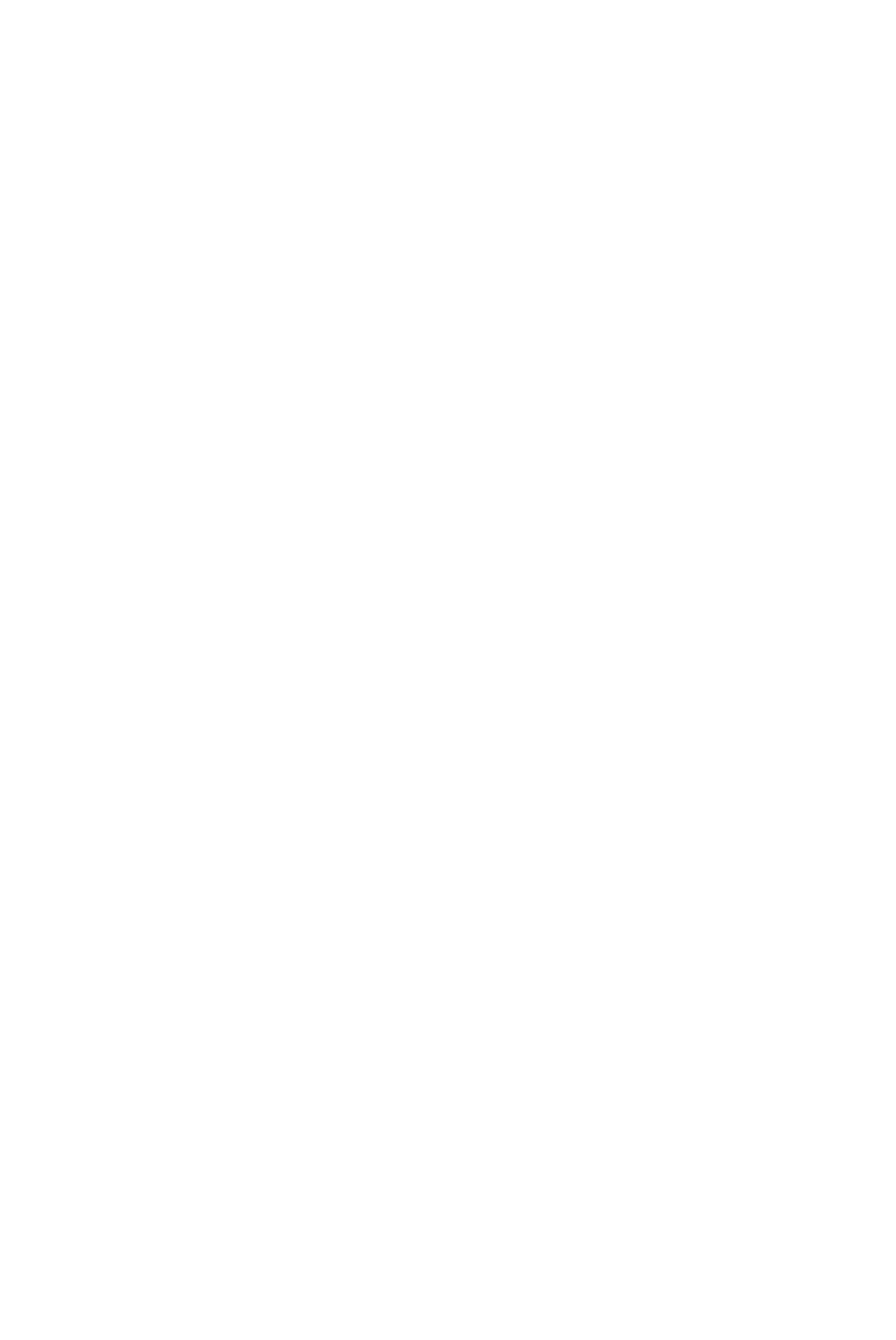INTERNATIONAL LABOUR ORGANIZATION

# **ILO Multilateral Framework on Labour Migration**

**Non-binding principles and guidelines for a rights-based approach to labour migration** 

INTERNATIONAL LABOUR OFFICE GENEVA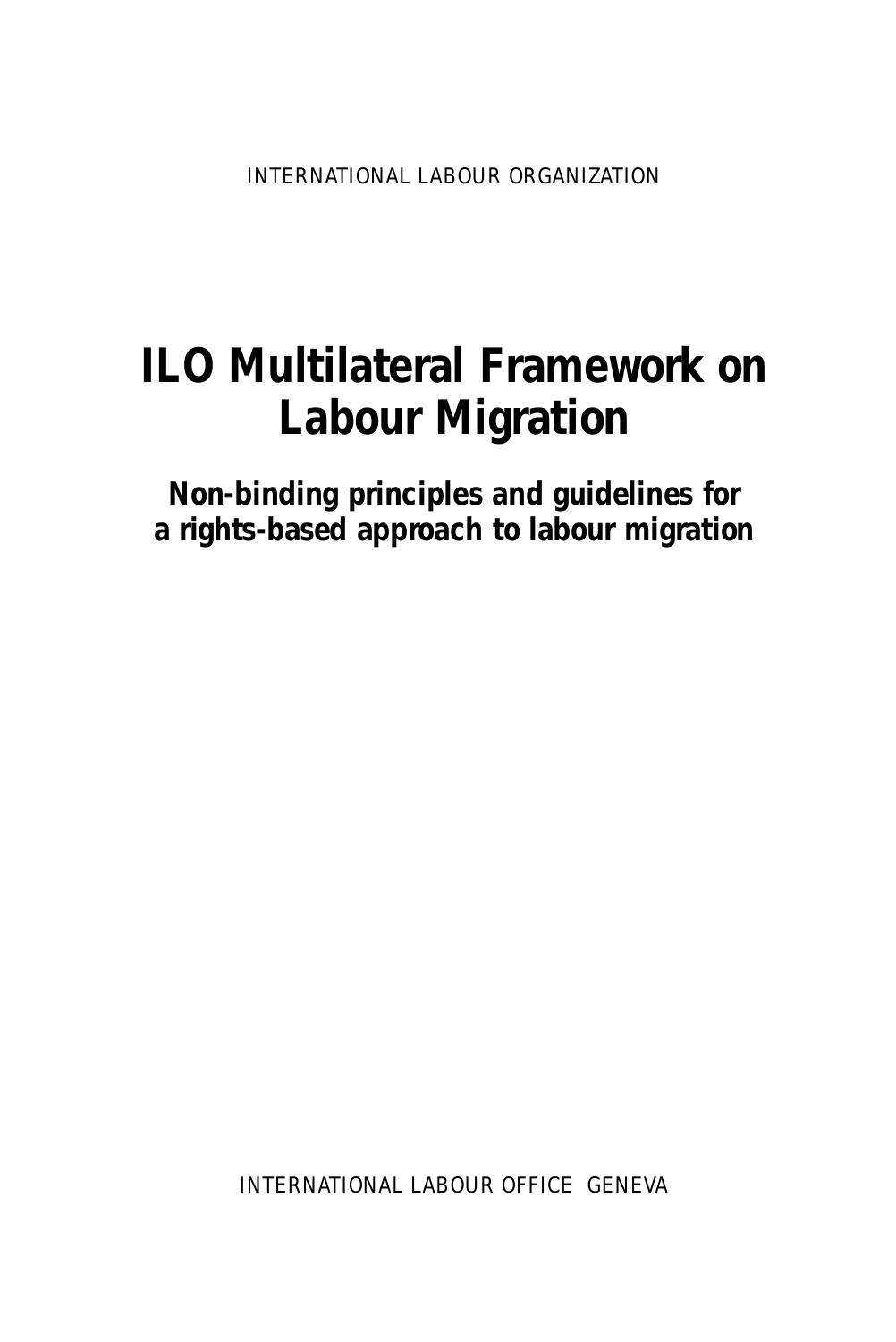#### Copyright © International Labour Organization 2006 *First published 2006*

Publications of the International Labour Office enjoy copyright under Protocol 2 of the Universal Copyright Convention. Nevertheless, short excerpts from them may be reproduced without authorization, on condition that the source is indicated. For rights of reproduction or translation, application should be made to the ILO Publications (Rights and Permissions), International Labour Office, CH-1211 Geneva 22, Switzerland, or by email: pubdroit@ilo.org. The International Labour Office welcomes such applications.

Libraries, institutions and other users registered in the United Kingdom with the Copyright Licensing Agency, 90 Tottenham Court Road, London W1T 4LP [Fax: (+44) (0)20 7631 5500; email: cla@cla.co.uk], in the United States with the Copyright Clearance Center, 222 Rosewood Drive, Danvers, MA 01923 [Fax: (+1) (978) 750 4470; email: info@copyright.com] or in other countries with associated Reproduction Rights Organizations, may make photocopies in accordance with the licences issued to them for this purpose.

ILO. International Migration Programme *ILO's Multilateral Framework on Labour Migration; Non-binding principles and guidelines for a rights-based approach*  Geneva, International Labour Office, 2006. 55 p.

Decent work, employment creation, employment policy, national plan, agenda, skills development, social dialogue, working conditions, fundamental rights at work, social protection, gender equality, labour migration, remittances,

ISBN: 92-2-119118-4 & 978-92-2-119118-6

Also available in French: *Cadre multilatéral de l'OIT pour les migrations de main-d'œuvre. Principes et lignes directrices non-contraignants pour une approche des migrations de maind'œuvre fondée sur les droits.* (ISBN: 92-2-219118-8 & 978-92-2-219118-5). Genève, 2006

*ILO Cataloguing in Publication Data* 

The designations employed in ILO publications, which are in conformity with United Nations practice, and the presentation of material therein do not imply the expression of any opinion whatsoever on the part of the International Labour Office concerning the legal status of any country, area or territory or of its authorities, or concerning the delimitation of its frontiers.

Reference to names of firms and commercial products and processes does not imply their endorsement by the International Labour Office, and any failure to mention a particular firm, commercial product or process is not a sign of disapproval.

ILO publications can be obtained through major booksellers or ILO local offices in many countries, or direct from: ILO Publications, International Labour Office, CH-1211 , Geneva 22, Switzerland. Catalogues or lists of new publications are available free of charge from the above address, or by email: pubvente@ilo.org

Visit our website: www.ilo.org/publns

Photocomposed in Switzerland BRI

Printed by the International Labour Office, Geneva, Switzerland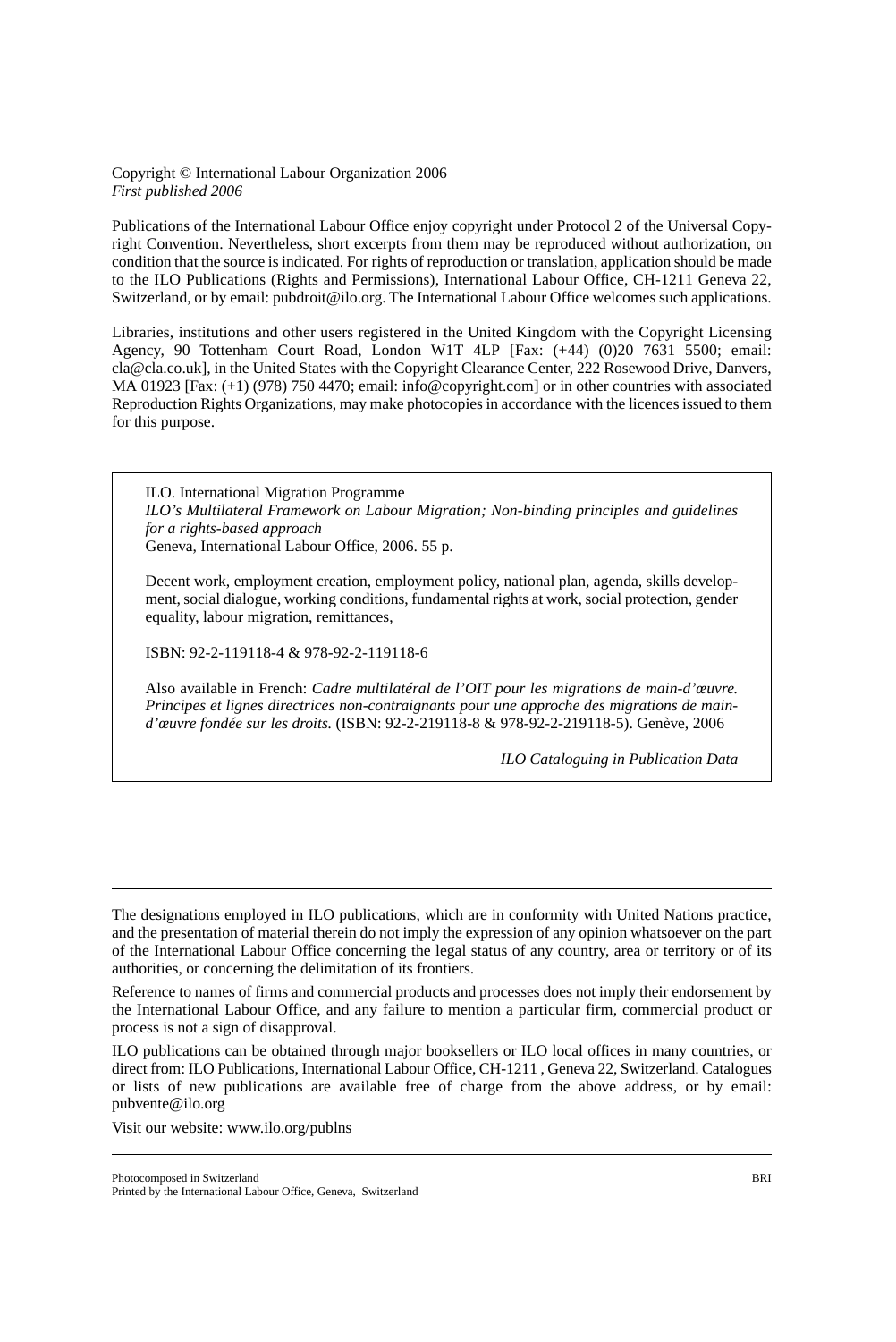#### PREFACE

Migration for employment and its linkages with development has now emerged as a global issue which affects most nations in the world. It is high on the international, regional and national policy agendas. Through their labour, migrant workers contribute to growth and development in their countries of employment. Countries of origin greatly benefit from their remittances and the skills acquired during their migration experience. Yet, the migration process also poses serious challenges. Many migrant workers, especially low skilled workers, experience serious abuse and exploitation. Women, increasingly migrating on their own and now accounting for almost half of all international migrants, face specific protection problems. In the face of rising barriers to cross border labour mobility, the growth of irregular migration, and trafficking and smuggling of human beings constitute major challenges to protection of human and labour rights.

With the expansion and mounting complexity of labour migration, the international community requires new tools to govern it, in addition to the international instruments developed over the last few decades. The International Labour Organization (ILO) with its tripartite structure (governments, employers and workers), its mandate on labour issues, its competence on standard setting, and its long-standing experience in promoting social justice in and through the world of work, has an obligation and unique role to play in developing principles and guidelines for governments, social partners and other stakeholders in labour migration policy and practice.

It was in this context that, in recent years, the ILO promoted a wideranging dialogue. For example, the World Commission on the Social Dimension of Globalization —convened by the ILO and composed of eminent personalities of diverse backgrounds- noted that the absence of a multilateral framework to govern cross-border movements had given rise to a number of collateral problems including exploitation of migrant workers, growth in irregular migration, rise in trafficking of human beings, and brain drain from developing countries. In 2004, the 92nd Session of the International Labour Conference undertook a General Discussion on migrant workers and adopted,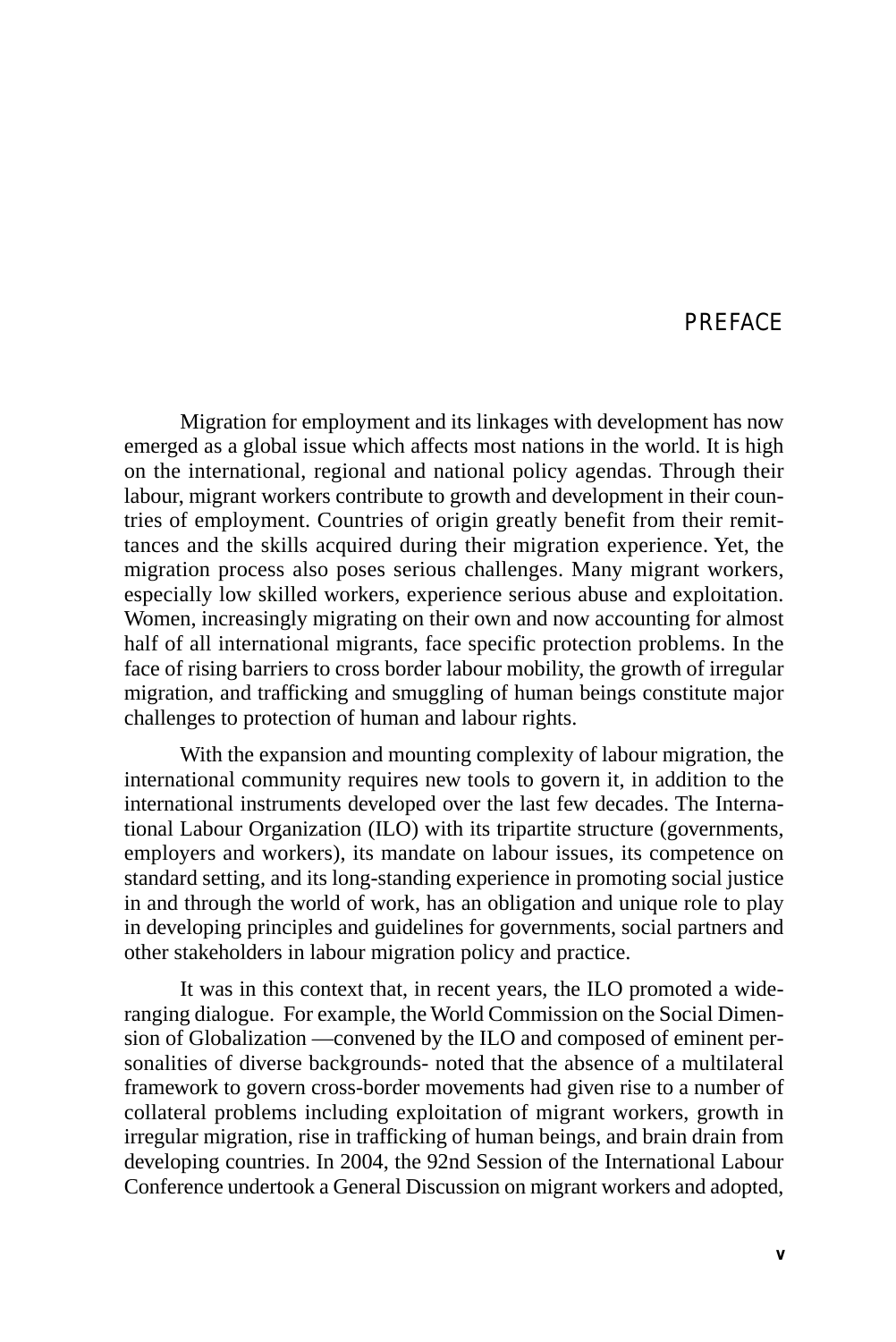#### **Preface**

by consensus, a Resolution on a fair deal for migrant workers in the global economy, which called for an ILO Plan of Action on Labour Migration. The Resolution noted: "The rising mobility of people in search of opportunities and decent work and human security has been commanding the attention of policy-makers and prompting dialogue for multilateral cooperation in practically every region of the world. The ILO can play a central role in promoting policies to maximize the benefits and minimize the risks of work-based migration."<sup>1</sup>

The centrepiece of the Plan of Action has been the development of a rights-based Multilateral Framework on Labour Migration. The ILO convened a tripartite meeting of experts, which met in Geneva from 31 October to 2 November 2005, and debated and adopted the ILO Multilateral Framework on Labour Migration: Non-binding principles and guidelines for a rights-based approach to labour migration". The ILO Governing Body at its 295th Session in March 2006 decided that the Framework should be published and disseminated.

The Multilateral Framework on Labour Migration represents a considered response to widespread demands for practical guidance and action with a view to maximizing the benefits of labour migration for all parties. The framework:

- addresses the major issues faced by migration policy makers at national, regional and international levels.
- is a comprehensive collection of principles, guidelines and best practices on labour migration policy, derived from relevant international instruments and a global review of labour migration policies and practices of ILO constituents.
- addresses the important themes of decent work for all, governance of migration, protection of migrant workers, promoting migration and development linkages, and expanding international cooperation.
- is a nonbinding framework which clearly recognizes the sovereign right of all nations to determine their own migration policies.
- accepts the crucial role of social partners, social dialogue and tripartism in labour migration policy.
- advocates gender-sensitive migration policies that address the special problems faced by women migrant workers.

The Framework will be useful to governments, employers' and workers' organizations and all those who are involved in the development,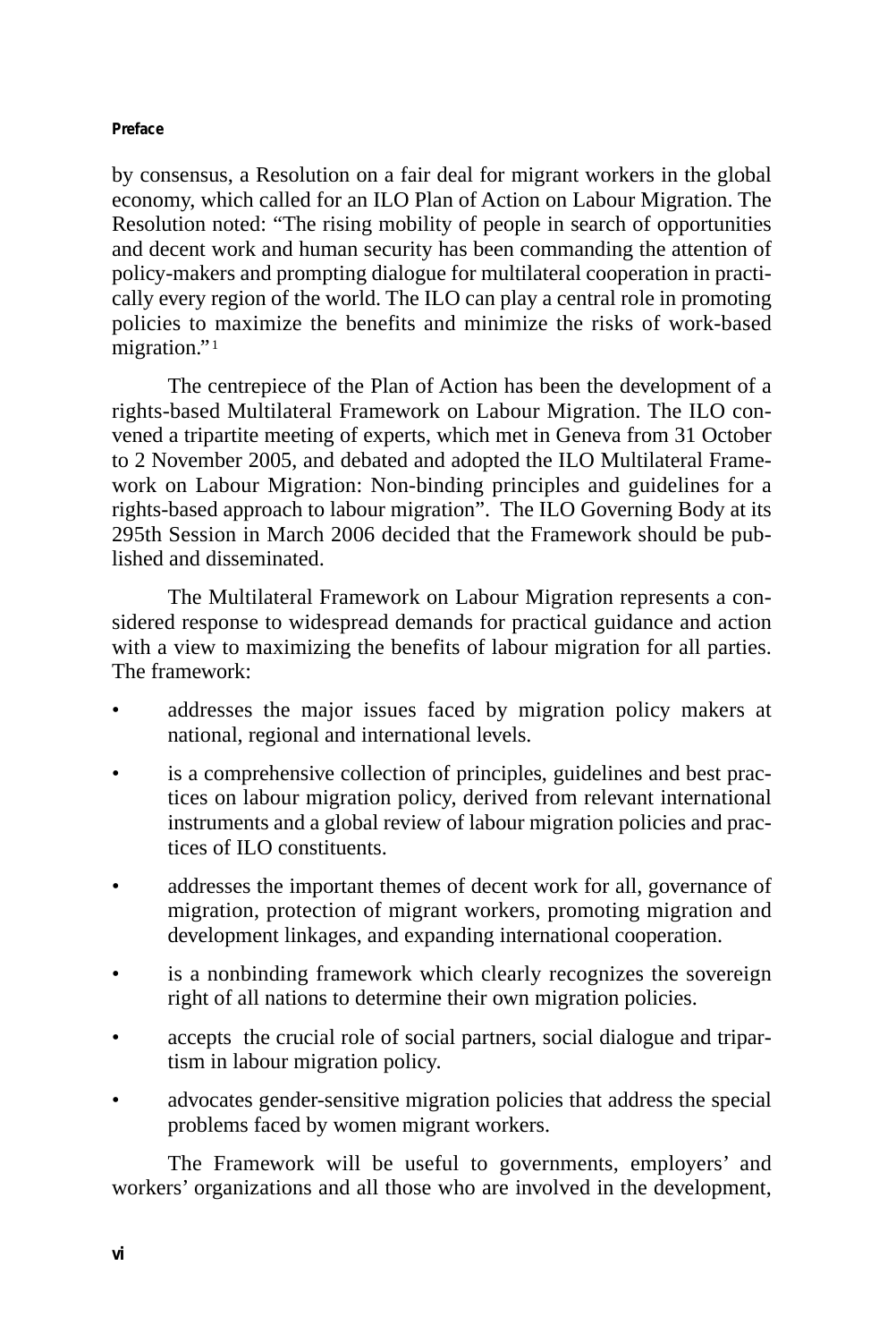strengthening, implementation and evaluation of national, regional and international labour migration policies and practices. The ILO plans to regularly update the compilation of best practices contained in Annex II in partnership with its constituents, and stands ready to offer its expert assistance and guidance in promoting the Framework.

> *Juan Somavia*  Director-General International Labour Organization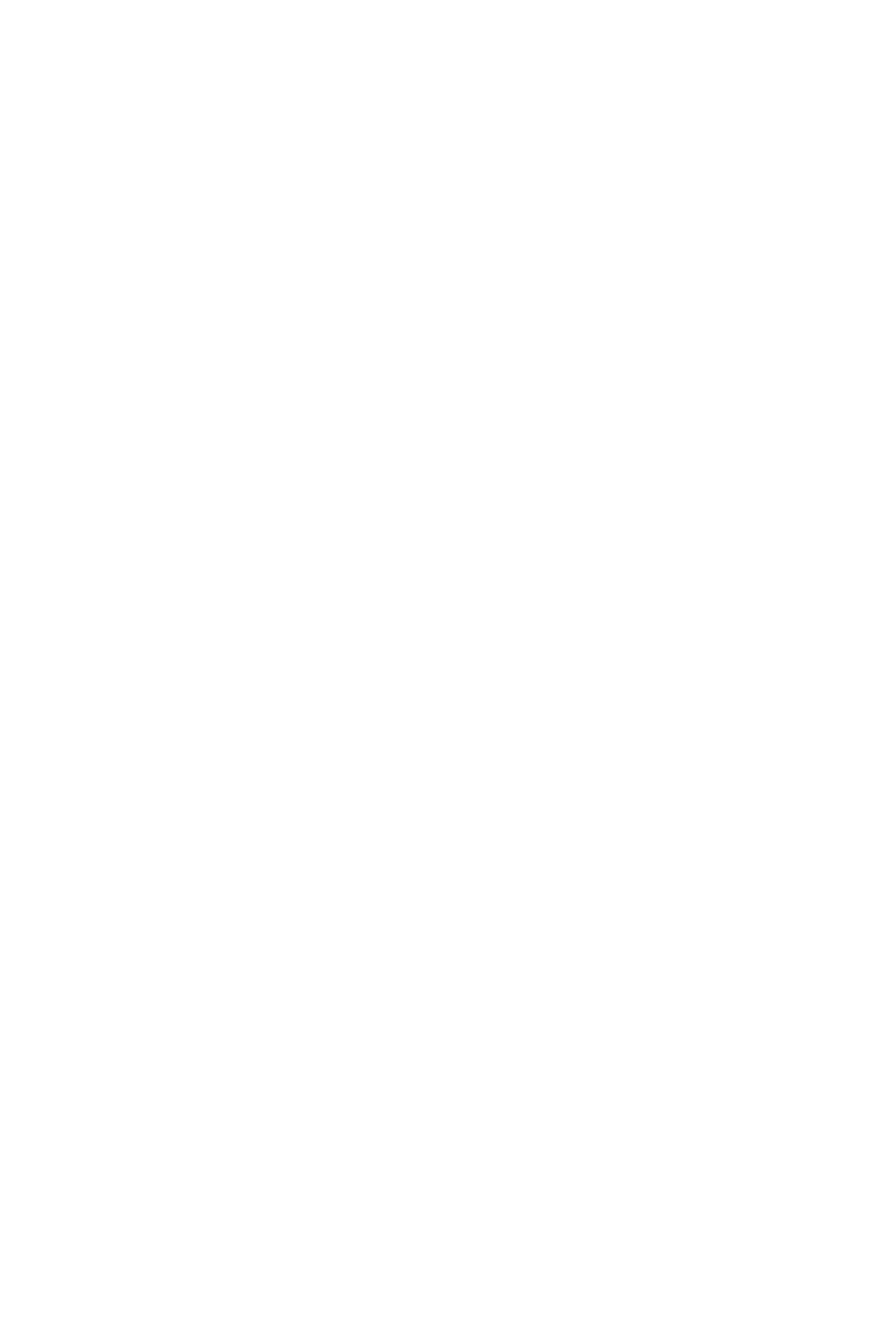## TABLE OF CONTENTS

|                  |                                                                                                                                      | $\mathbf{v}$     |
|------------------|--------------------------------------------------------------------------------------------------------------------------------------|------------------|
|                  | Preamble                                                                                                                             | $\mathbf{1}$     |
|                  |                                                                                                                                      | 3                |
| I.               |                                                                                                                                      | 5                |
| II.              | Means for international cooperation on labour migration.                                                                             | 7                |
| Ш.               |                                                                                                                                      | $\boldsymbol{9}$ |
| IV.              | <b>Effective management of labour migration.</b>                                                                                     | 11               |
| V.               | Protection of migrant workers.                                                                                                       | 15               |
| VI.              | Prevention of and protection against abusive migration                                                                               | 21               |
| VII.             |                                                                                                                                      | 23               |
|                  | VIII. Social integration and inclusion                                                                                               | 27               |
| IX.              |                                                                                                                                      | 29               |
| <b>Annex I:</b>  |                                                                                                                                      |                  |
|                  | List of international labour conventions<br>and Recommendations referred to in the ILO Multilateral<br>Framework on Labour Migration | 33               |
| <b>Annex II:</b> |                                                                                                                                      | 35               |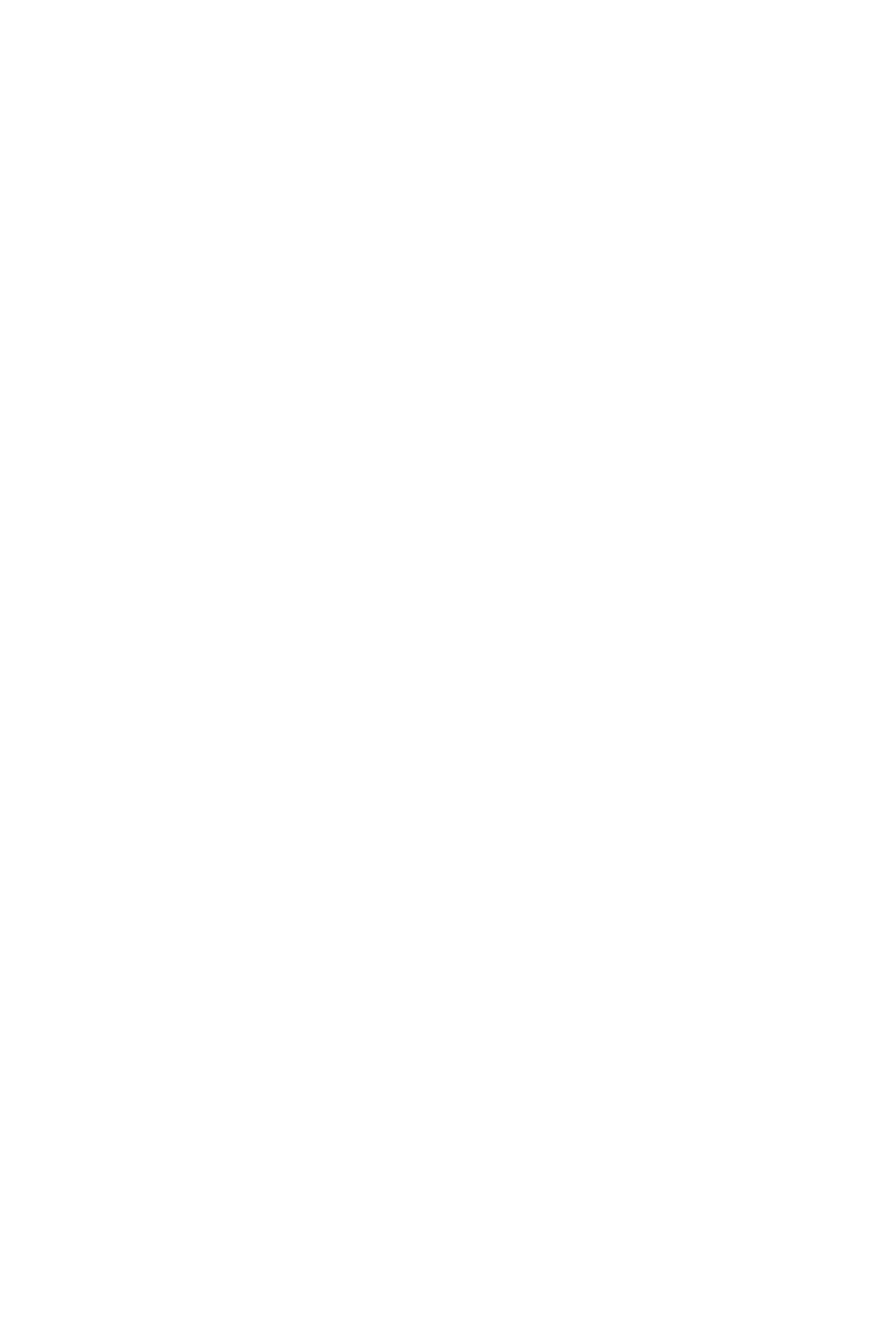#### ILO MULTILATERAL FRAMEWORK ON LABOUR MIGRATION

#### **Non-binding principles and guidelines for a rights-based approach to labour migration adopted by the Tripartite Meeting of Experts on the ILO Multilateral Framework on Labour Migration**  (Geneva, 31 October-2 November 2005)

The Tripartite Meeting of Experts,

Recalling that the International Labour Organization has long sought to improve the working and social conditions of men and women employed in countries other than their own;

Considering that the ILO, with its unique tripartite structure, its competence, and its long-standing experience in the social field, has an essential role to play in evolving principles for the guidance of governments and of workers' and employers' organizations;

Bearing in mind the need to promote the Decent Work Agenda and create jobs where people live, as emphasized in the ILO Global Employment Agenda;

Taking into account the programmes and activities on migration of the United Nations, relevant specialized agencies and the International Organization for Migration;

Recording the contributions of the World Commission on the Social Dimension of Globalization and the Global Commission on International Migration;

Recalling that the ILO convened a Tripartite Meeting of Experts on Future ILO Activities in the Field of Migration in 1997;

Having undertaken a general discussion based on an integrated approach on labour migration at the 92nd Session of the International Labour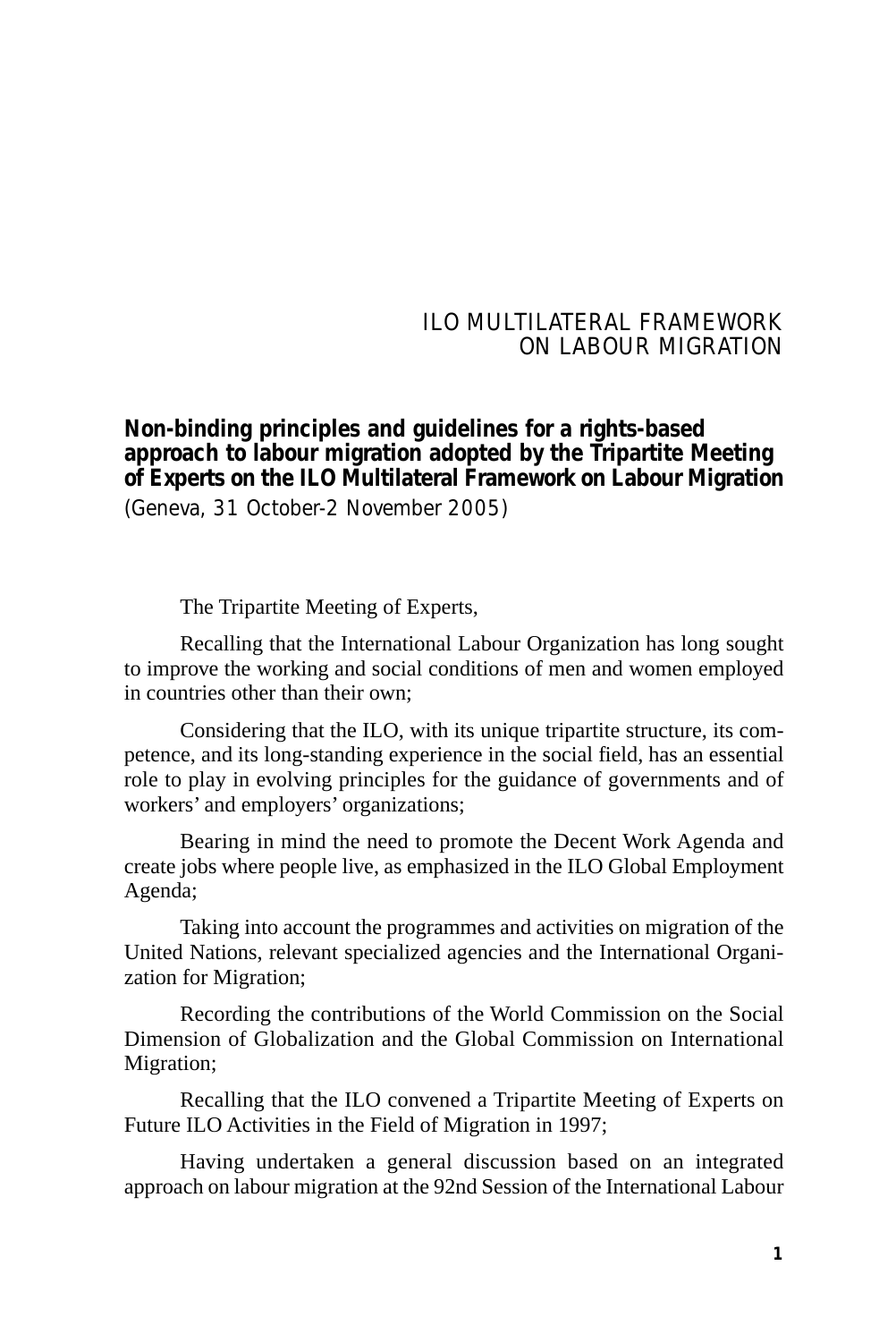Conference in 2004 on the basis of Report VI Towards a fair deal for migrant workers in a global economy, which culminated in the unanimous adoption by the ILC of a resolution and conclusions directing that the ILO and its constituents, in partnership with other relevant international organizations, carry out a plan of action for migrant workers;

Considering that the plan of action proposed by the International Labour Conference includes the development of a non-binding multilateral framework for a rights-based approach to labour migration, which takes into account labour market needs, the sovereign right of all nations to determine their own migration policies, and relevant action for a wider application of international labour standards and other instruments relevant to migrant workers;

Considering that the non-binding multilateral framework is also aimed at enhancing cooperation between the ILO and other relevant international organizations, in particular in the context of its cooperation with the Geneva Migration Group and regional organizations, for the furtherance of the plan of action and in order to promote coherence in international labour migration policies;

Hereby asks the Governing Body to take note of the following Framework, which may be cited as the ILO Multilateral Framework on Labour Migration, Non-binding principles and guidelines for a rights-based approach to labour migration, and invites governments of States Members of the ILO, employers' and workers' organizations, as well as relevant international organizations, to promote and respect its contents.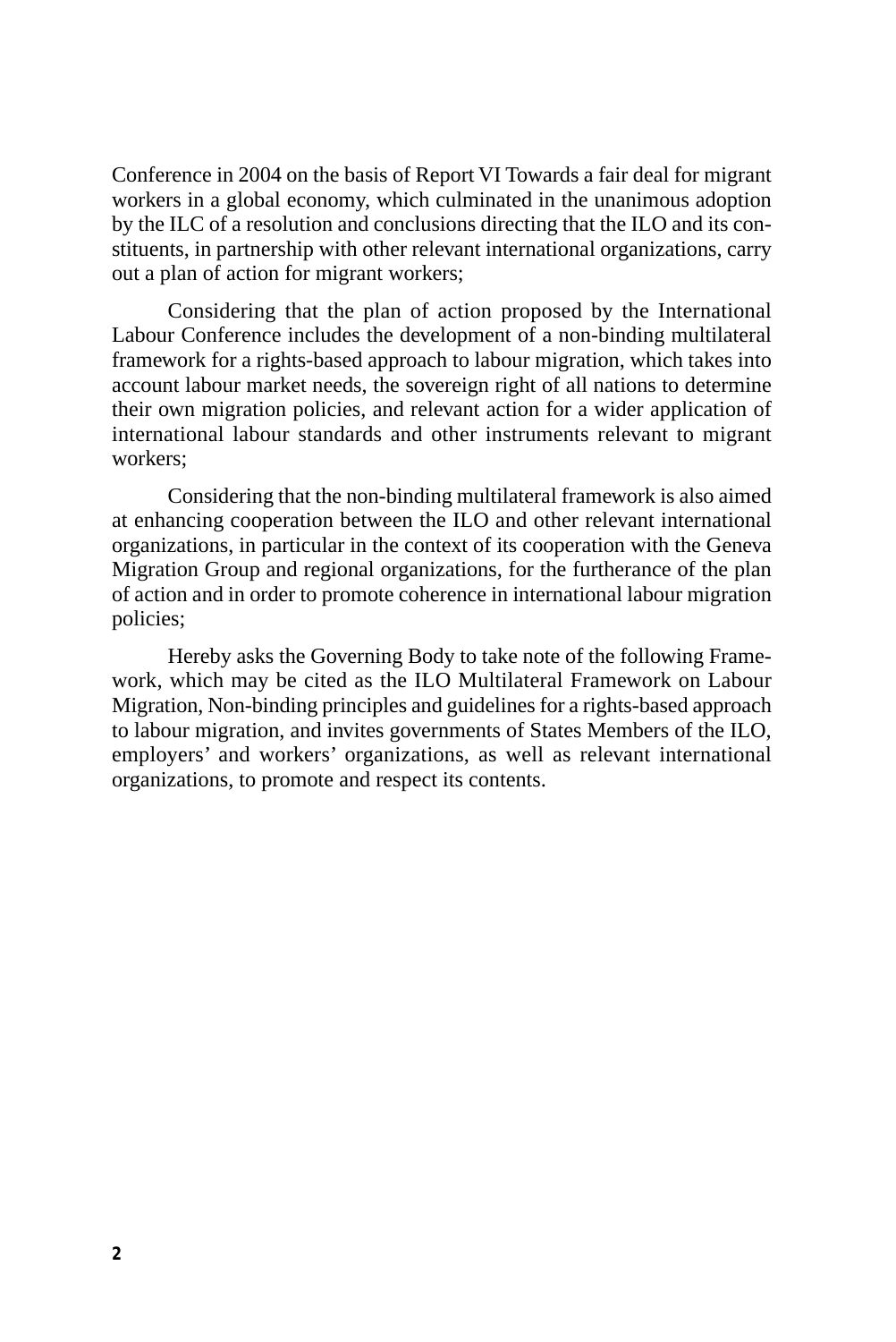#### INTRODUCTION

- **1.** Migration for employment is an important global issue, which now affects most countries in the world. Two major labour market forces are in operation today that result in increased migration for work – many people of working age either cannot find employment or cannot find employment adequate to support themselves and their families in their own countries, while some other countries have a shortage of workers to fill positions in various sectors of their economies. Other factors include demographic change, socio-economic and political crises, and widening wage gaps within, as well as between, developed and developing countries. There is consequently much movement across borders for employment, with women independently migrating for work in considerably greater numbers than in the past and now comprising about half of all migrant workers.
- **2.** Labour migration can have many beneficial elements for those countries which send and receive migrant workers, as well as for the workers themselves. It can assist both origin and destination countries in economic growth and development. While acknowledging the sovereign right of States to develop their own labour and migration policies, it is important to direct attention to the need to adopt coherent and comprehensive national policies to effectively manage labour migration and to protect migrant workers. Special attention should be given to the multiple disadvantages and discrimination often faced by migrant workers on the basis of gender, race and migrant status. Further, issues related to the movement of workers across national borders cannot be effectively addressed when countries act in isolation; hence, international cooperation in managing labour migration can be valuable in addressing national interests.
- **3.** This non-binding ILO Multilateral Framework gives effect to the resolution and conclusions on a fair deal for migrant workers in a global economy, adopted by the 92nd Session of the International Labour Conference in 2004. Paragraph 23 of the conclusions states: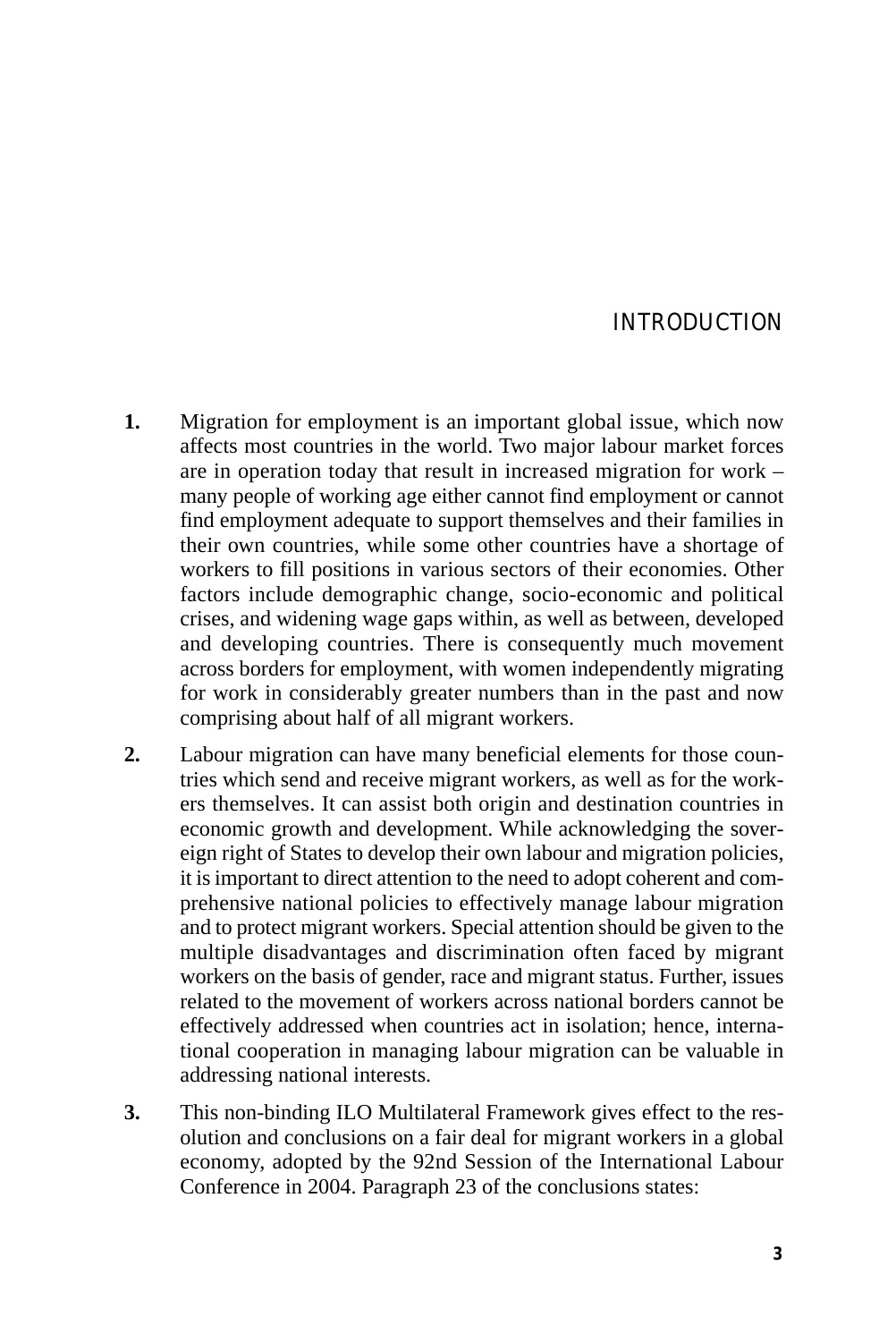#### **Introduction**

In order to assist member States to develop more effective labour migration policies, the tripartite constituents have agreed to develop a non-binding multilateral framework for a rights-based approach to labour migration which takes account of national labour market needs. Such a framework will be drawn from, and based on, available information on policy and best practices in countries engaged in international labour migration, existing proposals to enhance the economic benefits of labour migration, relevant international labour standards, the 1998 Declaration on Fundamental Principles and Rights at Work and its Follow-up, and other relevant international instruments. (See Annex 1.)

Account should be taken in particular of the underlying principles of the Migration for Employment Convention (Revised), 1949 (No. 97), and the Migrant Workers (Supplementary Provisions) Convention, 1975 (No. 143), and of accompanying Recommendations Nos. 86 and 151. If these Conventions have been ratified, they should be fully respected.

- **4.** The ILO Multilateral Framework comprises non-binding principles and guidelines for labour migration. It is derived from extensive research, as well as compilation and review of labour migration practices in all regions of the world. It has been drawn from principles contained in relevant international instruments and international and regional policy guidelines, including the International Agenda for Migration Management. Governments and the social partners are invited to give effect to the principles and guidelines therein. The Framework includes examples of best practices in Annex II. Relevant instruments that relate to the principles are referenced below under the principles. The provisions of the Framework shall not limit or otherwise affect obligations arising out of the ratification of any ILO Convention. It is designed to provide practical guidance to governments and to employers' and workers' organizations with regard to the development, strengthening and implementation of national and international labour migration policies. It can also guide other parties interested in labour migration issues.
- **5.** In the broader context of commitment to promoting decent work for all, the Multilateral Framework aims to foster cooperation and consultation among and between the tripartite constituents of the ILO and the Office, and in partnership with other international organizations, to assist them in implementing more effective policies on labour migration, including on rights, employment and protection of migrant workers.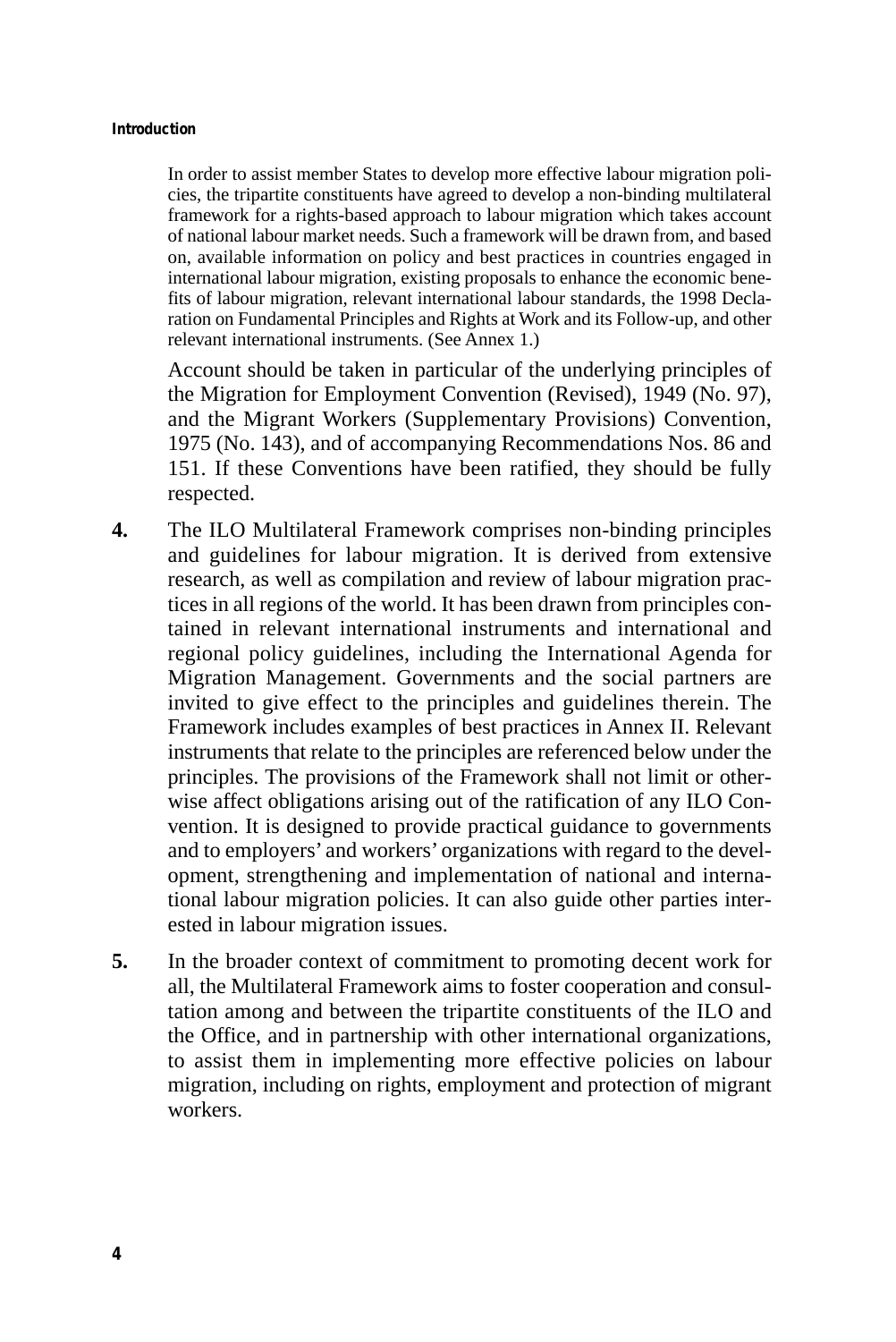#### I. DECENT WORK

- **1. (a) Opportunities for all men and women of working age, including migrant workers, to obtain decent and productive work in conditions of freedom, equity, security and human dignity should be promoted.** 
	- **(b) The ILO Decent Work Agenda promotes access for all to freely chosen employment, the recognition of fundamental rights at work, an income to enable people to meet their basic economic, social and family needs and responsibilities and an adequate level of social protection for the workers and family members.**

#### **Guidelines**

- 1.1. developing and implementing economic and social policies that create decent and productive work in accordance with principles 1(a) and (b) of this Framework;
- 1.2. supporting the implementation of the Global Employment Agenda at the national level.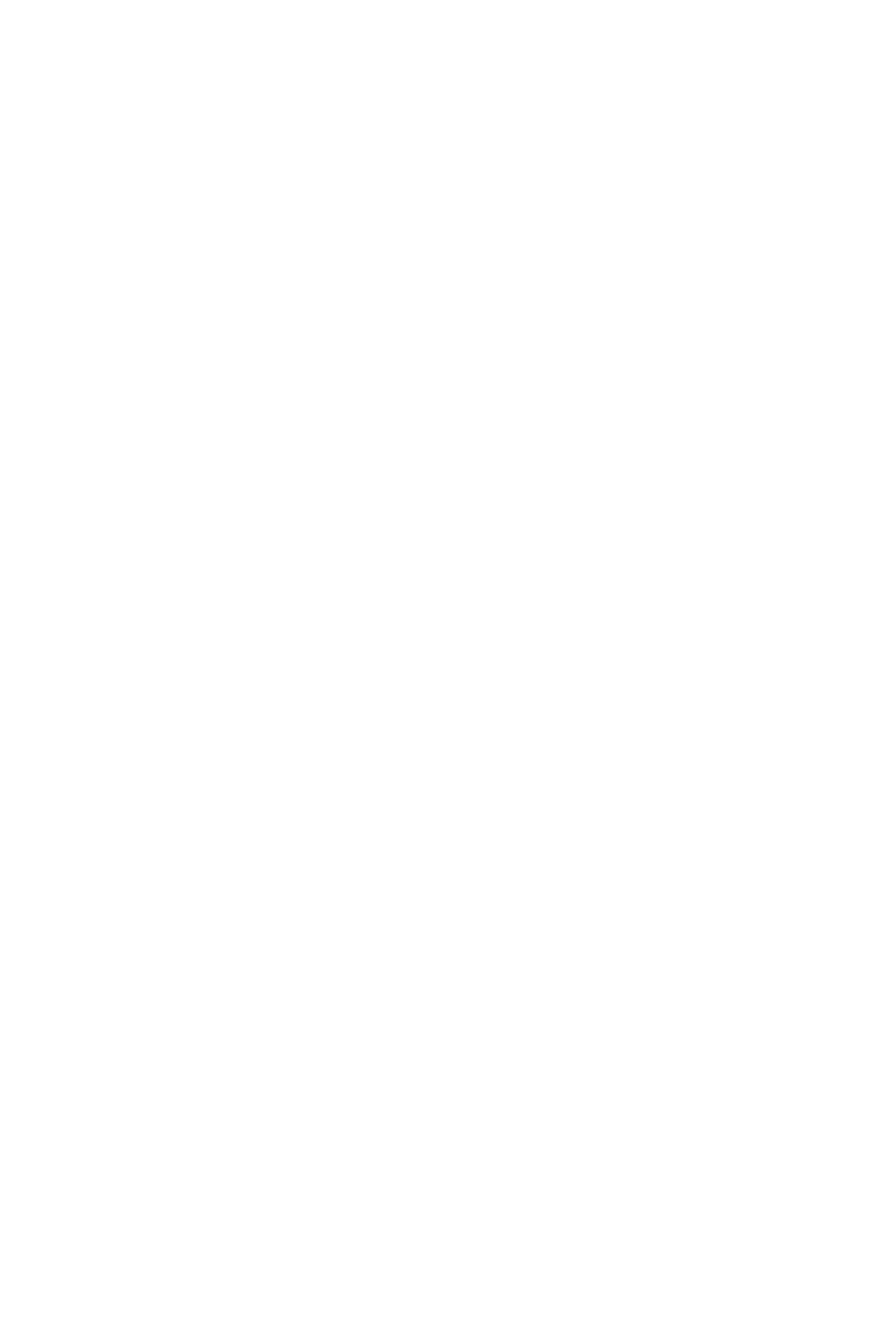## II. MEANS FOR INTERNATIONAL COOPERATION ON LABOUR MIGRATION

**2. Governments, in consultation with employers' and workers' organizations, should engage in international cooperation to promote managed migration for employment purposes.** <sup>1</sup>**Governments and employers' and workers' organizations should work with the ILO to promote coherence of labour migration policies at the international and regional levels based on the guidelines set out below. The ILO should promote dialogue with other relevant international organizations with a view to developing a coordinated approach on labour migration based on the non-binding ILO Multilateral Framework on Labour Migration.** 

#### **Guidelines**

- 2.1. developing the exchange of information between and among governments on labour migration issues;
- 2.2. developing intergovernmental dialogue and cooperation on labour migration policy, in consultation with the social partners and civil society and migrant worker organizations;
- 2.3. promoting, where appropriate, bilateral and multilateral agreements between destination and origin countries addressing different aspects of labour migration, such as admission procedures, flows, family reunification possibilities, integration policy and return, including in particular gender-specific trends;

<sup>1</sup> Convention No. 97 (Art. 10) and Recommendation No. 86.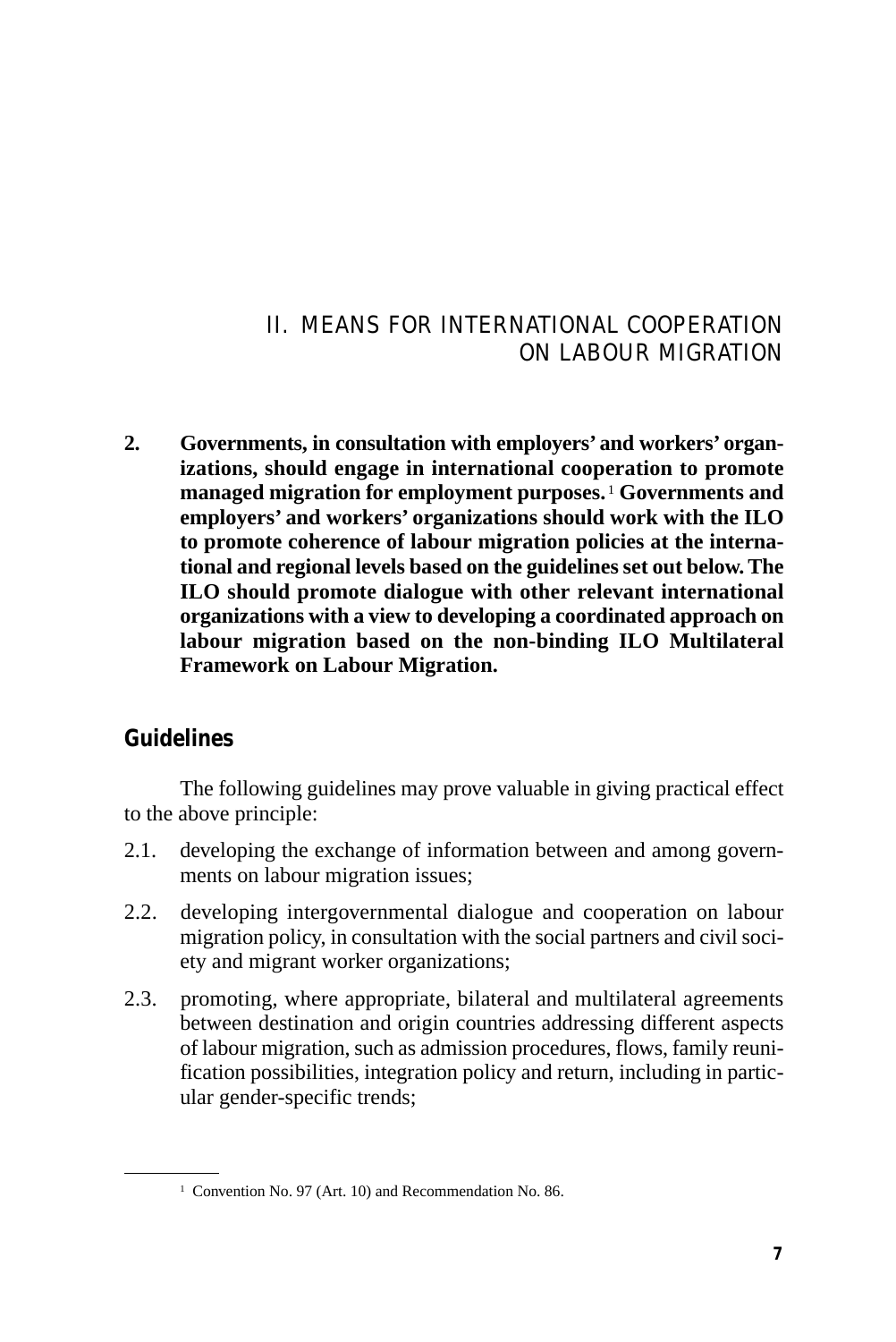**Means for international cooperation on labour migration** 

- 2.4. promoting development assistance to projects and programmes generating or increasing opportunities for decent work for women and men in developing countries;
- 2.5. establishing mechanisms for tripartite consultations at regional, international and multilateral levels;
- 2.6. promoting bilateral and multilateral agreements between workers' organizations in origin and destination countries providing for the exchange of information and transfer of membership;
- 2.7. promoting the role of the ILO as a leading agency on labour migration, including in its interaction with other regional or international bodies involved directly or indirectly in labour migration issues.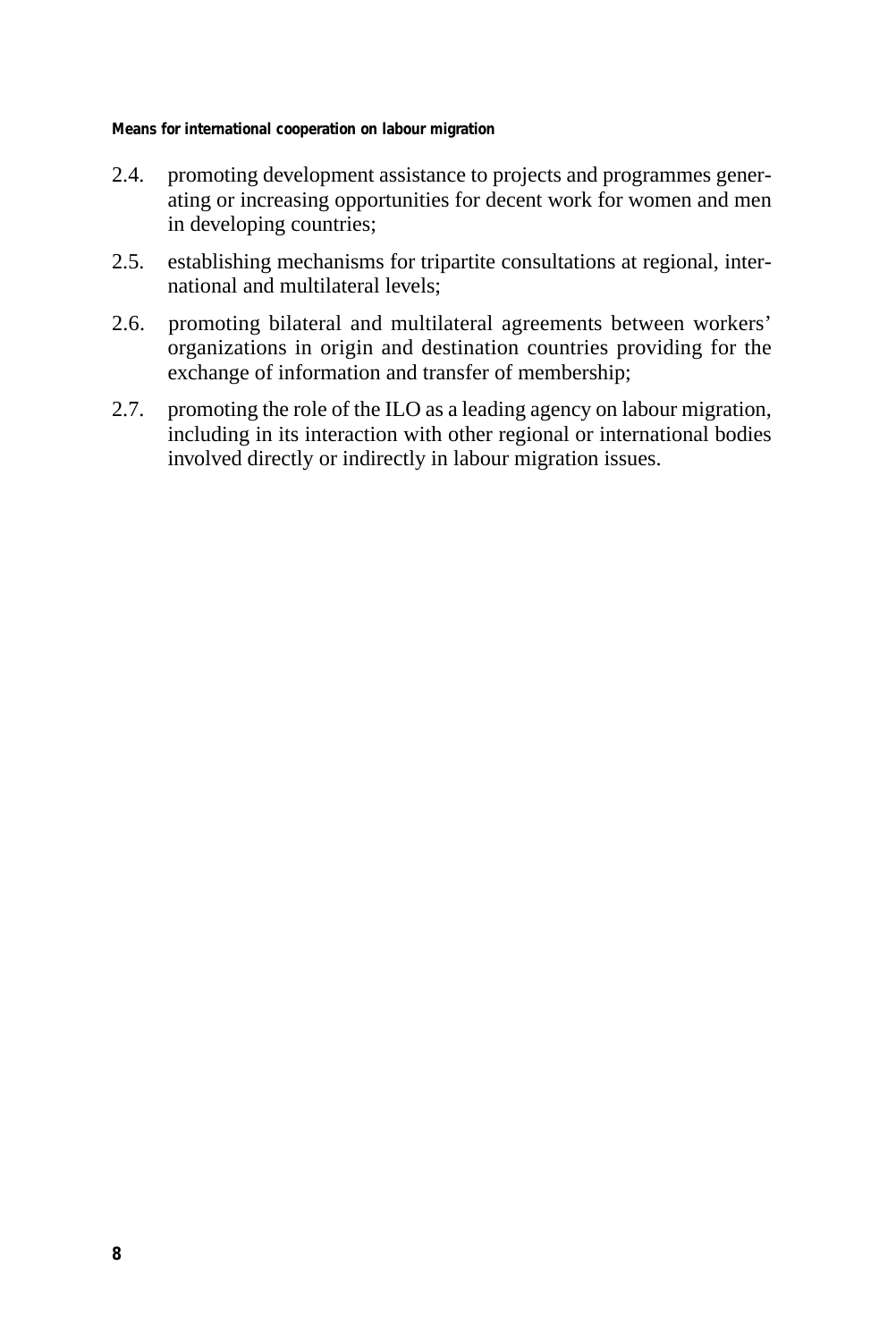## III. GLOBAL KNOWLEDGE BASE

**3. Knowledge and information are critical to formulate, implement and evaluate labour migration policy and practice, and therefore its collection and application should be given priority.** 

#### **Guidelines**

- 3.1. improving government capacity and structures for collecting and analysing labour migration data, including sex-disaggregated and other data, and applying it to labour migration policy;
- 3.2. encouraging and facilitating the international exchange of labour migration data, such as by contributing to the International Labour Migration database;
- 3.3. promoting and supporting research on labour migration issues, including the impact of emigration on countries of origin, as well as the contribution of immigration to countries of destination, and disseminating it;
- 3.4. developing bilateral and multilateral exchange of labour market information;
- 3.5. collecting and exchanging profiles of good practices on labour migration on a continuing basis.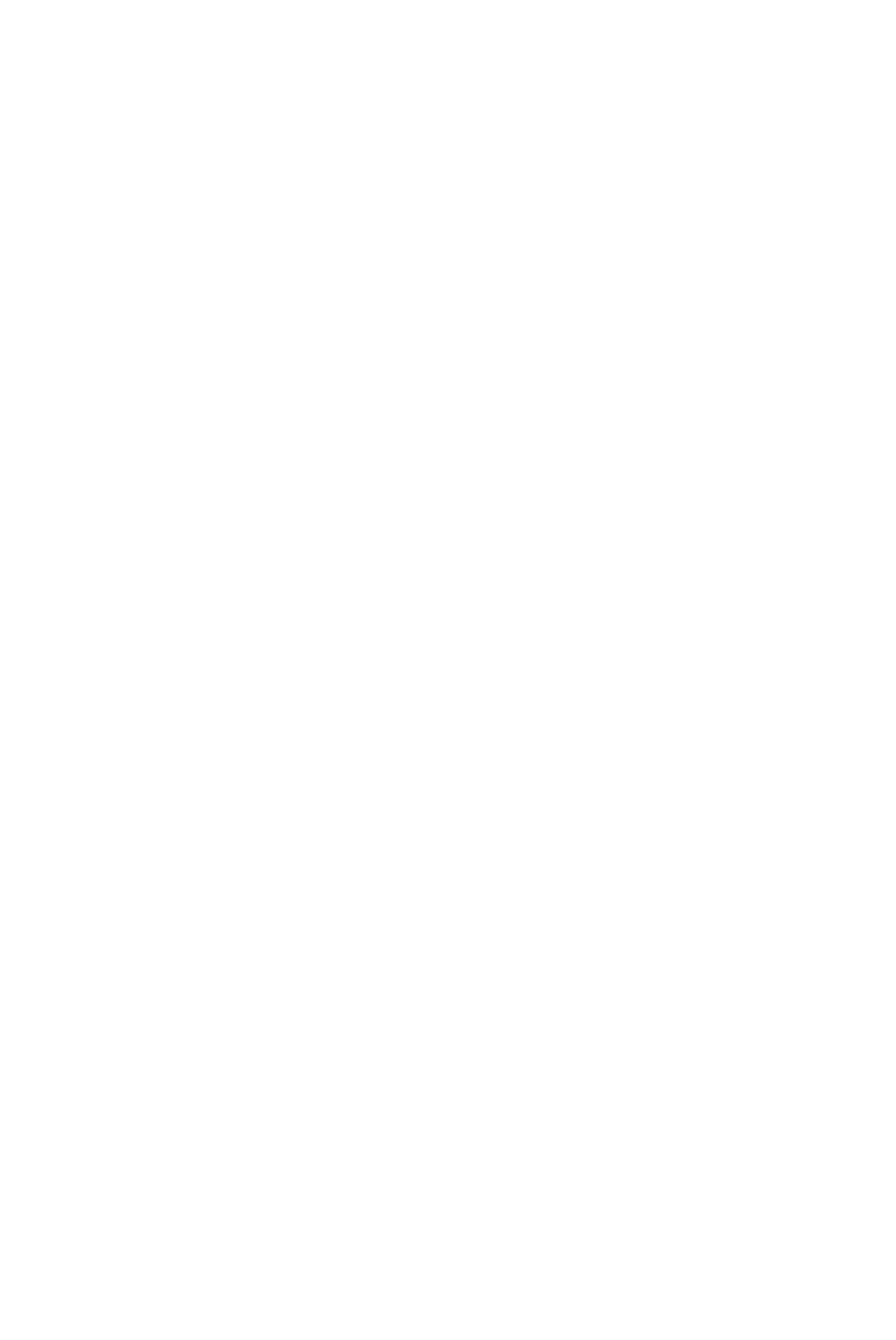## IV. EFFECTIVE MANAGEMENT OF LABOUR MIGRATION

**4. All States have the sovereign right to develop their own policies to manage labour migration. International labour standards and other international instruments, as well as guidelines, as appropriate, should play an important role to make these policies coherent, effective and fair.** <sup>2</sup>

#### **Guidelines**

- 4.1. formulating and implementing coherent, comprehensive, consistent and transparent policies to effectively manage labour migration in a way that is beneficial to all migrant workers and members of their families and to origin and destination countries;
- 4.2. ensuring coherence between labour migration, employment and other national policies, in recognition of the wide social and economic implications of labour migration and in order to promote decent work for all and full, productive and freely chosen employment;
- 4.3. formulating and implementing national and, where appropriate, regional and multilateral labour migration policies all guided by international labour standards and other relevant international instruments and multilateral agreements concerning migrant workers;
- 4.4. implementing policies that ensure that specific vulnerabilities faced by certain groups of migrant workers, including workers in an irregular situation, are addressed;

<sup>2</sup> Migration for Employment Convention (Revised), 1949 (No. 97); Migration for Employment Recommendation (Revised), 1949 (No. 86); Migrant Workers (Supplementary Provisions) Convention, 1975 (No. 143); Migrant Workers Recommendation, 1975 (No. 151); Employment Policy Convention, 1964 (No. 122).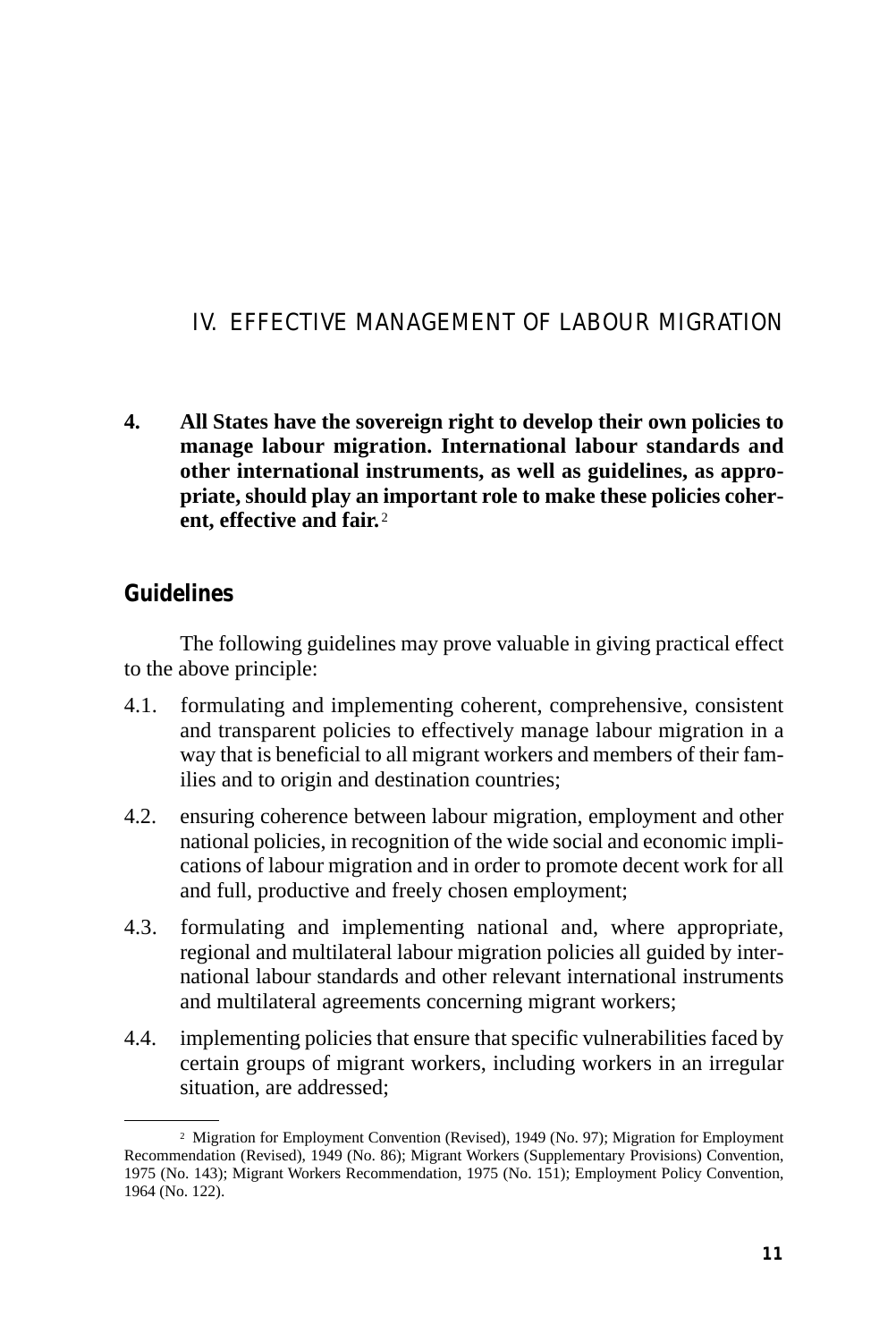**Effective management of labour migration** 

- 4.5. ensuring that labour migration policies are gender-sensitive and address the problems and particular abuses women often face in the migration process;
- 4.6. providing labour ministries with a key role in policy formulation, elaboration, management and administration of labour migration to ensure that labour and employment policy considerations are taken into account;
- 4.7. establishing a mechanism to ensure coordination and consultation among all ministries, authorities and bodies involved with labour migration;
- 4.8. ensuring that specific structures and mechanisms within these ministries have the necessary competencies and capacities to develop, formulate and implement labour migration policies, including, where possible, a special unit for issues involving migrant workers;
- 4.9. ensuring that the relevant ministries have adequate financial and other resources to carry out labour migration policies;
- 4.10. establishing tripartite procedures to ensure that employers' and workers' organizations are consulted on labour migration issues and their views taken into account.
- **5. Expanding avenues for regular labour migration should be considered, taking into account labour market needs and demographic trends.** <sup>3</sup>

#### **Guidelines**

- 5.1. establishing systems and structures for periodic, objective labour market analyses that take into account gender issues and that include:
	- 5.1.1. sectoral, occupational and regional dimensions of labour shortages and their causes, and relevant issues of labour supply;
	- 5.1.2. shortages of skilled workers in both origin and destination countries, including in the public, health and education sectors;

<sup>3</sup> Conventions Nos. 97 and 143 and Recommendations Nos. 86 and 151.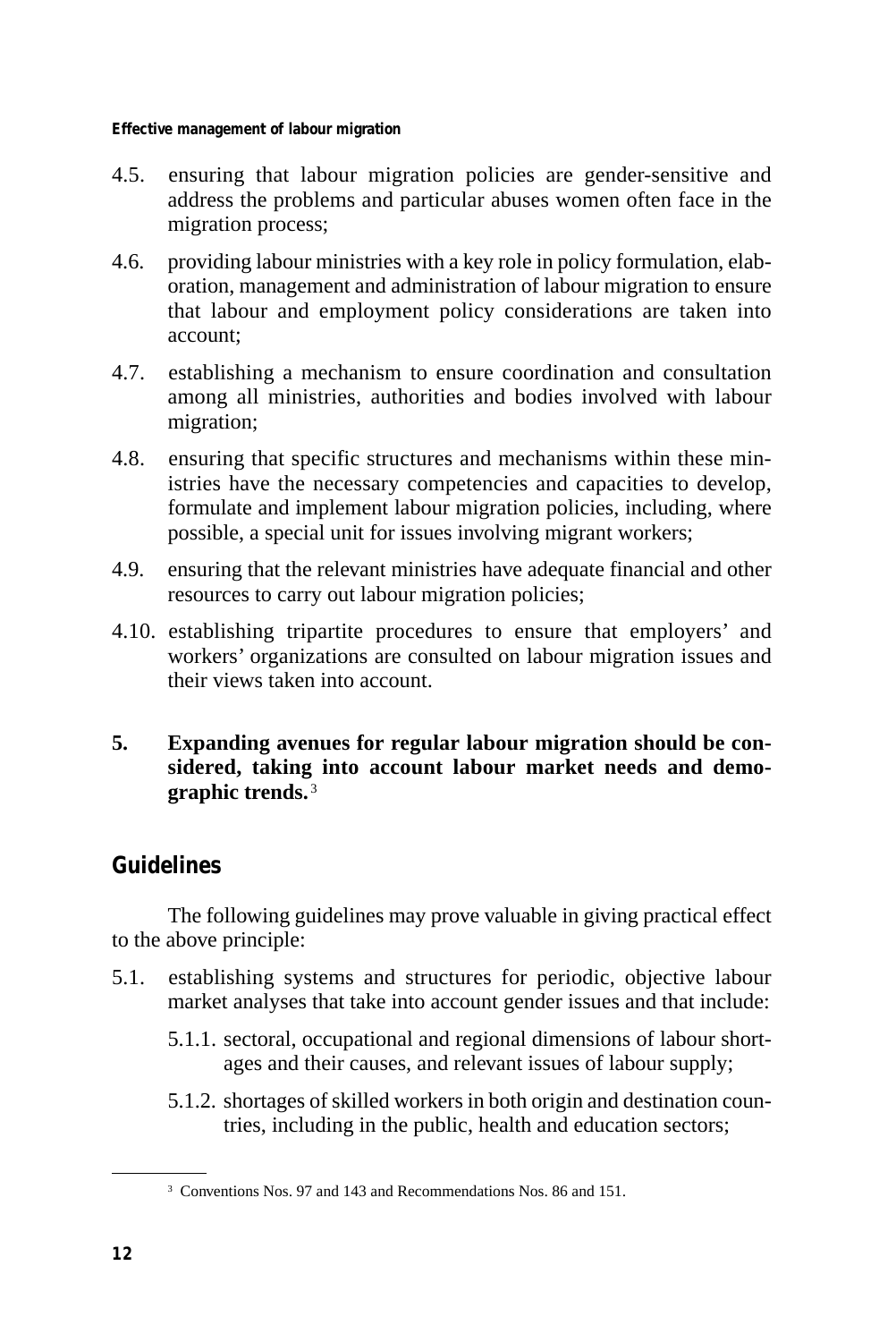- 5.1.3. long-term impact of demographic trends, especially ageing and population growth, on the demand for and supply of labour;
- 5.2. establishing transparent policies for the admission, employment and residence of migrant workers based on clear criteria, including labour market needs;
- 5.3. where appropriate, establishing policies and procedures to facilitate the movement of migrant workers through bilateral, regional or multilateral agreements;
- 5.4. promoting labour mobility within regional integration schemes;
- 5.5. ensuring that temporary work schemes respond to established labour market needs, and that these schemes respect the principle of equal treatment between migrant and national workers, and that workers in temporary schemes enjoy the rights referred to in principles 8 and 9 of this Framework.

#### **6. Social dialogue is essential to the development of sound labour migration policy and should be promoted and implemented.** <sup>4</sup>

#### **Guidelines**

- 6.1. establishing or strengthening national procedures of social dialogue to ensure consultation on all aspects of labour migration, including on the preparation of educational programmes and materials and provision of services and assistance to migrant workers and those considering migrating for work, both men and women, who may have different needs;
- 6.2. facilitating the participation of employers' and workers' organizations in relevant international, regional, national and other forums, including through the establishment of tripartite consultative procedures;

<sup>4</sup> Convention No. 143 (Arts. 2.2, 4, 7, 12(a), 12(e) and 14(b)); Tripartite Consultation (International Labour Standards) Convention, 1976 (No. 144); Recommendation No. 86 (Paras. 4.2 and 19); Recommendation No. 151 (Paras. 4, 6(b), 7(1), 9, 14, 25(2) and 29).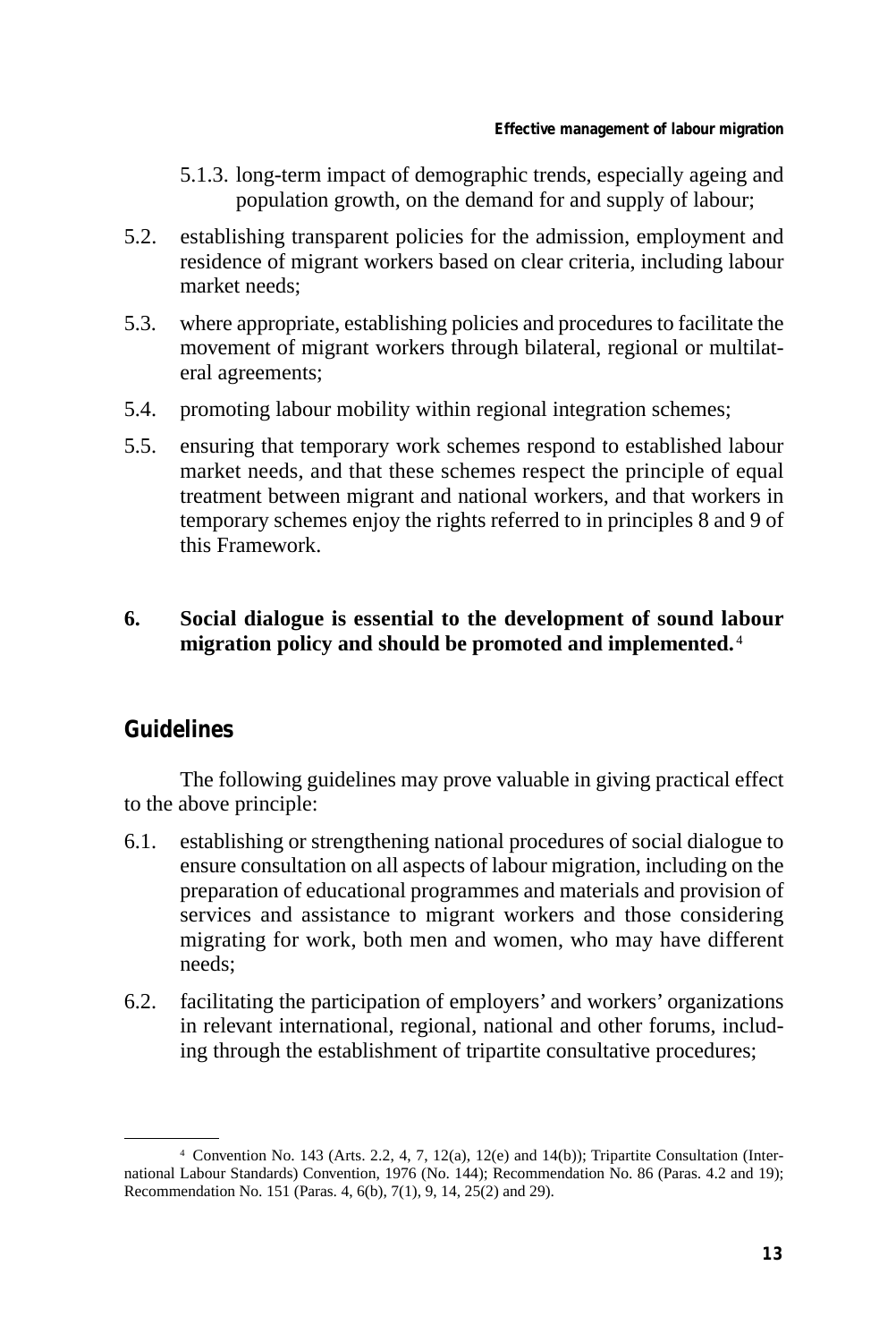**Effective management of labour migration** 

- 6.3. promoting dialogue and consultation with employers' organizations on practical opportunities and challenges they confront in the employment of foreign workers;
- 6.4. promoting dialogue and consultation with workers' organizations on particular concerns posed by labour migration and their role in assisting migrant workers;
- 6.5. involving both men and women migrant workers in dialogue and consultation.

#### **7. Governments and social partners should consult with civil society and migrant associations on labour migration policy.**

#### **Guidelines**

- 7.1. with the social partners, identifying important civil society and migrant associations that promote the rights and welfare of migrant workers for consultation and support;
- 7.2. encouraging networking among social partners, civil society and migrant associations.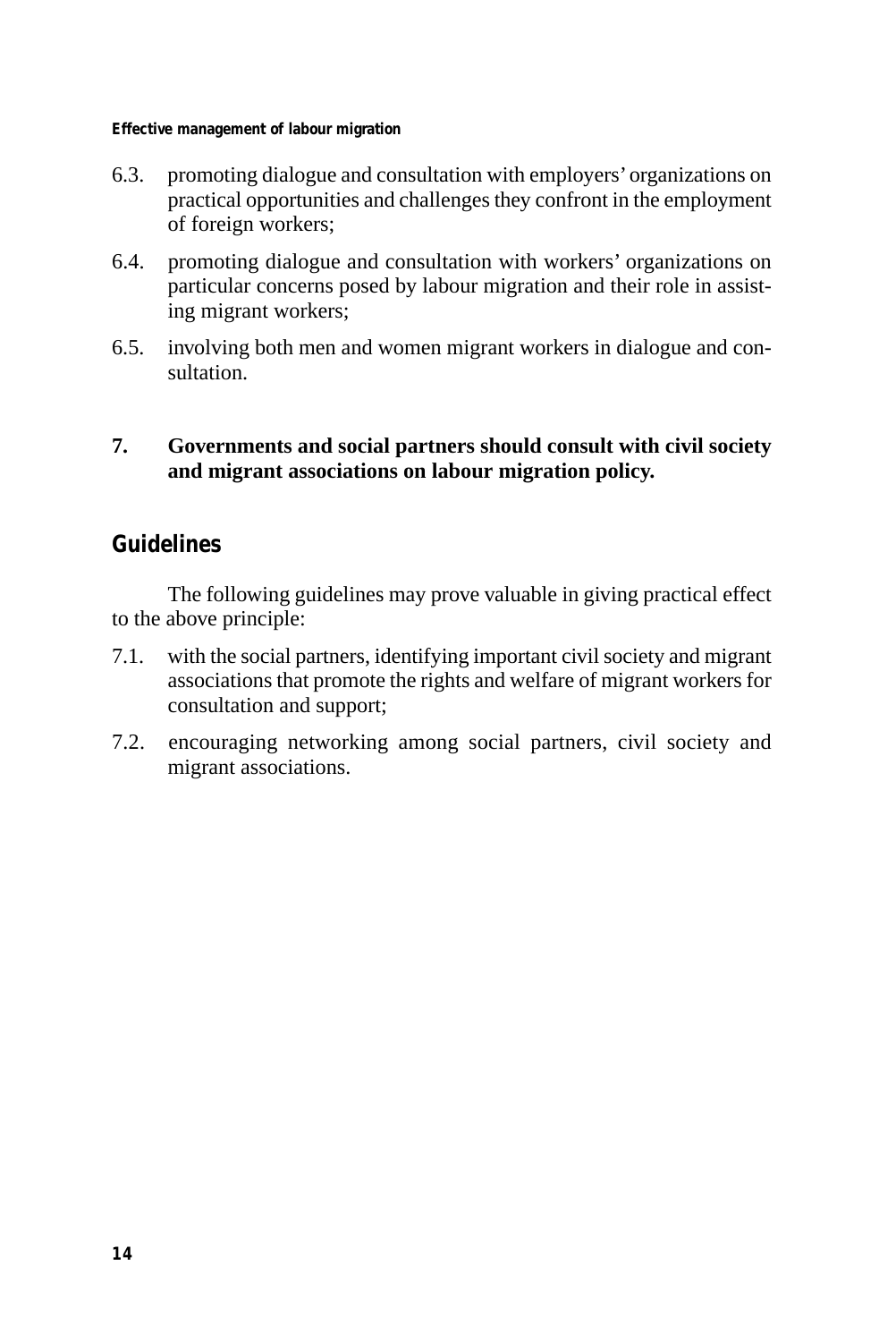#### V. PROTECTION OF MIGRANT WORKERS

**8. The human rights of all migrant workers, regardless of their status, should be promoted and protected. In particular, all migrant workers should benefit from the principles and rights in the 1998 ILO Declaration on Fundamental Principles and Rights at Work and its Follow-up, which are reflected in the eight fundamental ILO Conventions,** <sup>5</sup>**and the relevant United Nations human rights Conventions.** 

#### **Guidelines**

The following guidelines may prove valuable in giving practical effect to the above principle:

- 8.1. governments should ensure that national laws and practice that promote and protect human rights apply to all migrant workers and that they are respected by all concerned;
- 8.2. information should be provided to migrant workers on their human rights and obligations and assisting them with defending their rights;
- 8.3. governments should provide effective enforcement mechanisms for the protection of migrant workers' human rights and provide training on human rights to all government officials involved in migration;
- 8.4. legislation and policies should be adopted, implemented and enforced to:

8.4.1. guarantee both men and women migrant workers the right to freedom of association, in accordance with Convention No. 87,

<sup>5</sup> Freedom of Association and Protection of the Right to Organise Convention, 1948 (No. 87), and Right to Organise and Collective Bargaining Convention, 1949 (No. 98); Forced Labour Convention, 1930 (No. 29), and Abolition of Forced Labour Convention, 1957 (No. 105); Equal Remuneration Convention, 1951 (No. 100); Discrimination (Employment and Occupation) Convention, 1958 (No. 111); Minimum Age Convention, 1973 (No. 138); Worst Forms of Child Labour Convention, 1999 (No. 182).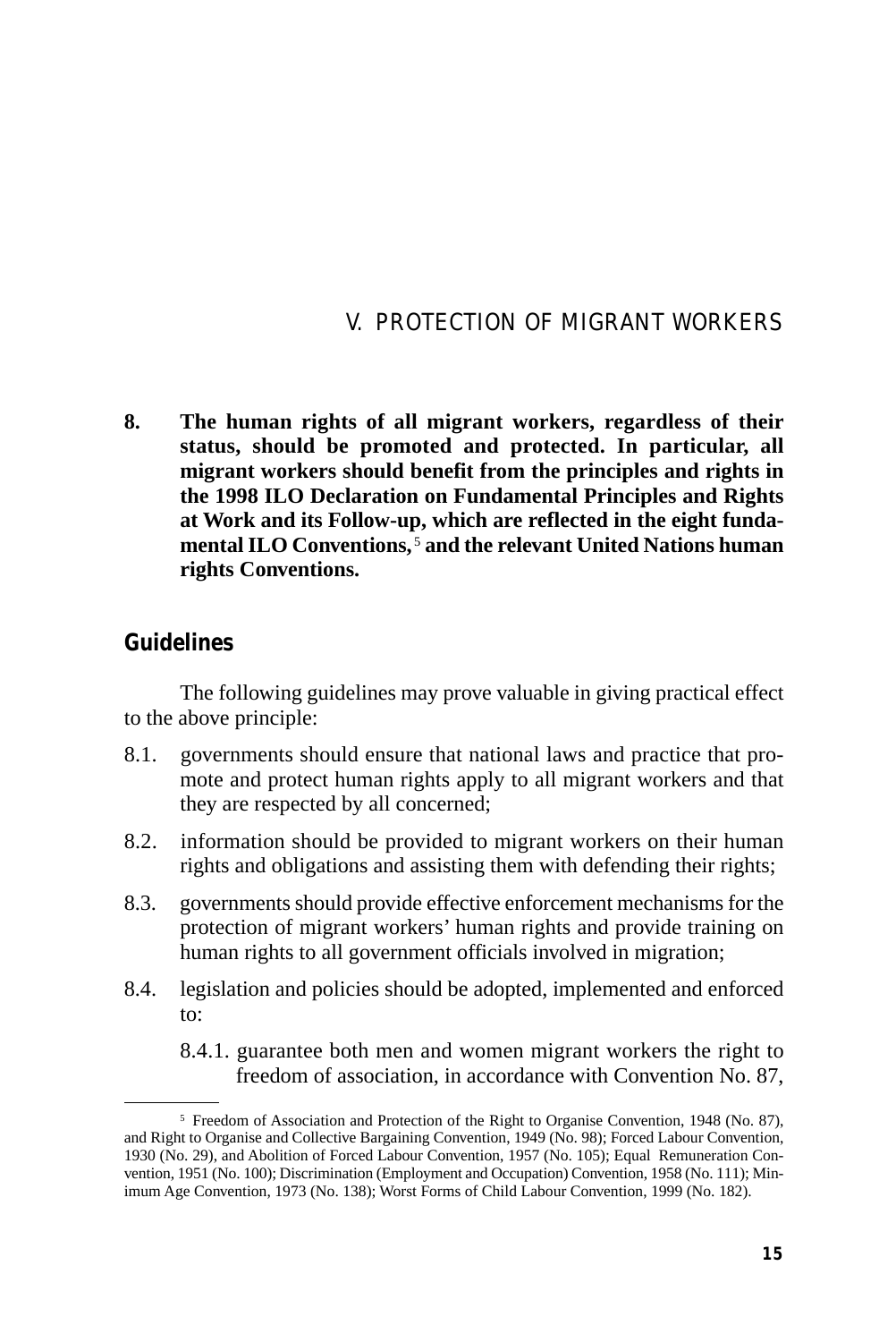and when they join trade unions the right to hold office in those organizations, provide them with protection against discrimination on the grounds of their trade union activities, in accordance with Convention No. 98, and ensure compliance by employers' and workers' organizations with these rights;

- 8.4.2. protect migrant workers from conditions of forced labour, including debt bondage and trafficking, particularly migrant workers in an irregular situation or other groups of migrant workers who are particularly vulnerable to such conditions;
- 8.4.3. ensure respect of the minimum age for admission to employment, in accordance with Convention No. 138, and effectively prohibit the worst forms of child labour, including trafficking and forced labour of migrant children and children of migrant workers, in accordance with Convention No. 182;
- 8.4.4. eliminate all forms of discrimination against migrant workers in employment and occupation.
- **9. (a) All international labour standards apply to migrant workers, unless otherwise stated. National laws and regulations concerning labour migration and the protection of migrant workers should be guided by relevant international labour standards and other relevant international and regional instruments.** 
	- **(b) The protection of migrant workers requires a sound legal foundation based on international law. In formulating national law and policies concerning the protection of migrant workers, governments should be guided by the underlying principles of the Migration for Employment Convention (Revised), 1949 (No. 97), the Migrant Workers (Supplementary Provisions) Convention, 1975 (No. 143), and their accompanying Recommendations Nos. 86 and 151, particularly those concerning equality of treatment between nationals and migrant workers in a regular situation and minimum standards of protection for all migrant workers. The principles contained in the 1990 International Convention on the Protection of the Rights of All Migrant Workers and Members of Their Families should also be taken into account. If these Conventions have been ratified, they should be fully implemented.**
	- **(c) National law and policies should also be guided by other relevant ILO standards in the areas of employment, labour inspection,**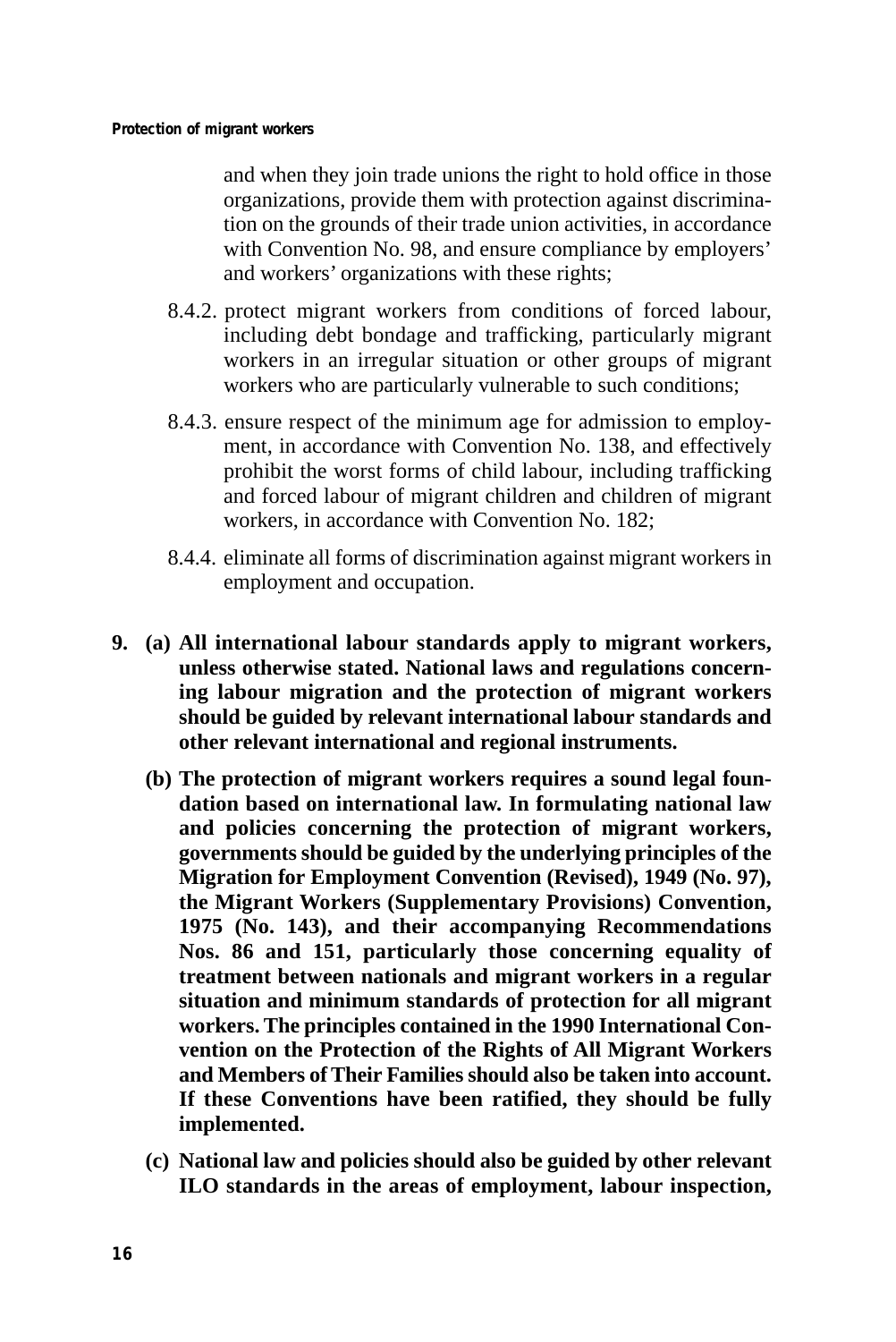**social security, maternity protection, protection of wages, occupational safety and health, as well as in such sectors as agriculture, construction and hotels and restaurants.** <sup>6</sup>

#### **Guidelines**

- 9.1. taking account of the ILO Conventions and other international instruments relevant to migrant workers, in particular the underlying principles of the ILO Conventions Nos. 97 and 143 and the 1990 International Convention on the Protection of the Rights of All Migrant Workers and Members of Their Families, fully respecting them where they have been ratified and considering ratification and implementation of their provisions where they have not yet been ratified;
- 9.2. adopting measures to ensure that all migrant workers benefit from the provisions of all relevant international labour standards in accordance with principles 8 and 9 of this Framework;
- 9.3. adopting and implementing a national policy that promotes and aims to ensure equality of treatment of regular migrant workers and nationals in respect of national labour laws and practice and access to applicable social protections in accordance with Convention No. 97;
- 9.4. adopting measures to ensure that migrant workers lawfully within the country enjoy equal treatment with nationals regarding employment and training opportunities after a reasonable period of employment, and, upon loss of their employment, are allowed sufficient time to find other work in accordance with Convention No. 143 and its Recommendation No. 151;

<sup>6</sup> Of particular relevance are the Equality of Treatment (Accident Compensation) Convention, 1925 (No. 19); Labour Inspection Convention, 1947 (No. 81); Labour Clauses (Public Contracts) Convention, 1949 (No. 94); Protection of Wages Convention, 1949 (No. 95); Social Security (Minimum Standards) Convention, 1952 (No. 102); Plantations Convention, 1958 (No. 110); Equality of Treatment (Social Security) Convention, 1962 (No. 118); Employment Policy Convention, 1964 (No. 122); Labour Inspection (Agriculture) Convention, 1969 (No. 129); Minimum Wage Fixing Convention, 1970 (No. 131); Nursing Personnel Convention, 1977 (No. 149); Occupational Safety and Health Convention, 1981 (No. 155); Maintenance of Social Security Rights Convention, 1982 (No. 157); Occupational Health Services Convention, 1985 (No. 161); Safety and Health in Construction Convention, 1988 (No. 167); Working Conditions (Hotels and Restaurants) Convention, 1991 (No. 172); Safety and Health in Mines Convention, 1995 (No. 176); Maternity Protection Convention, 2000 (No. 183); and Safety and Health in Agriculture Convention, 2001 (No. 184).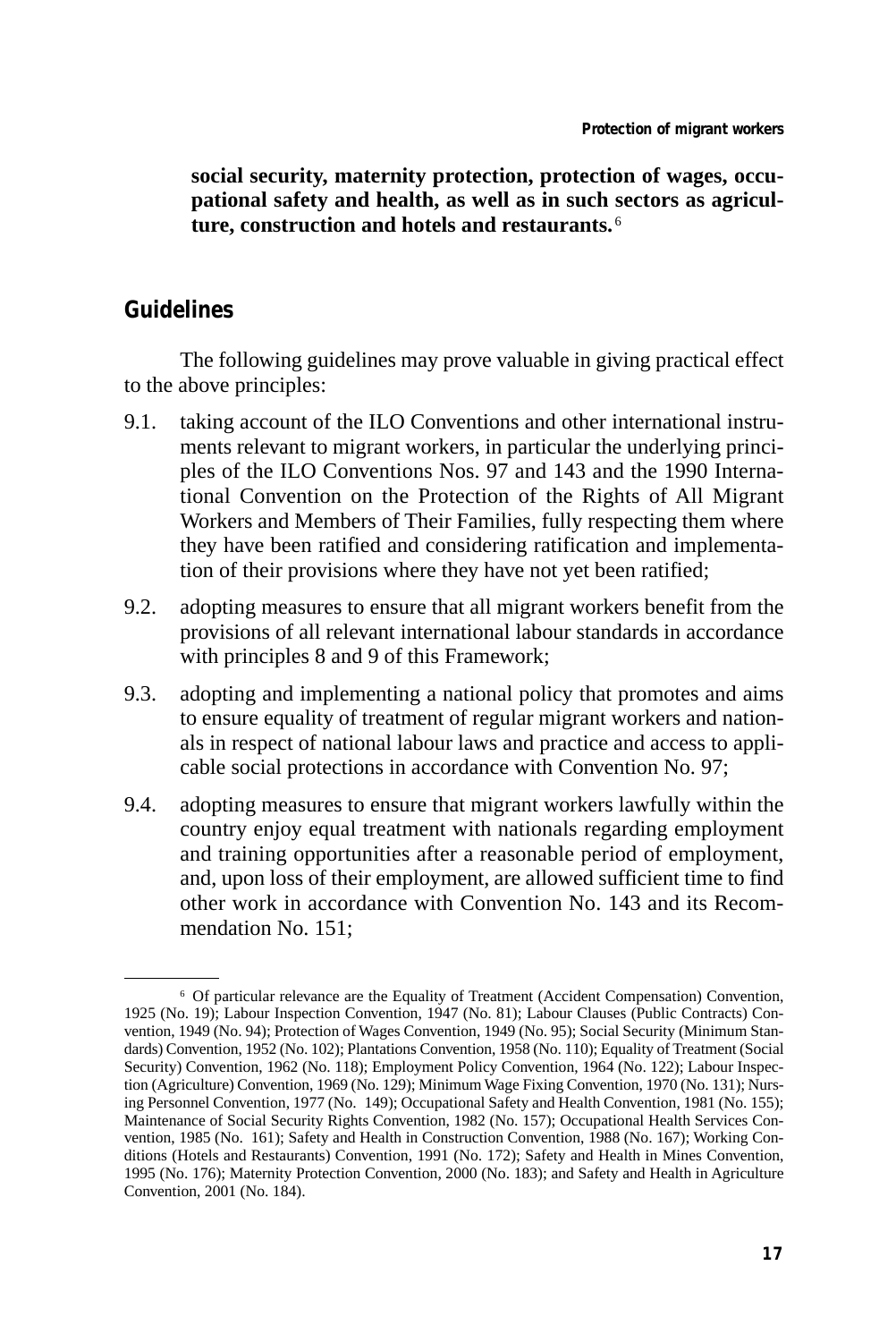#### **Protection of migrant workers**

- 9.5. adopting measures to ensure that all migrant workers who leave the country of employment are entitled to any outstanding remuneration and benefits which may be due in respect of employment and as applicable are given a reasonable period of time to remain in the country to seek a remedy for unpaid wages;
- 9.6. adopting measures to ensure that migrant workers admitted on a permanent basis are allowed to stay in the country in case of incapacity to work;
- 9.7. ensuring that restrictions on the rights of temporary migrant workers do not exceed relevant international standards;
- 9.8. adopting measures to ensure that national labour legislation and social laws and regulations cover all male and female migrant workers, including domestic workers and other vulnerable groups, in particular in the areas of employment, maternity protection, wages, occupational safety and health and other conditions of work, in accordance with relevant ILO instruments;
- 9.9. entering into bilateral, regional or multilateral agreements to provide social security coverage and benefits, as well as portability of social security entitlements, to regular migrant workers and, as appropriate, to migrant workers in an irregular situation;
- 9.10. adopting measures to ensure that migrant workers and accompanying members of their families are provided with access to health care and, at a minimum, with access to emergency medical care, and that regular migrant workers and accompanying members of their families receive the same treatment as nationals with regard to the provision of medical care;
- 9.11. adopting measures to ensure that all migrant workers are paid their wages directly to them on a regular basis, that they have the freedom to dispose of their wages as they wish, and that all their wages are paid upon the termination of employment in conformity with relevant ILO instruments, in accordance with national law and practice;
- 9.12. adopting measures to ensure in law and in practice that all migrant workers benefit from equality of treatment with national workers regarding safety and health protection, including measures to address the specific risks in certain occupations and sectors, particularly agriculture, construction, mines, hotels and restaurants, domestic work, and addressing the specific risks faced by women and, where applicable, promoting opportunities in the workplace;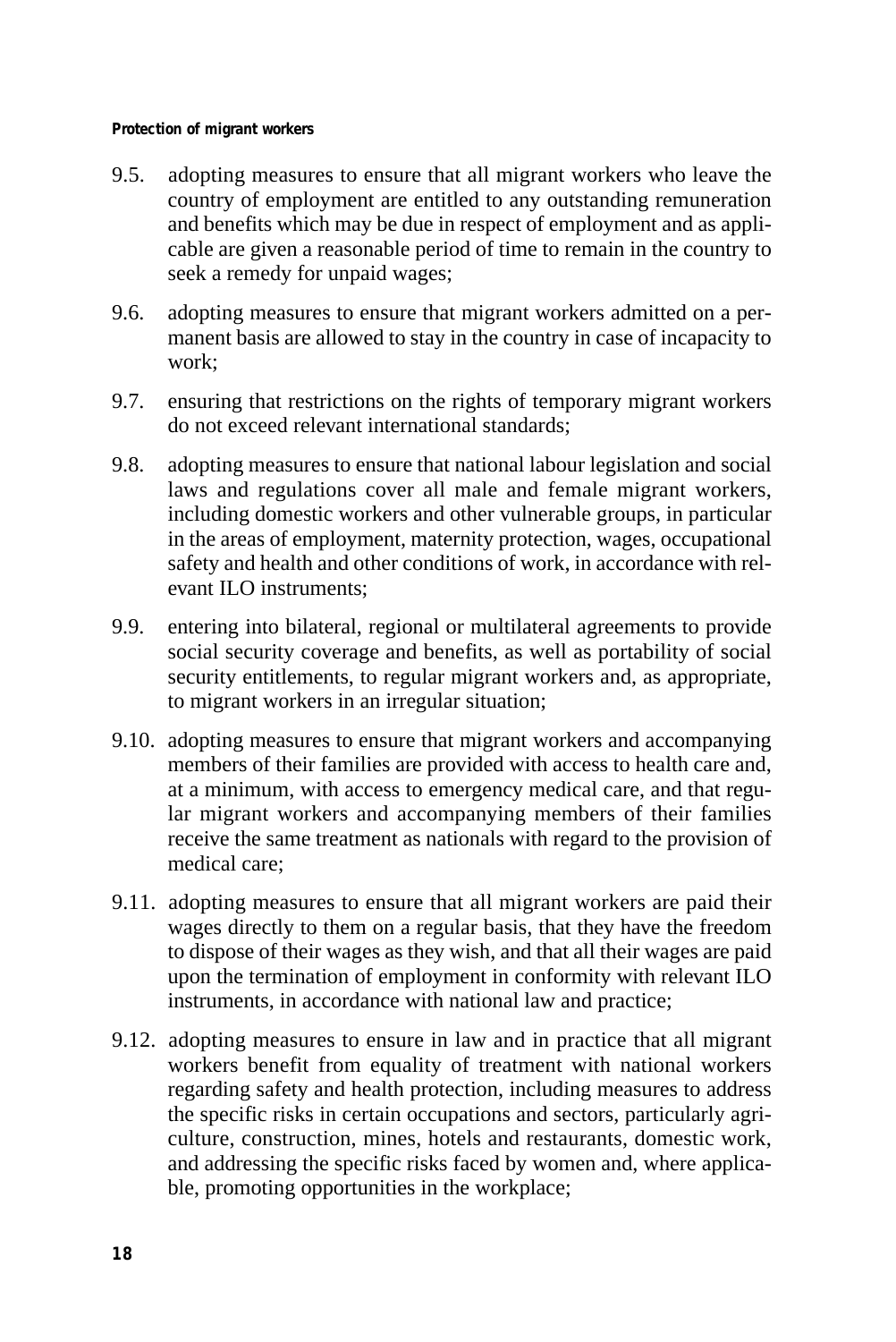- 9.13. adopting measures to transform informal economy activities into formal activities and to ensure that migrant workers in these activities benefit from the rights referred to in principles 8 and 9 of this Framework;
- 9.14. employers and workers' organizations should integrate the specific concerns of men and women migrant workers in collective bargaining processes and social dialogue.
- **10. The rights of all migrant workers which are referred to in principles 8 and 9 of this Framework should be protected by the effective application and enforcement of national laws and regulations in accordance with international labour standards and applicable regional instruments.** <sup>7</sup>

#### **Guidelines**

- 10.1. extending labour inspection to all workplaces where migrant workers are employed, in order to effectively monitor their working conditions and supervise compliance with employment contracts;
- 10.2. ensuring that the labour inspectorate or relevant competent authorities have the necessary resources and that labour inspection staff is adequately trained in addressing migrant workers' rights and in the different needs of men and women migrant workers;
- 10.3. promoting the establishment of written employment contracts to serve as the basis for determining obligations and responsibilities and a mechanism for the registration of such contracts where this is necessary for the protection of migrant workers;
- 10.4. promoting and discussing the Multilateral Framework by the ILO with other international organizations to ensure that the principle of equal treatment of migrant workers with national workers and the implementation of rights as referred to in principles 8 and 9 of this Framework are not undermined in their policies and programmes;

<sup>7</sup> Of particular relevance are the Labour Inspection Convention, 1947 (No. 81), the Labour Inspection (Agriculture) Convention, 1969 (No. 129) and Conventions Nos. 97 and 143.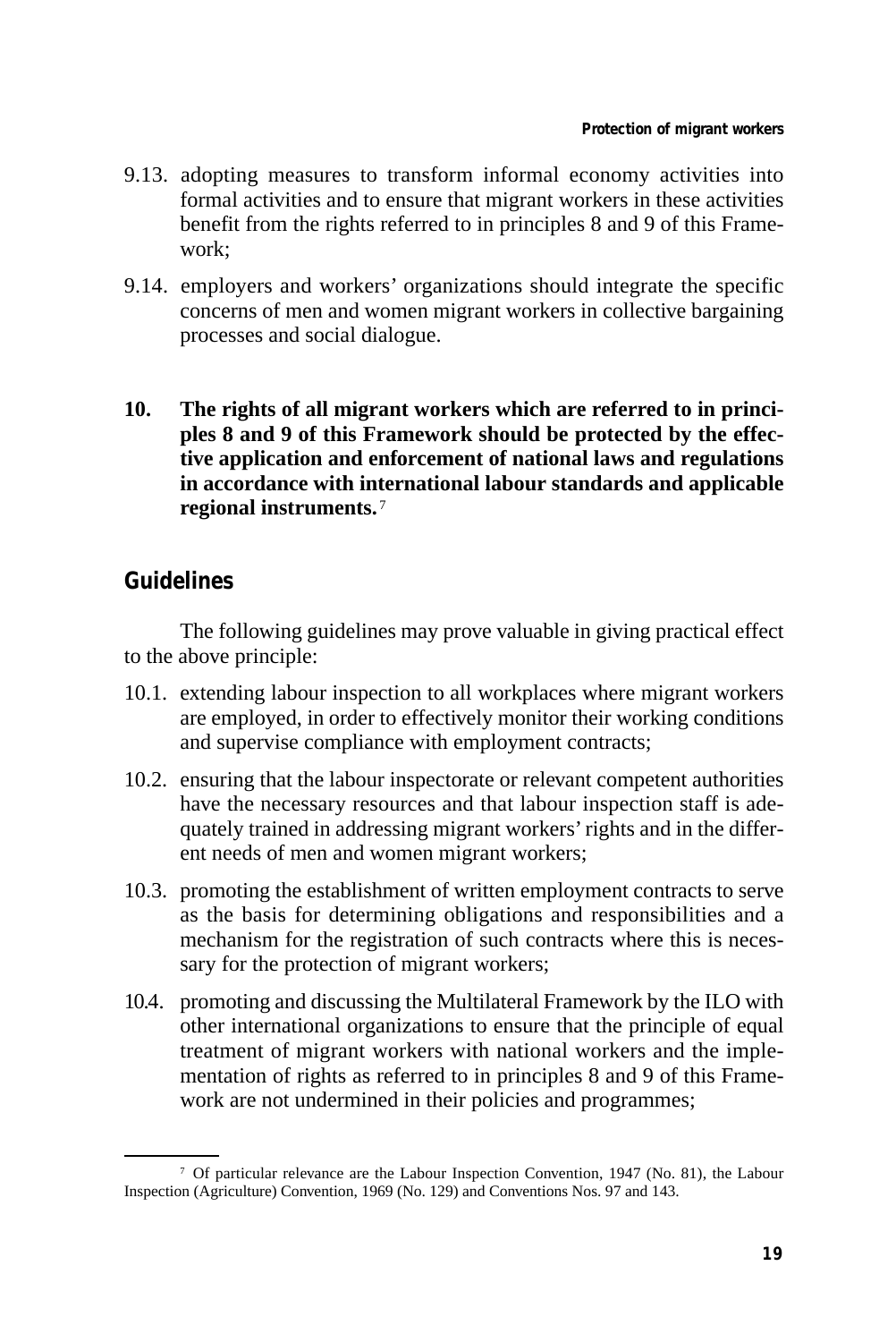- 10.5. providing for effective remedies to all migrant workers for violation of their rights, and creating effective and accessible channels for all migrant workers to lodge complaints and seek remedy without discrimination, intimidation or retaliation;
- 10.6. providing for remedies from any or all persons and entities involved in the recruitment and employment of migrant workers for violation of their rights;
- 10.7. providing effective sanctions and penalties for all those responsible for violating migrant workers' rights;
- 10.8. providing information to migrant workers on their rights and assisting them with defending their rights;
- 10.9. providing information to employers' and workers' organizations concerning the rights of migrant workers;
- 10.10. providing interpretation and translation services for migrant workers during administrative and legal proceedings, if necessary;
- 10.11. offering legal services, in accordance with national law and practice, to migrant workers involved in legal proceedings related to employment and migration.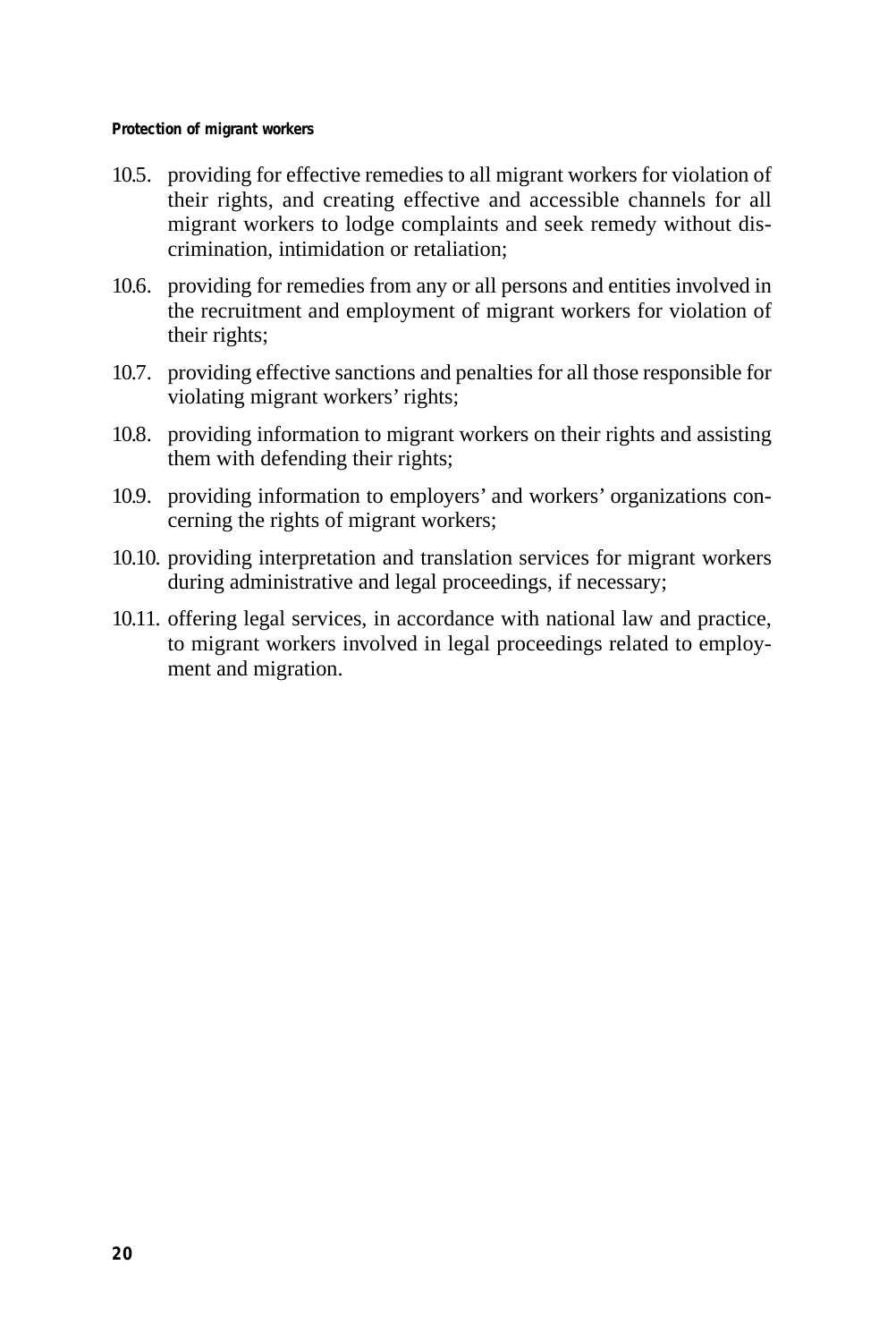## VI. PREVENTION OF AND PROTECTION AGAINST ABUSIVE MIGRATION PRACTICES

**11. Governments should formulate and implement, in consultation with the social partners, measures to prevent abusive practices, migrant smuggling and trafficking in persons; they should also work towards preventing irregular labour migration.** <sup>8</sup>

#### **Guidelines**

- 11.1. adopting and implementing legislation and policies to prevent irregular labour migration and eliminate abusive migration conditions, including the trafficking of men and women migrant workers;
- 11.2. intensifying measures aimed at detecting and identifying abusive practices against migrant workers, including physical or sexual harassment or violence, restriction of movement, debt bondage, forced labour, withholding, underpayment or delayed payment of wages and benefits, retention of passports or identity or travel documents and threat of denunciation to authorities, particularly in those sectors that are outside the usual avenues of regulation and protection, such as domestic work;
- 11.3. implementing effective and accessible remedies for workers whose rights have been violated, regardless of their migration status, including remedies for breach of employment contracts, such as financial compensation;
- 11.4. imposing sanctions and penalties against individuals and entities responsible for abusive practices against migrant workers;

<sup>8</sup> Conventions No. 29, 105, 138 and 182; Convention No. 97 (Art. 3, Annex I; Art. 8 and Annex II, Art. 13); Convention No. 143, Part I; 1990 International Convention (Art. 21).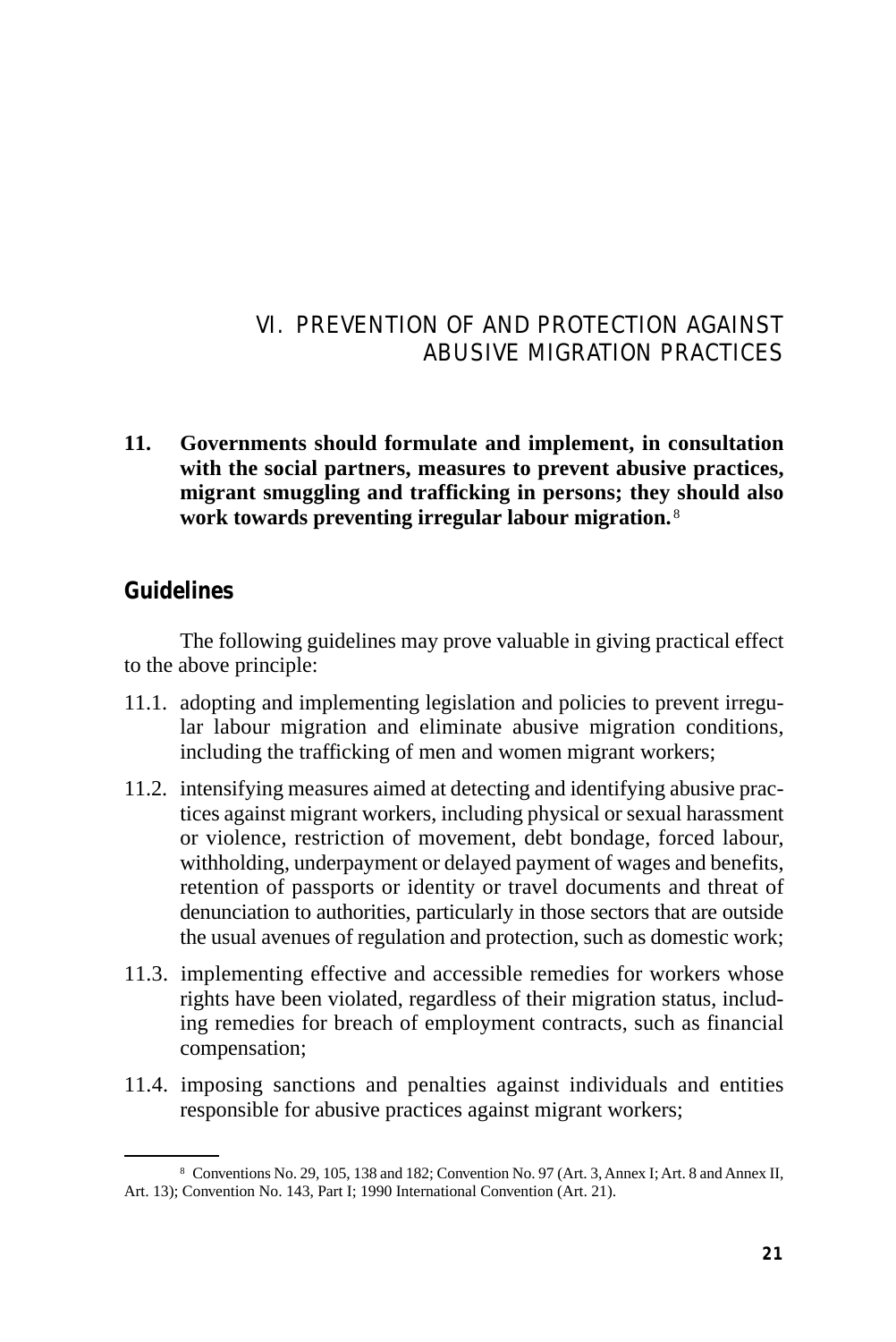**Prevention of and protection against abusive migration practices** 

- 11.5. adopting measures to encourage migrant workers and trafficking victims to denounce abuse, exploitation and violation of their rights, taking account of the special circumstances of women and children and to this effect establishing mechanisms for migrant workers to lodge complaints and seek remedies without intimidation or retaliation;
- 11.6. prohibiting the retention of the identity documents of migrant workers;
- 11.7. creating and strengthening channels or structures for information exchange and international cooperation to address abusive migration conditions;
- 11.8. disseminating information on trafficking to warn potential victims of its dangers and raise public awareness on the issue;
- 11.9. assisting and protecting victims of trafficking and other abusive migration conditions, with particular attention to the specific needs of women and children;
- 11.10. adopting policies to address the root causes and impact of trafficking in persons with particular attention to gender-related issues;
- 11.11. encouraging the elimination of misleading propaganda relating to labour migration.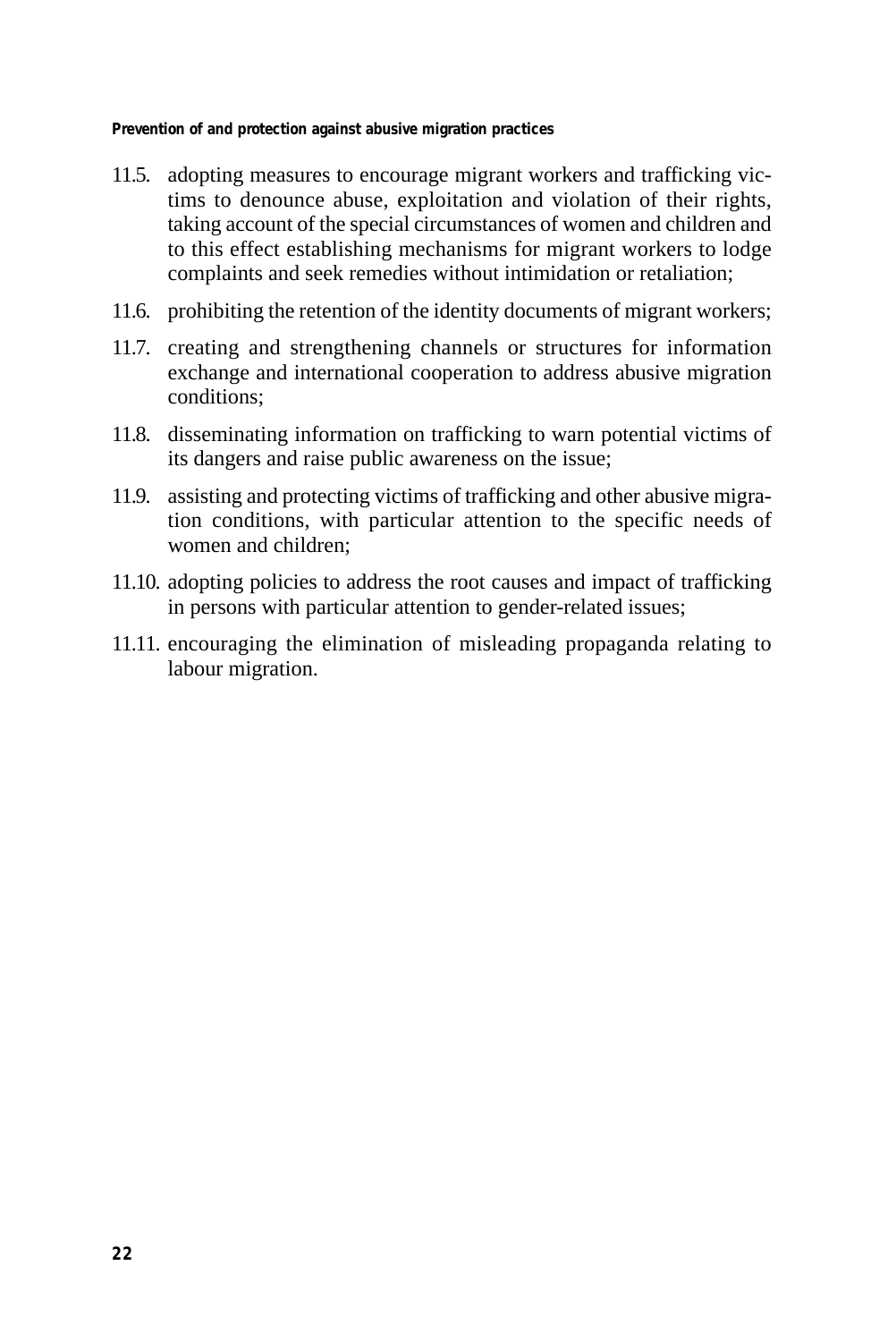#### VII. MIGRATION PROCESS

**12. An orderly and equitable process of labour migration should be promoted in both origin and destination countries to guide men and women migrant workers through all stages of migration, in particular, planning and preparing for labour migration, transit, arrival and reception, return and reintegration.** <sup>9</sup>

#### **Guidelines**

- 12.1. facilitating migrant workers' departure, journey, and reception by providing, in a language they understand, information, training and assistance prior to their departure and on arrival concerning the migration process, their rights and the general conditions of life and work in the destination country;
- 12.2. wherever possible facilitate migrant workers' return by providing information, training, and assistance prior to their departure and on arrival in their home country concerning the return process, the journey and reintegration;
- 12.3. simplifying administrative procedures involved in the migration process and reducing processing costs to migrant workers and employers;
- 12.4. promoting the participation of employers' and workers' organizations and other relevant non-governmental organizations in disseminating information to migrant workers;

<sup>9</sup> Convention No. 97 and Recommendation No. 86; Convention No. 110 (Arts. 18 and 26.1(i)).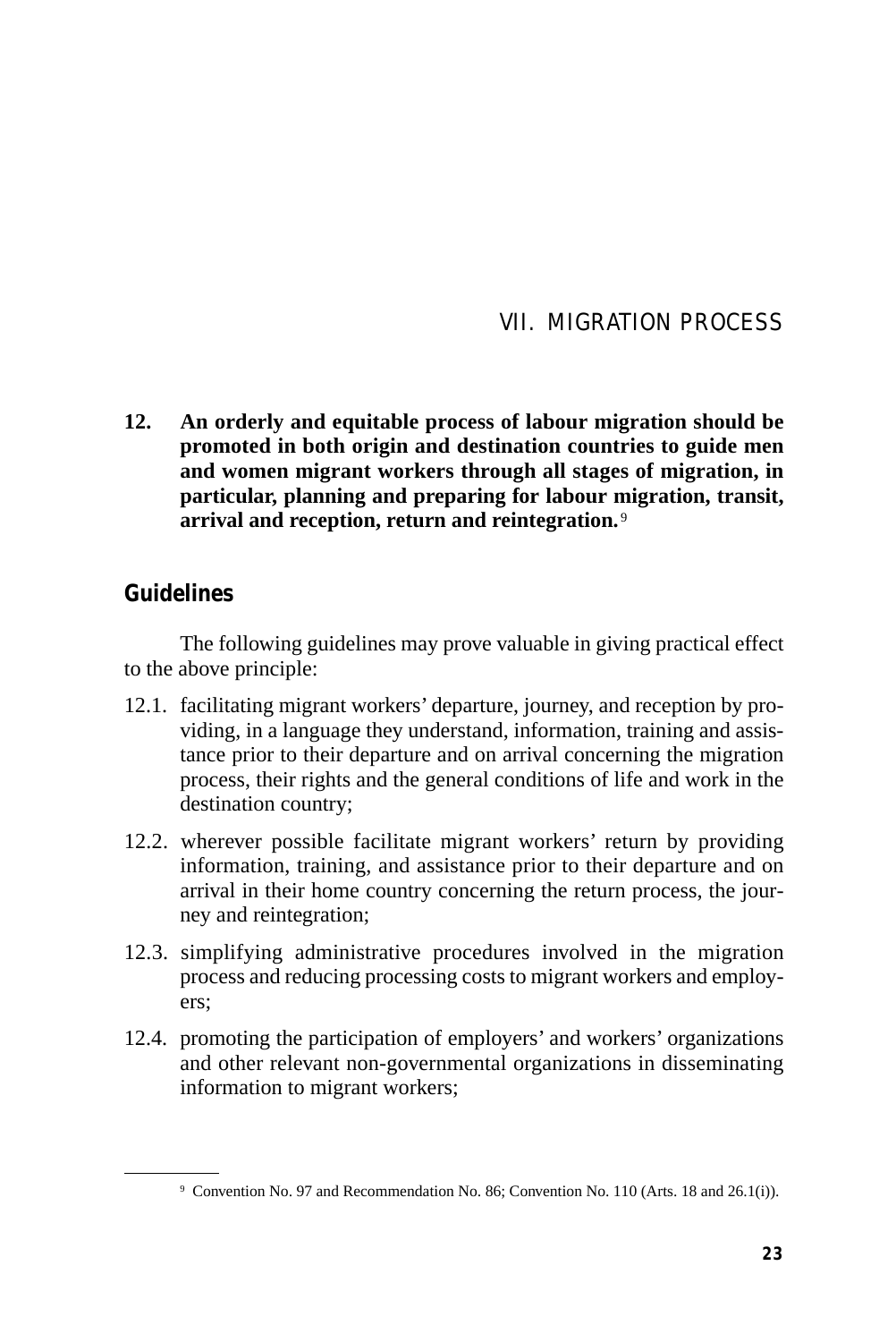#### **Migration process**

- 12.5. networking between workers' organizations in origin and destination countries to ensure that migrant workers are informed of their rights and are provided with assistance throughout the migration process;
- 12.6. promoting the recognition and accreditation of migrant workers' skills and qualifications and, where that is not possible, providing a means to have their skills and qualifications recognized;
- 12.7. providing interpretation and translation services, if necessary, to assist migrant workers in administrative and legal processes;
- 12.8. establishing effective consular services in countries of destination with, where possible, both female and male staff to provide information and assistance to women and men migrant workers;
- 12.9. facilitating the movement of migrant workers between the country in which they work and their home country to enable them to maintain family and social ties;
- 12.10. considering the establishment of a welfare fund to assist migrant workers and their families, for example, in the case of illness, injury, repatriation, abuse or death;
- 12.11. ensuring that migrant workers are not required to undergo discriminatory medical examinations.
- **13. Governments in both origin and destination countries should give due consideration to licensing and supervising recruitment and placement services for migrant workers in accordance with the Private Employment Agencies Convention, 1997 (No. 181), and its Recommendation (No. 188).**

#### **Guidelines**

- 13.1. providing that recruitment and placement services operate in accordance with a standardized system of licensing or certification established in consultation with employers' and workers' organizations;
- 13.2. providing that recruitment and placement services respect migrant workers' fundamental principles and rights;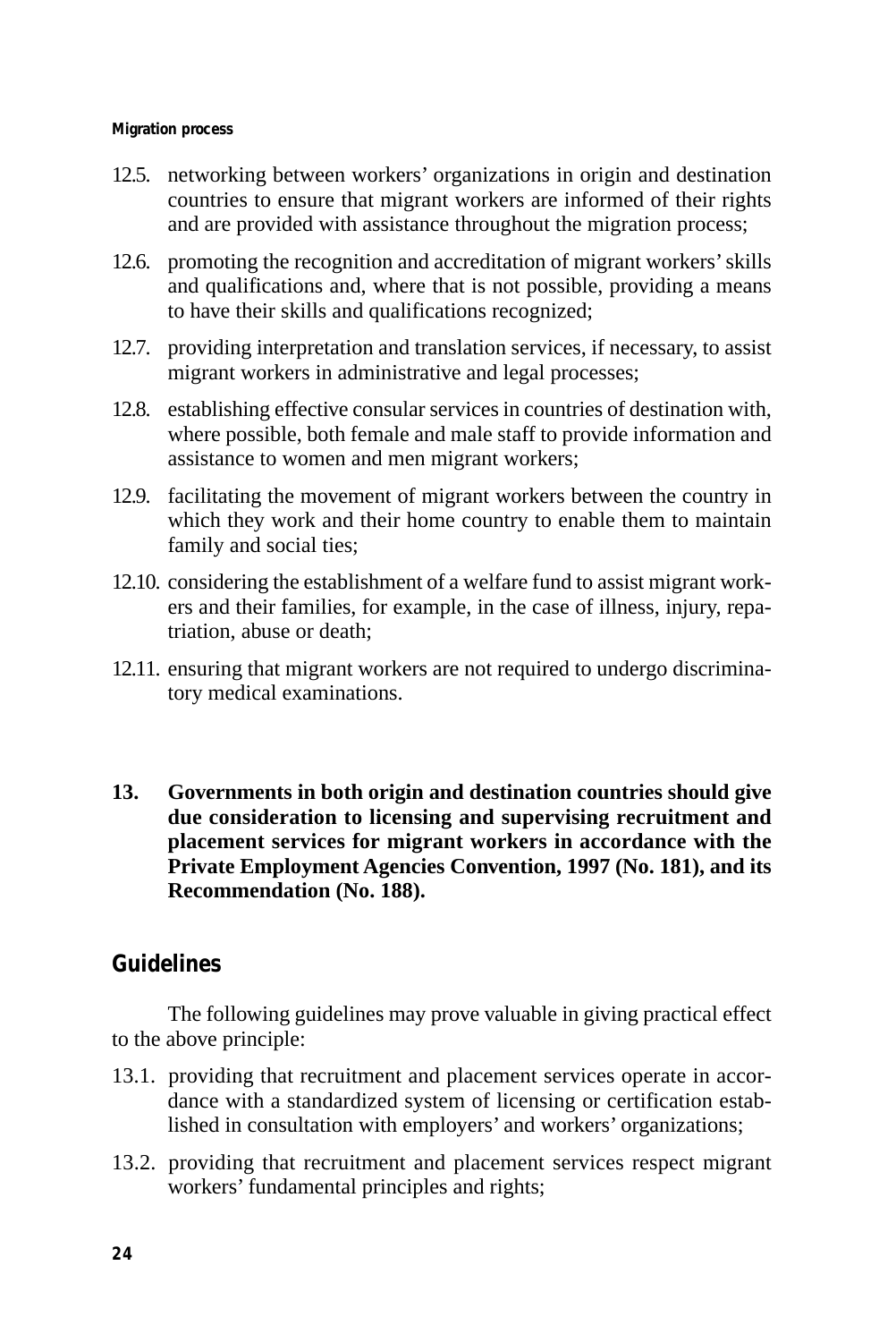- 13.3. ensuring that migrant workers receive understandable and enforceable employment contracts;
- 13.4. providing arrangements to ensure that recruitment and placement services do not recruit, place or employ workers in jobs which involve unacceptable hazards or risks or abusive or discriminatory treatment of any kind and informing migrant workers in a language they understand of the nature of the position offered and the terms and conditions of employment;
- 13.5. working to implement legislation and policies containing effective enforcement mechanisms and sanctions to deter unethical practices, including provisions for the prohibition of private employment agencies engaging in unethical practices and the suspension or withdrawal of their licences in case of violation;
- 13.6. consider establishing a system of protection, such as insurance or bond, to be paid by the recruitment agencies, to compensate migrant workers for any monetary losses resulting from the failure of a recruitment or contracting agency to meet its obligations to them;
- 13.7. providing that fees or other charges for recruitment and placement are not borne directly or indirectly by migrant workers;
- 13.8. providing incentives for recruitment and placement services that meet recognized criteria for good performance.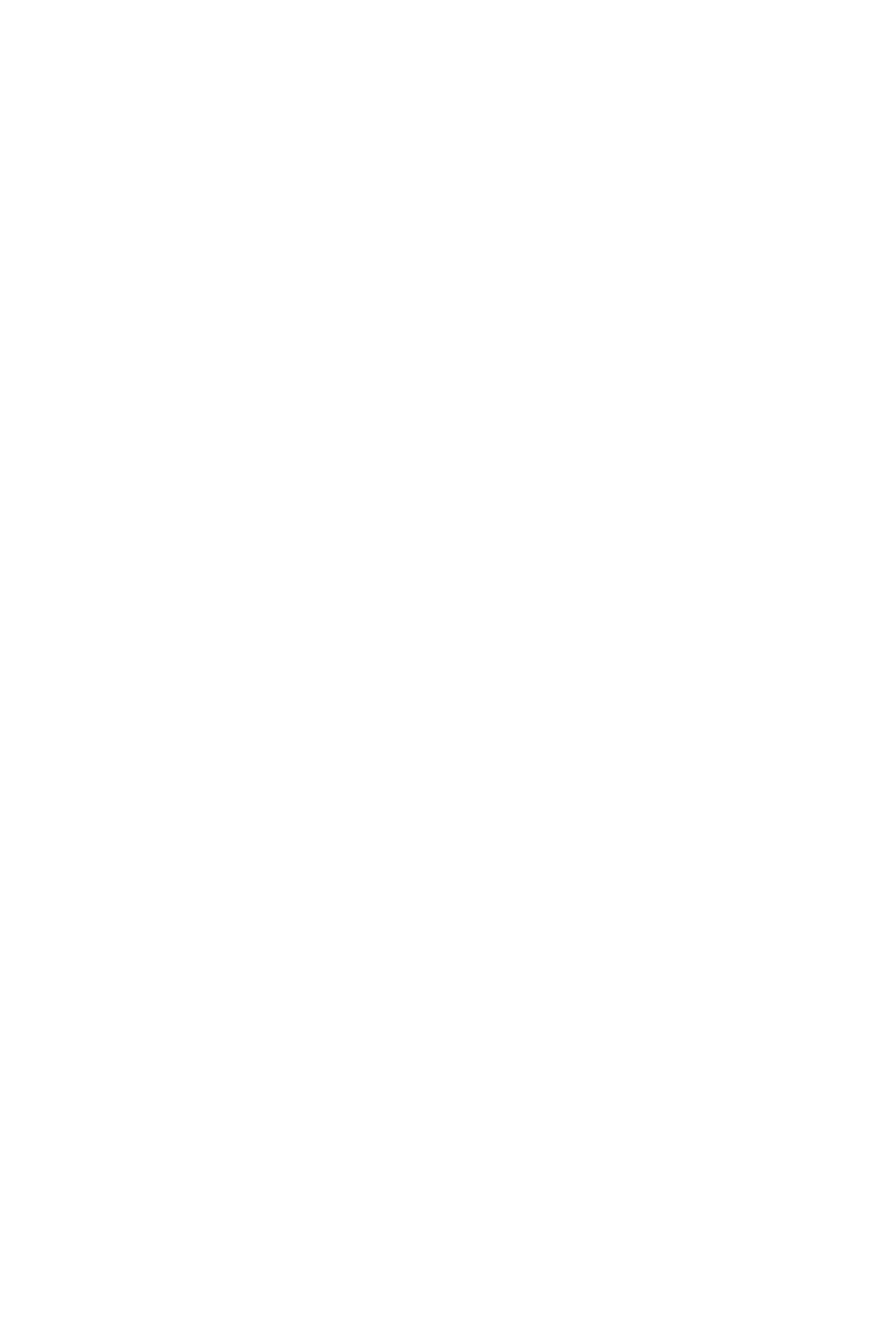## VIII. SOCIAL INTEGRATION AND INCLUSION

**14. Governments and social partners, in consultation, should promote social integration and inclusion, while respecting cultural diversity, preventing discrimination against migrant workers and taking measures to combat racism and xenophobia.** <sup>10</sup>

#### **Guidelines**

The following guidelines may prove valuable in giving practical effect to the above principle:

- 14.1. promoting and implementing anti-discrimination legislation and policies, establishing or strengthening specialized bodies on equality and non-discrimination for migrant workers and conducting periodic gender-sensitive data collection and analysis on these issues;
- 14.2. implementing policies and programmes to prevent and combat racism and xenophobia against migrant workers, taking into account relevant recommendations in the Programme of Action adopted at the World Conference Against Racism, Racial Discrimination, Xenophobia and Related Intolerance (Durban, South Africa, 2001);
- 14.3. improving the labour market position of migrant workers, for example, through the provision of vocational training and educational opportunities;
- 14.4. given the particular problems faced by irregular migrant workers or other vulnerable migrant workers as a result of their status, considering the implementation of policy options referred to in Convention No. 143 and its accompanying Recommendation No. 151;

<sup>10</sup> Convention No. 143 (Arts. 10, 12 and 13); Recommendation No. 151 (Paras. 7.1(c) and 13 16); Recommendation No. 86 (Para. 15).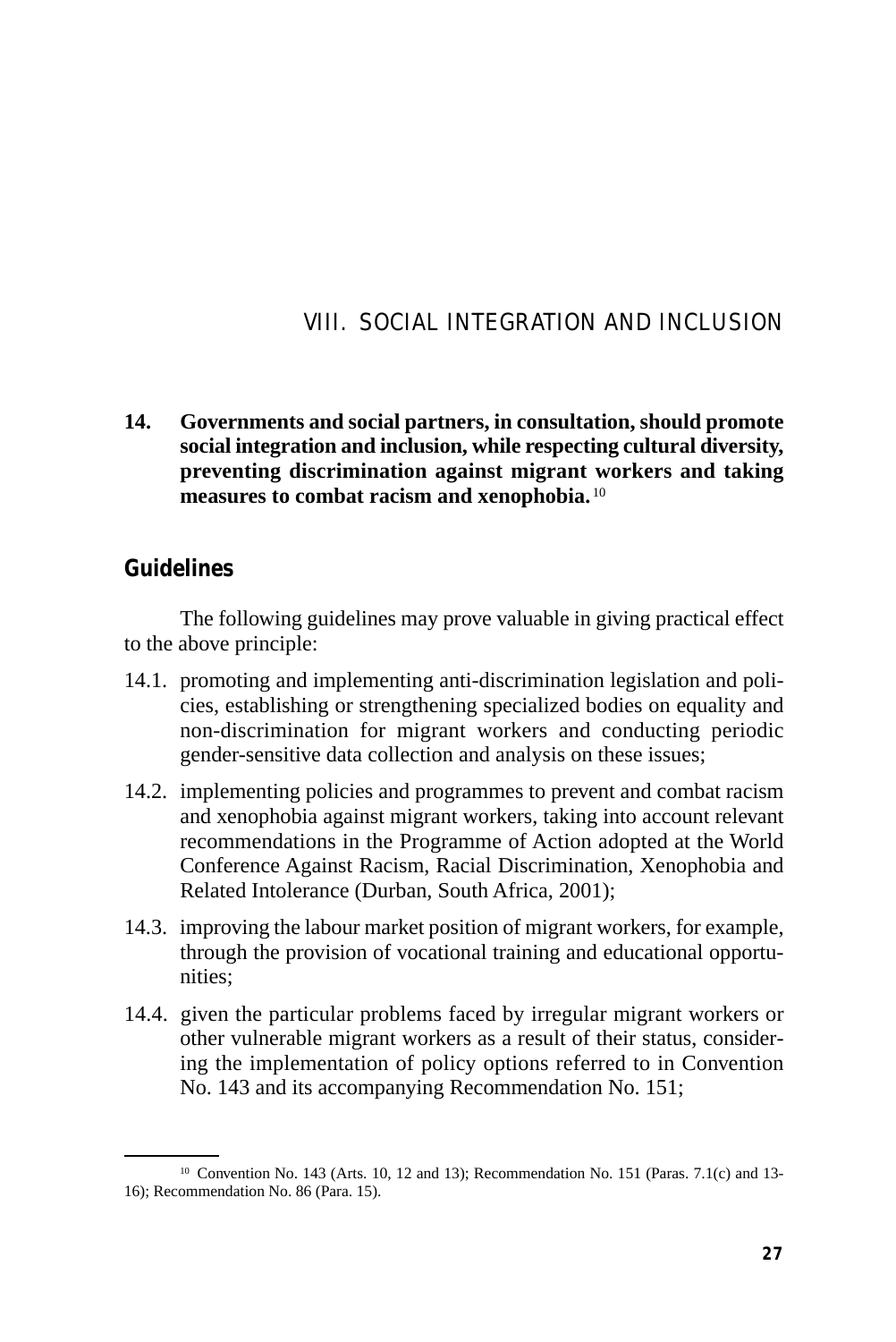**Social integration and inclusion** 

- 14.5. creating national or regional centres to develop and implement measures to facilitate the integration of migrant workers and their families, in consultation with the social partners and representatives of migrant workers;
- 14.6. working with the social partners and migrant worker associations to ensure better representation and participation in economic, social and political life;
- 14.7. providing language and cultural orientation courses relating to countries of origin and destination;
- 14.8. facilitating the creation and reinforcement of community support networks:
- 14.9. promoting public education and awareness-raising campaigns regarding the contributions migrant workers make to the countries in which they are employed, in order to facilitate their integration into society;
- 14.10. facilitating the reunification of family members of migrant workers as far as possible, in accordance with national laws and practice;
- 14.11. working towards ensuring that the children of migrant workers born in destination countries have the right to birth registration and to a nationality in order to prevent them from becoming stateless in accordance with the United Nations Convention on the Rights of the Child (1989);
- 14.12. facilitating the integration of migrant workers' children into the national education system;
- 14.13. allowing migrant workers to participate in political activities after a period of legal residence in the country, in accordance with national conditions.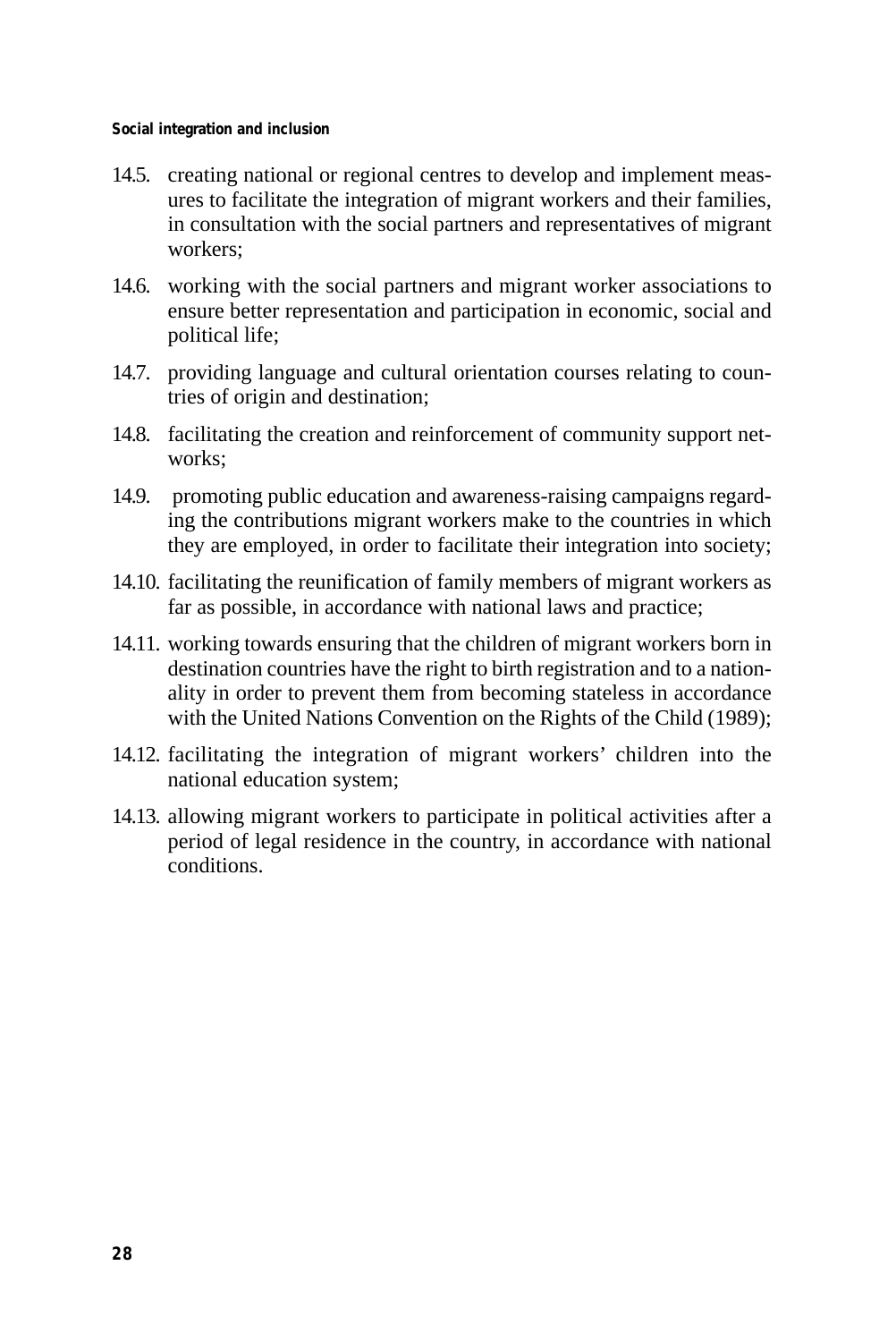## IX. MIGRATION AND DEVELOPMENT

**15. The contribution of labour migration to employment, economic growth, development and the alleviation of poverty should be recognized and maximized for the benefit of both origin and destination countries.** 

#### **Guidelines**

The following guidelines may prove valuable in giving practical effect to the above principle:

- 15.1. integrating and mainstreaming labour migration in national employment, labour market and development policy;
- 15.2. expanding analyses of the contribution of labour migration and migrant workers to the economies of destination countries, including employment creation, capital formation, social security coverage and social welfare;
- 15.3. promoting the positive role of labour migration in advancing or deepening regional integration;
- 15.4. promoting and providing incentives for enterprise creation and development, including transnational business initiatives and micro-enterprise development by men and women migrant workers in origin and destination countries;
- 15.5. providing incentives to promote the productive investment of remittances in the countries of origin;
- 15.6. reducing the costs of remittance transfers, including by facilitating accessible financial services, reducing transaction fees, providing tax incentives and promoting greater competition between financial institutions;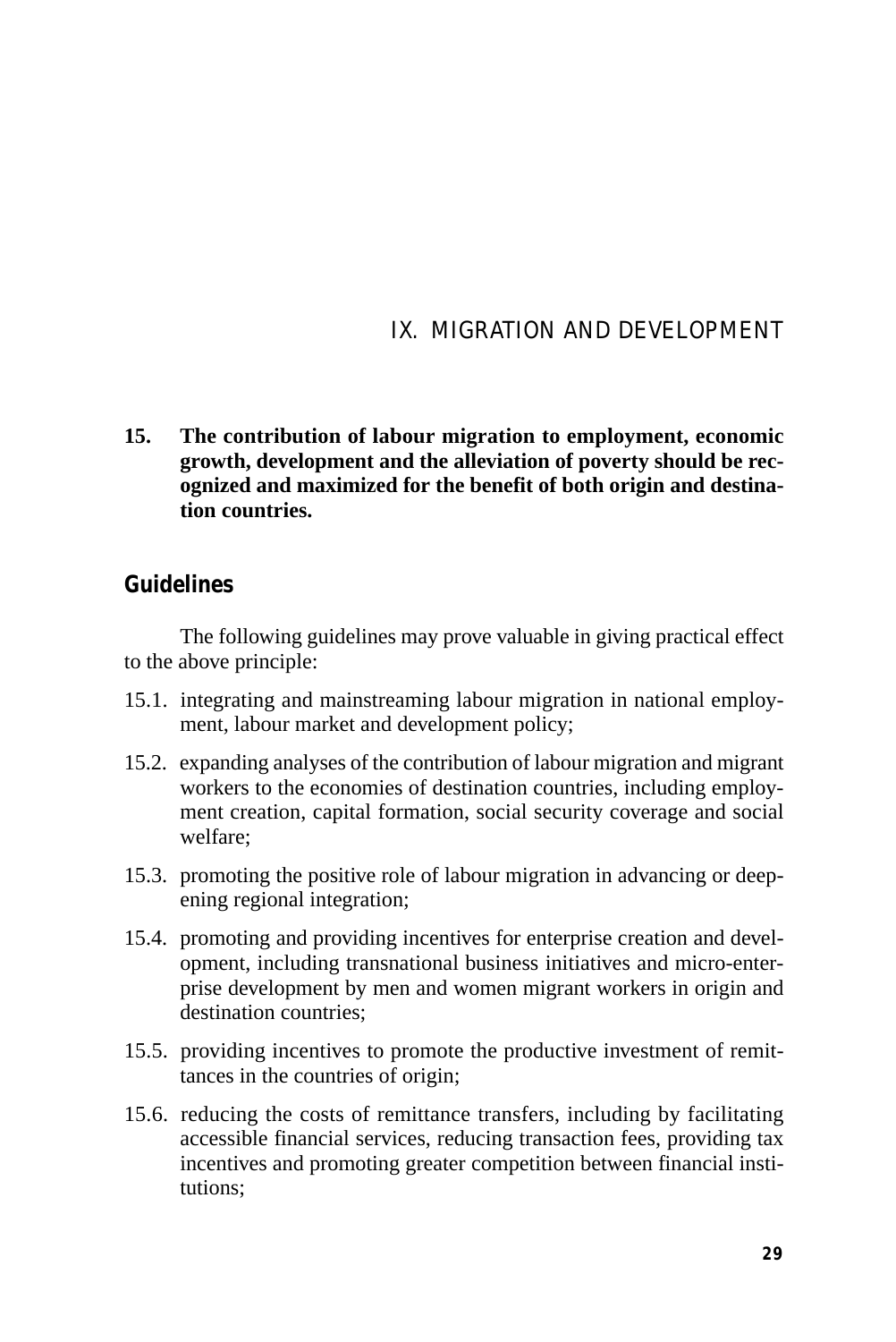**Migration and development** 

- 15.7. adopting measures to mitigate the loss of workers with critical skills, including by establishing guidelines for ethical recruitment;
- 15.8. adopting policies to encourage circular and return migration and reintegration into the country of origin, including by promoting temporary labour migration schemes and circulation-friendly visa policies;
- 15.9. facilitating the transfer of capital, skills and technology by migrant workers, including through providing incentives to them;
- 15.10. promoting linkages with transnational communities and business initiatives.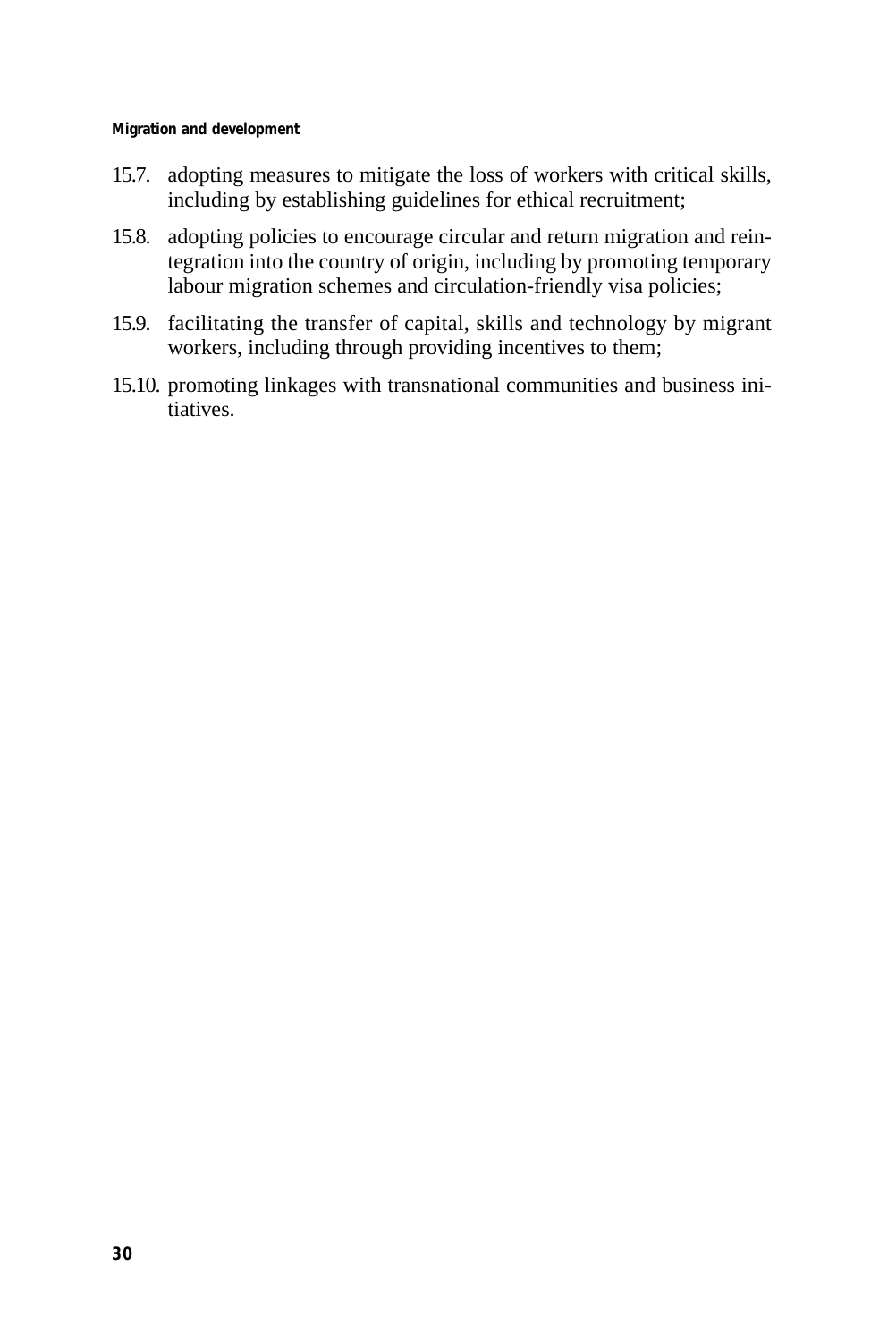#### FOLLOW-UP

- 1. With reference to paragraph 35 of the conclusions of the general discussion on migrant workers at the 92nd Session of the International Labour Conference in 2004, the Governing Body should be urged to periodically review the progress made in the implementation of the Multilateral Framework as part of the plan of action.
- 2. The ILO's participation in relevant international forums should be used to promote this Multilateral Framework as a basis for partnership to achieve coherence.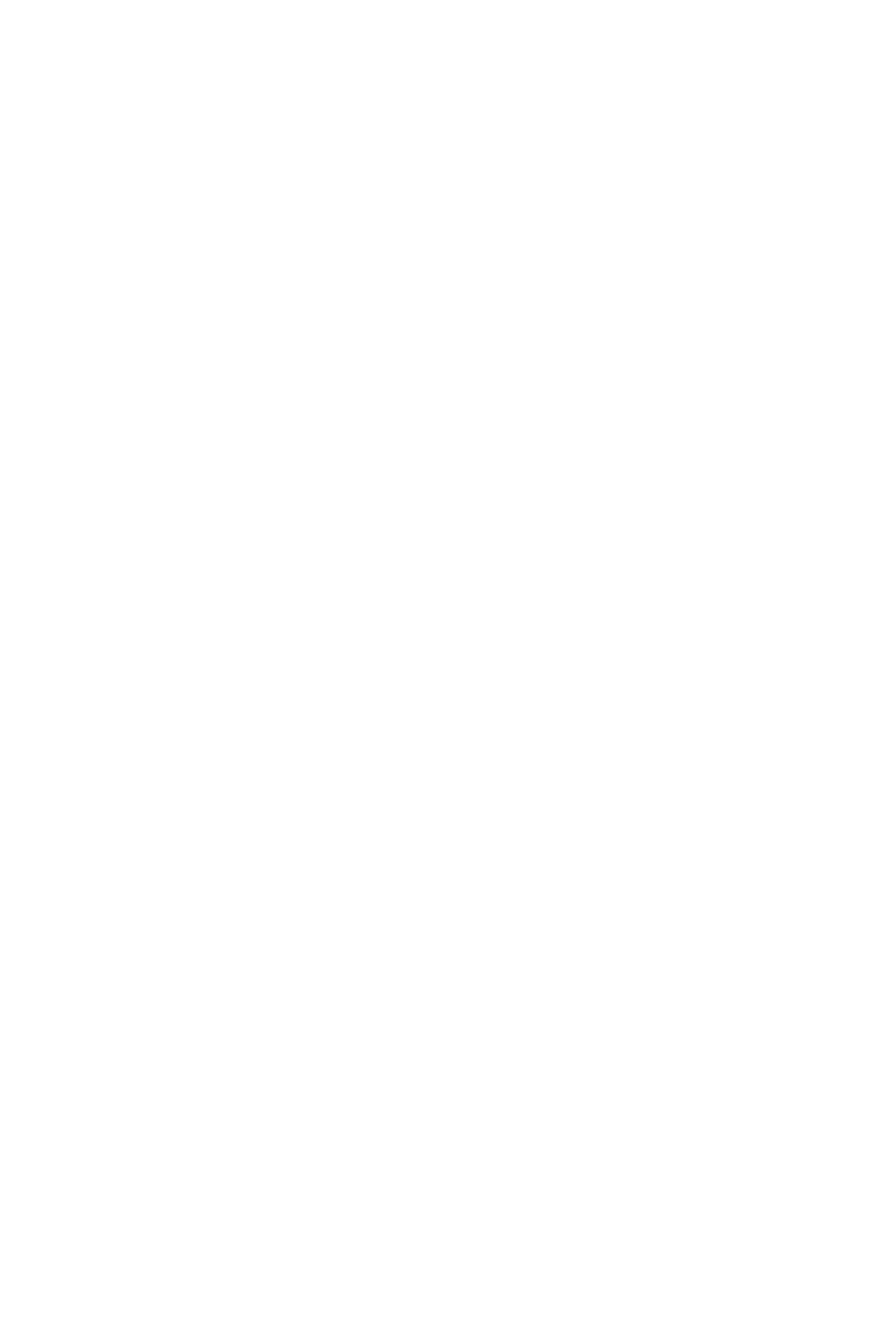## **ANNEX I**

## LIST OF INTERNATIONAL LABOUR CONVENTIONS AND RECOMMENDATIONS REFERRED TO IN THE ILO MULTILATERAL FRAMEWORK ON LABOUR MIGRATION

## **Fundamental Conventions**

Freedom of Association and Protection of the Right to Organise Convention, 1948 (No. 87) Right to Organise and Collective Bargaining Convention, 1949 (No. 98) Forced Labour Convention, 1930 (No. 29) Abolition of Forced Labour Convention, 1957 (No. 105) Equal Remuneration Convention, 1951 (No. 100) Discrimination (Employment and Occupation) Convention, 1958 (No. 111) Minimum Age Convention, 1973 (No. 138) Worst Forms of Child Labour Convention, 1999 (No. 182)

#### **Migrant-specific instruments**

Migration for Employment Convention (Revised), 1949 (No. 97) Migration for Employment Recommendation (Revised), 1949 (No. 86) Migrant Workers (Supplementary Provisions) Convention, 1975 (No. 143) Migrant Workers Recommendation, 1975 (No. 151)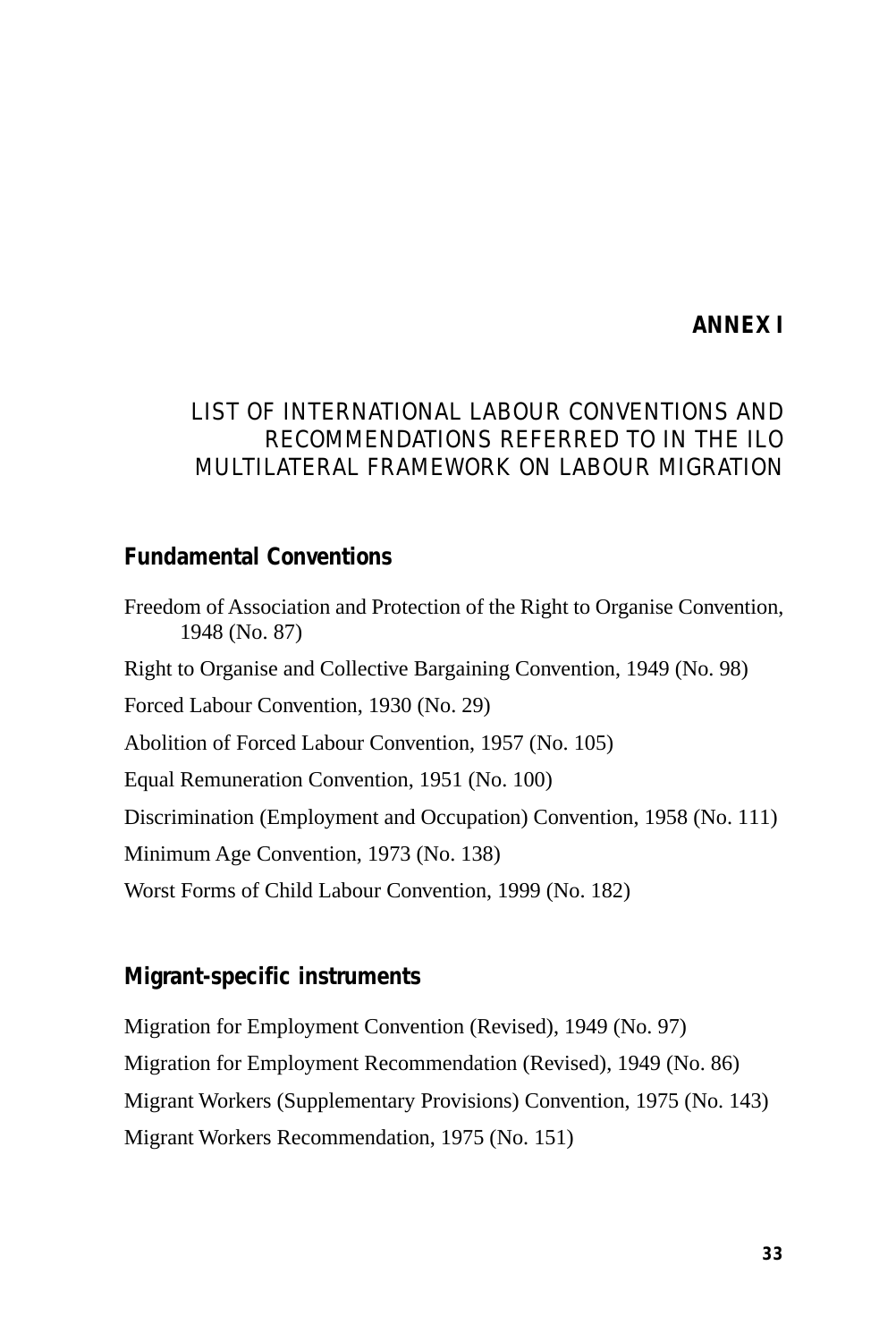**List of international labour Conventions and Recommendations** 

# **Other ILO Conventions**

Equality of Treatment (Accident Compensation) Convention, 1925 (No. 19) Labour Inspection Convention, 1947 (No. 81) Labour Clauses (Public Contracts) Convention, 1949 (No. 94) Protection of Wages Convention, 1949 (No. 95) Social Security (Minimum Standards) Convention, 1952 (No. 102) Plantations Convention, 1958 (No. 110) Equality of Treatment (Social Security) Convention, 1962 (No. 118) Employment Policy Convention, 1964 (No. 122) Labour Inspection (Agriculture) Convention, 1969 (No. 129) Minimum Wage Fixing Convention, 1970 (No. 131) Tripartite Consultation (International Labour Standards) Convention, 1976 (No. 144) Nursing Personnel Convention, 1977 (No. 149) Occupational Safety and Health Convention, 1981 (No. 155) Maintenance of Social Security Rights Convention, 1982 (No. 157) Occupational Health Services Convention, 1985 (No. 161) Safety and Health in Construction Convention, 1988 (No. 167) Working Conditions (Hotels and Restaurants) Convention, 1991 (No. 172) Safety and Health in Mines Convention, 1995 (No. 176) Private Employment Agencies Convention, 1997 (No. 181) Maternity Protection Convention, 2000 (No. 183) Safety and Health in Agriculture Convention, 2001 (No. 184)

## **United Nations Convention**

1990 International Convention on the Protection of the Rights of All Migrant Workers and Members of Their Families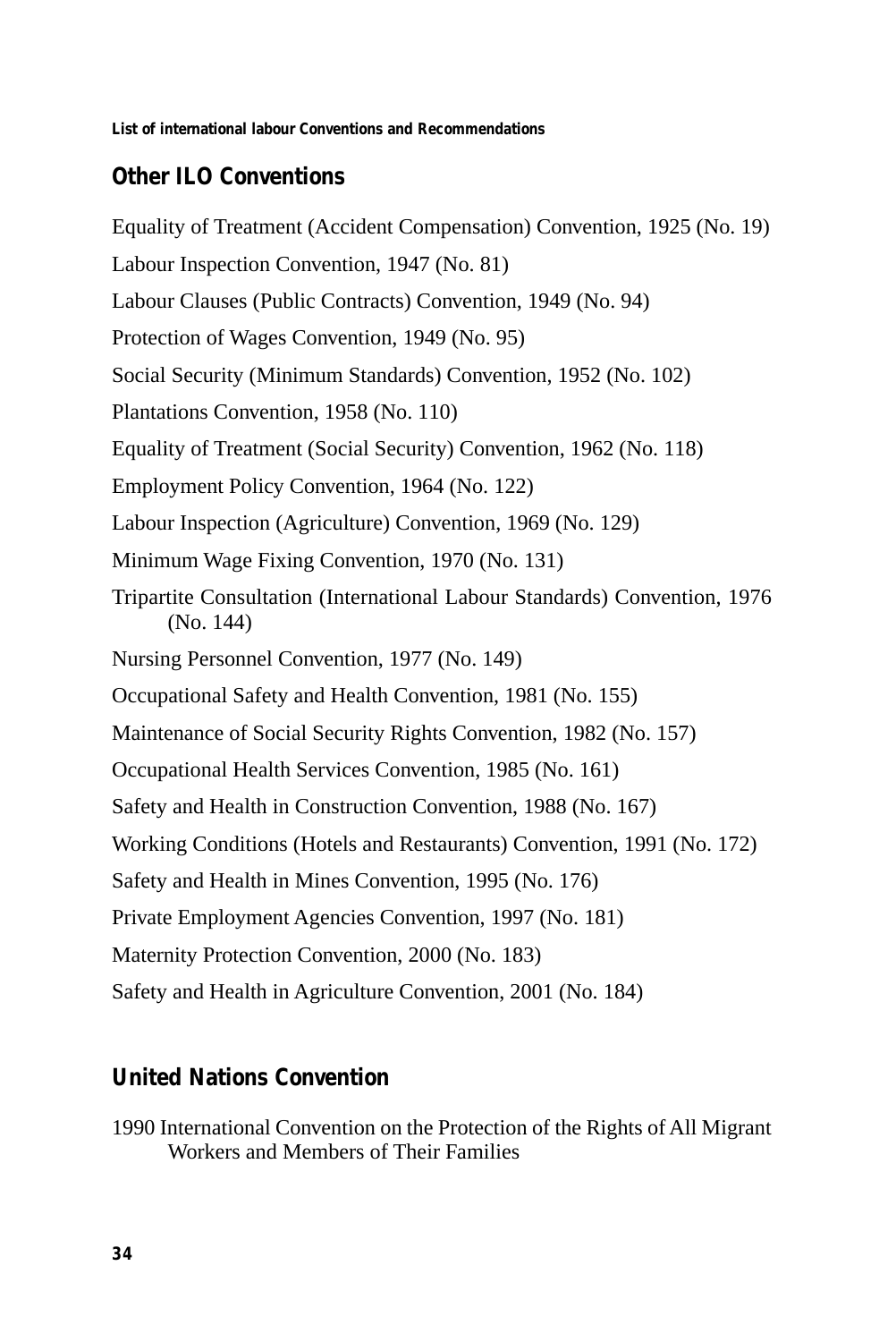#### **ANNEX II**

#### EXAMPLES OF BEST PRACTICES

#### **Introduction**

The guidelines in the non-binding ILO Multilateral Framework on Labour Migration are partly drawn from best practices carried out in countries engaged in international labour migration. This annex provides concrete examples of these practices, which pertain to policies and institutions of labour migration. They relate to issue areas ranging from the creation of decent work to co-development through effective management of labour migration, protection of migrant workers, human rights of migrant workers, means of international cooperation, labour migration processes and others. The sources of these practices are regional compilations by recognized experts, 11 knowledge accumulated by the Office, experiences and processes of other international organizations and research and publications on the subject.

In including best practices in this annex, the Office has used a number of criteria. The practices must be rights-based or, in other words, in line with international norms for the protection of workers' rights. They should be innovative, representing creative responses and solutions to problems, have an impact on improving labour migration processes, increasing the benefits and reducing the costs of migration. The possibility of wider application or replication is another important factor. Practices should be sustainable over time and supported by requisite administrative capacity for continuity. Cooperation between States is another significant criterion. The term "best" practices is used in a relative sense to indicate "good" practices. This is because the practices included here may not satisfy all the criteria.

<sup>11</sup> Manolo Abella (Asia), Aderanti Adepoju (Africa), Augustín Escobar Latapí (Latin America and the Caribbean), Philip Martin (North America) and Rainer Münz (Europe).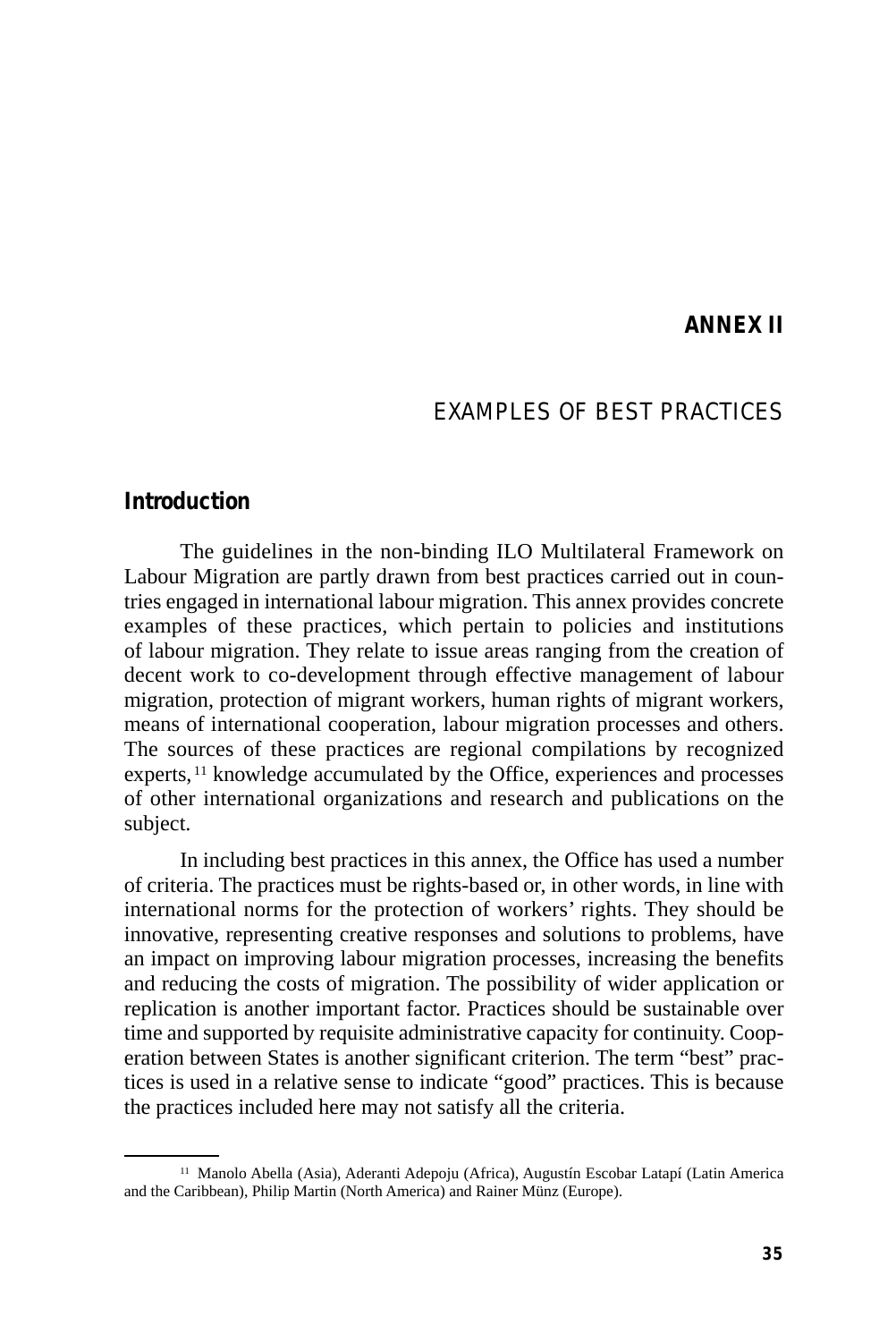#### **Examples of best practices**

The practices are from various regions, in origin and destination, developing and advanced countries alike. They are intended as examples of measures that can be put into place by constituents with a view to better managing migration processes, sustaining economic activity and furthering development in origin and destination countries and protecting migrant workers.

Some countries appear more frequently than others in these examples. This may be explained by the length or extent of their labour migration experiences or the ready availability of information. Naturally, the list of practices is selective and is by no means intended to be exhaustive. Time and space constraints have also affected the compilation of a more comprehensive listing. Clear formulation and effectiveness of the practices have guided their selection. Extended implementation over time could be indicative of effectiveness. The clarity of the design of a practice can contribute to the realization of labour migration policy objectives and can stimulate its adoption by others. Some of the practices presented are good approaches to labour migration that may need to be adapted if implemented elsewhere, to better fit the particular political, economic, social and cultural contexts involved.

This annex is divided into nine sections and sub-headings corresponding to the principles contained in the ILO Framework. Most practices cut across several sections in the annex, as shown by the guideline numbers referenced. Their classification by section was therefore guided by judgement on the issue area to which they are most relevant. A short description of each practice is given, followed by a list of the guideline(s) to which it applies and then by references for those who wish more information. The Office plans to update this compilation of practices regularly in cooperation with constituents, as additional information on the examples provided and new measures become available.

#### **I. Decent work**

1. **France:** The co-development approach of France links migration and development policies in source countries of migrant workers and facilitates their circulation between the countries of origin and destination. It targets overseas development assistance in all of francophone Africa, with government support supplementing the contributions of migrants, in order to reduce emigration pressures. Germany (with Turkey), Italy (with Senegal) and Spain (with Ecuador) have similar programmes. Destination countries, origin countries and migrant workers all benefit from these programmes. Destination countries are assisted in meeting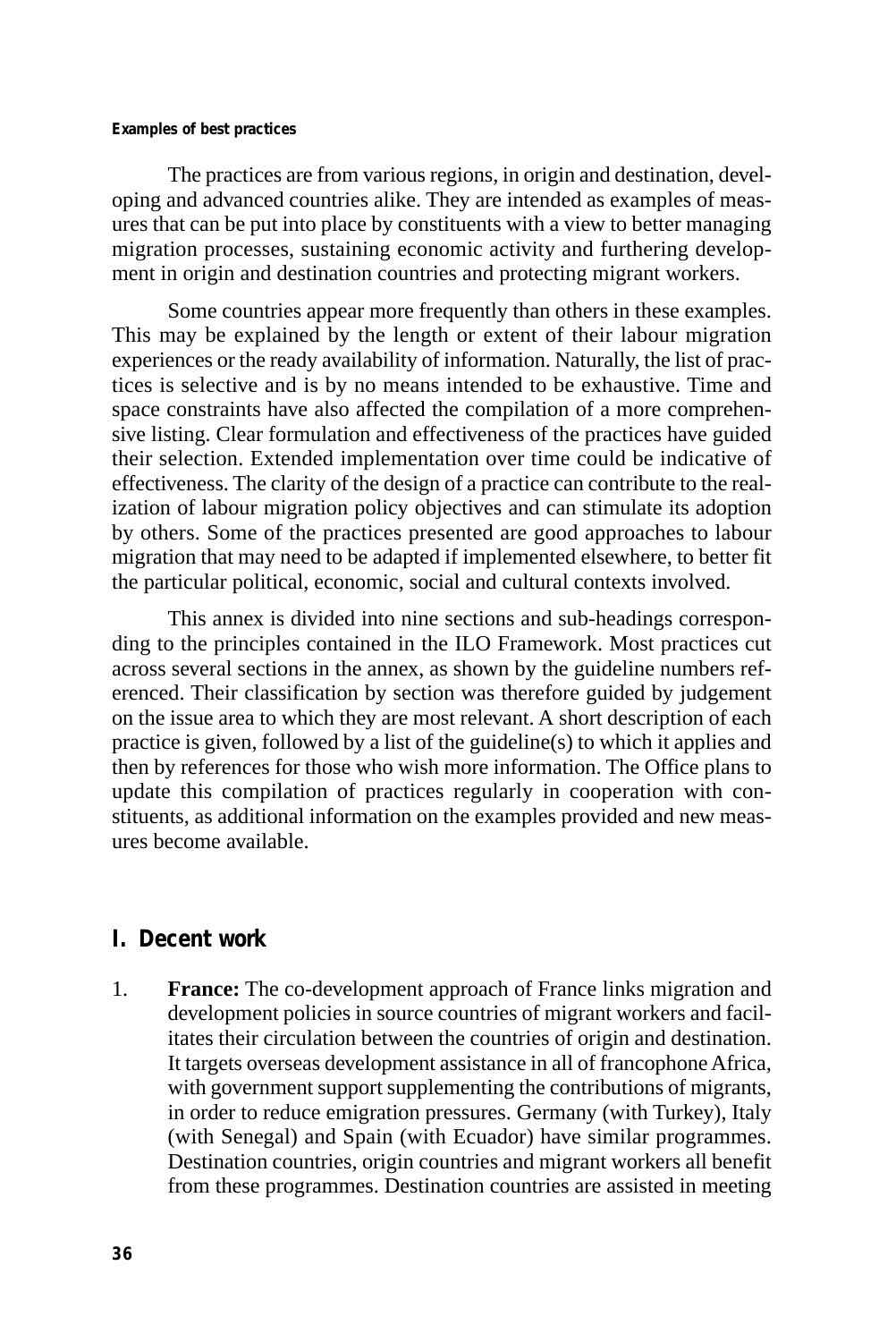labour force needs, reducing demographic problems and controlling irregular migration; origin countries receive increased access to visas, increased remittances and return and recirculation of workers; migrant workers receive funds, credit and investment opportunities. **See guidelines 1.1, 1.2.** 

 S. Martin; P. Martin; P. Weil: "Fostering cooperation between source and destination countries", in Migration Information Source, 1 October 2002, available at

http://www.migrationinformation.org/Feature/display.cfm?ID=60; P. Weil: "Towards a coherent policy of co-development", in International Migration, Vol. 40(3), Special Issue 1/2002, pp. 41-55.

2. **Japan:** In 1989, the ILO and the Ministry of Labour of Japan designed the Inter-Country Project on Strategic Approaches Toward Employment Promotion (PEP) in Asia. One of the objectives was to reduce emigration pressures from selected Asian countries believed to be major sources of irregular migration flows to East Asia, particularly Japan. The first phase of PEP began in Thailand and the Philippines in 1989, and the second phase extended to Bangladesh and Pakistan in 1993. The third phase began operation in China in 1996 and was completed in 2004. The project's broad objective is to develop and advocate an employment strategy for the selected countries, addressing both macro- and micro-level issues based on active labour market policies. It focuses on the promotion of decent work opportunities in rural and urban areas, for the poor, the unemployed and the underemployed. The project has mobilized community-based activities, introduced low-cost income generation schemes, thereby offering options to out-migration, furthered collaboration between NGOs and government agencies and increased the capacity of ministries of labour in designing and implementing micro-interventions for employment creation. **See guidelines 1.1, 1.2, 2.2, 2.4, 5.2, 15.8.** 

> K.J. Lönnroth (1995): "Active labour market policies in laboursending countries: What role in reducing the need for emigration?", in International Migration Papers, No. 5, Geneva, ILO,

http://www.ilo.org/public/english/protection/migrant/download/ imp/imp05.pdf;

http://www.ilo.org/public/english/region/asro/bangkok/japanmb/ pep.htm

3. **Euro-Mediterranean Partnership:** At the 1995 Euro-Mediterranean Conference, 27 countries of the European Union and southern Mediter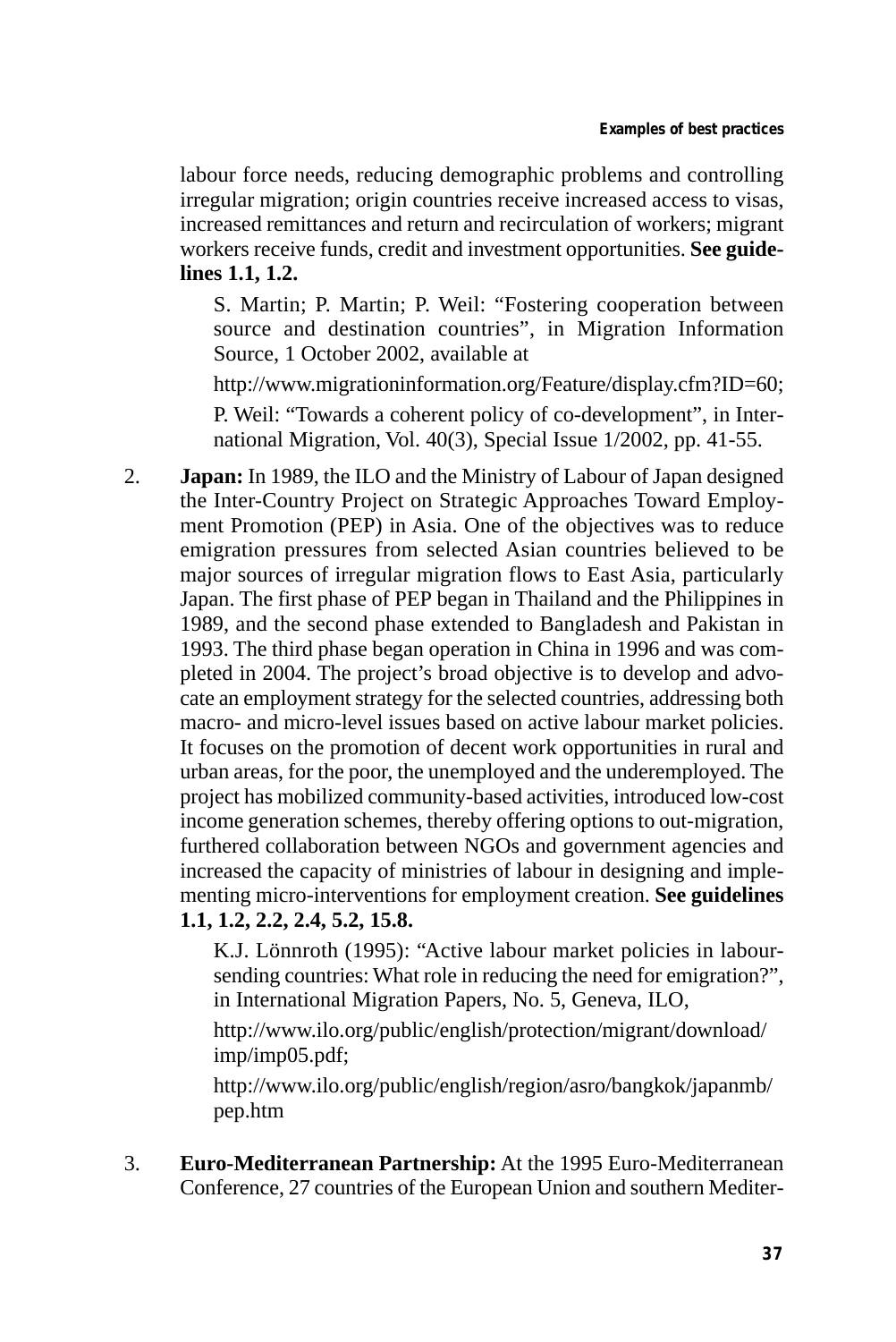ranean countries (Egypt, Israel, Jordan, Lebanon, Morocco, Syrian Arab Republic, Tunisia, Turkey, the Palestinian Authority) agreed to work toward establishing a zone of peace, progress and stability in the region. The Barcelona Declaration and Programme of Action adopted by the Conference outlines a broad range of cooperative activities, including the establishment of a free trade area by 2010. Strategies include the promotion of trade, economic growth and employment in countries of origin, which should result in reducing migratory flows. The countries also agreed to grant migrants in regular status all rights recognized under existing legislation and to campaign against racism, xenophobia and intolerance. A framework for social dialogue, as requested by regional social partners, would facilitate the process and improve on this best practice. **See guidelines 1.1, 1.2, 2.1, 2.2, 2.3, 2.4, 9.3, 14.12.** 

http://europa.eu.int/comm/external\_relations/euromed/bd.htm; http://meria.idc.ac.il/journal/2005/issue2/jv9no2a6.html

4. **Global Employment Agenda (GEA):** The GEA is an ILO initiative for the development of a coherent and coordinated international strategy to promote freely chosen productive employment by placing employment at the heart of economic and social policies. Consistent with the Millennium Development Goals, the GEA seeks, through the creation of productive employment, to better the lives of the hundreds of millions of people who are either unemployed or whose remuneration from work is inadequate to allow them and their families to escape poverty. Operating within the ILO's broader agenda of decent work, it addresses the failure of current globalization strategies to create job opportunities where people live, by promoting national and international employment strategies to ease emigration pressures in developing countries. The ILO web site for the GEA is a means of disseminating best practices on employment policies in different parts of the globe and in thematic areas. The implementation of the GEA at the national level is a major component of the 2004 International Labour Conference Plan of Action for migrant workers. Argentina and Ghana provide examples of the application of the GEA at national level. The ILO responded to Argentina's serious economic and financial crisis through an action plan consisting of direct support to enterprises, advisory services and capacity building. In Ghana, the ILO provides technical, advisory and other support services focusing on skills development, employment and productivity improvement. **See guidelines 1.1, 1.2.** 

> http://www.ilo.org/public/english/employment/empframe/ practice/index.htm;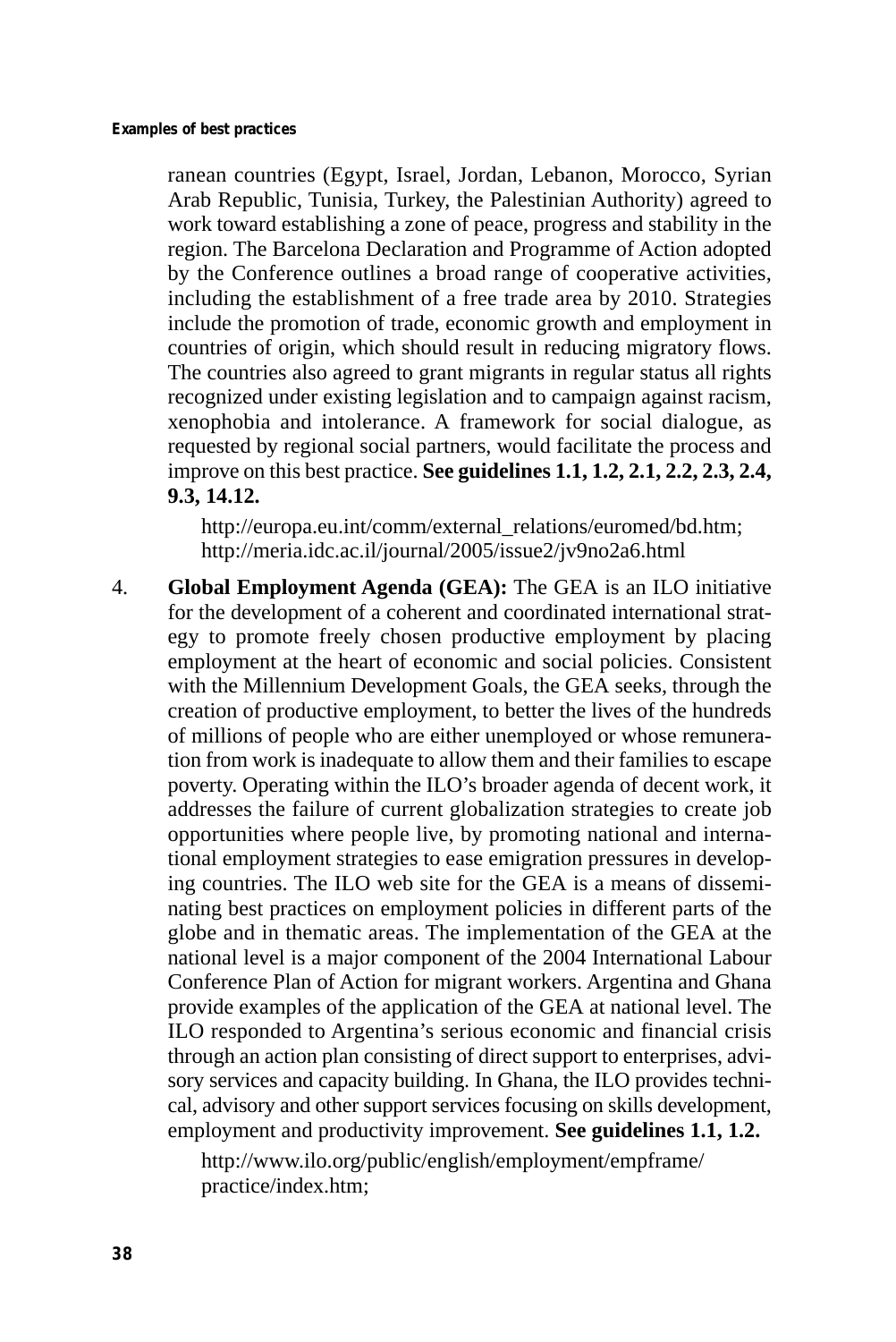http://www.ilo.org/public/english/standards/relm/gb/docs/gb286/ pdf/esp-1.pdf; http://www.ilo.org/public/english/standards/relm/gb/docs/gb292/ pdf/esp-2.pdf

## **II. Means for international cooperation on labour migration**

5. **Malaysia:** With the support of the ILO, the Malaysian Trade Union Congress (MTUC) organized a Subregional Workshop on Migrant Workers in April 2005, to highlight and publicize the status of migrant workers in Malaysia and to assist in the development of an action programme for the MTUC and its affiliates to extend union protection to migrant workers. **See guidelines 2.6, 6.4, 12.5.** 

> http://www.ilo.org/public/english/region/asro/bangkok/; http://mtuc.org.my/migran%20workersworkshop05.htm

- 6. **United Kingdom-Portugal:** The United Kingdom's Trades Union Congress (TUC) and the General Confederation of Portuguese Workers (CGTP-IN) have an agreement to promote membership in TUC unions to Portuguese migrant workers who are CGTP-IN members. An information campaign in Portuguese instructs migrant workers on how to limit abuse from their employers. The CGTP-IN has signed similar agreements for Portuguese workers with trade unions in other key destination countries, namely Luxembourg, Spain and Switzerland. **See guideline 2.6.**
- 7. **African Union's Draft Strategic Framework for a Migration Policy for Africa:** The framework is designed for developing a coordinated migration policy based on common priorities. It covers a wide number of themes, including labour migration, border management, irregular migration, human rights of migrants, internal migration, migration data collection and data exchange, migration and development (brain drain, remittance transfers and Africans in the diaspora), inter-State cooperation and partnerships, migration and poverty, health, environment, trade, gender, children, adolescents and youth. The framework was presented to the annual African Union Summit of Heads of State in July 2005 in Sirta, Libyan Arab Jamahiriya. **See guidelines 2.2, 2.1, 3.1, 3.2, 8.1.**

http://www.africa-union.org/Summit/July%202005/ PRC%20Draft%20Rapporteur%20Report.pdf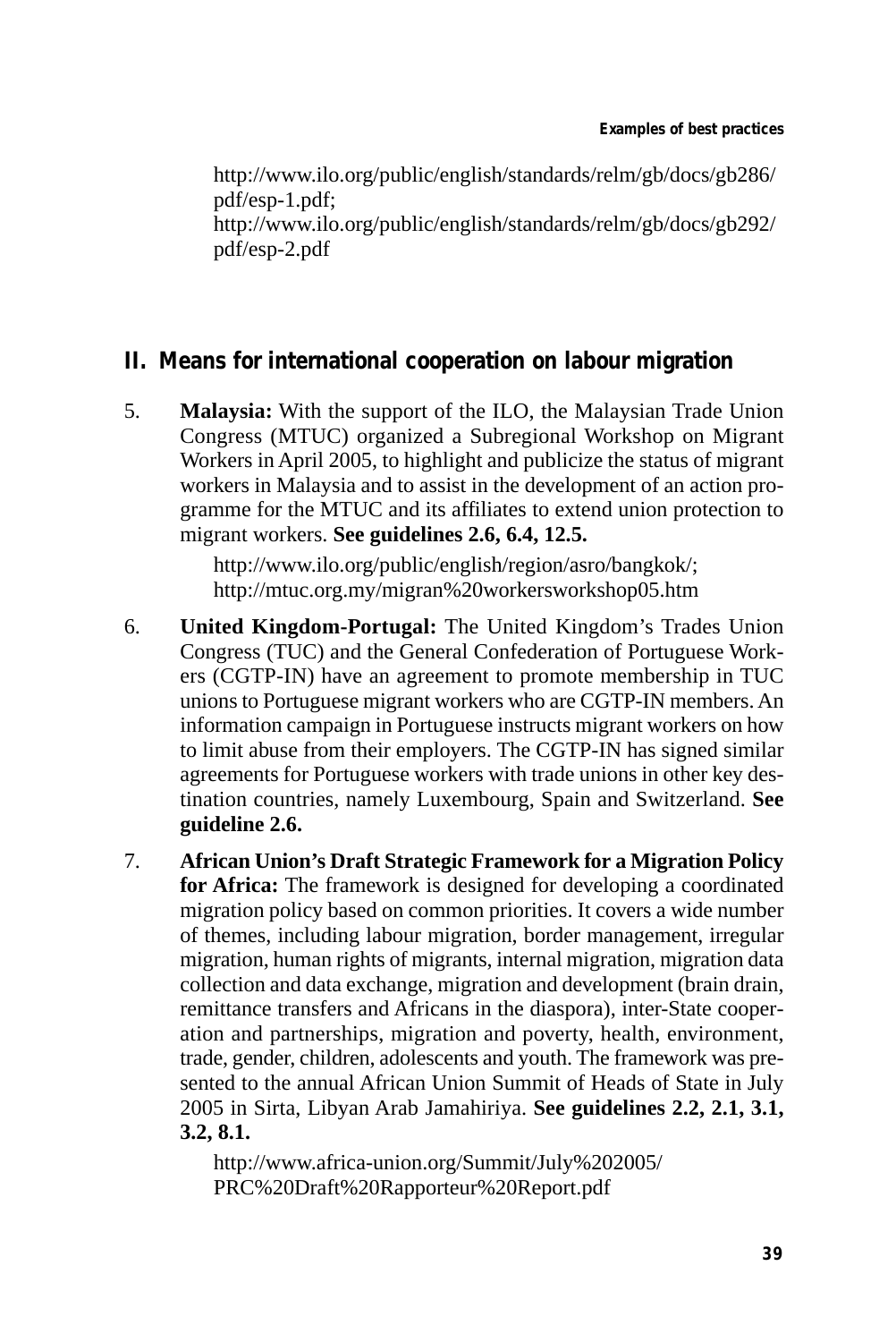**Examples of best practices** 

8. **Andean labour migration instrument:** Adopted in 2003, this instrument provides for the progressive permission of unhampered movement and temporary residence of member States' (Bolivia, Colombia, Ecuador, Peru and the Bolivarian Republic of Venezuela) nationals for employment purposes. The unhampered movement of people is one of the conditions for the gradual formation of the Andean Common Market, which is scheduled to be put into operation by December 31, 2005. **See guidelines 1.1, 2.3, 5.3, 5.4.** 

> Andean Community General Secretariat: http://www.comunidadandina.org/ingles/treaties/dec/D545e.htm

9. **Caribbean Community and Common Market (CARICOM):** In 1989, the States and territories in the Caribbean Community (CARI-COM) – Antigua and Barbuda, Bahamas, Barbados, Belize, Dominica, Grenada, Guyana, Haiti, Jamaica, Montserrat, Saint Kitts and Nevis, Saint Lucia, Saint Vincent and the Grenadines, Suriname, Trinidad and Tobago – entered into the Grand Anse Declaration allowing free movement of nationals of member States. The work permits of Community nationals were gradually eliminated in the categories of university graduates, media workers, musicians, artists and sportspersons. In 2002, member States agreed to extend free movement by the end of 2005 to self-employed service providers, entrepreneurs, managers, technical and supervisory staff, spouses and dependent family members. **See guidelines 2.3, 4.1, 5.2, 5.3, 5.4.** 

> D. Fuchs; T. Straubhaar: "Economic integration in the Caribbean: The development towards a common labour market", International Migration Papers, No. 61, pp. 1-7 (Geneva, ILO, 2003), available at www.ilo.org/public/English/protection/migrant/download/imp/ imp6ie.pdf; http://www.caricom.org/

10. **Central American and North American Regional Conference on Migration (Puebla Process):** The Puebla Process is an initiative aimed at the adoption of a multilateral approach on migration, which recognizes the interaction of various factors in origin and destination countries and emphasizes the importance of the human rights of all migrants. Member States are Belize, Canada, Costa Rica, Dominican Republic, El Salvador, Guatemala, Honduras, Mexico, Nicaragua, Panama and the United States. The Puebla Process emphasizes migrant protection issues in expert workshops and conference plenaries and incorporates dialogue with civil society organizations in participating countries. Labour migration issues have not been a focus thus far, however. **See guidelines 2.1, 2.2.** 

http://www.gcim.org; http://www.rcmvs.org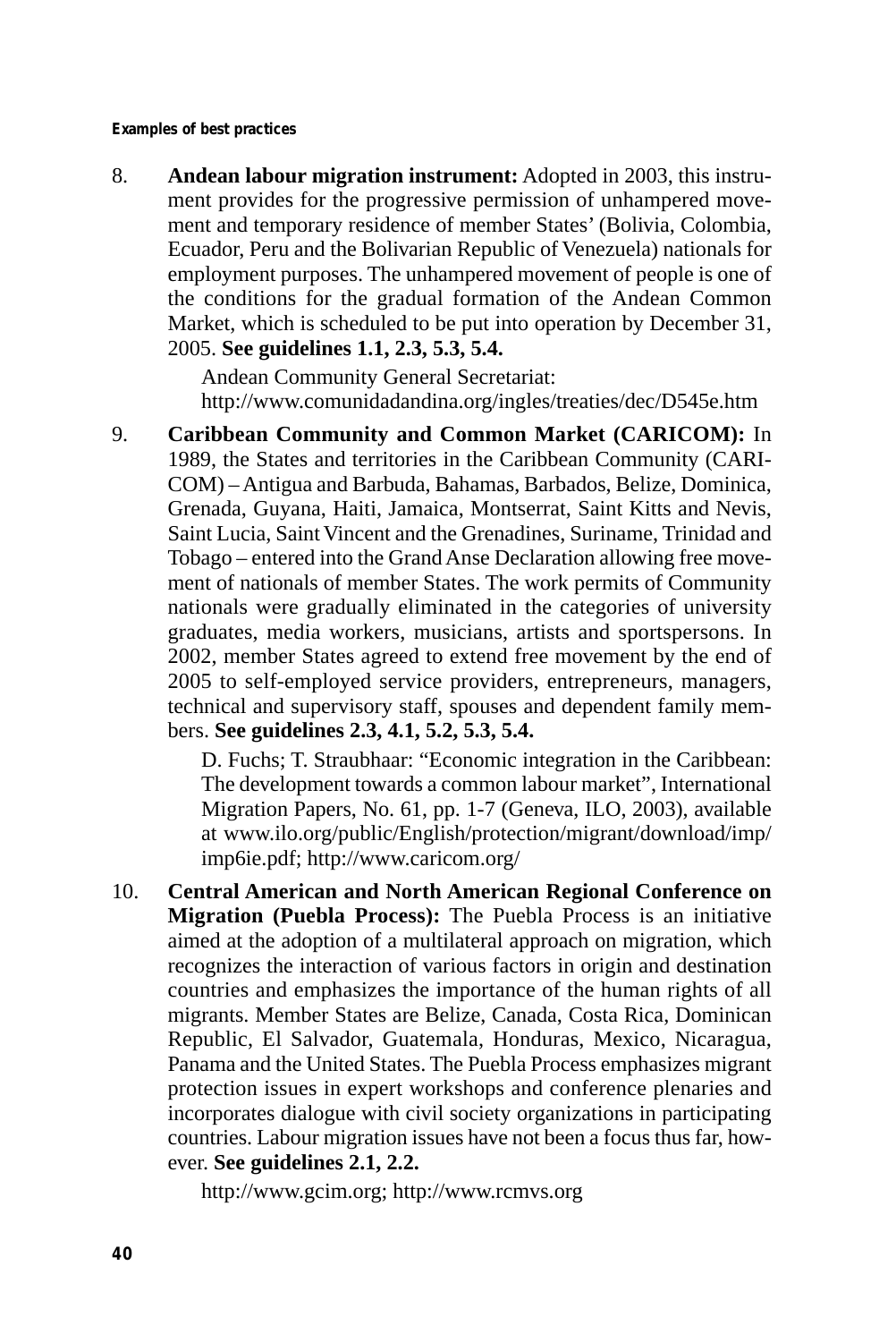11. **Economic Community of West African States (ECOWAS):** Since 1975, ECOWAS has had three protocols covering the free movement of persons within the member States, their establishment and residence and employment access. The issuance of ECOWAS identity documents and modernization of border procedures through passport scanning machines facilitates easier movement across borders. In July 2005, tripartite representatives of seven member countries agreed with the ECOWAS secretariat to take additional steps towards full implementation of the protocols, with support from the ILO, including by improving the exchange of labour migration data and by harmonizing national laws with relevant international standards and the ECOWAS protocols. Member States of ECOWAS are Benin, Burkina Faso, Cape Verde, Côte d'Ivoire, Gambia, Ghana, Guinea, Guinea-Bissau, Liberia, Mali, Niger, Nigeria, Senegal, Sierra Leone and Togo. **See guidelines 2.3, 3.2, 4.1, 5.4, 6.2, 9.2, 12.3, 12.9.** 

http://www.un.org/ecosocdev/geninfo/afrec/vol18no3/183eca.htm

12. **European Union (EU):** The settlement of EU citizens and right to work in other member countries are governed by both treaty provisions and national legislation aimed at establishing the European Economic Community (EEC), the internal market and the EU. The 1957 Treaty of Rome anticipated the free movement of persons, goods, services and capital. In 1968, EEC Council Regulation 1612/68 established labour mobility guidelines for harmonizing member state policies on family reunification, equality of treatment in access to employment, working conditions, social and tax advantages, trade union rights, vocational training and education. The 1985 Single European Act envisaged the removal of internal borders, and gave rise to legislation granting European Community preference in hiring and employment services to all workers and their families from any Member State. Since the 1992 Maastricht Treaty, the European Commission and Member States have introduced several instruments for facilitating the international transfer and mutual recognition of professional qualifications. Recent European Councils have acknowledged the need to coordinate an approach to irregular migration flows that addresses the demand for labour not filled by nationals of Member States. In recognition of the future impact of demographic decline and ageing on the economy, the Commission presented to the Council in January 2005 a Green Paper on an EU approach to managing economic migration. It identified major issues and presented options for an EU legislative framework on economic migration, while recognizing that each country should determine its own labour market needs. Regulation of migration at the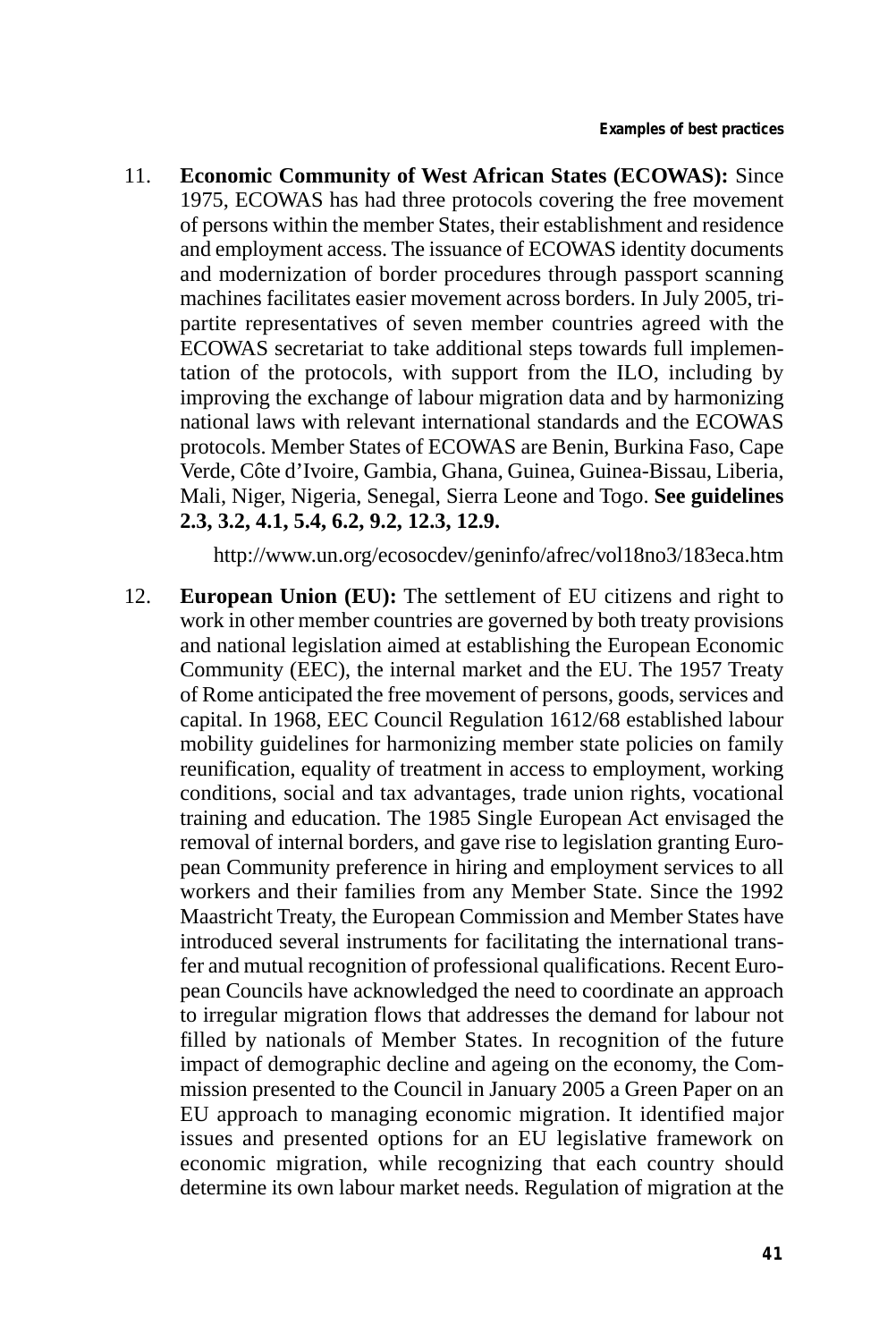Community level is currently limited to short-term stays and entry into EU territory. The view of the European Trade Union Confederation is that the legislative framework options presented in the Green Paper do not include a clear framework of rights for all workers concerned, particularly migrant workers from third countries. It has proposed the inclusion of provisions regarding equal treatment in working conditions and benefits between third-country nationals in regular status and EU citizens, as well as protection for those in irregular status, in order to protect the rights and further the working conditions of both migrant workers and national workers. **See guidelines 2.2, 2.3, 5.1, 5.2, 5.3, 5.4, 8.4, 9.3, 9.4, 9.8, 9.12, 12.3, 12.6, 12.9, 14.3, 14.10.** 

http://www.europa.eu.int/index\_en.htm

13. **Mercado Común del Sur (MERCOSUR):** MERCOSUR initially limited free mobility of labour to border areas between the four member States (Argentina, Brazil, Uruguay and Paraguay). In 1997, the Multilateral Agreement on Social Security gave workers who had served in any of the member States the same rights and duties of national workers. A 2000 agreement permits the right to reside and work in member States for a certain time period to artists, professors, scientists, sportspersons, journalists, professionals and specialized technicians who are nationals of other member States. The 2002 Regional Agreement for nationals of member States and associated States (Bolivia and Chile) permits nationals of any of the six countries to reside in the territories of the others and grants them access to any economic activity on an equal basis with nationals. In 2004, Argentina, followed by Brazil, adopted a unilateral decision suspending the eviction of migrants in an irregular situation who are nationals of bordering countries. The decision was later extended to nationals of Peru and other countries. Its rationale lies in the advanced integration process under MERCOSUR, the main objective of which is to set up a common market involving the free movement of goods, services and factors of production between member States. **See guidelines 2.3, 4.1, 5.2, 5.3, 5.4, 9.3, 9.4, 14.4.** 

> MERCOSUR: *Acuerdo sobre Residencia para Nacionales de los Estados Partes del MERCOSUR, Bolivia y Chile, el 6 de diciembre de 2002*, available at

http://www.cpcmercosur.gov.ar/leyes/ley25903.htm; www.iadb.org/intal/tratados/mercosur.htm;

E. Texidó et al.: International Migration Papers, No. 63 "Migraciones laborales en Sudamérica: el MERCOSUR ampliado (Geneva, ILO, 2003) and E. Geronimi *International Migration*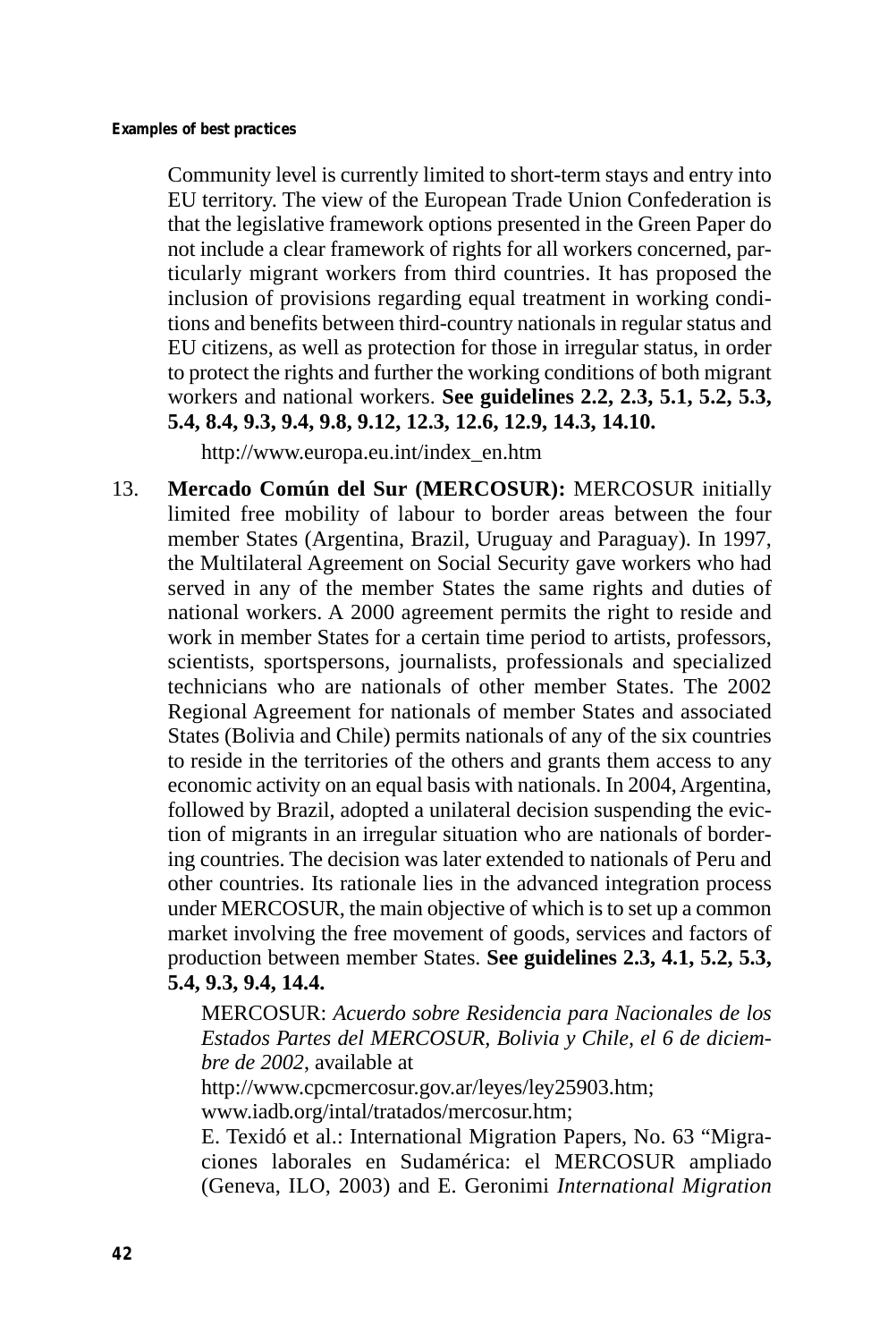*Papers*, No. 70 "Admisión, contratación y protección de trabajadores migrantes" (Geneva, ILO, 2004), available at http://www.ilo.org/public/english/protection/migrant/publ/ imp-list.htm

14. **South American Conference on Migration (Lima Process):** Countries participating in the Lima Process are Argentina, Bolivia, Brazil, Colombia, Chile, Ecuador, Paraguay, Peru, Uruguay and the Bolivarian Republic of Venezuela. In the Declaration of Quito, member States agreed to define and coordinate strategies and regional programmes on migration to promote the human rights of migrants and their families, strengthen the management of migration flows within the region and develop national and bi-national regulations, promote links with nationals abroad, strengthen networks and identify safer and less expensive means of remittance transfers, promote the integration of migrants, particularly in the workplace, and harmonize and coordinate systems of migration information, administration and legislation. **See guidelines 2.1, 2.2, 2.7, 3.2, 3.4, 8.1, 11.8, 15.3, 15.6, 15.10.** 

http://www.gcim.org

15. **The Berne Initiative:** This Initiative was launched in 2001 by the Government of Switzerland at the International Symposium on Migration, with the Migration Policy and Research Department of the International Organization for Migration (IOM) serving as its secretariat. It is a state-owned consultative process, which covers all types of migration. The International Agenda for Migration Management (December, 2004), the major product of the four-year Berne initiative process, was designed to assist governments in developing effective measures for the management of migration. It provides for a system for dialogue, cooperation and capacity building at the national, regional and global levels. See guidelines 2.1, 2.2.

http://www.bfm.admin.ch/index.php?id=226&L=3

16. **Geneva Migration Group (GMG):** In 2003, several international agencies whose mandate covers issues related to international migration – the ILO, United Nations High Commissioner for Refugees (UNHCR), United Nations Office of the High Commissioner for Human Rights (UNOHCHR), United Nations Conference on Trade and Development (UNCTAD), United Nations Office on Drugs and Crime (UNODC) and the IOM – formed an informal group named the Geneva Migration Group, recognizing the need for strengthening strategic alliances between the agencies to enhance coordination and complementarity. The aim of the GMG is to promote good governance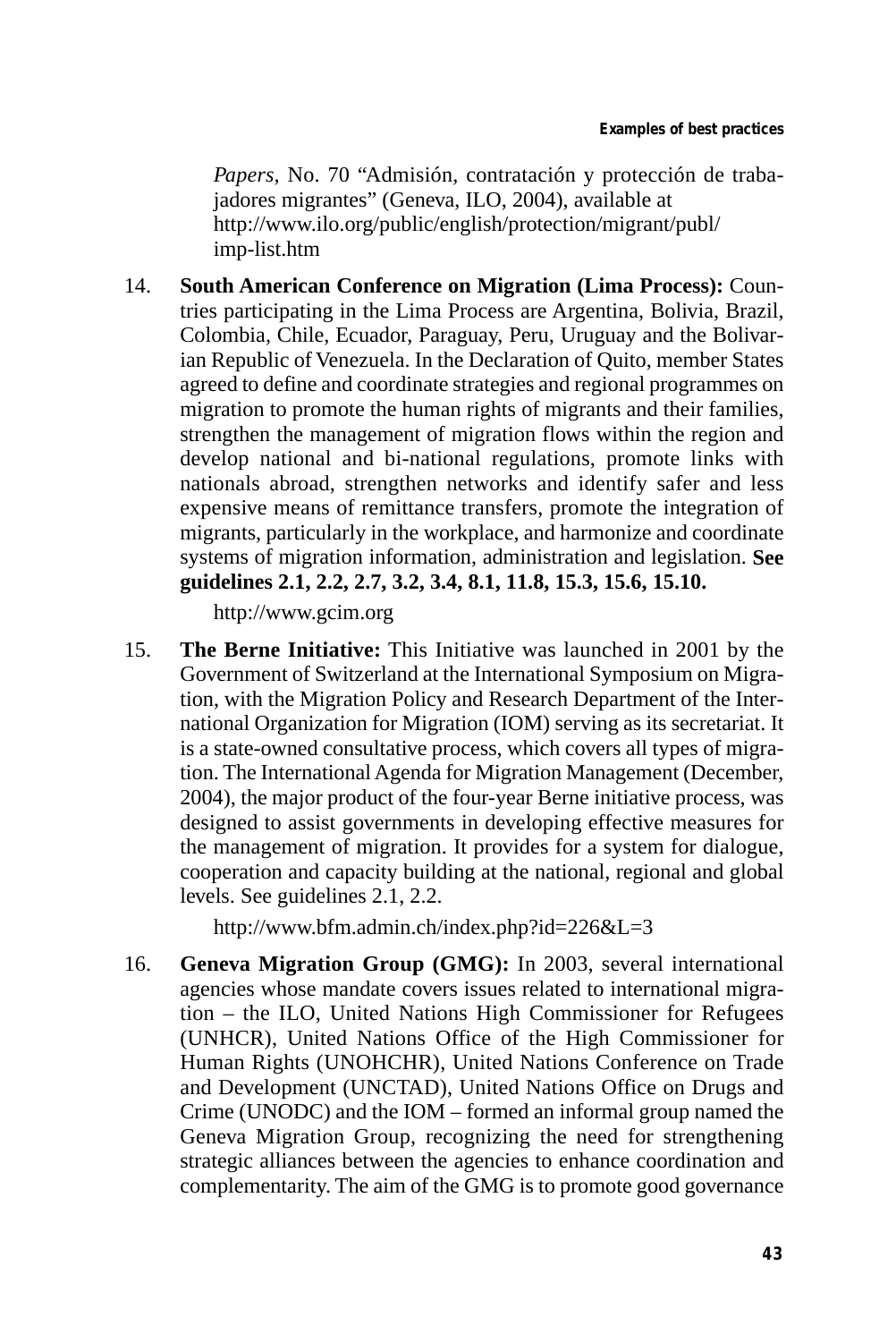of migration by working together for the promotion of the wider application of all relevant instruments and norms relating to migration, and for the provision of more coherent, coordinated and stronger leadership to improve the overall effectiveness of the international community's response to current and future migration issues. The value and uniqueness of the GMG lies in the fact that it is comprised of heads of agencies themselves. **See guidelines 2.1, 2.2, 2.7, 8.1.** 

http://www.ilo.org/public/english/bureau/exrel/partners/gmg.htm

17. **The Global Commission on International Migration (GCIM):** The GCIM was established in December 2003 by Sweden and Switzerland, together with the governments of Brazil, Morocco and the Philippines, with a view to providing a framework for the formulation of a coherent, comprehensive and global response to migration issues. Its mandate is to place international migration on the global agenda, analyse gaps in migration policy, examine linkages with other issues and present recommendations to the United Nations Secretary-General, governments and other stakeholders. As part of its work, the GCIM has conduced analysis and research, consultations with stakeholders, regional hearings in different regions of the world, and information sharing. It will submit a final report to the United Nations Secretary-General in October 2005. **See guidelines 2.1, 2.2.** 

http://www.gcim.org

18. **ILO:** The Office has organized a series of regional tripartite consultations on labour migration since 1999 to bring key stakeholders together in subregions usually linked to economic integration initiatives. These seminars have performed joint functions of capacity building and tripartite policy concertation exercises. Participants include senior officials of labour ministries and executives of national trade union and employer federations. Using a training methodology that ensures dialogue and contributions from all participants, these events have established or strengthened both informal and formal regional tripartite cooperation on labour migration. In some cases, they have generated specific proposals for policy initiatives in regional mechanisms and/or programmatic follow-up. Venues have included Port Louis, Mauritius, for Indian Ocean countries (2000), Dushambé, Tajikistan, for Central Asia (2001), Pretoria for the Southern Africa Development Community (SADC) (2002), Douala, Cameroon, for Central Africa (2003), Arusha for the East Africa Community (2004), Algiers for Maghreb countries (2005) and Dakar for West Africa (2005). The latter three were facilitated by the EU-supported ILO project "Managing Labour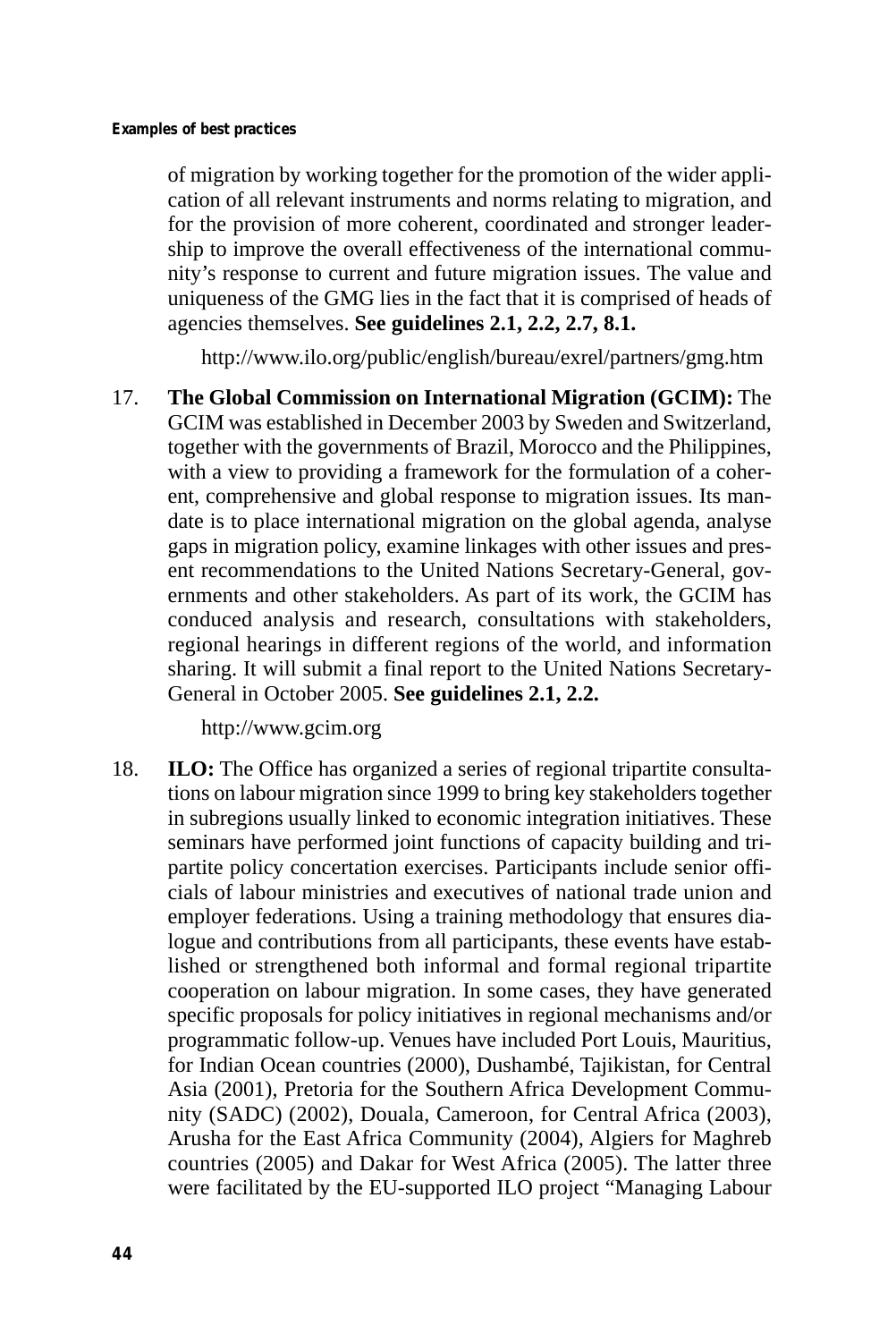Migration as an Instrument of Development in the Euro-Med Area, East Africa and West Africa". **See guidelines 2.1, 2.2, 2.7, 6.2.**  http://migration-africa.itcilo.org

19. **International Migration Policy Programme (IMP):** The IMP is a global inter-agency programme, co-sponsored by the ILO, the International Organization for Migration (IOM), the United Nations Population Fund (UNFPA) and the United Nations Institute for Training and Research (UNITAR), to organize intergovernmental dialogue and capacity building in regional migration spaces. From 1998 to 2003, IMP activities benefited over 800 senior and middle-level government officials from 115 countries. The IMP developed a rigorous training and dialogue methodology and gathered participants from "common migration spaces" that face similar or common migration and human displacement concerns as origin, destination or transit countries. Its consultations involve representatives of several concerned ministries from each participating country, often including labour, foreign affairs and interior/justice ministries. Representative social partner organizations, academic institutions and civil society associations were also involved in the IMP consultations. **See guidelines 2.1, 2.2, 2.7, 6.2.** 

http://www.impprog.ch/

20. **Union Network International (UNI):** The UNI, an international organization of trade unions in the professional and service sectors, issues an identity document to migrant workers to help them retain their union rights and obtain support as they travel from one country to another. Those who were union members in their own country can be hosted by a UNI member union in the destination country and receive lists of local contacts, information on working conditions, banking, taxes, housing, schools, health care, pensions and other benefits. Advice on labour issues and laws and collective agreements is available, as well as legal support in case of a dispute with the employer. Training is also available to those with UNI documents. The UNI distributes a booklet, Working abroad: UNI guidelines, which is available on its web site in several languages. **See guidelines 2.6, 10.8, 10.11, 12.1, 12.5, 14.3.** 

http://www.union-network.org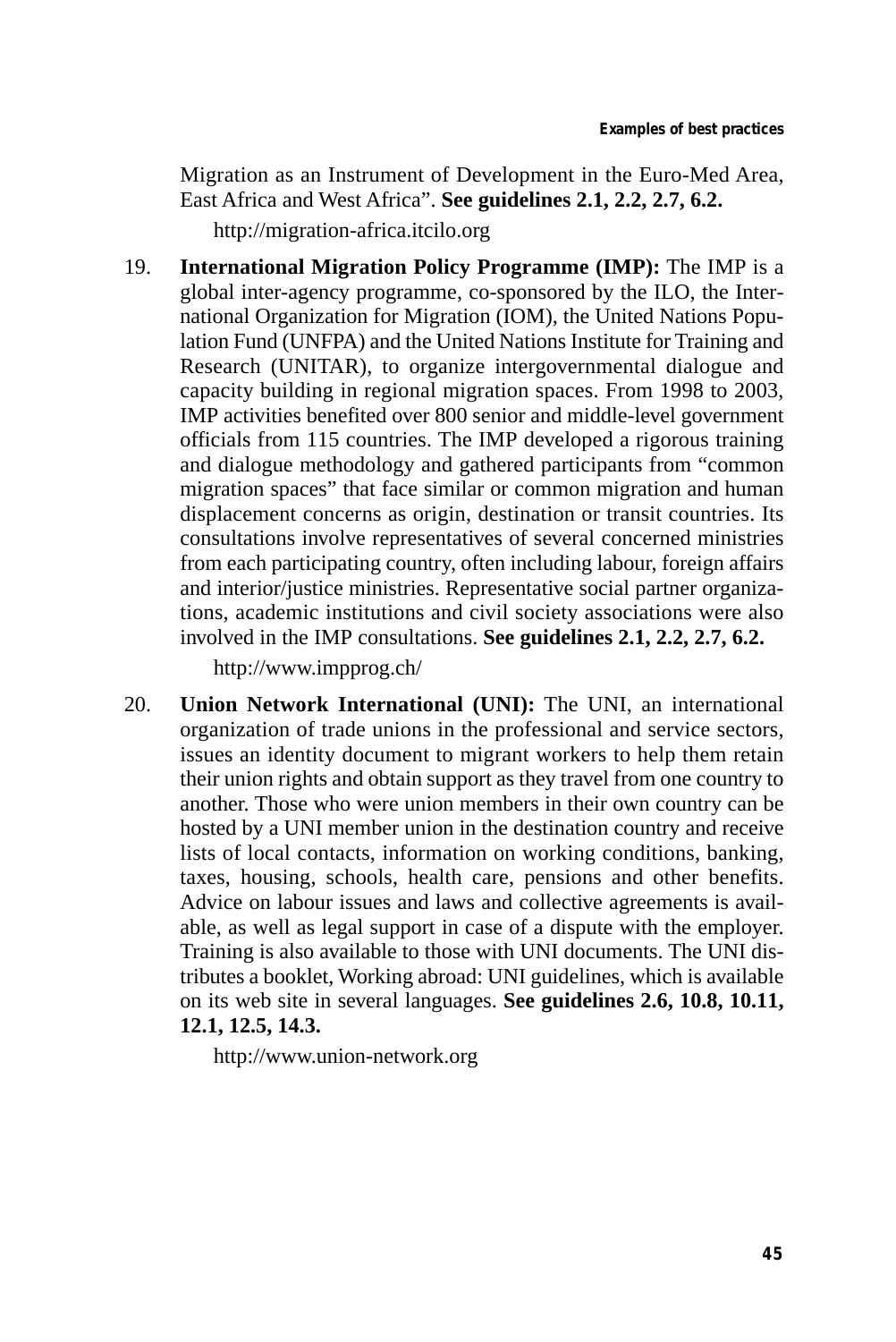**Examples of best practices** 

## **III. Global knowledge base**

21. **Australia:** The Bureau of Statistics conducts a monthly labour force survey, which includes questions on migration. Supplemental surveys have also been conducted on immigrants periodically. The Department of Immigration and Multicultural and Indigenous Affairs develops regular reports using client service systems, which includes statistics on the number of oversees employees entering Australia and in which industries they work, as well as non-compliance, overstay and protection visa application rates. The Department also tracks the labour market experiences of migrants through a number of surveys. These include the Longitudinal Survey of Immigrants to Australia (LSIA), a survey of Skilled Designated Area Sponsored (SDAS) visa holders, and a survey of former overseas students granted permanent residence. **See guideline 3.1.** 

http://www.abs.gov.au/

22. **Costa Rica:** Instituto Nacional de Estadística y Censos conducts yearly multiple-purpose household surveys, which include questions on country of birth, year of arrival, and residence five years earlier. Questions have also been included on remittances. **See guideline 3.1.** 

http://www.inec.go.cr/

23. **Ireland:** The Central Statistics Office conducts Quarterly National Household Surveys, which includes questions on Irish citizenship and nationality, place of birth and year of beginning residency in Ireland. Surveys also include questions on emigration of Irish nationals abroad, including the country of emigration and date of departure. See guideline 3.1.

http://www.cso.ie/

24. **Portugal:** The Instituto Nacional de Estatistica conducts employment surveys which include questions on country of birth and nationality of migrants. Supplemental surveys have been conducted, which contain questions on migration. **See guideline 3.1.** 

http://www.ine.pt/

25. **ILO:** The International Migration Programme maintains the online International Labour Migration Database (ILM), which hosts statistical time-series data from 86 countries on labour migration obtained through a mail questionnaire survey. In addition to shared EUROSTAT data, the database covers a number of developing countries. The ILO has also developed manuals and guidelines for migration data collec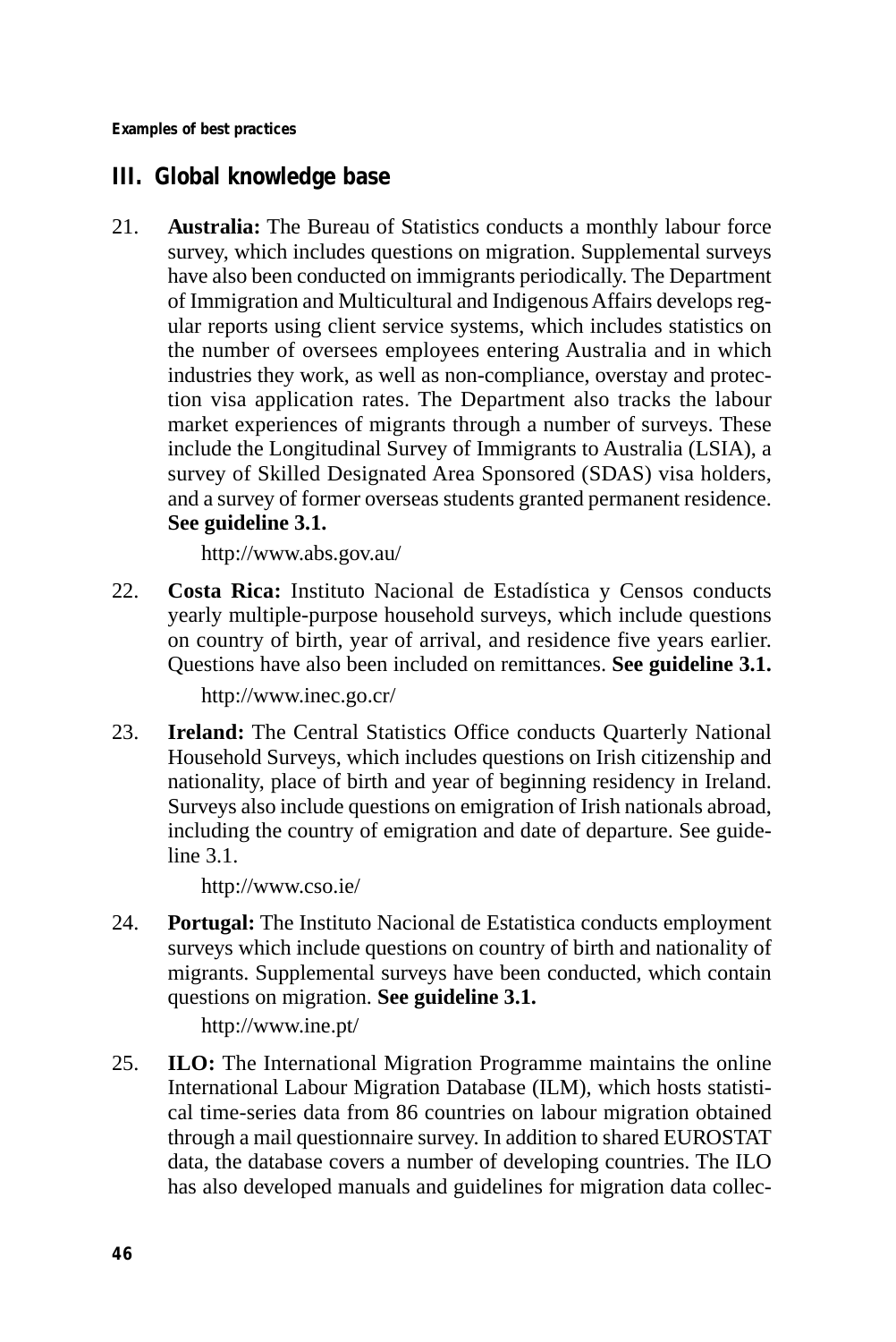tion, and provides technical assistance to countries for improved data collection. The ILO NATLEX database contains over 55,000 records of national labour, social security and related human rights legislation. Records in NATLEX provide abstracts of legislation and relevant citation information and are indexed by keywords and subject classifications, including a subject on migrant workers. **See guidelines 3.2, 3.3.** 

http://www.ilo.org/public/english/protection/migrant/ilmdb/ index.htm; www.ilo.org

26. **International Monetary Fund (IMF):** The IMF is the primary source of data on migrant remittances on a global basis. Its annual publication *Balance of payments statistics yearbook* includes official national data on remittances. **See guidelines 3.1, 3.2.** 

http://www.imf.org/

27. **International Organization for Migration (IOM):** Since 2000, the IOM has published World migration report, which presents information on the latest trends in international migration and includes overviews of regional developments, including specific regional overviews. Each issue has a thematic focus, with the third edition in 2005 focusing on costs and benefits of international migration. **See guidelines 3.2, 3.3.** 

> http://www.iom.int/iomwebsite/Publication/ ServletSearchPublication?event=detail&id=4171

28. **Migration Information Source (MIS):** The MIS, maintained by the Migration Policy Institute, a private organization in Washington, DC, is a web portal containing both qualitative and quantitative information resources. It contains analysis and perspectives on ongoing migration debates and issues. It is designed to provide information accessible to various groups, such as researchers, policy-makers, journalists and others. **See guidelines 3.2, 3.3.** 

http://www.migrationinformation.org/

29. **Organisation for Economic Co-operation and Development (OECD):** The OECD collects migration data through the Continuous Reporting System on Migration (SOPEMI), based on a network of national correspondents in its member States appointed by the OECD secretariat. The data are published annually in *Trends in international migration, SOPEMI*. It has emerged as a flagship publication on migration information in OECD countries with analysis of regional and country trends. The report also contains in-depth analyses of selected migration issues. **See guidelines 3.2. 3.3.**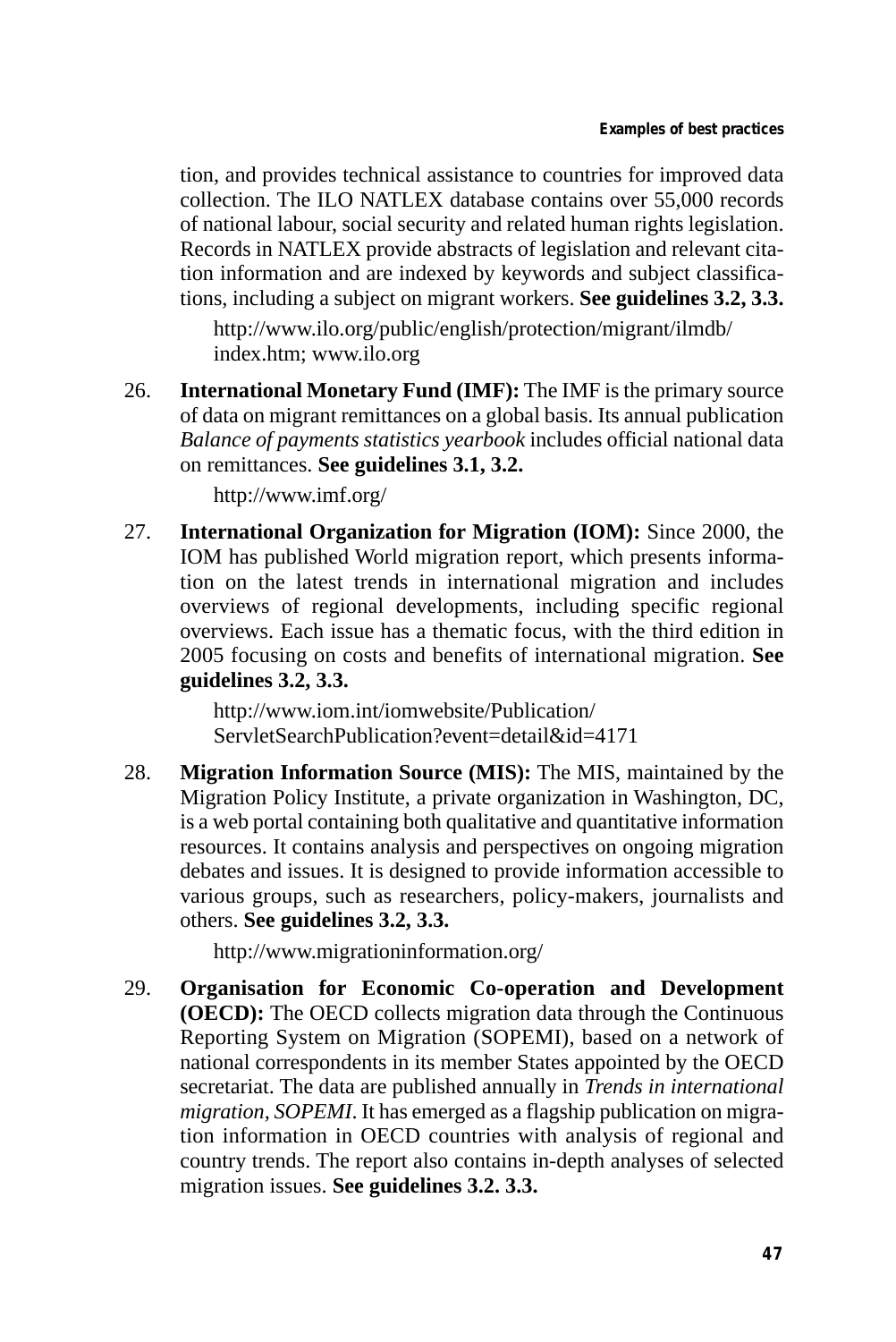http://www.oecd.org/; OECD, 2005. *Trends in international migration – SOPEMI*, 2004 edition (Paris, OECD).

30. **Statistical Office of the European Communities (EUROSTAT):** As the statistical arm of the European Commission, EUROSTAT collects migration and asylum statistics from EU Member States through an annual questionnaire in cooperation with the Economic Commission for Europe, the Council of Europe, the ILO and the United Nations Statistical Division. This joint effort reduces the reporting burden on countries. The questionnaire includes questions on stocks and flows of migrants and citizenship information. The data collected are shared with other agencies and countries through publications and online databases. EUROSTAT aims to standardize the collection and analysis of Community statistics in the field of migration through an action plan backed by statistical legislation. **See guidelines 3.1, 3.2.** 

> http://epp.eurostat.cec.eu.int; http://www.unece.org/stats/ documents/2005/03/migration/wp.23.e.pdf; http://www.un.org/esa/population/publications/migcoord2002/ eurostat.pdf

31. **UNESCO Migration Research Institutes Database:** Launched in February 2002, this database provides information on almost 300 research and training institutes in 77 countries. It also provides details on 86 periodicals dealing with migration. Data are based on the output of UNESCO's DARE Database in social sciences and is gathered from questionnaires (Institute, periodical) and other reliable sources such as official web sites, annual reports and periodicals. **See guidelines 3.2, 3.3, 3.5.** 

http://databases.unesco.org/migration/MIGWEBintro.shtml

32. **United Nations:** The United Nations Statistics Division (UNSD) issues guidelines and recommendations to help countries collect and disseminate migration data. The latest revision of recommendations on international migration, *Recommendations on statistics of international migration, Revision*, was published in 1998. The UNSD collects official national data on international migration flows and stocks and publishes them in the Demographic Yearbook. The UNSD also provides technical support and assistance to countries in the collection and compilation of data and in training statisticians on United Nations recommendations. The United Nations Population Division (UNPD) conducts research and publishes studies on migration policies and migration trends on a regular basis, including on global estimates of the number of international migrants. The report International Migra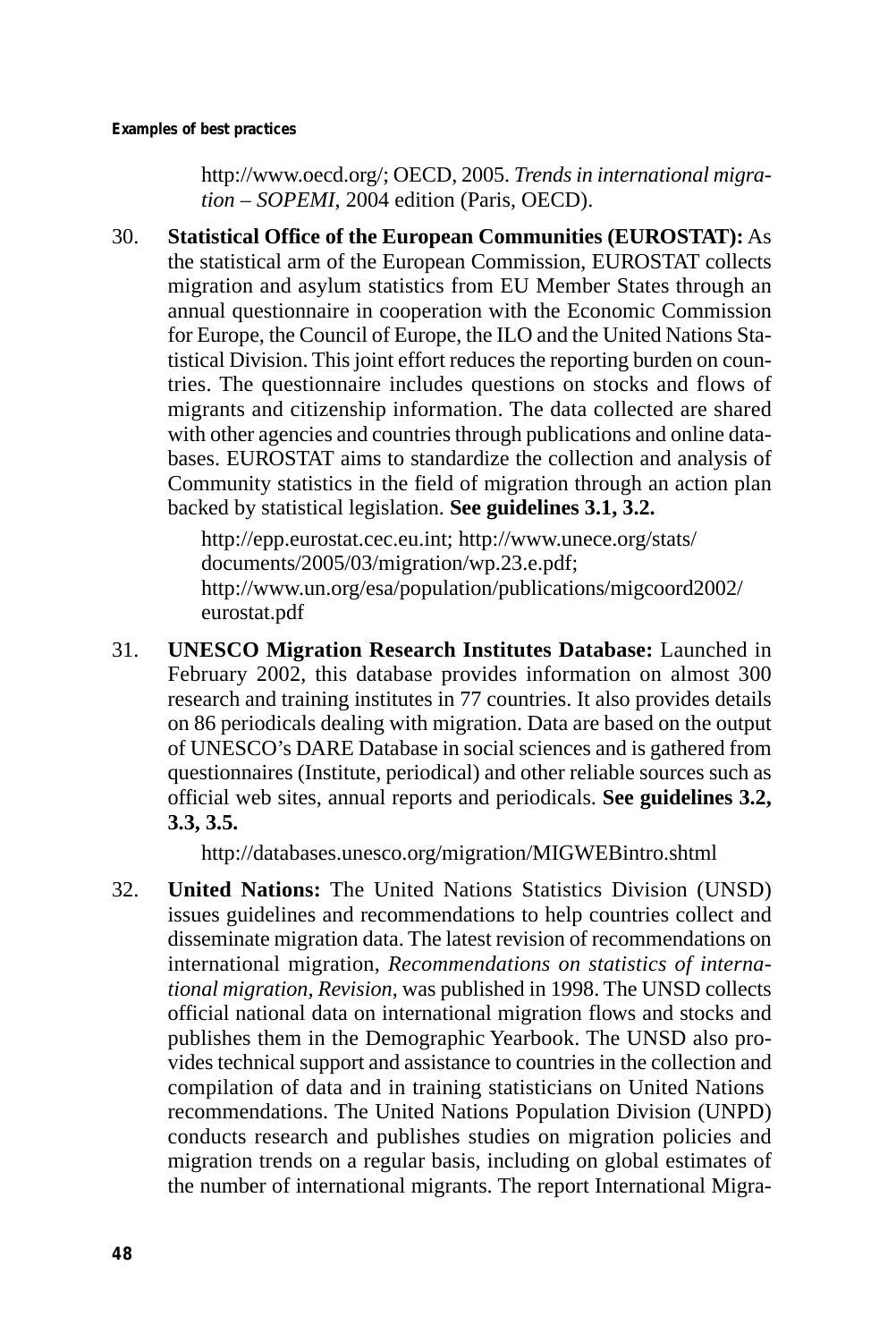tion 2002 contains migration data for 228 countries and is the most widely used source on estimates of international migrants. The UNPD also convenes an annual United Nations Coordination Meeting on International Migration, which brings together major international agencies involved in collection and analysis of migration data. **See guidelines 3.1, 3.2. 3.3, 3.4.** 

http://www.unstats.un.org;

UNSD, *International migration statistics: Current activities of the United Nations Statistics Division*; UNECE/Eurostat Seminar on Migration Statistics (Geneva, 21-23 March 2005); http://www.unece.org/stats/documents/2005/03/migration/ wp.17.e.pdf; http://www.un.org/esa/population/unpop.htm

33. **United Nations, Economic Commission for Latin America and the Caribbean (ECLAC):** The ECLAC's Latin American and Caribbean Demographic Center (CELADE) strongly recommends the collection of census data by countries in the region on place of birth, year of arrival in the country and place of residence five years earlier. One of the major programmes of ECLAC/CELADE is the research project Investigation of International Migration in Latin America begun in the 1970s to construct a database of information on the main characteristics of migrant populations collected by censuses. The MIALC database currently includes information on those born abroad by country of origin, sex, age, period of arrival, marital status, education level, economic characteristics and average number of children per woman. Most recently, ECLAC/CELADE has also formed the System of Information on International Migration in the Countries of the Andean Community (SIMICA), which is a study of international migration patterns and trends in the countries of the Andean Community, with special emphasis on the characteristics of migrants in both their home and host countries. **See guidelines 3.1, 3.2, 3.3, 3.4.** 

http://www.eclac.cl

34. **World Bank:** The World Bank disseminates expanded data on remittances in its World Development Indicators (WDI) and the Global Development Finance (GDF) reports. Both World Bank data sets are based on IMF's balance of payments data, but cover a wider range of countries. The GDF uses a broader definition of remittances (sum of workers' remittances, compensation of employees and migrant transfers reported under capital transfers) than the IMF and WDI data. **See guidelines 3.1, 3.2.** 

http://www.worldbank.org/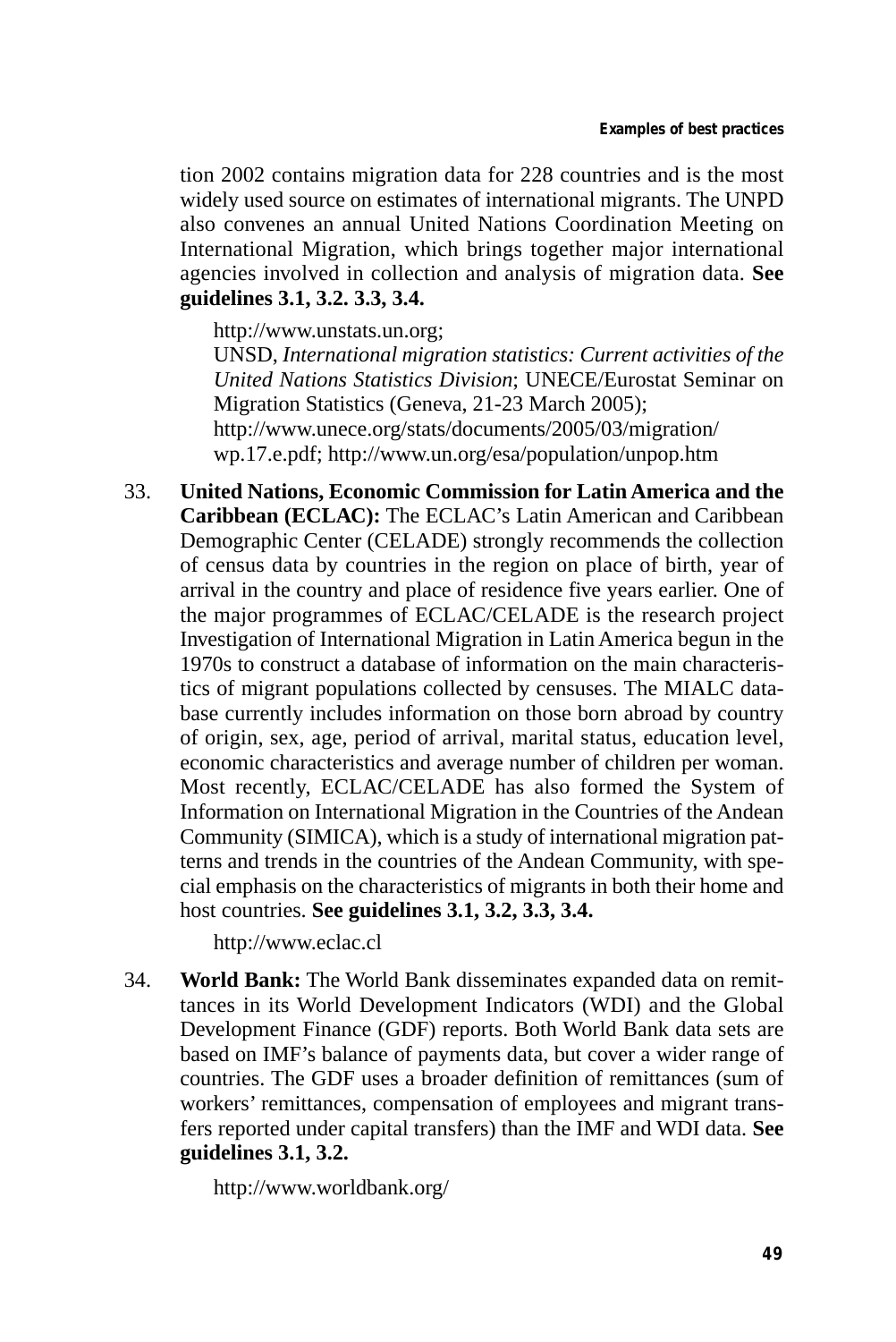**Examples of best practices** 

## **IV. Effective management of labour migration**

- (i) Policies to manage migration
- 35. **Canada:** The Canadian admission policy provides admission procedures for skilled workers, trades persons and professionals, with points awarded based on criteria such as age, education and ability to speak English or French, in order to provide for long-term needs of skilled workers. **See guidelines 4.1, 4.10, 5.1, 5.2.**

http://www.cic.gc.ca; www.hrdc-drhc.gc.ca; www.canlii.org; *ILO migration survey 2003: Country summaries/Encuesta de la OIT sobre migraciones, 2003: Resúmenes por país/Enquête de l'OIT sur les migrations, 2003: Résumés par pays* (Geneva, ILO, 2004).

36. **New Zealand:** The immigration of skilled workers who have employment offers or qualifications and work experience in an occupation with a shortage of workers is encouraged. The Government attempts to assist with integration for permanent residence by providing a settlement information kit paid by migrant worker fees. The kit covers housing, health, education, work, business, government, laws, integration and information on such issues as banking, transportation, legal issues and history of the country. There is a government web site for migrant workers and a helpline. The Department of Labour publishes information on labour rights in several languages. There is tripartite consultation on labour migration policy. The Immigration Service Settlement Branch provides funding to organizations and businesses that help migrants settle in the country. These services provide information on rights and social services and benefits. English classes are also available to migrant workers. **See guidelines 4.1, 4.2, 4.8, 4.10, 5.1, 5.2, 6.1, 6.3, 6.4, 7.1, 10.8, 12.1, 14.5, 14.7.** 

> http://www.immigration.govt.nz; *ILO migration survey 2003: Country summaries* (Geneva, ILO, 2004).

37. **Philippines:** The Philippines has an employment-driven emigration policy that emphasizes temporary labour migration, worker protection and maximizing the development impact of remittances. The Government identifies labour market niches abroad and arranges an orderly supply of labour through supervised recruitment by foreign employers, recruitment agencies and foreign governments based on bilateral agreements. The Philippines Overseas Employment Administration (POEA) is a specialized agency under the Department of Labor and Employment responsible for the administration of labour emigration.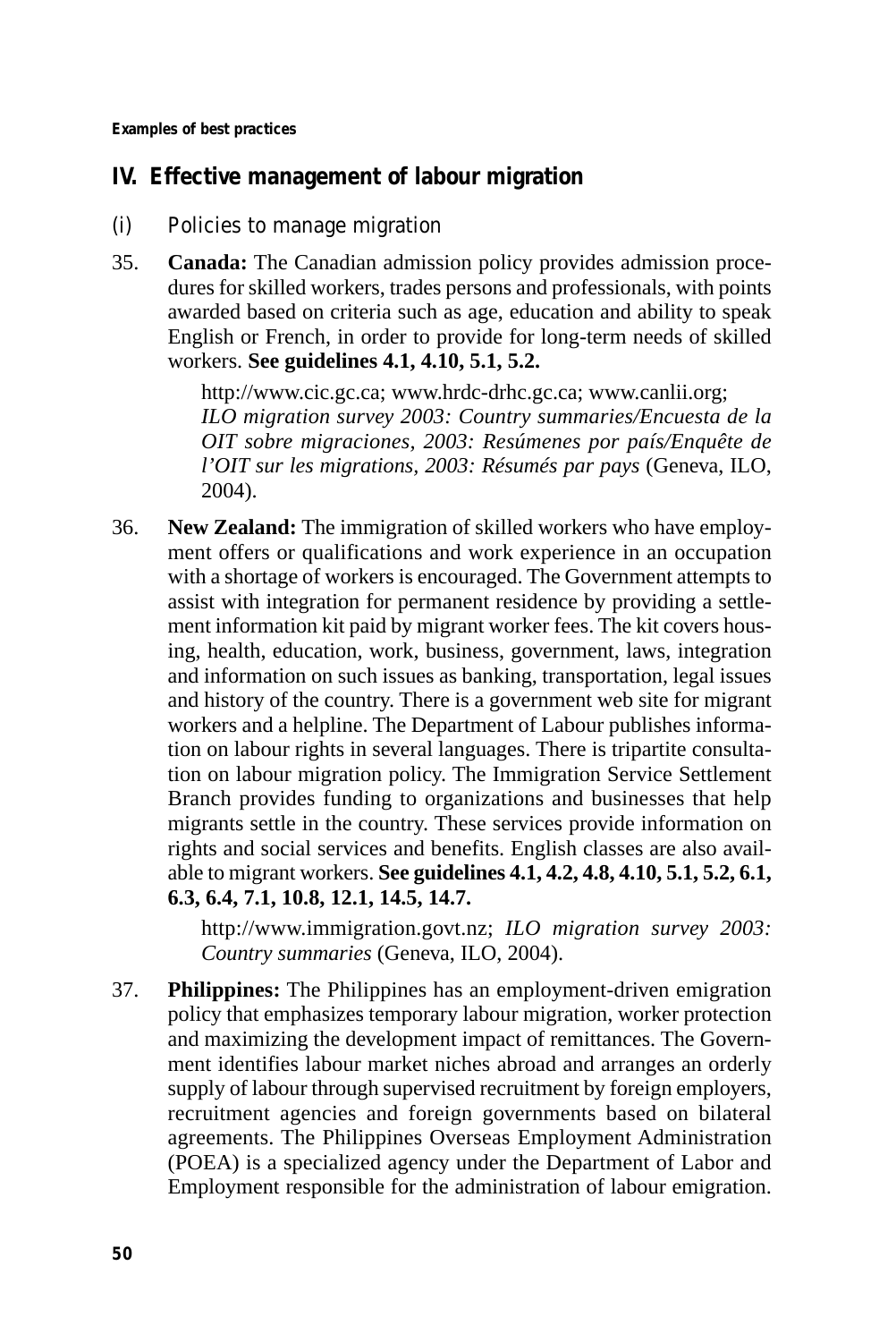It issues licences to private, Philippines-based recruitment agencies, which must enter into legally enforceable work contracts with workers seeking employment abroad. The POEA approves these contracts, monitors malpractices and prosecutes violators of recruitment standards. However, the Philippines permits recruitment agencies to require pregnancy and HIV/AIDS testing of workers. The POEA formulates emigration policies, campaigns against trafficking, provides pre-departure information, addresses labour rights violations abroad and assists its nationals in destination countries. The Government can suspend or cease the deployment of workers to certain countries in cases of repeated abuse. Migrant workers using official channels receive pre-departure training on social and working conditions abroad, life insurance and pension plans, medical insurance and tuition assistance for the migrant and his or her family, and are eligible for loans. An identification card is issued to migrant workers that provides access to international savings accounts in a consortium of banks and allows for low-cost remittance transfers. Incentives are provided for migrants who return, including loans for business capital at preferential rates and eligibility for subsidized scholarships. **See guidelines 2.3, 4.4, 4.5, 4.6, 4.8, 4.10, 10.1, 10.3, 10.4, 10.8, 11.1, 11.2, 11.3, 11.4, 11.5, 11.7, 11.8, 12.1, 12.10, 15.4, 15.5, 15.6, 15.8.** 

http://www.poea.gov.ph

38. **Spain:** Spain has instituted three formal structures for the participation of the social partners in legislation and policy on labour migration: a Forum for the Social Integration of Immigrants, an Inter-Ministerial Commission on Immigration Affairs, and provincial executive commissions. In addition, the Ministry of Labour has a labour migration administration, Dirección General de Ordenación de las Migraciones, and a state secretariat, the Delegación de Gobierno para la Extranjería y la Inmigración. Formed as part of the 2000 Global Programme to Regulate and Coordinate Foreign Residents' Affairs and Immigration in Spain (Plan Greco), this secretariat is charged with coordinating migration management activities, including integration of immigrant communities, with a focus on their contributions to economic growth. The head of this secretariat is a leading member of both the Inter-Ministerial Commission on Immigration Affairs, which assesses government practices towards non-citizens, and the Superior Council on Immigration Policy, which oversees immigration affairs at all levels of government. **See guidelines 4.6, 4.8, 6.1, 6.3, 6.4, 14.5, 14.9.** 

> N. Ortega Pérez: *Spain: Forging an immigration policy*, Migration Information Source, 2003, available at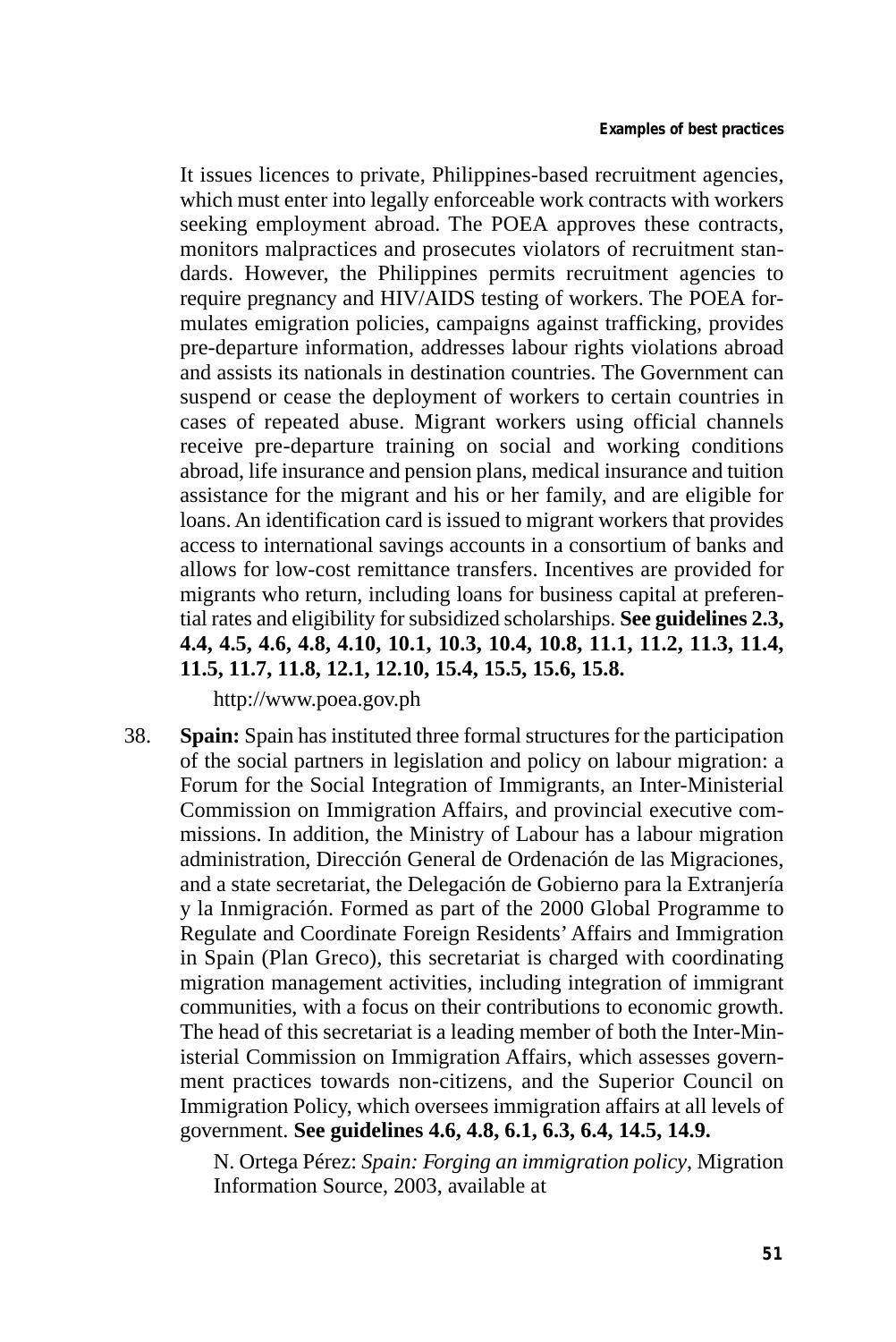www.migrationinformation.org; http://www.mtas.es/migraciones/; *ILO migration survey 2003: Country summaries* (Geneva, ILO, 2004).

39. **United Kingdom:** The Highly Skilled Migrant Programme permits the entry of highly skilled migrants, even if they do not have job offers, for employment or self-employment purposes. Different assessments are made for applicants under age 28 and over 28 based on a point system. As with most work visas in the United Kingdom, an application can be made for permanent residence status after four years. **See guidelines 4.1, 14.4.** 

http://www.ind.homeoffice.gov.uk

- (ii) Expanding avenues for regular labour migration
- 40. **Australia:** Those seeking to migrate to Australia for employment can apply through either the permanent or temporary streams of Australia's Migration Programme. Permanent visa applicants, with the exception of those sponsored by an Australian relative living in a designated area of Australia, are assessed against a points test based primarily on skill, age, English language, work experience and migration occupation in demand list (MODL) components. The temporary stream allows businesses to sponsor overseas employees to come to Australia to fill skilled positions that cannot otherwise be filled from within the Australian labour force. The position must meet minimum skill and salary levels and the applicants must demonstrate they have the skills and qualifications to fill the position. Those who have studied in Australia are eligible to apply for permanent resident status. Temporary admissions have been increased to meet employers' needs for skilled workers, but are not available to the less-skilled. Temporary workers may apply for permanent residency, and their spouses are allowed to work. Annual labour market analyses are performed to determine economic and labour market needs, regional needs, the economic, social and environmental impact of migration and the expected number of applicants, including how many are expected to apply based on skills or family needs. The Department of Immigration and Multicultural and Indigenous Affairs (DIMIA) manages labour migration. It has a web site which provides labour market information in many languages. The National Office of Overseas Skills Recognition provides information for potential migrant workers on requirements for various job categories. Once a migrant worker has entered Australia, the worker's foreign-earned credentials can be assessed, and loans may be provided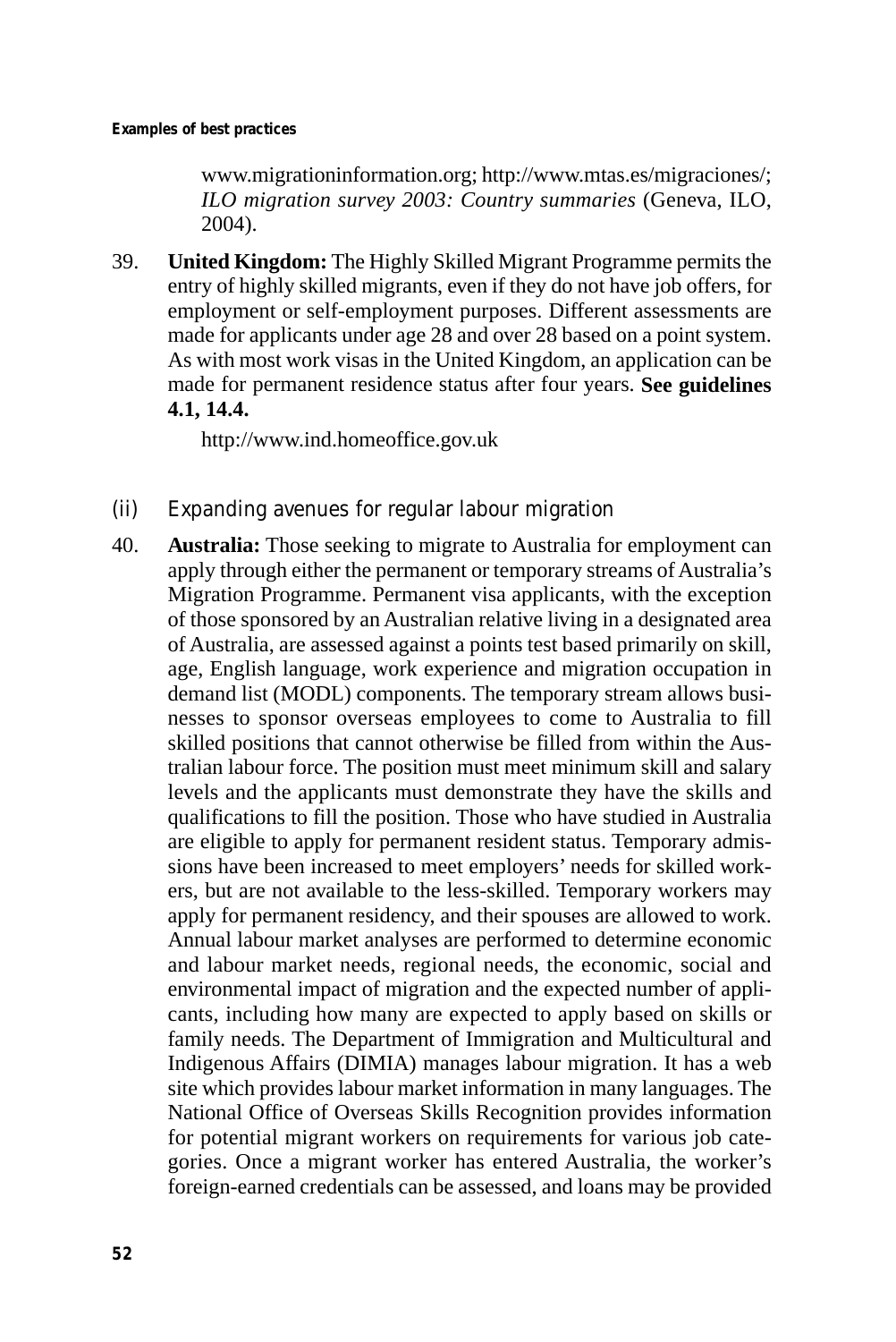for courses required for credentials in Australia. Various professional bodies and states have their own additional criteria for regulating admission to individual professions for overseas qualified persons. The Government has outposted the DIMIA representatives to key industry bodies to help industry use the migration system to get the people they need. The DIMIA and industry run joint recruitment events to better match potential skilled migrants with employers who are finding it difficult to recruit skilled workers locally. **See guidelines 3.1, 4.1, 4.2, 4.8, 5.1, 5.2, 5.5, 12.1, 12.6, 14.3, 14.4, 14.10, 15.3.** 

http://www.immi.gov.au; www.austlii.edu.au; www.acci.asn.au; www.actu.asn.au; http://aei.dest.gov.au; *ILO migration survey 2003: Country summaries* (Geneva, ILO, 2004).

41. **Canada:** The Seasonal Agricultural Worker Programme has been in existence since 1966 and was developed to respond to labour shortages faced by farmers. It allows for the organized movement of migrant workers during the planting and harvesting seasons and is based on Memoranda of Understanding between Canada and Mexico, as well as Caribbean countries, primarily Jamaica. The Programme is administered by Human Resources Development Canada (HRDC), where employers place orders for workers guaranteeing a minimum number of hours of work for at least six weeks, free housing and the minimum wage. Farmers may request workers by name, and many return to the same farm year after year. The employers have a non-profit corporation governed by a board of directors, with representatives from HRDC. Employment contracts are signed by workers, employers and a government agent before the workers' arrival. They are guaranteed pension plan contributions, vacation pay, workers'compensation insurance and health-care coverage. Workers are met at the airport and assisted with entry. However, temporary agricultural workers are exempted from certain labour protections, such as the freedom to change jobs and overtime pay. **See guidelines 2.3, 4.6, 5.2, 5.3, 5.5, 6.3, 9.10, 10.3, 12.1, 12.2, 12.3, 13.3.** 

> http://www.rcmvs.org/paises/SAWP.htm; Report of the International Workshop organized by IOM, Santiago de Chile, Chile, 2000, available at http://portal.unesco.org/shs/en/ev.php-URL\_ID= 3425&URL\_DO=DO\_TOPIC&URL\_SECTION=201.html

42. **Egypt:** The Integrated Migration Information System (IMIS) is an Italian-funded project implemented in Egypt by IOM. It has an online database at the Ministry of Manpower and Migration for Egyptians wishing to migrate to Italy. A job-matching system for Egyptian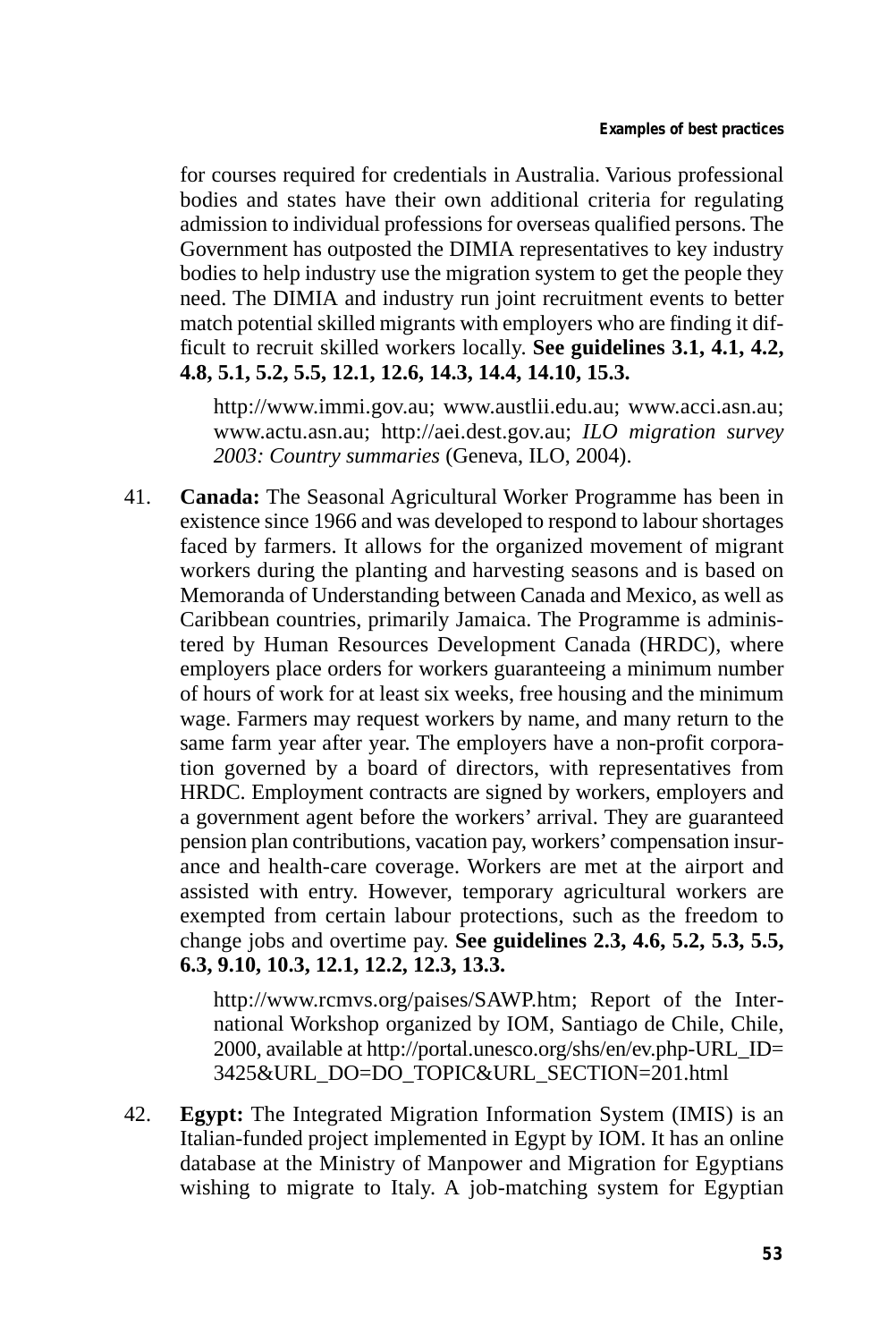applicants and Italian employers provides Egyptians with access to the Italian labour market information system and enables them to apply for jobs in Italy online. **See guidelines 2.2, 5.2, 12.1.** 

A. Stocchiero: *Fostering Egyptian local development through diasporic networks in Italy*, CeSPI Policy Paper on the Integrated Migration Information System (IMIS) Project, Rome, 2004, available at http://www.emigration.gov.eg/StaticFiles/Abstract\_e.asp

43. **Germany:** The seasonal foreign workers' programme operates under Memoranda of Understanding between Germany and origin countries and is administered by the German Public Employment Service and its counterparts. The majority of seasonal workers are Polish agricultural workers. Migrant workers are admitted for up to 90 days if nationals are not available to work in agriculture, forestry, hotels and catering, fruit and vegetable processing and sawmills. Employers may not hire migrant seasonal workers for more than seven months per year, unless they grow certain crops. Employers must submit employment contracts to local labour offices, which must include certain wages and working conditions, including on housing, meals and travel arrangements, if any. Employers pay a fee per worker to the Employment Service, which they may not charge to the worker. Although there is a requirement that employers provide adequate housing, there have been reports of substandard living conditions. **See guidelines 2.3, 5.1, 5.5, 10.3, 13.7.** 

> http://www.arbeitsagentur.de/vam/vamController/ CMSConversation/anzeigeContent

44. **Spain:** Spain carried out a regularization programme in 2005, which was designed and implemented through extensive consultation with workers' and employers' organizations. It permits migrant workers who have registered with local governments for at least six months, do not have criminal records and have the skills necessary for their jobs to regularize their status. Domestic workers are eligible to apply. Those regularized are given work and residency permits for one year. Employers who intend to employ migrant workers for certain minimum time periods, depending on the sector, and who did not themselves owe taxes, may request regularization of their workers. A large majority of the applications for regularization have been accepted, with the highest percentages in domestic work, construction, agriculture and hotels, respectively. **See guidelines 6.1, 14.4.** 

http://www.mtas.es/migraciones/proceso2005/default.htm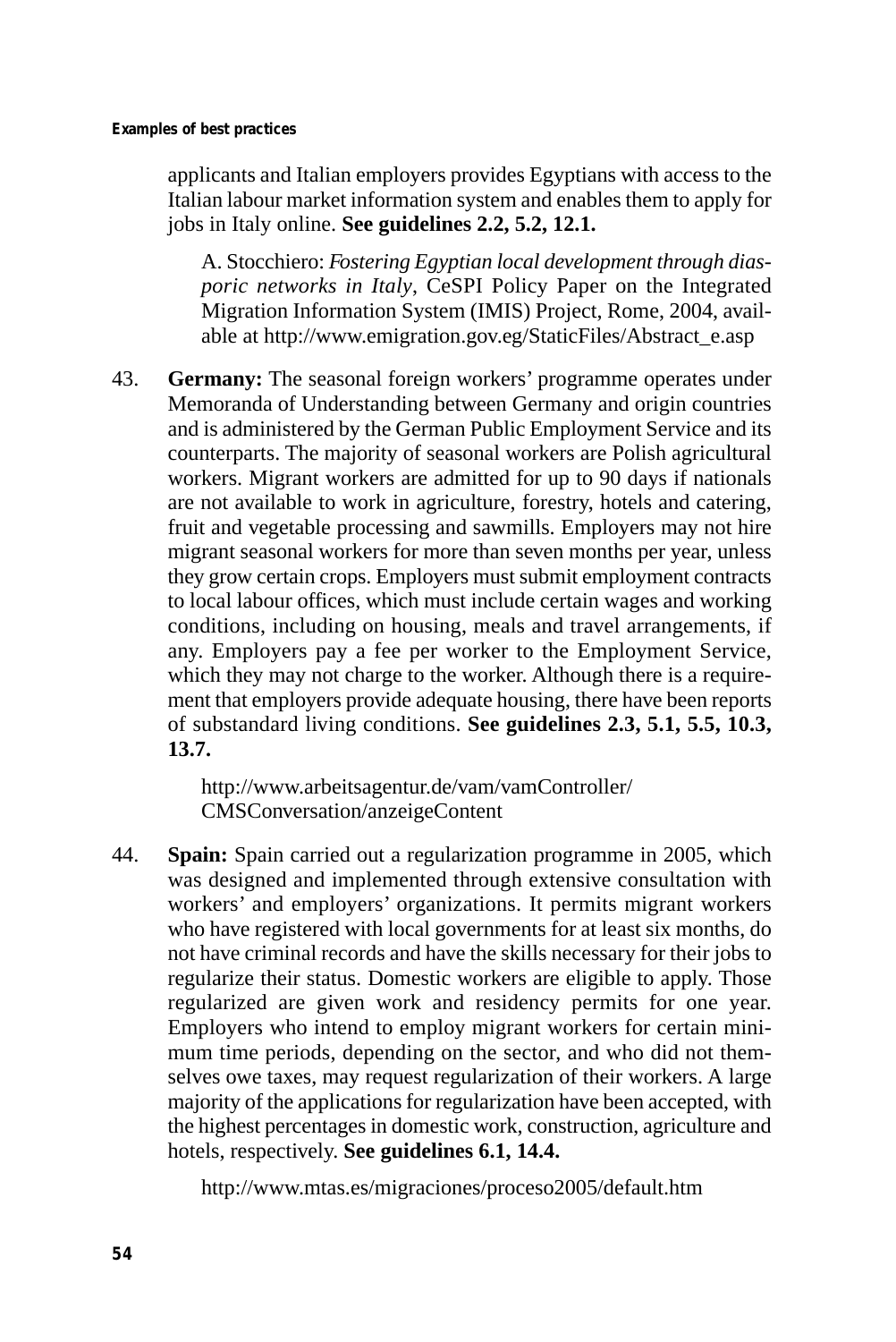45. **Spain:** Under the "circular migration" project run by Unió de Pagesos (UP) in Catalonia, seasonal workers are recruited from Morocco, Colombia and countries in Eastern Europe. Two agricultural unions from Majorca (Unió de Llauradors i Ramaders and Unió de Pagesos de Mallorca) have joined the initiative, which promotes the twinning of the seasonal workers' home and host localities. The employment agencies of the Spanish and Catalan governments organize the travel and hiring of the workers, who spend between five and seven months working in Catalonia, and also handle their reception upon arrival. The project includes an accommodation plan, which currently manages more than 50 collective accommodations, and strives to maximize the benefits of increases in migrant workers in Catalan towns. One of the most important benefits is furthering the personal independence of the seasonal migrant workers by involving them in the local community and organizing events and training activities for them. **See guidelines 5.3, 5.5, 7.2, 12.1, 12.3, 14.5.** 

http://www.uniopagesos.es/organitzacio/fundacio\_02.asp

- (iii) Social dialogue
- 46. **Costa Rica:** Through efforts of the Higher Labour Council, the social partners agreed to a common strategic agenda on migrant workers, labour flexibility, employment policy and employment in the informal economy. A policy statement on migrant labour recognized the contribution of migrant workers to the country's economic and social development. **See guidelines 4.10, 6.1, 6.2, 6.3, 6.4, 14.9, 15.2.**

ILO: *Report of the Committee of Experts on the Application of Conventions and Recommendations*, 2004.

47. **Ireland:** The triennial social partner agreement, 2003-05 – A Policy Framework for Sustaining Progress – recommends the formulation of national policy on migrant workers. Parties to the negotiations included the Government, employers, trade unions, farming bodies and the community and voluntary sector. One of the ten special initiatives in the agreement is on migration and interculturalism. The Government and social partners agreed on the desirability of developing a comprehensive policy framework on migration, including "issues on which the Government will consult with social partners – specifically, economic migration and the labour market, integration issues, racism and interculturalism and issues affecting migrants". Partners commit to more systematic consultations at the national level regarding economic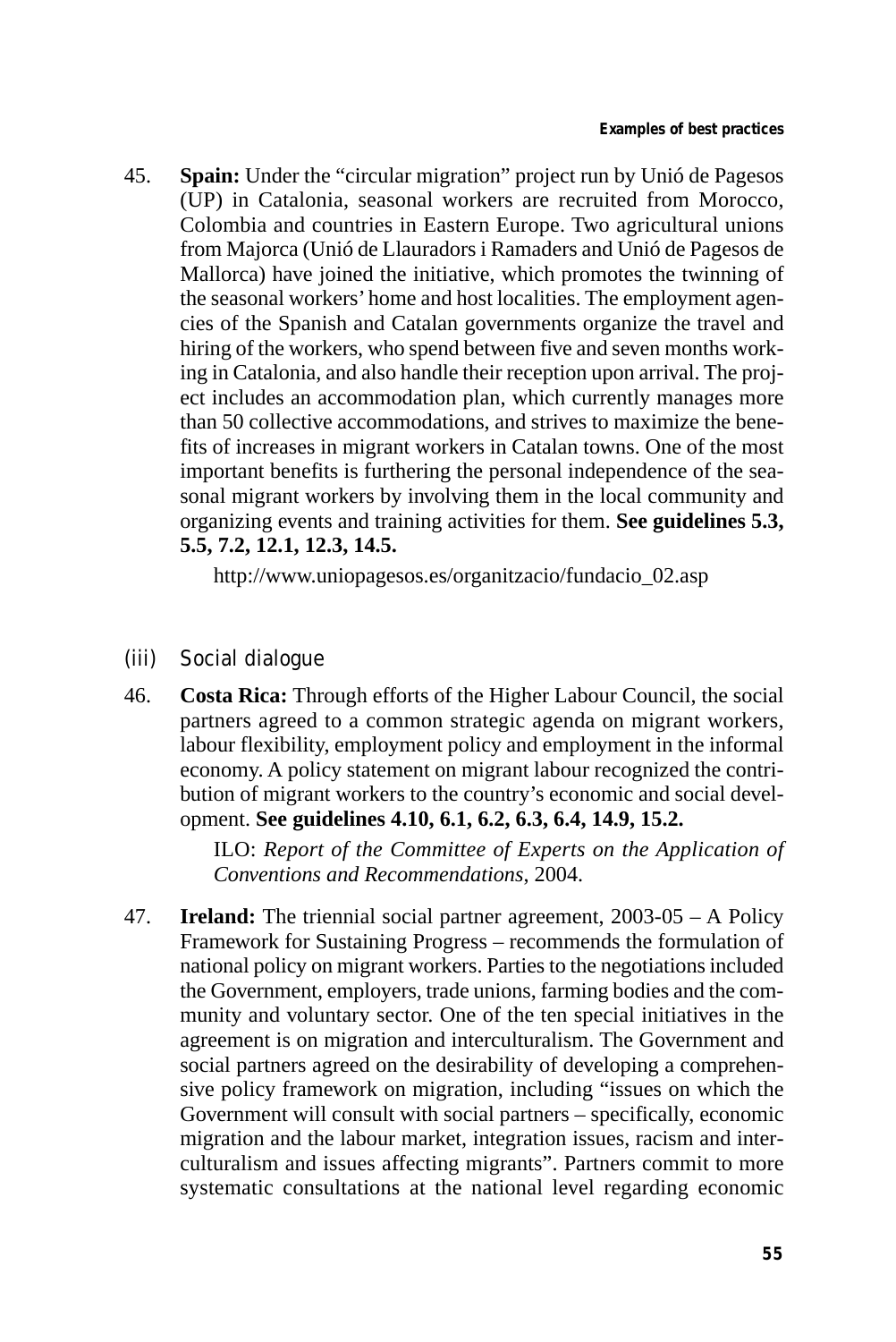immigration, to consultations by the Government with labour and business interests and to consider the work permits system. They also commit to build on the code of practice against racism in the workplace. **See guidelines 6.1, 6.2, 6.3, 6.4, 7.1, 7.2, 14.2.** 

*Sustaining progress: Social partnership agreement 2003-2005*, Dublin, February 2003, available at

http://www.iboa.ie/files/SustainingProgress2003-2005.doc

48. **Philippines:** The Philippines Overseas Employment Administration (POEA) has a tripartite governing board consisting of the Secretary of Labor and Employment, representatives of other concerned government departments, a workers' representative from the Trade Union Congress of the Philippines, and an employers' representative from the association of private recruitment agencies. **See guidelines 4.10, 6.1, 6.2.** 

http://www.poea.gov.ph

49. **Africa:** National social dialogue mechanisms specifically addressing labour migration have been established in 12 countries in East, North and West Africa: Algeria, Burkina Faso, Cape Verde, Gambia, Kenya, Mali, Mauritania, Morocco, Senegal, United Republic of Tanzania and Tunisia. These mechanisms comprise informal consultative bodies with participants from government ministries and departments, including labour ministries, national employer associations and trade union federations. Senior level officials of labour ministries have been designated as national focal points on labour migration in each of these 12 countries, with responsibilities to obtain and share information with partners, to convene meetings and seminars among social partners and government ministries and departments and to liaise with subregional mechanisms addressing labour migration. The national mechanisms meet occasionally as capacity and resources available permit; national tripartite capacity-building and policy concertation seminars convened jointly by national partners and the ILO have been held in nearly all of these countries during 2005. National seminars have achieved agreement on priorities for national advocacy for adoption of international standards, for research and for improving labour migration data collection and dissemination. Participants are expected to facilitate exchange of information with the respective government offices and the national social partner organizations they represent. These mechanisms were initiated through an EU-supported ILO project, "Managing Labour Migration as an Instrument of Development in the Euro-Med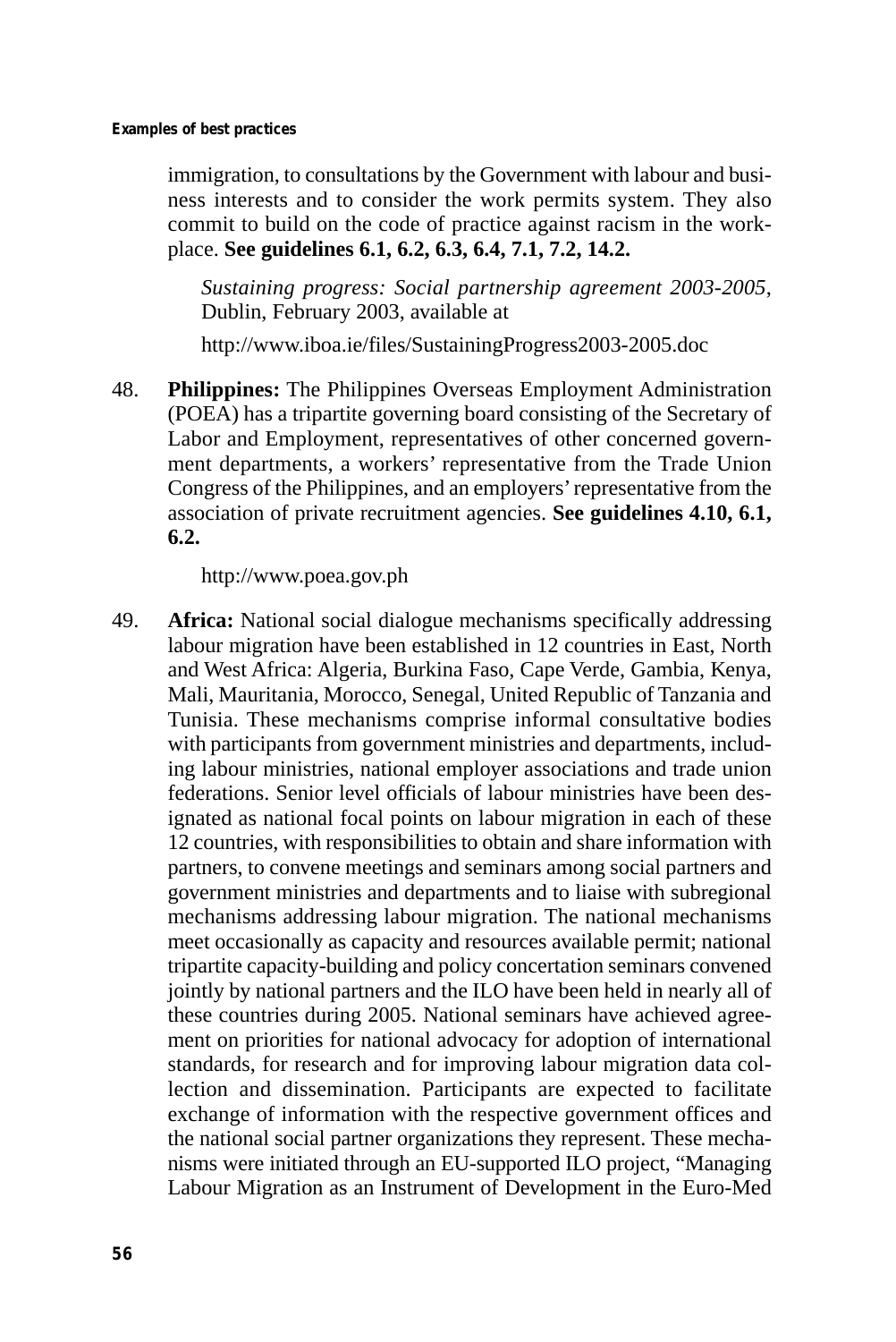Area, East Africa and West Africa". **See guidelines 2.1, 2.2, 3.1, 3.2, 6.2, 6.3, 6.4.** 

*Labour migration for integration and development in Africa*, available at http://migration-africa.itcilo.org

- (iv) Consultation with civil society and migrant associations
- 50. **Mexico:** The Government has created a specialized agency under the Ministry of Foreign Affairs to address the needs of its nationals abroad. The Institute for Mexicans Abroad (IME) sets priorities in consultation with an advisory council consisting of 105 elected community representatives, many of whom are migrant workers and leaders of migrant associations in the United States. By bringing together government agencies involved with Mexicans working abroad, the IME ensures coordination and consideration of migrant worker concerns in policymaking and implementation. The IME also commissions research, develops assistance programmes for migrants and transmits information relevant to migrants and their families through the media. **See guidelines 6.1, 6.4, 6.5, 7.1.**

http://portal.sre.gob.mx/ime/

51. **Philippines:** The Trade Union Congress of the Philippines (TUCP) works with NGOs and the Government to provide better protection for migrant workers, including women domestic workers. The TUCP works with the NGO Kaibigan on issues and rights regarding women migrant workers, such as trafficking. Both the TUCP and Kaibigan are members of the Migrant Workers' Council of the National Anti-Poverty Commission, which is attached to the Office of the President of the Philippines. The TUCP has a centre for migrant workers in Manila to assist both migrating workers and those who have returned. The public services union, PS-Link, conducts preparatory sessions for those seeking to migrate, where they are informed of their rights and given contacts in the destination countries. **See guidelines 7.2, 9.8, 9.11, 10.8, 12.1, 12.2.** 

> Trade Union World, Briefing, No. 3, p. 9 (ICTFU, May 2004); http://www.tucp.org.ph/

52. **United States:** The Illinois Coalition for Immigrant and Refugee Rights (ICIRR), a coalition of migrant organizations, collaborates with trade unions and federal, state and local governments, as well as other national and international NGOs, to promote the rights of migrant workers in policy-making. In collaboration with the state government,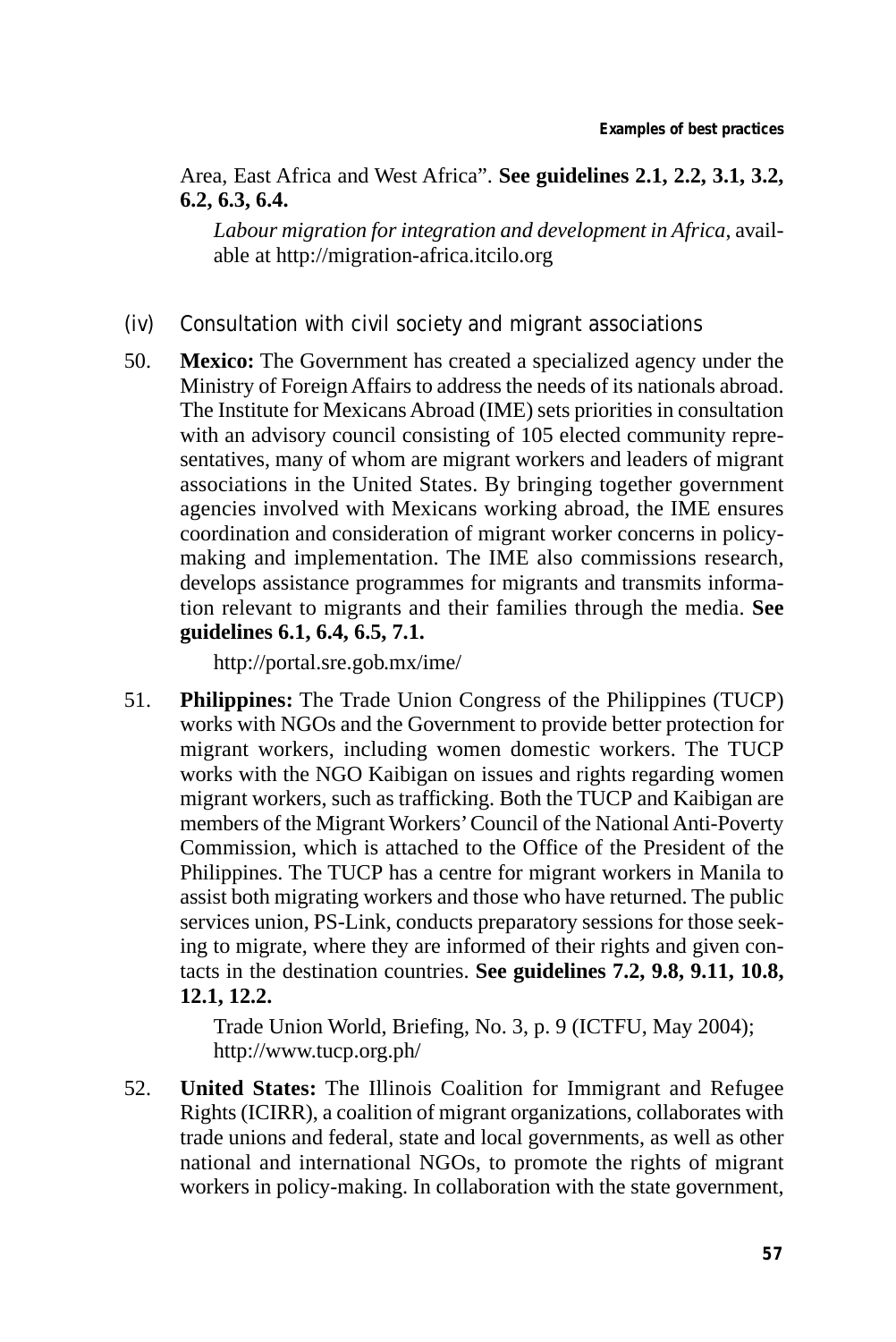the ICIRR funds and trains local organizations to translate and advocate for migrants when applying for government programmes or seeking legal help. The ICIRR also conducts multilingual workshops on labour rights, anti-discrimination policies and the immigration process and holds leadership development seminars for migrant workers. **See guidelines 6.4, 7.1, 7.2, 10.8.** 

http://www.icirr.org

53. **United States:** The trade union, United Food and Commercial Workers Union, cooperates with Latin American, primarily Mexican, workers' community organizations in the United States to organize migrant workers in the meat slaughtering and butchering industry, which has long been dependent on migrant labour. **See guidelines 7.2, 10.8.** 

> http://www.ufcw.org/press\_room/press\_releases\_2000/ raidonomahaplant.cfm

54. **Migrant Forum Asia (MFA):** The MFA is a coordinating council of major NGOs in Asia representing a network of migrant support and advocacy groups in both migrant-sending and receiving countries of Asia. Since its establishment in 1994, it has become a regional body that advocates for the rights of Asian migrant workers and their families, regardless of their immigration status. It is an active partner in the international campaign for the ratification of the 1990 International Convention on the Protection of the Rights of All Migrant Workers and Members of Their Families. The MFA and the Asian Migrant Centre disseminate research regarding migrant workers. The Asian migrant yearbook is a standard reference on migrant issues and rights in Asia. **See guidelines 3.2, 3.3, 7.1, 7.2.** 

> http://www.mfasia.org; *Asian migrant yearbook 2002-2003: Migration facts, analysis and issues* (Hong Kong, Asian Migrant Centre, 2004); M.L.L. Alcid: "The multilevel approach to promoting Asian migrant workers' rights: The MFA experience", in International Migration, December 2004, Vol. 42, No. 5, pp. 169-176.

## **V. Protection of migrant workers**

- (i) Human rights
- 55. **Mexico:** Forty-three Mexican consulates in the United States provide legal assistance programmes for victims of human rights violations and programmes for migrant minors, as well as social work assistance and cultural services. They also provide the *Matrícula Consular*, which is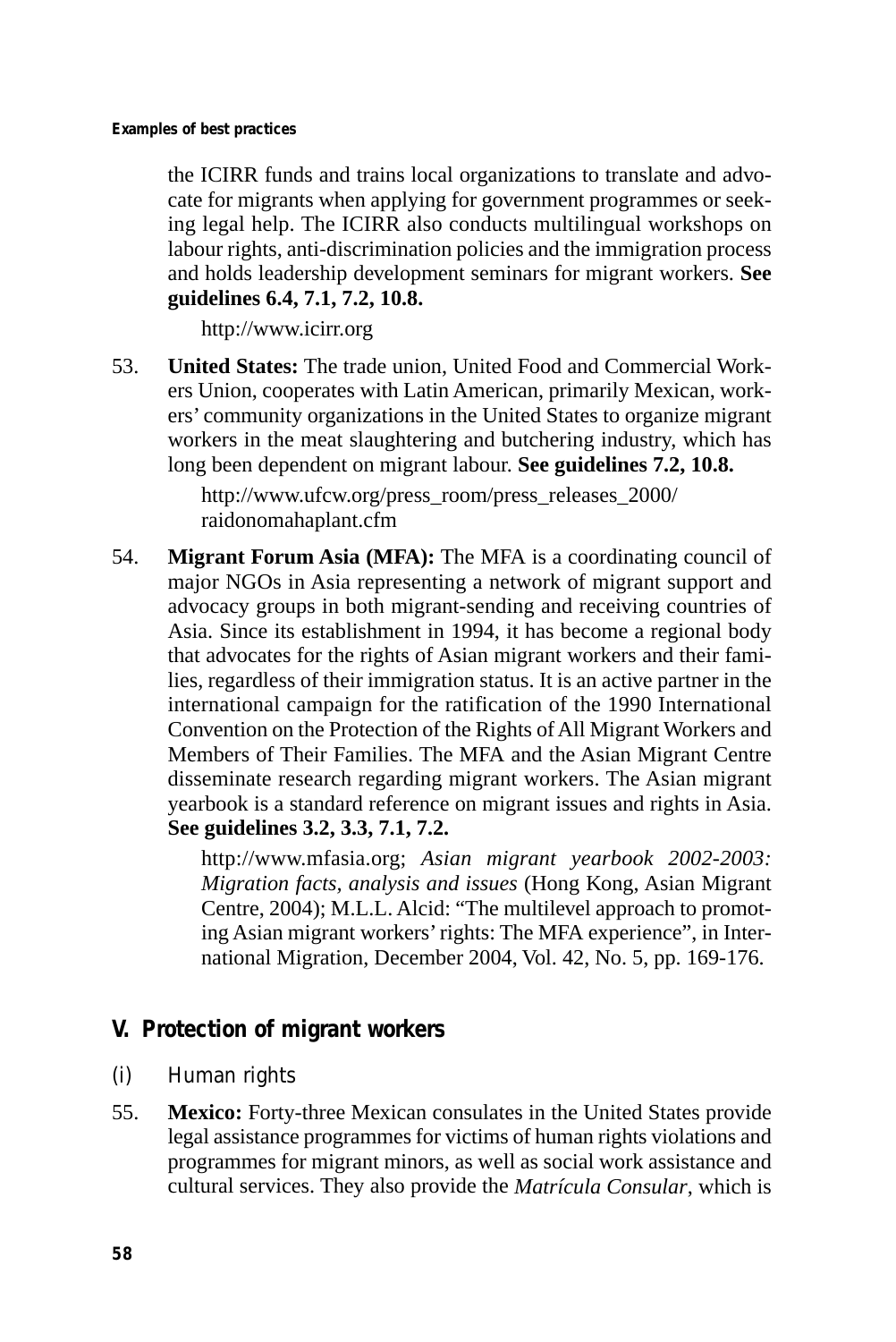an identification card issued by the Mexican consulates to attest that the bearer of the card is a national of Mexico living abroad. The Mexican Government promotes acceptance of the card as identification by banks, police departments and other entities. It has been particularly useful for Mexican immigrants in irregular status. By 2005, 118 banks in the United States accepted the *Matrícula* as an alternative form of identification to permit the opening of bank accounts. The increased access to bank accounts through the use of the *Matricula* has the additional benefit of reducing costs of transferring remittances to Mexico. **See guidelines 8.2, 12.8, 15.6.** 

http://portal.sre.gob.mx/eua/; M. Orozco: *International financial flows and worker remittances: Issues and lessons*, report commissioned by the Population and Mortality Division of the United Nations, available online as Annex 3 of *Bridging the gap: International migration and the role of migrants and their remittances in development*, see http://www.businessindevelopment.nl/ download.php?id=1012.6936#; *World migration 2003: Managing migration: Challenges and responses for people on the move*, Vol. 2, IOM World Migration Report Series, Ch. 9 (Geneva, IOM, 2003).

56. **Regional NGO Summit on Foreign Migrant Domestic Workers (Colombo Declaration):** The 2002 Summit in Colombo, Sri Lanka, organized by Coordination of Action Research on AIDS & Mobility (CARAM) Asia, was attended by participants from 24 countries, representing migrant domestic workers, governments, trade unions, NGOs and international organizations. The Summit concluded with the Colombo Declaration that called for strategies, policies, plans and development interventions to address the issue of recognition, protection and dignity of foreign migrant domestic workers. The Colombo Declaration states that the right to stay and to move within and across borders with dignity are fundamental to human civilization and that migrant domestic workers contribute to countries' socio-economic development. **See guidelines 2.5, 6.2, 6.5, 7.2, 8.1, 9.8.** 

> *Report of the Regional Summit on Foreign Migrant Domestic Workers*, 26-28 August 2002, Colombo, Sri Lanka, available at http://caramasia.gn.apc.org/page\_type\_2.php?page=regional\_su mmit/Regional\_Summit-MainPage&title=CARAMASIA.ORG %20::%20Regional%20Submit%20::%20Main%20Page

57. **Platform for International Cooperation on Undocumented Migrants (PICUM):** The PICUM is a network of organizations pro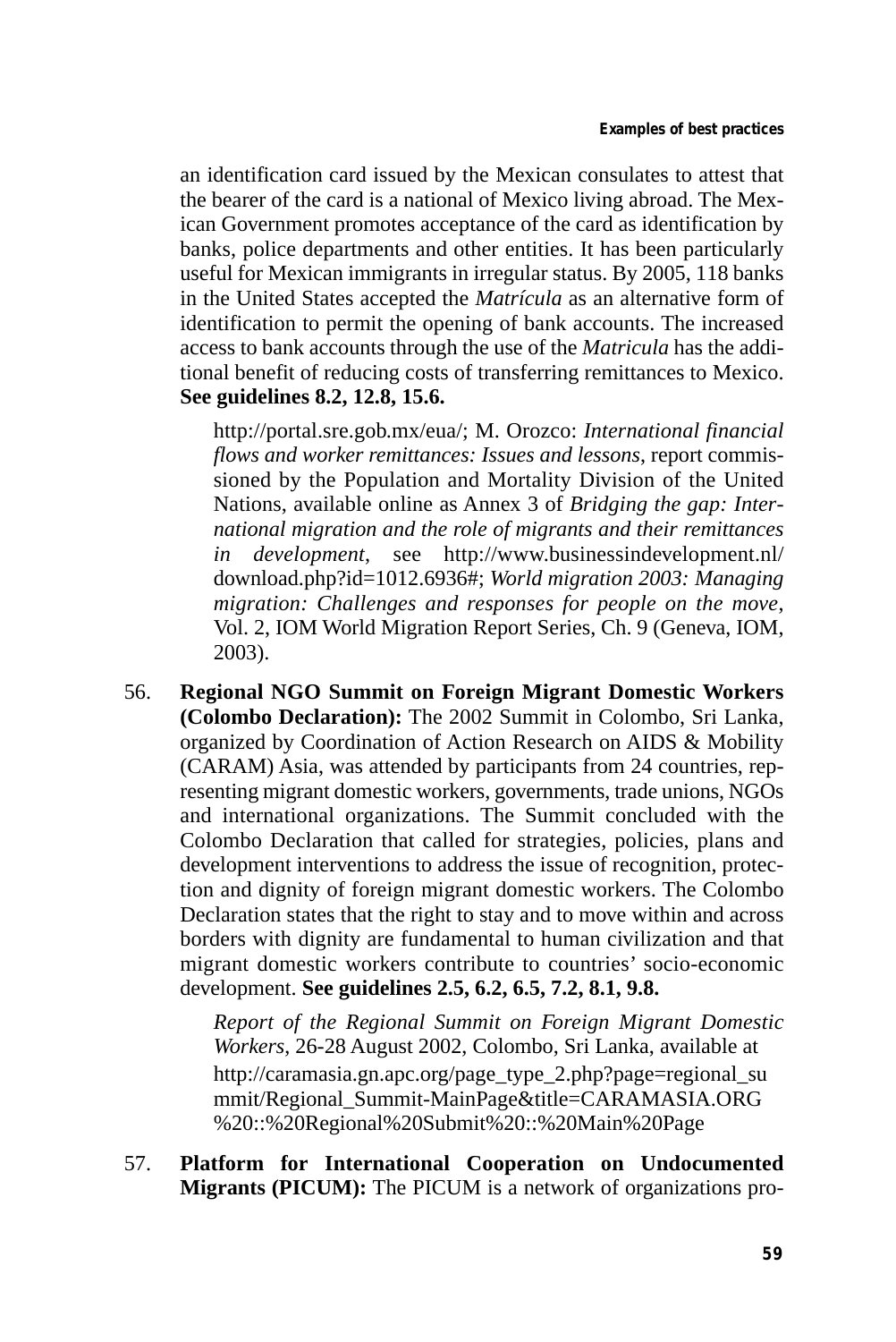viding assistance to migrants in irregular status in Europe, which promotes respect for human rights for undocumented migrants within Europe. The PICUM gathers information on law and practice regarding social rights for undocumented migrants, develops expertise in the field, strengthens networking between organizations dealing with undocumented migrants in Europe and formulates recommendations for improving the legal and social position of migrants in irregular status. The PICUM's report, Ten ways to protect undocumented migrant workers, presents detailed information obtained from NGOs, trade unions and others working with and advocating for undocumented workers in Europe and the United States. Grouped in ten actions, methods are presented that contribute to respecting the dignity of undocumented migrants as human beings and as workers. **See guidelines 4.4, 7.2, 8.2.** 

http://www.picum.org

- (ii) Implementation of international standards at the national level
- 58. **Albania:** As in a number of other countries, the hospital care law requires hospitals in Albania to provide free emergency medical care to all persons. Thus, migrant workers and their families, including those in irregular status, are provided care on the same basis as nationals. The Czech Republic and Switzerland also provide access to emergency medical care for migrant workers, including those in irregular status. **See guidelines 9.3, 9.10.**

European Institute of Social Security, Leuven, available at http://www.eiss.be/

59. **Azerbaijan:** As in a great number of member States, the Labour Code of Azerbaijan, which became effective in 1999, prohibits discrimination in employment on the basis of citizenship, sex, race, nationality, language, place of residence, economic standing, social origin, age, family circumstances, religion, political views, affiliation with trade unions or other public associations, professional standing, beliefs or other factors unrelated to professional qualifications, job performance or professional skills. **See guidelines 8.4, 9.4.** 

> ILO: *Report of the Committee of Experts on the Application of Conventions and Recommendations*, 2000.

60. **Bosnia and Herzegovina and Burkina Faso:** These two States are the only ones in the world who have ratified all three international migrant worker Conventions – the ILO Migration for Employment Convention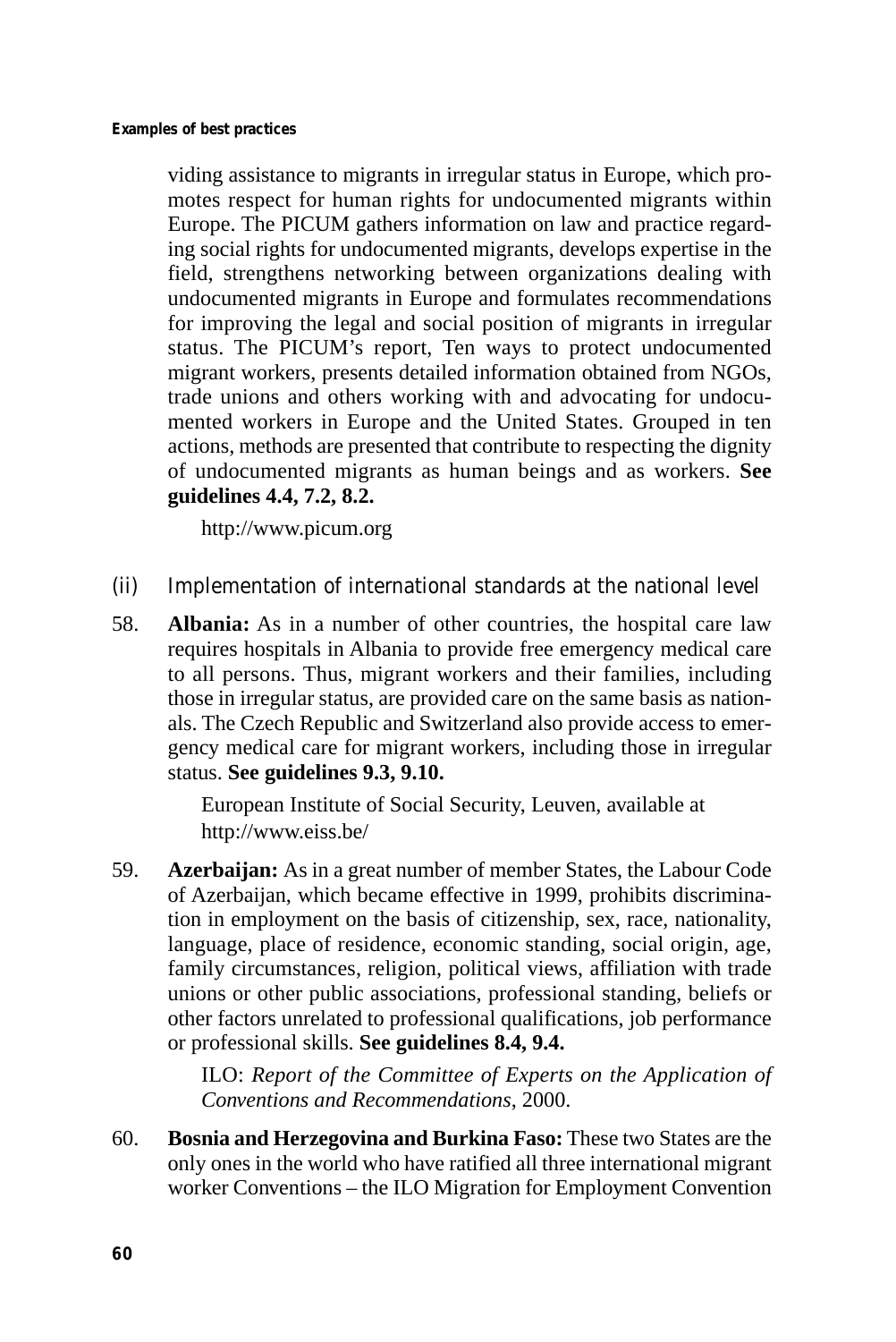(Revised), 1949 (No. 97), and the Migrant Workers (Supplementary Provisions) Convention, 1975 (No. 143), and the 1990 International Convention on the Protection of the Rights of All Migrants Workers and Members of their Families. **See guideline 9.1.** 

61. **Canada:** Generally, all authorized migrant workers are entitled to the same coverage under Canadian law as nationals. Canada has entered into bilateral agreements on social security with other countries. Workers are permitted to change employers, and temporary workers who lose their jobs through no fault of their own may remain to seek other employment. **See guidelines 4.1, 8.1, 9.3, 9.4, 9.7, 9.8, 9.9, 9.12.** 

> http://www.cic.gc.ca; http://www.hrdc-drhc.gc.ca; http://www.canlii.org; *ILO migration survey 2003: Country summaries* (Geneva, ILO, 2004).

62. **Chile and the United States:** Agreements between Chile and the United States for the portability of social security benefits combine credit for work in Chile and the United States to maximize benefits and minimize double taxation. In certain circumstances, dependent family members or spouses of migrant workers may receive benefits in the United States through the social security eligibility of a migrant worker family member. **See guidelines 2.3, 9.9.** 

http://www.ilo.org/dyn/natlex/natlex\_browse.home

63. **France:** The Labour Code states that all migrant workers, specifically including those in irregular status, are entitled to wages in conformity with laws applying to national workers and according to the provisions of their contracts. **See guidelines 9.3, 9.5, 9.11, 10.5.** 

Article L341, *Code du Travail*, France.

64. **Italy:** The loss of employment or resignation from employment of non-EU migrant workers in regular status does not automatically result in withdrawal of their residence permits. They are entitled to registration on placements lists until their residence permits expire. **See guideline 9.4.** 

> ILO: *Report of the Committee of Experts on the Application of Conventions and Recommendations*, 2002.

65. **Jordan:** In 2003, the Ministry of Labour of Jordan endorsed a special working contract for non-Jordanian domestic workers to increase protection for these predominantly women migrant workers, even though national law does not cover domestic workers. Also in 2003, Jordan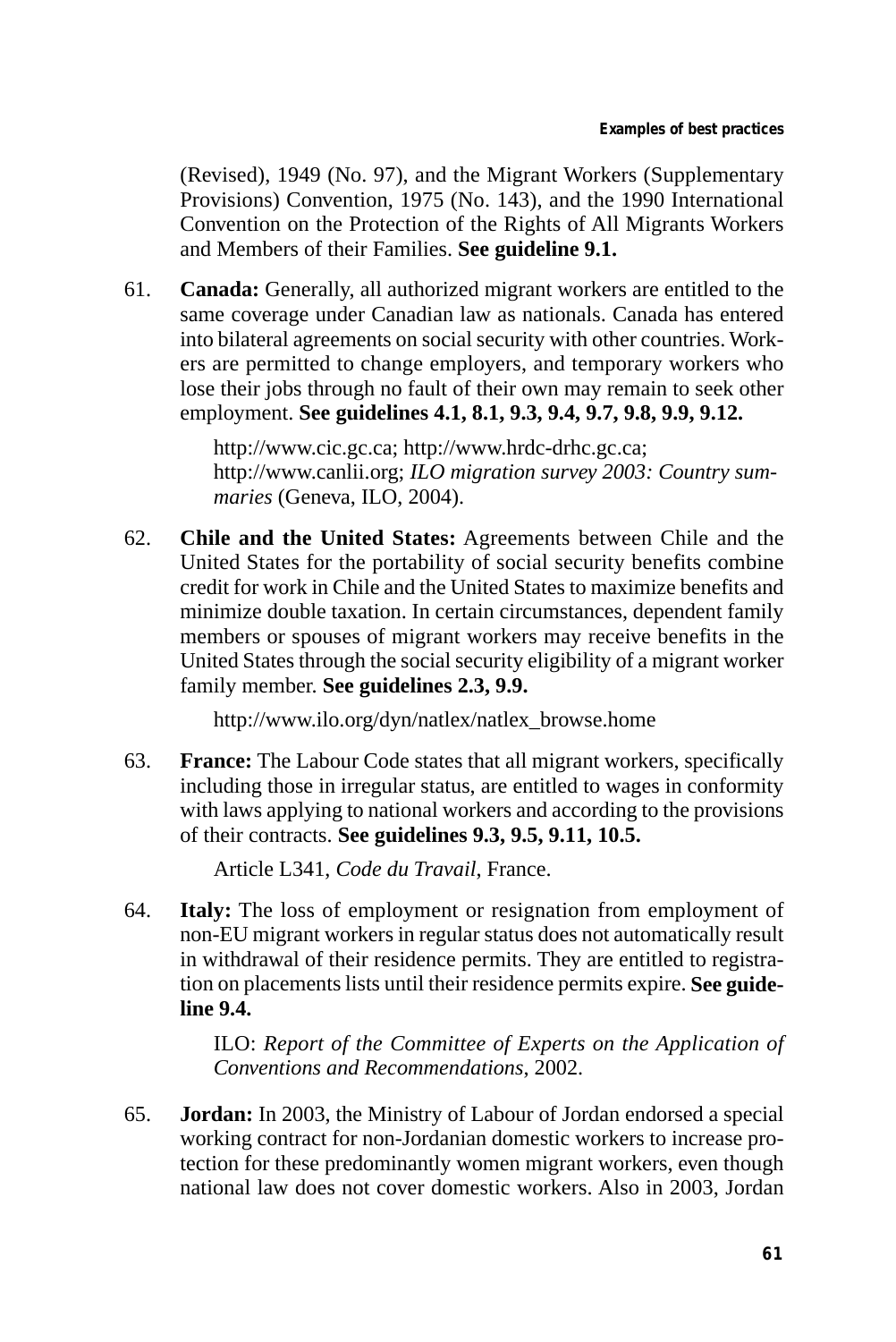**Examples of best practices** 

amended a law regarding the registration of recruitment agencies and monitoring of them. **See guidelines 4.4, 9.8.** 

*Special working contract for non-Jordanian domestic workers: An opportunity to enhance protection for a particularly vulnerable group of women workers*, United Nations Development Fund for Women (UNIFEM) Arab States Regional Office, Amman, Press Release, 21 January 2003, available at

http://www.unifem.org.jo/hdocs/mainform.asp?p=readNews&key=4

66. **Morocco:** Bilateral social security agreements with France, Spain and the Netherlands provide for free medical care to migrant workers. **See guidelines 2.3, 9.10.** 

http://www.ilo.org/dyn/natlex/natlex\_browse.home

67. **Philippines**: A memorandum of agreement requires recruitment agencies which recruit workers for foreign ships to make quarterly payments to the Philippines social security system. Workers are covered by social security upon signing the standard seafarer employment contract with the recruiting agency and foreign shipowner as employers. See guideline 9.9.

http://www.sss.gov.ph

68. **Turkey:** All migrant workers in Turkey have been brought under the compulsory coverage of the statutory long-term insurance schemes in conformity with Article 3(1) of the Equality of Treatment (Social Security) Convention, 1962 (No. 118). **See guidelines 9.1, 9.3.** 

> ILO: *Report of the Committee of Experts on the Application of Conventions and Recommendations*, 2005.

69. **United States:** National labour and employment legislation, such as legislation on wages and hours, child labour, safety and health, union activity and employment discrimination, covers all migrant workers, including those in irregular status. It is unlawful for an employer to retaliate against migrant workers by reporting them to the immigration authorities because they have sought remedies for violations of labour laws; the Government has successfully prosecuted employers for such retaliation. With regard to employment discrimination, the Civil Rights Act of 1964 covers migrant workers in its prohibition against discrimination on the basis of national origin. It is unlawful to favour national workers over migrant workers and unlawful to favour migrant workers from one country over migrant workers from a different country. The Civil Rights Act also prohibits discrimination on the basis of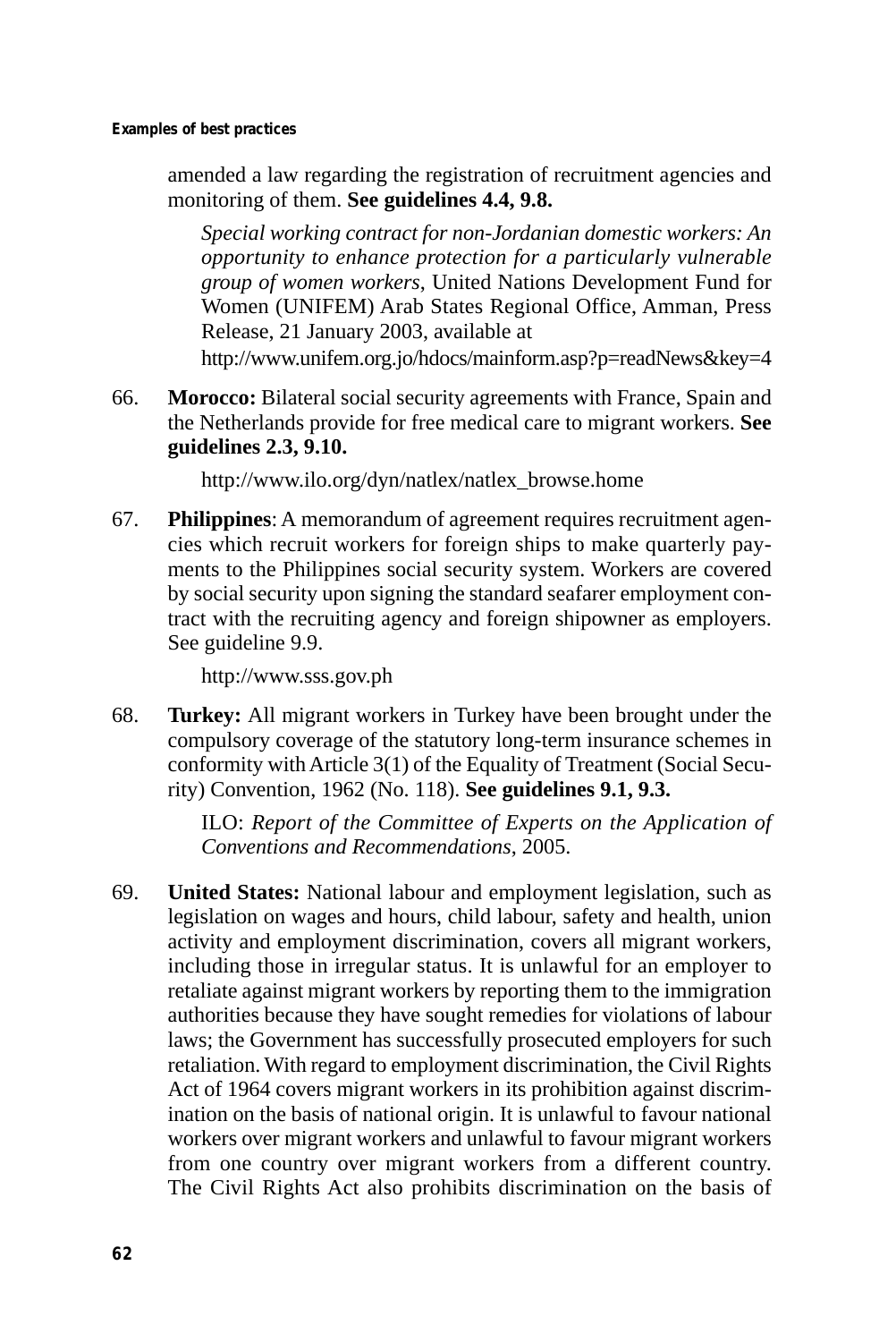pregnancy. It is therefore unlawful for an employer to require an employee to take a pregnancy test or to discriminate against a worker because she is pregnant. If necessary, interpretation and translation services are provided for workers in administrative and legal proceedings. With regard to remedies, migrant workers in a regular status are entitled to all remedies to which nationals are entitled, and migrant workers in an irregular status are entitled to remedies for work which they have already performed on the same basis as nationals. However, with regard to prospective remedies, in 2002, the United States Supreme Court reversed long-standing precedent and refused to permit prospective remedies in a case involving a migrant worker in irregular status who had engaged in union activity. The question of the extension of this limitation to other laws is now being litigated through the courts. **See guidelines 9.3, 9.4, 9.5, 9.8, 9.11, 9.12, 10.10, 12.11.** 

http://www.dol.gov; http://www.eeoc.gov; http://www.nlrb.gov

70. **CARICOM:** The CARICOM Agreement on Social Security is intended to harmonize the social security legislation of member States. It explicitly refers to ILO Conventions and is based on the three fundamental principles of equality of treatment, maintenance of rights acquired or being acquired and protection and maintenance of such rights after migration to other States. The agreement is largely based on ILO Recommendation No. 167. Thirteen member States have signed and ratified the agreement, while 12 have enacted national legislation to give it legal effect. **See guidelines 9.2, 9.3, 9.9.** 

http://www.caricom.org/

71. **European Union:** The EU legal framework ensures far-reaching portability of social security entitlements to nationals of both the EU and third countries. **See guideline 9.9.** 

> EU Regulations 1408/71, 859/2003, available at http://europa.eu.int/

72. **European Union/Maghreb, European Union/Mediterranean countries:** Association agreements by the EU with Algeria, Morocco and Tunisia under the European-Mediterranean partnership contain extensive provisions on the portability of social security benefits for migrant workers from the Maghreb countries who live and work in the EU. **See guideline 9.9.** 

http://europa.eu.int/comm/external\_relations/euromed/bd.htm

73. **ILO supervisory body activities on freedom of association:** The Committee of Experts on the Application of Conventions and Recom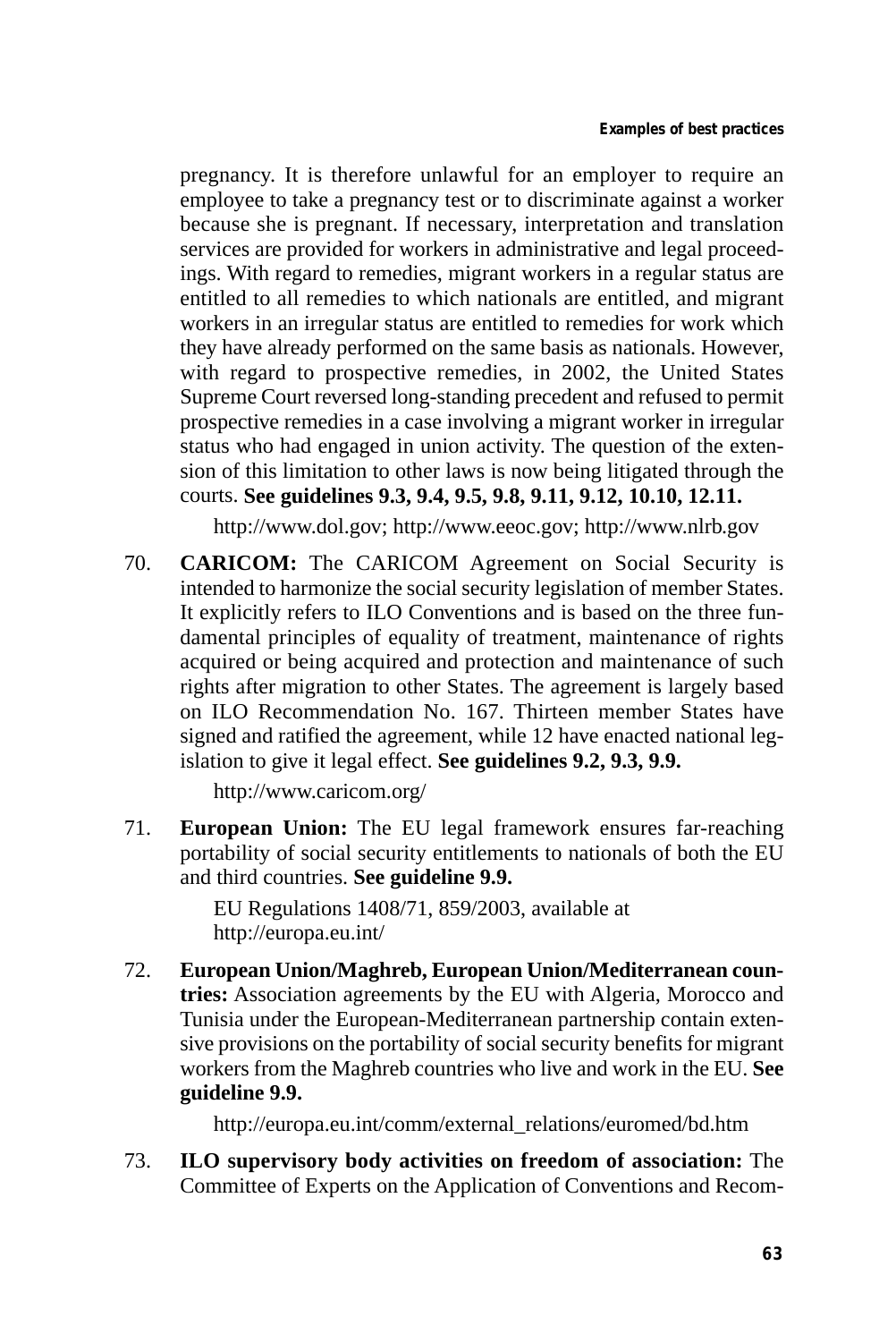mendations and the Committee on Freedom of Association have reaffirmed, on several occasions, the rights of migrant workers to form or join trade unions and to be protected against any act of anti-union discrimination. The ILO supervisory bodies also ensure that migrant workers can assume trade union duties, at least after a reasonable period of residence in the destination country, or that a reasonable percentage of them can do so. For example, following observations by the ILO Committee of Experts that their former laws were not in conformity with the Freedom of Association and Protection of the Right to Organise Convention, 1948 (No. 87), Cameroon, Chad and Niger amended their laws to permit migrant workers to hold trade union office after a certain period of residence in the country to conform with Article 3 of the Convention. Finland and Luxembourg amended their laws to remove restrictions on the maximum number of migrant workers who could be members of trade unions in order to bring their legislation into conformity with Article 2 of the Convention. With regard to the rights of migrant workers in an irregular situation, the Committee on Freedom of Association considers them within the coverage of Article 2 of the Convention, which recognizes the right of workers "without distinction whatsoever" to establish and join organizations of their own choosing without previous authorization. **See guidelines 8.4, 9.2.** 

ILO: *Reports of the Committee of Experts on the Application of Conventions and Recommendations*, 1993, 1995, 1997, 1998; ILO: 327th Report of the Committee on Freedom of Association, *Official Bulletin*, Vol. LXXXV, 2002, Series B, No. 1, para. 561.

- (iii) Enforcement
- 74. **Mauritius:** The Special Migrant Workers Unit in the Ministry of Labour inspects the employment conditions of migrant workers, who have the same rights as nationals. It reviews employment contracts to ensure that they meet certain requirements, including insurance, living conditions, return air ticket and health care. Wages must be paid directly to workers. Inspection procedures have been improved and additional inspectors and an interpreter hired in response to protests by migrant workers. Inspectors conduct three types of activity: meeting with workers to inform them of their rights when they first begin working, conducting routine daytime inspections of working, housing and food conditions and conducting night-time inspections of housing and food. Tripartite meetings are held at the Ministry to resolve workers'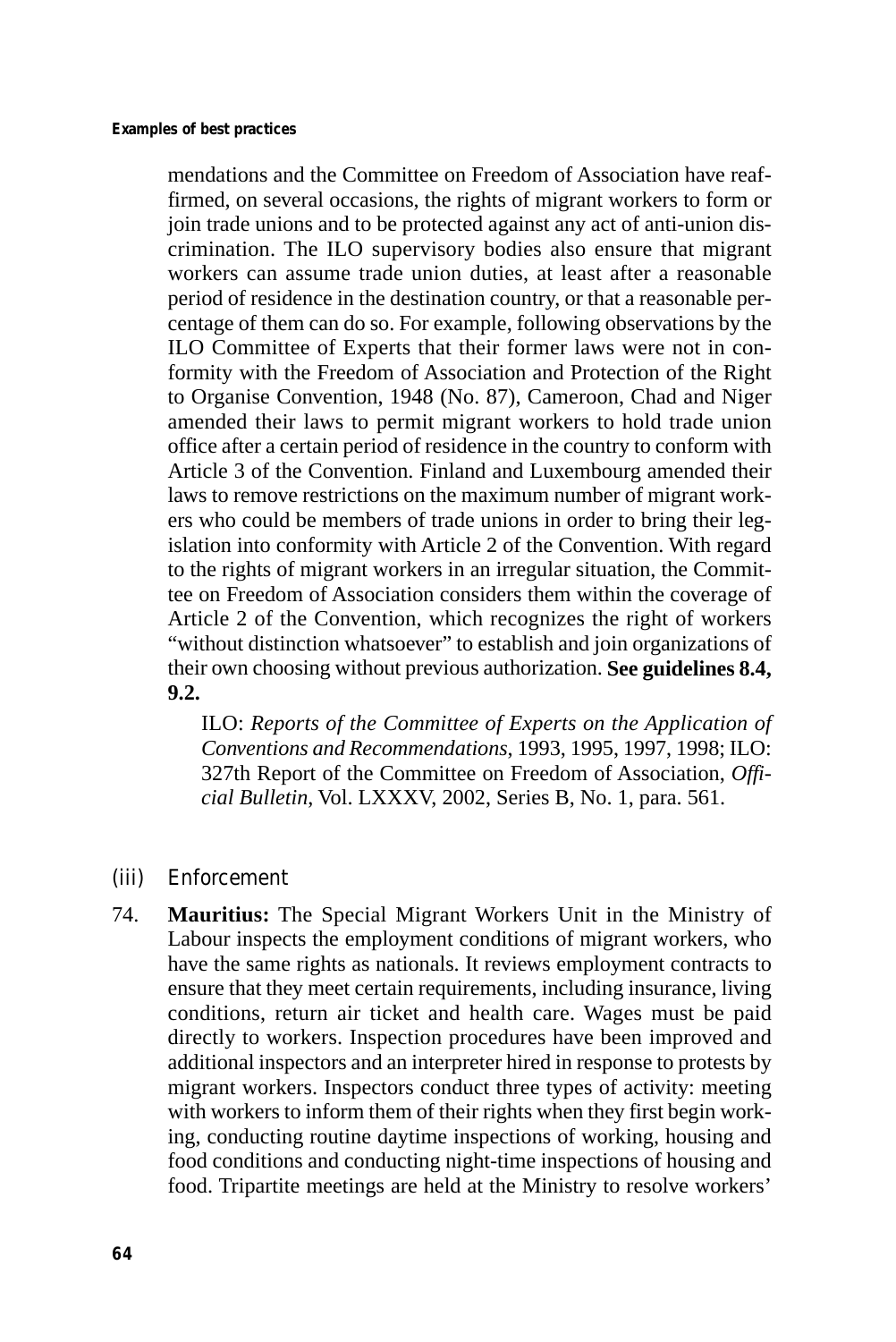grievances, with most being resolved within a day or two. If they are not resolved, employers may be sued and may be subject to criminal penalties. Discrimination is prohibited on the basis of nationality, race, religion, colour, creed and sex. The Special Migrant Workers Unit has recently been attempting to address abuses in the garment industry. **See guidelines 4.8, 4.9, 4.10, 6.1, 8.1, 8.2, 8.3, 8.4, 9.3, 9.4, 9.10, 9.11, 9.12, 10.1, 10.2, 10.3, 10.5, 10.7, 10.8, 10.10, 11.3, 11.4, 11.5.** 

http://www.gov.mu/portal/site/empmentsite/menuitem

75. **United States:** The Office for Civil Rights (OCR) of the Department of Health and Human Services has guidelines for its grantees, which include most health and welfare institutions in the country, regarding the obligation to provide interpretation services and translation of vital documents for non-English-speaking clients. Other guidelines provide for emergency medical care for all migrant workers and safety net benefits for family members. The OCR investigates national-origin discrimination complaints, including those of migrant workers, and collaborates with service providers, state and local governments and NGOs to ensure training and dissemination of non-discrimination laws regarding migrant populations. **See guidelines 9.3, 9.10, 10.4, 10.9, 10.10.** 

http://www.hhs.gov/ocr/

## **VI. Prevention of and protection against abusive migration practices**

76. **Moldova, Republic of:** A national referral mechanism (NRS) for trafficking victims, which involves both government organizations and non-governmental agencies, identifies potential and actual victims of trafficking. It links them with services related to economic improvement, such as business development and vocational training, and personal support services, such as medical and legal advice, shelters and witness protection. However, limited funding has resulted in the ability to offer only limited assistance to victims. **See guidelines 11.2, 11.8, 11.9.** 

International Migration Branch, ILO, migrant@ilo.org

77. **Morocco:** The Confédération Démocratique du Travail (CDT) works with NGOs who support migrant workers, such as the Association des Amis et Familles des Victimes de l'Emigration Clandestine in Morocco to assist migrant workers on human rights and other issues, including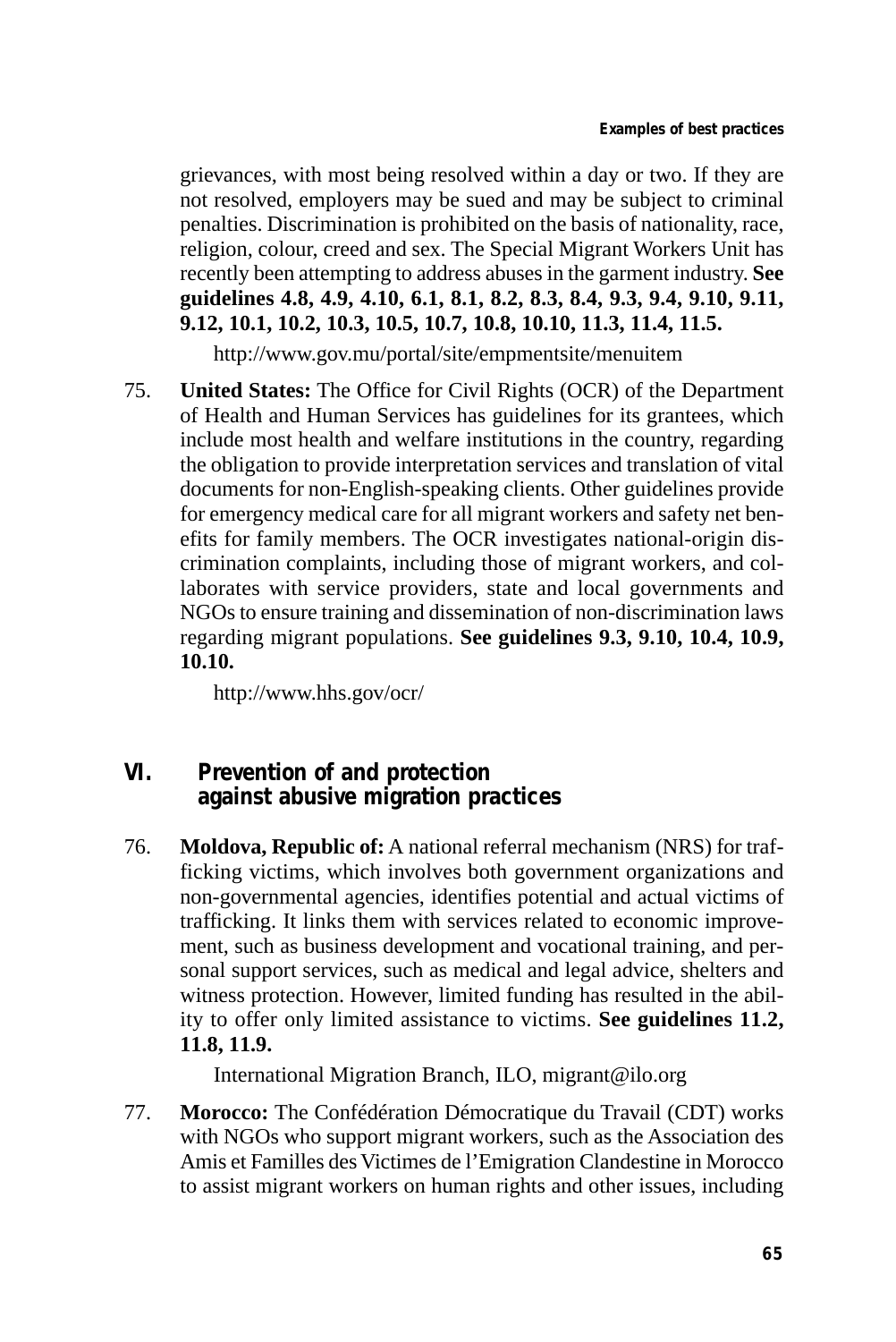running an awareness campaign about the dangers of irregular migration. **See guidelines 7.2, 8.2, 11.1, 12.4.** 

http://www.csc-en-ligne.be

78. **Nigeria:** The National Agency for the Prohibition of Trafficking in Persons (NAPTIP) works to prevent trafficking, prosecute traffickers and assist victims. It coordinates the work of different agencies and regularly consults with the tripartite donors. NAPTIP is responsible for enforcement and education activities of anti-trafficking laws. As the result of bilateral agreements with some transit and destination countries, NAPTIP has rescued and returned children to Benin and Gabon. The 2003 Child Rights Act protects and promotes the rights of children. Public-awareness campaigns are being conducted, particularly regarding child labour and trafficking. Anti-trafficking clubs in secondary schools conduct awareness-raising events for youth on precautions to take before accepting job offers to work in other countries. **See guidelines 2.3, 11.1, 11.2, 11.3, 11.4, 11.5, 11.8, 11.9.** 

> A. Adepoju: "Review of research and data on human trafficking in sub-Saharan Africa", *International Migration*, Vol. 43, Nos. 1 and 2, 2005; R. Salah: "Child trafficking: A challenge to child protection in Africa", paper presented at the Fourth African Regional Conference on Child Abuse and Neglect, Enegu, Nigeria, Mar. 2004; http://allafrica.com/;

> http://www.globaljusticecenter.org/papers2005/oyagbola\_eng.htm

79. **Saudi Arabia:** In July 2005, the Ministry of Labour of Saudi Arabia announced the formation of a special department to protect the rights of domestic migrant workers and impose sanctions on employers who abuse them. The Department of Protection of Domestic Workers will receive complaints from domestic workers who have been sexually harassed, mistreated or who have not been paid. Employers may be banned from applying for any domestic houseworker for five years. **See guidelines 4.4, 4.8, 9.12, 10.7, 11.1, 11.2, 11.3, 11.4, 11.5, 11.9.** 

> Raid Qusti, *Arab News*: "Ministry cracks down on maid abuses", 25 July, 2005.

80. **Taiwan, China:** Employers are prohibited from retaining the identity documents of migrant workers, such as their passports or residence permits. They also may not withhold their pay or property, commit bodily harm, or violate any of their other rights. Employers who engage in such conduct may be prohibited from employing migrant workers. **See guidelines 8.1, 8.3, 9.5, 9.11, 11.1, 11.2, 11.6.**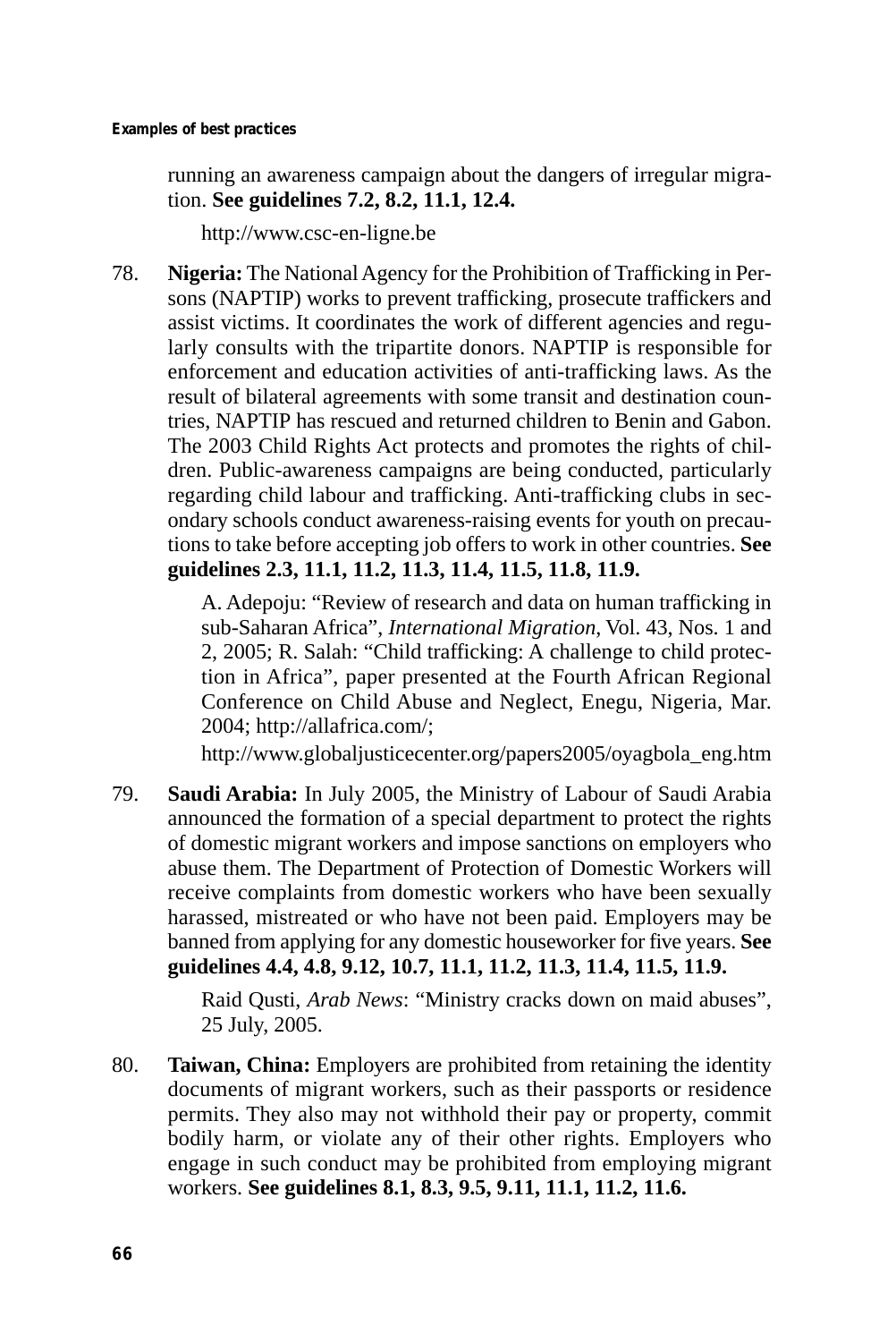*Asian migrant yearbook 1999: Migration facts, analysis and the issues in 1998* (Hong Kong, Asian Migrant Centre Ltd.), p. 177.

81. **Thailand, Cambodia, Lao People's Democratic Republic:** The Minority Language Radio Programming for Trafficking Prevention, a cooperative project between Radio Thailand, international organizations and minority NGOs, produces radio programmes that warn about trafficking and other migration dangers. In 2003, the Government of Thailand signed a Memorandum of Understanding with the Government of Cambodia on bilateral cooperation for eliminating trafficking in children and women and assisting victims of trafficking, and in 2005 a Memorandum of Understanding with the Government of the Lao People's Democratic Republic on cooperation to combat trafficking in persons, especially women and children. **See guidelines 2.3, 7.2, 8.4, 11.1, 11.5, 11.6, 11.7, 11.8, 11.9.** 

> http://www.unesco.org/most/migration/article\_bpimm.htm; http://www.mfa.go.th

82. **United Kingdom:** Once in the United Kingdom, a domestic worker may apply to change employers. Domestic workers who have left their original employer because of abuse or exploitation and are in an irregular situation may apply for regularization. **See guidelines 9.8, 9.12, 11.3, 11.9, 14.4.** 

> *ILO: Report of the Committee of Experts on the Application of Conventions and Recommendations*, 2000.

83. **United States:** The Victims of Trafficking and Violence Protection Act of 2000 provides for criminal penalties against those who retain the identity documents of trafficked victims. **See guidelines 11.1, 11.2, 11.4, 11.6.** 

http://www.state.gov/g/tip/rls/tiprpt/2005

84. **Bali Ministerial Conference on People Smuggling, Trafficking in Persons and Related Transnational Crime (Bali Process):** The Bali Process is a regional consultative process involving the governments of about 40 countries, mainly in the Asia and Pacific region, with additional observers and partners from other regions of the world. Governments share information and engage in consultations on the prevention of trafficking and smuggling of people, including addressing its root causes. The Second Regional Ministerial Conference in April 2003 recognized that poverty, economic disparities, labour market opportunities and conflict were major causes contributing to the global increase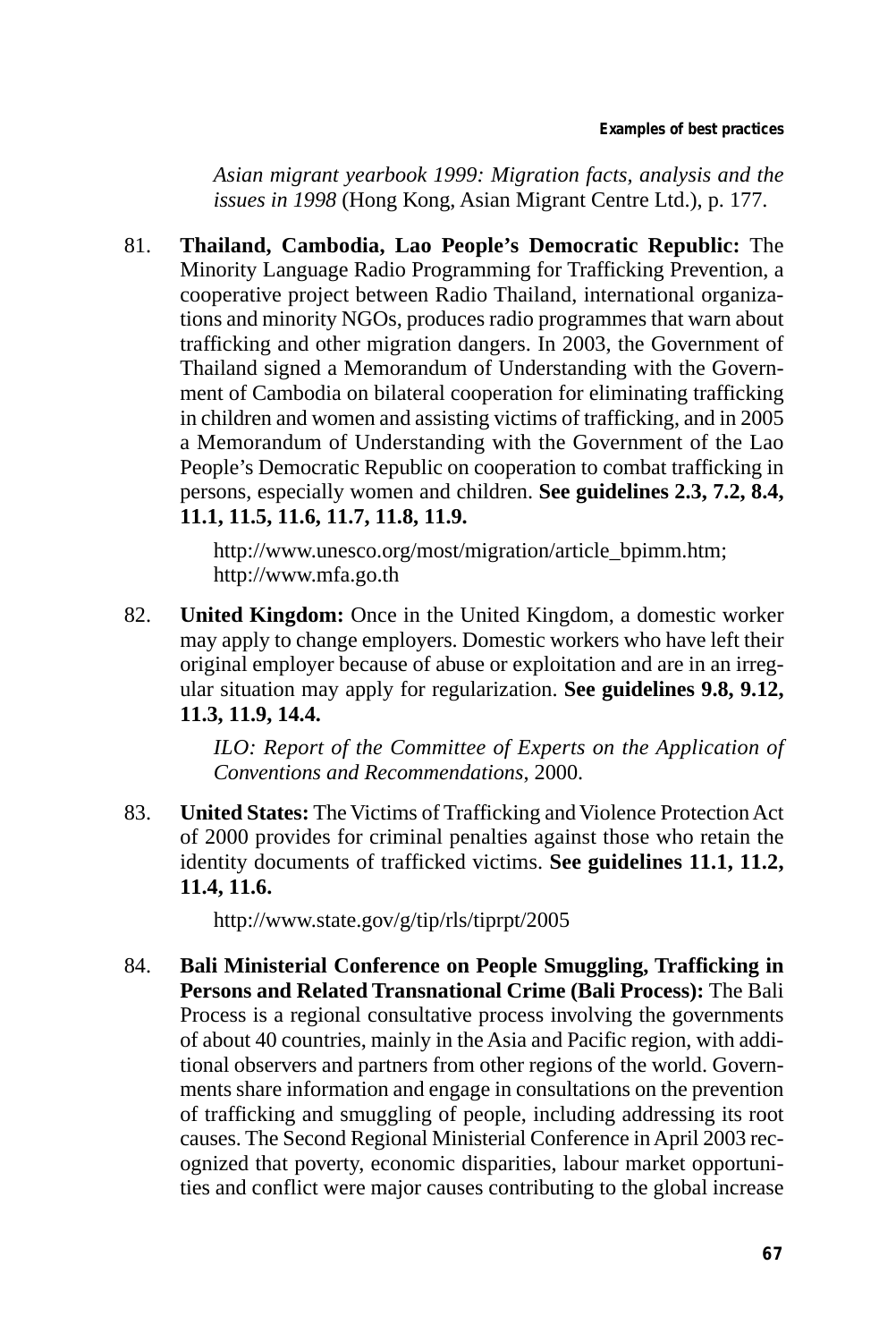in smuggling and trafficking in persons, calling for the development of cooperative measures in this area. It urged the international community to assist source countries to address the root causes of the illegal movement of people by providing emergency aid, development assistance, direct support programmes for displaced persons and to address the plight of refugees. It encouraged more opportunities for legal channels of migration, including access to the international labour market. **See guidelines 2.1, 2.2, 11.1, 11.2, 11.7, 11.10.** 

http://www.baliprocess.net/

85. **European Network of Migrant Domestic Workers' Organisations (RESPECT Network):** The RESPECT Network is a network of grassroots migrant domestic workers'organizations, NGOs and trade unions funded by the European Commission. It promotes the rights of migrant domestic workers and the implementation of public policy measures to improve their working conditions, to prevent abuse and exploitation and campaigns for recognition of the value of their work and their legal recognition. In 2001, the Network produced the Charter for the Rights of Migrant Domestic Workers calling for their respect. **See guidelines 7.1, 7.2, 9.8, 9.12.** 

> KALAYAAN (Justice for Overseas Workers), St. Francis Centre, Pottery Lane, London W11 4NQ, available at kalayaanuk @aol.com

86. **European Union:** The Council Directive regarding trafficking provides for short-term residence permits for third-country nationals who are victims of trafficking if they cooperate with the authorities in the apprehension of their traffickers. Prior to receiving these permits, they are given a 30-day "reflection delay" to assist in their recovery, during which they can receive support in the form of shelter, legal advice, medical care and counselling. Those granted residence permits may participate in educational and vocational courses during legal proceedings against traffickers. However, the permit is not meant to be renewed and can be withdrawn if the authorities are not satisfied with the victim's degree of cooperation. Some countries, including Austria, Belgium, Italy and the Netherlands, provide temporary residence and work permits to victims who testify against their traffickers. They also provide vocational training, counselling and legal services and assist with obtaining medical care and psychological and social support. **See guidelines 8.1, 8.2, 8.3, 8.4, 11.1, 11.2, 11.4, 11.5, 11.9, 14.3.** 

> Council Directive 2004/81/EC of 29 April 2004 on the residence permit issued to third-country nationals who are victims of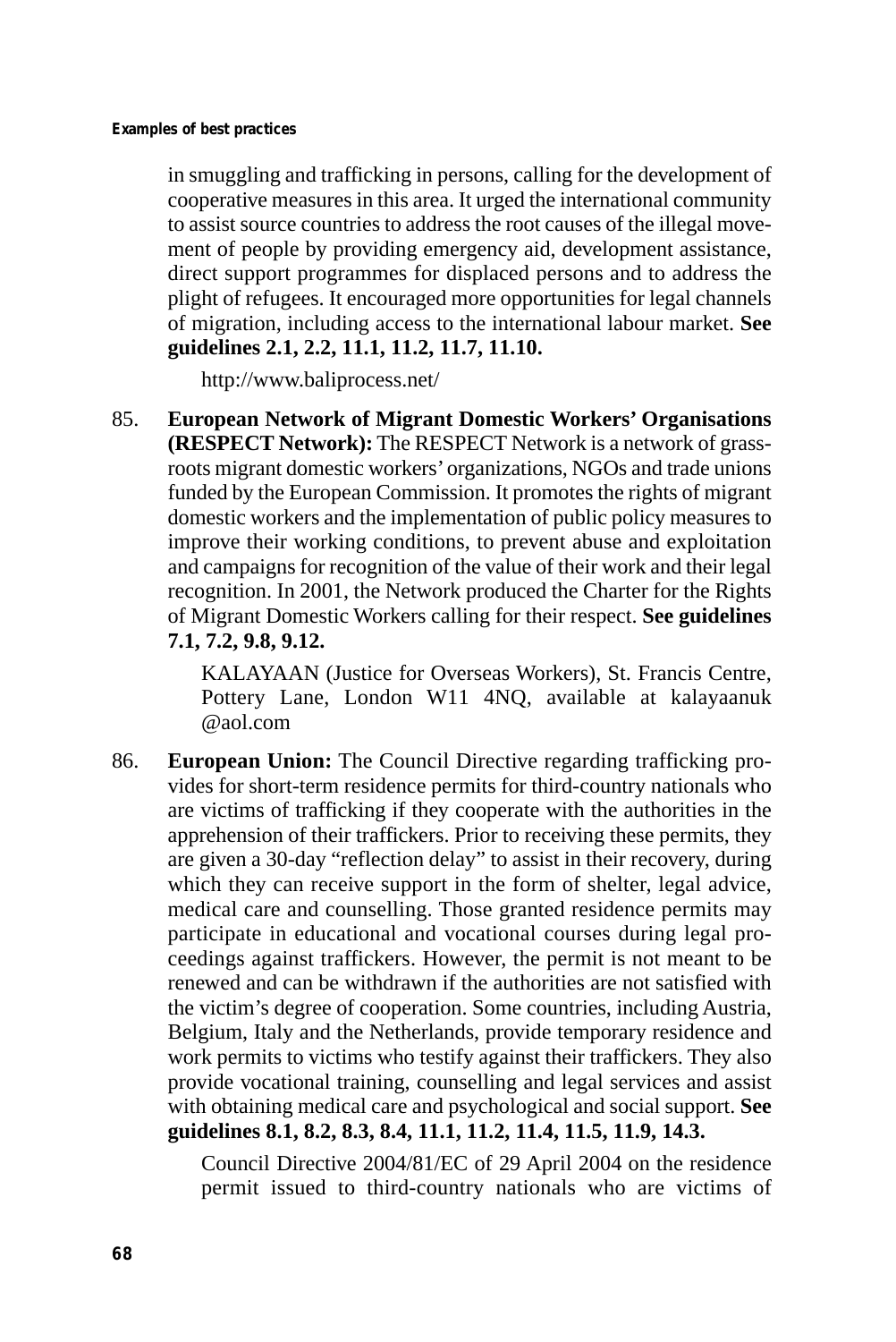trafficking in human beings or who have been the subject of an action to facilitate illegal immigration, who cooperate with the competent authorities.

87. **Mekong Subregional Project to Combat Trafficking in Children and Women:** This subregional project in Cambodia, Lao People's Democratic Republic, Thailand, Viet Nam and the Yunnan Province in China promotes job creation, education and skills training in origin countries to prevent women and children from becoming susceptible to trafficking. **See guideline 11.10.** 

> http://www.ilo.org/public/english/region/asro/bangkok/child/ trafficking/

## **VII. Migration process**

- (i) Orderly and equitable process of migration
- 88. **Australia:** The Australian Council of Trade Unions (ACTU) regularly broadcasts information for workers, including migrant workers, over many ethnic radio stations and distributes written information in various languages. See guideline 10.8.

http://www.actu.asn.au/

89. **Costa Rica:** The trade union, Household Workers' Association (ASTRADOMES), has many female migrant worker members, primarily from Nicaragua and also from El Salvador, Guatemala and Honduras. It provides information and assistance on labour and social issues, training on labour rights and other issues, advocates for increased coverage of domestic workers in labour laws and operates a temporary shelter for dismissed workers. **See guidelines 10.8, 11.9.** 

> *An information guide: Preventing discrimination, exploitation and abuse of women migrant workers*, Booklet 4, "Working and living abroad", p. 62 (Geneva, ILO, undated).

90. **Estonia and Finland:** The Estonian Association of Trade Unions, the Central Organization of Finnish Trade Unions (SAK) and the Finnish Union of Salaried Employees (TU) operate information centres in Finland for migrant workers to prevent a two-track labour market from developing that has lower standards for migrant workers as compared to nationals. Information is provided on housing, work permits, taxes, how to apply for employment, and services offered by unions. The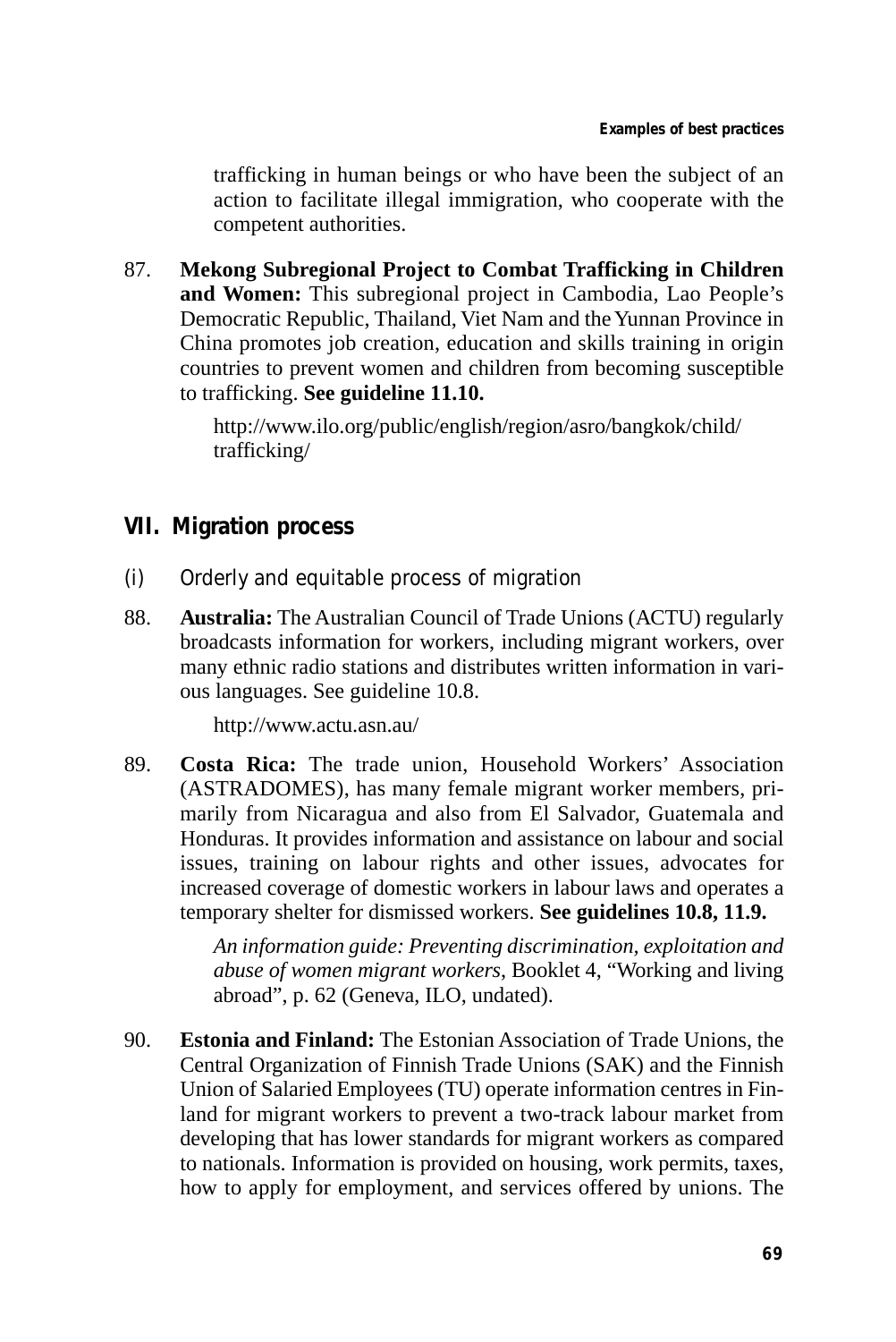Finnish unions also established an information centre in Estonia for Estonians who have work permits and intend to migrate to Finland or who are considering migrating. Visitors are given information on labour and tax laws and social security and are encouraged to seek help from unions after migration. **See guidelines 9.4, 10.8, 12.1, 12.5.** 

http://netti.sak.fi/workinginfinland/en/index.html; *Trade Union World*, Briefing, No. 7, (ICTFU, Dec. 2003).

91. **France:** The trade union confederations Confédération Française Démocratique du Travail and Force Ouvrière, along with employers and local government representatives, jointly operate a seasonal work centre for migrant workers, which covers 19 agricultural communes. It provides information to workers on their rights, labour law, training opportunities, housing, and on legalizing their status. It provides services beneficial to both workers and employers in that it assists employers in finding workers and assists workers in moving between hotel and restaurant and agricultural work when their contracts have ended in one of those sectors. Lasting seasonal employment and even permanent employment contracts have been made possible through this job rotation. The social partners also jointly operate a building to house workers during the hotel season. Union and employer representatives distribute a booklet for seasonal workers on hiring procedures, employment contracts, work hours, health and safety, social security, unemployment and jobs. **See guidelines 1.1, 5.5, 6.1, 6.3, 6.4, 10.8, 14.3, 14.4, 14.5.** 

*Trade Union World*, Briefing, No. 7 (ICFTU, Dec. 2003).

92. **Germany:** The German trade union IG Bau has offices in Berlin and Warsaw to assist Polish migrant workers. In the Warsaw office, a German union officer works with Polish unions and organizes workers who plan to work in Germany. IG Bau also has an agreement with Polish construction workers' unions on migrant workers, and it distributes brochures in German and Polish to inform migrant agricultural workers in Germany of their rights. **See guidelines 2.6, 10.8, 12.5.** 

> http://www.migrant-workers-union.org; *Trade Union World*, Briefing, No. 4, p. 4 (ICFTU, June 2004).

93. **India:** The Ministry of Overseas Indian Affairs (Pravasi Bhartiya Karya Mantralaya), which was established in 2004, promotes investment by overseas Indians in India, administers the Emigration Act, 1983, sets up and administers centres for overseas Indians' affairs in countries having major concentrations of Indian migrant workers,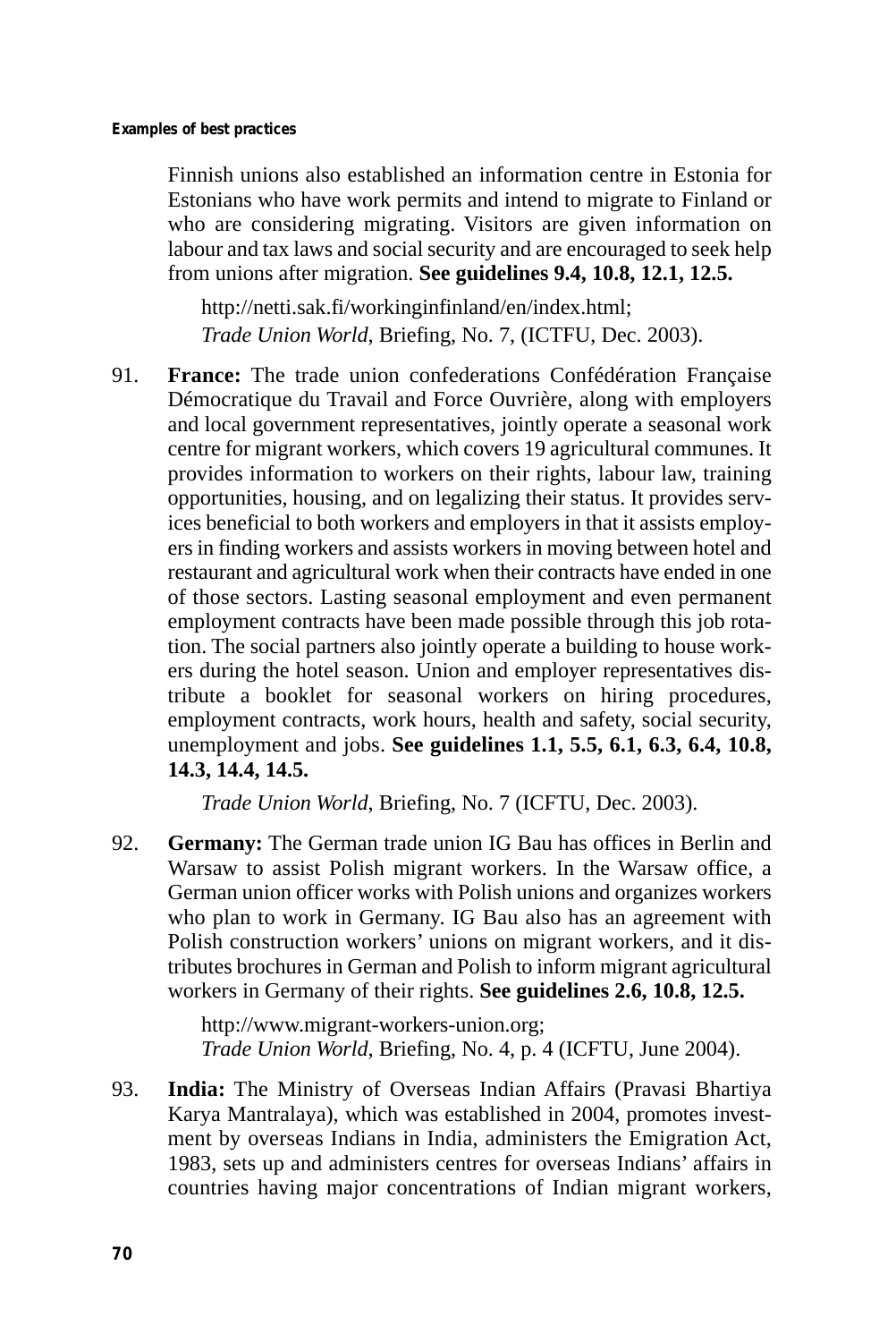develops and implements policy regarding employment assistance to persons of Indian origin and non-resident Indians, has representatives in the Foreign Investment Promotion Board and the Foreign Investment Implementation Authority and interacts with the Investment Commission. India has recently joined other countries in enacting legislation providing for dual citizenship to persons of Indian origin in certain countries, as well as Indian citizens who may take up the citizenship of these countries in future arrangements. Migrants can retain their original citizenship after naturalization in the destination countries. This helps migrant workers maintain links with their country of origin and facilitates the circulation of persons and skills. **See guidelines 12.1, 12.2, 12.8, 15.5, 15.7, 15.8, 15.9.** 

http://indiandiaspora.nic.in/; http://www.indiaday.org/government\_policy/dual\_citizenship.asp

94. **Pakistan:** A welfare fund, established to benefit nationals abroad, combines mandatory contributions of recruiters and migrants to establish vocational training, educational institutions and commercial, industrial or service enterprises. **See guidelines 12.10, 14.3.** 

> http://www.opf.org.pk/; ILO: Report III(1B), *Migrant workers*, Chapter 6, "Migrants in society", International Labour Conference, 87th Session, Geneva, June 1999.

95. **Philippines:** The Philippine Overseas Employment Administration provides information on its web site on licensed private recruiters, job vacancies abroad and the locations of consulates in destination countries. It also provides advice and warnings to those intending to migrate regarding unethical recruiters and other practices to avoid when applying for work and during the migration process. Consulates in destination countries have labour attachés, including women attachés, to assist with the needs of women migrant workers and inform them about trafficking. **See guidelines 11.8, 11.10, 12.1, 12.2, 12.8.** 

http://www.poea.gov.ph; http://www.trafficking.org.ph/poea/

96. **Sri Lanka:** Consulates have labour welfare officers to provide information and assistance to migrant workers in destination countries, particularly women. For example, they assist women who have run away from abusive employers by trying to retrieve their passports if they have been retained by their employers, obtaining unpaid wages and providing funds and assistance with return to Sri Lanka. The Migrant Workers' Welfare Fund, established by the Sri Lanka Bureau of Foreign Employment, is available to migrant workers who need funds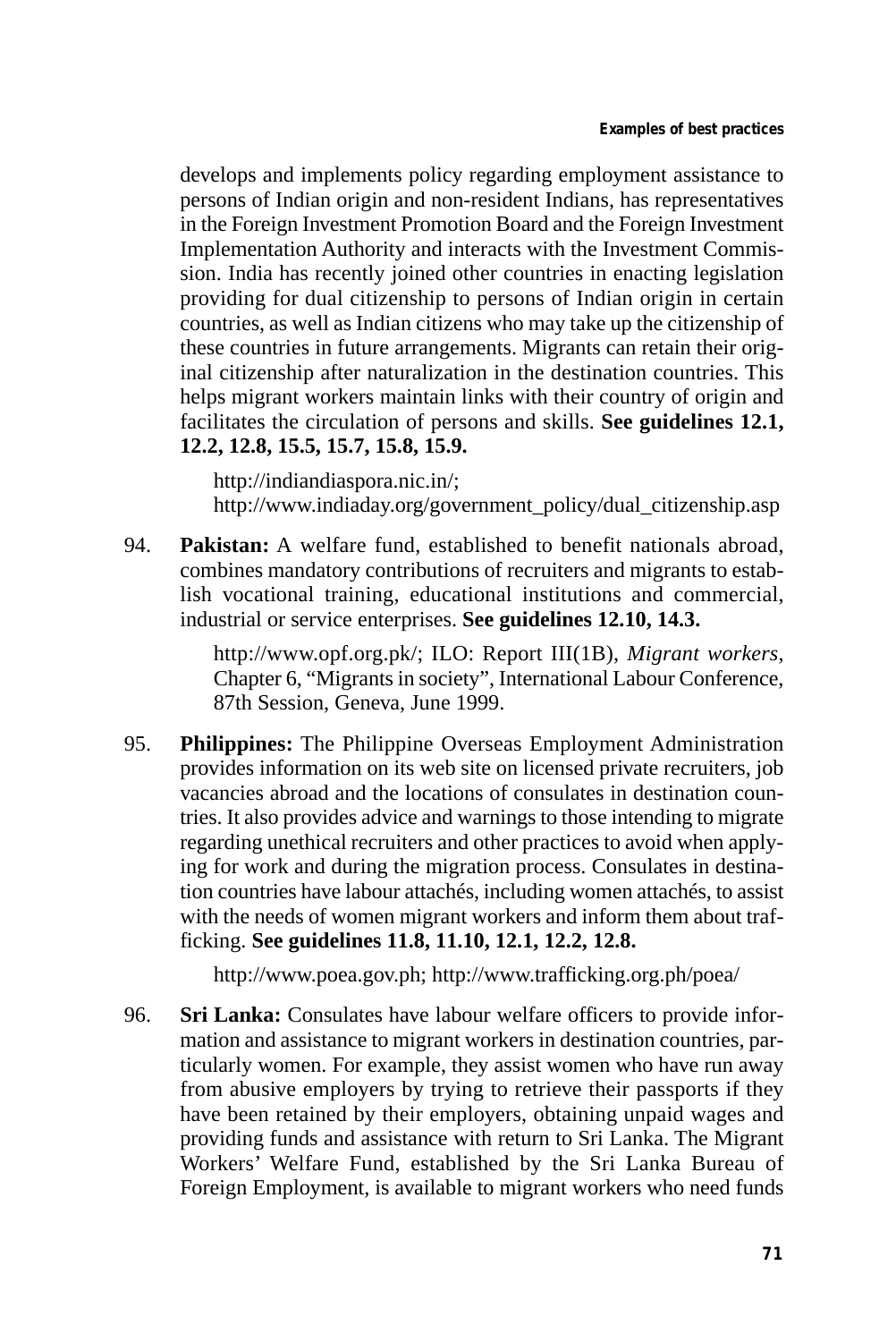in either Sri Lanka or destination countries. They receive insurance for medical needs and in cases of death, as well as welfare assistance, scholarships and assistance with return, such as lodging, in cases of emergency or if they are stranded. The Fund also subsidizes interest on loans to migrant workers to help pay for pre-departure expenses, selfemployment upon return and housing. **See guidelines 8.2, 8.3, 10.8, 11.1, 11.2, 12.2, 12.8, 12.10.** 

http://www.justiceministry.gov.lk

- (ii) Recruitment
- 97. **Colombia:** National legislation requires that contracts offered to national workers for employment abroad be certified by the Ministry of Labour. Emigration clearance is only given if the contract terms comply with national labour law. **See guidelines 13.2, 13.3, 13.4.**

*An information guide: Preventing discrimination, exploitation and abuse of women migrant workers*, Booklet 3, "Recruitment and the journey for employment abroad", pp. 32-33 (Geneva, ILO, undated).

98. **Egypt:** The Labour Code enacted in 2003 provides for the recruitment of Egyptian workers for external employment through either the Ministry of Manpower and Migration (MOMM) or private employment agencies. Demand for workers by overseas employers is matched with worker applications, and selected candidates are interviewed. Employment contracts must be reviewed to ensure they contain required terms and then certified. The Labour Code also provides for the regulation of private recruitment agencies, which is done by the Department on Labour Migration. The Department also reviews offers of employment processed by the agencies and must certify them for compliance. The MOMM can suspend or prohibit the operation of agencies which are in violation of the law. However, recruitment agencies are permitted to charge workers recruitment fees, contrary to Article 7, paragraph 1, of the Private Employment Agencies Convention, 1997 (No. 181), which provides that private employment agencies shall not charge directly or indirectly, in whole or in part, any fees or costs to workers. It should be noted that migrant workers find employment opportunities through channels other than official institutions or private recruitment agencies. **See guidelines 4.8, 13.1, 13.5.** 

> http://www.emigration.gov.eg/; http://www.ilo.org/dyn/natlex/natlex\_browse.home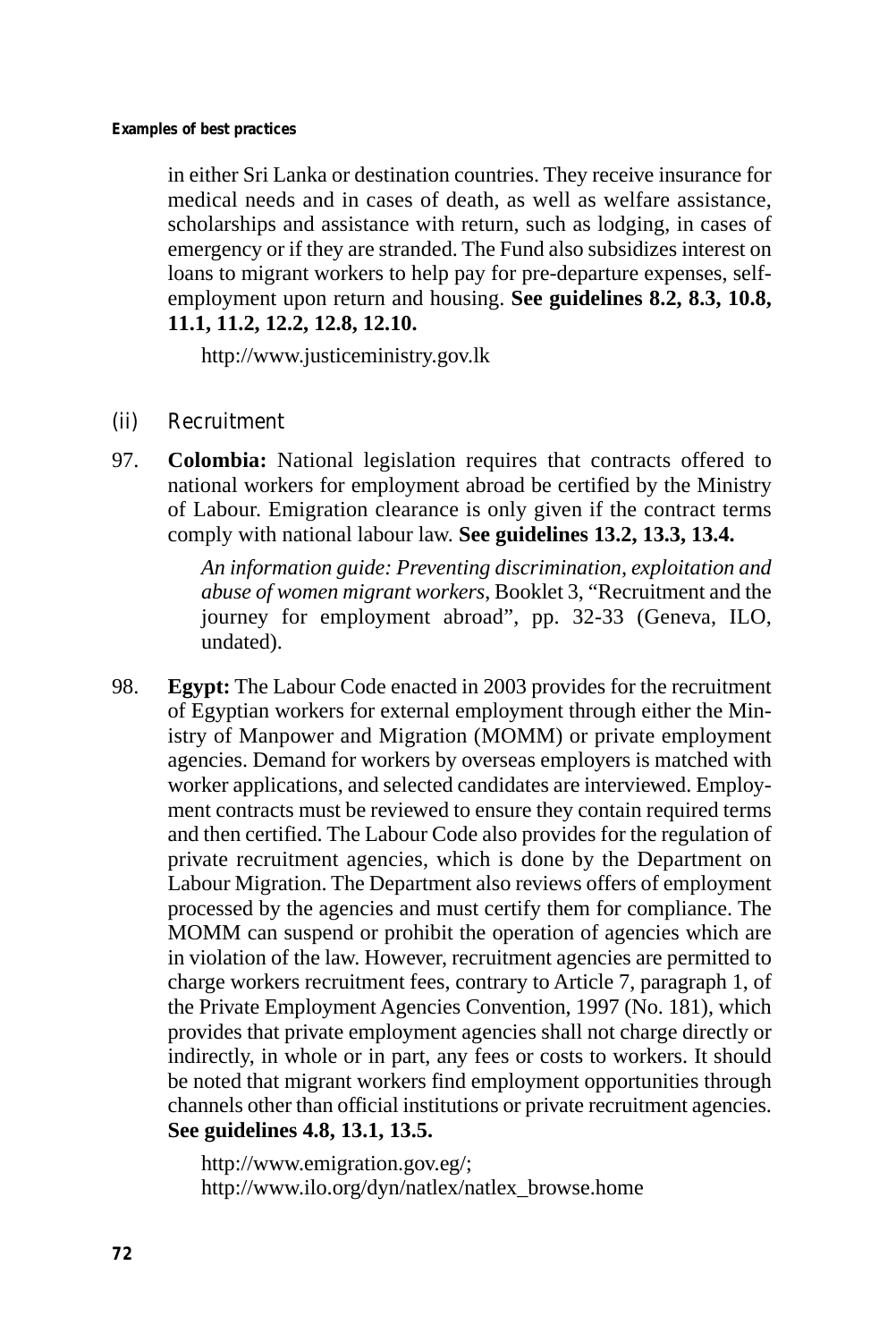- 99. **Ethiopia:** The 1998 Private Employment Agency Proclamation (No. 104), which was enacted in response to abuses of Ethiopian migrant workers, particularly domestic workers and victims of traffickers, requires the licensing of recruitment agencies. Violations may result in cancellation of the recruiter's licence. Certain minimum legal requirements must be included in employment contracts, and a copy of each worker's contract must be submitted to the Government. Recruiters must post a bond for workers they recruit and send abroad and they must accept legal responsibility for violations of employment contracts by third parties. There are penalties for violations, including violations of human rights. **See guidelines 4.4, 8.1, 8.3, 11.1, 13.1, 13.2, 13.3, 13.4, 13.5, 13.6.**
- 100. **Jamaica:** The Ministry of Labour ensures that labour inspections of all private recruitment agencies are conducted on a quarterly basis. **See guidelines 10.1, 13.2, 13.5.**

*An information guide: Preventing discrimination, exploitation and abuse of women migrant workers*, Booklet 3, "Recruitment and the journey for employment abroad", p. 42 (Geneva, ILO, undated).

- 101. **Mauritius-China:** A bilateral agreement between Mauritius and China has provisions for actions to be taken by each country to protect Chinese migrant workers. China submits information to Mauritius on unreliable recruiting agents. Mauritius submits employment contracts to the Chinese Embassy to ensure conformity with Chinese law and uniformity in the Chinese and English versions of contracts (one signed in China and one in Mauritius). **See guidelines 2.6, 13.3, 13.4.**  http://www.gov.mu/portal/site/empmentsite/menuitem
- 102. **Philippines:** The Philippines Overseas Employment Administration licenses and monitors recruitment agencies, administers regulations, and reviews employment contracts to ensure that they meet requirements. However, the Philippines permits recruitment agencies to charge workers recruitment fees, contrary to Article 7, paragraph 1, of the Private Employment Agencies Convention, 1997 (No. 181), which provides that private employment agencies shall not charge directly or indirectly, in whole or in part, any fees or costs to workers. Departing migrant workers who do not have POEA-approved contracts are taxed at the airport. Recruiters must post a bond to provide remedies for workers in case of violation of their rights. They must also sign a power of attorney holding them liable for contract violations of employers. Incentives are provided to reward recruiters for good performance. **See guidelines 13.1, 13.4, 13.5, 13.6, 13.8.**

http://www.poea.gov.ph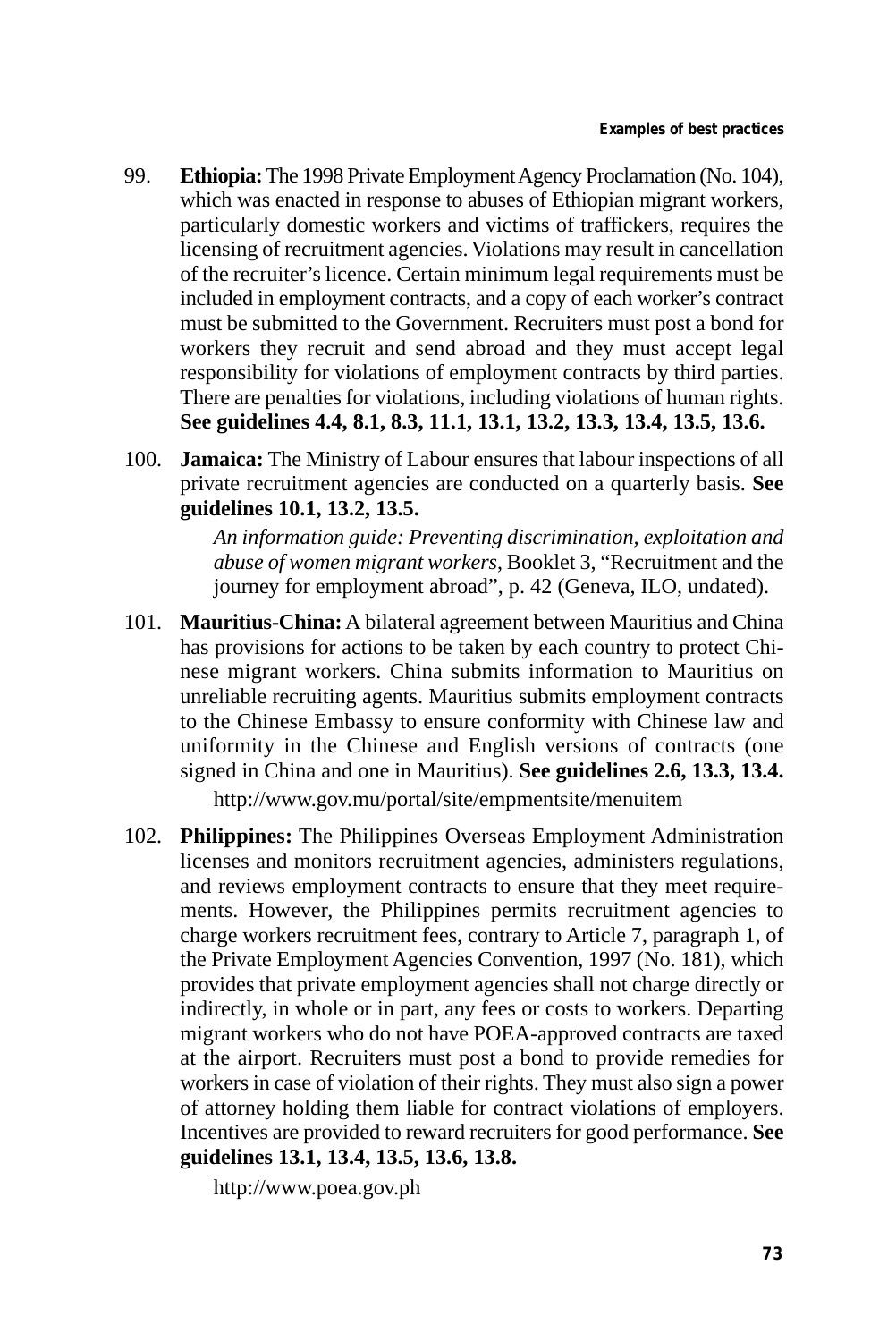**Examples of best practices** 

103. **Sri Lanka:** The Bureau of Foreign Employment regulates recruitment agencies. Its board of directors includes members from recruitment agencies. Licensing is required under Act No. 21 of 1985, and there are nearly 600 licensed agencies operating. Recruiters are required to pay a cash bond with the Bureau and provide a bank guarantee, which may be withdrawn by the Bureau in case of breach of contract by the recruiter. Licences of recruiters may be cancelled for violating the law or regulations. Consulates in destination countries register recruitment agencies and companies which recruit Sri Lankan workers, and only those registered are authorized to enter into contracts with workers. Recruiters may not conduct any action, such as place advertisements or interview applicants, without prior written approval. Workers may not depart without an exit clearance and security stamp on their passports. Fees must be paid by the recruiter. The Minister for Labour Relations and Foreign Employment and higher officials of the Bureau of Foreign Employment make regular visits to the major destination countries of migrant workers to review whether they are being properly protected. Officers of the Department of Labour and of the Bureau of Foreign Employment are posted in missions abroad to assist and protect migrant workers. There are Memoranda of Understanding with recruiters in Gulf States, Hong Kong (China) and Singapore for Sri Lankan government approval of employment contracts for domestic workers and investigations of employers. **See guidelines 4.4, 6.3, 12.8, 13.1, 13.3, 13.4, 13.5, 13.6, 13.7.** 

> Sri Lanka Bureau of Foreign Employment Act No. 21, 1985 and Sri Lanka Bureau of Foreign Employment (Amendment) Act, No. 4, 1994; ILO: Application of International Labour Standards 2005(1), *Report of the Committee of Experts on the Application of Conventions and Recommendations*, Report III (Part IA), International Labour Conference, 93rd Session, 2005, p. 363; http://www.justiceministry.gov.lk

## **VIII. Social integration and inclusion**

104. **Canada:** In 2003, Canada established the Live-in Caregiver Programme to meet labour market shortages of live-in workers to care for children, the elderly or disabled. The Programme permits migrant workers to apply for permanent residence after two years of employment have been completed within three years of arrival in Canada. **See guidelines 5.1, 14.4.** 

> www.cic.gc.ca; www.hrdc-drhc.gc.ca; www.canlii.org; *ILO migration survey 2003: Country summaries* (Geneva, ILO, 2004).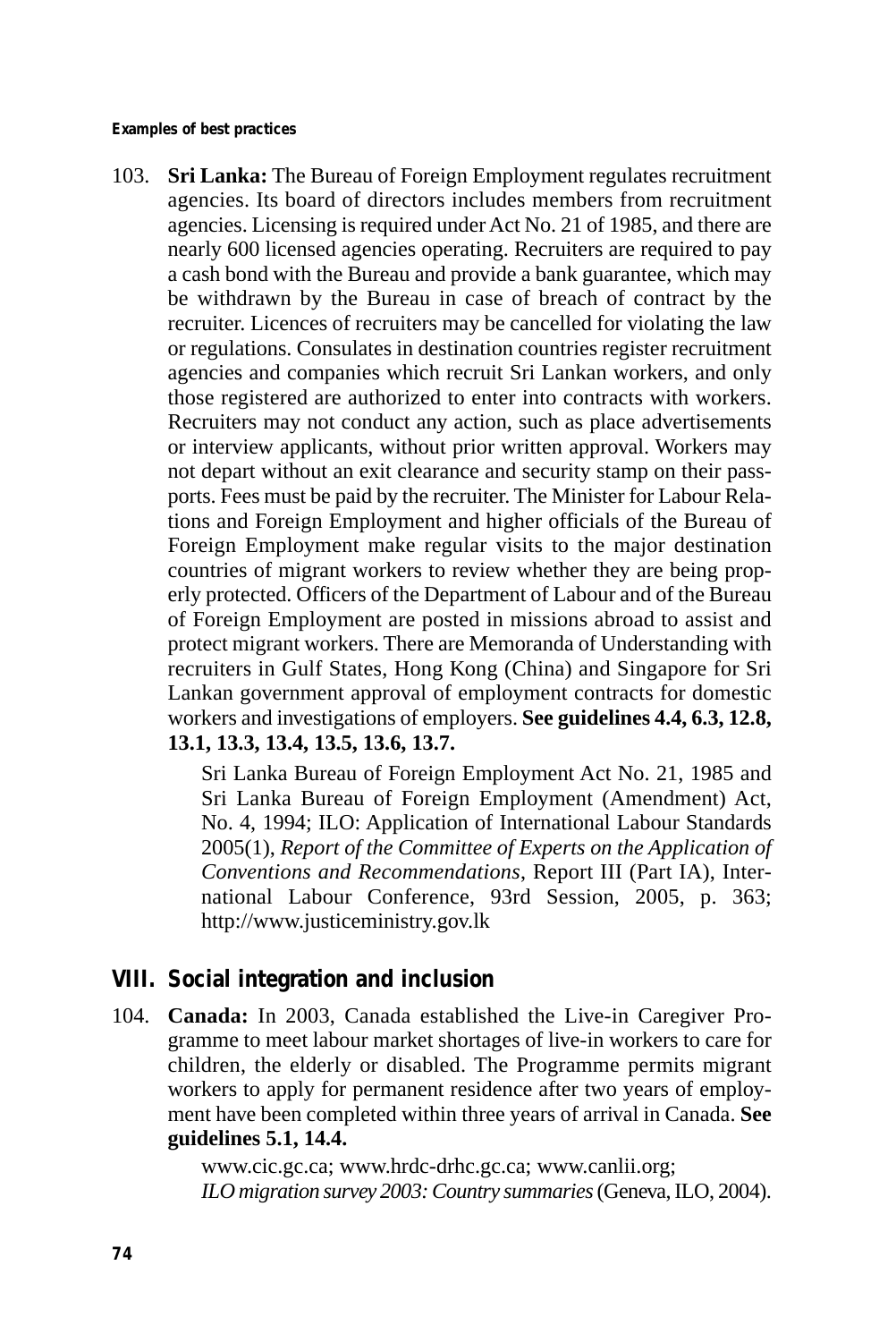105. **Costa Rica:** In 1997, as a result of the Nicaraguan-Costa Rican binational meeting, Costa Rica provided temporary work permits to Nicaraguan migrant workers who were in certain job categories defined by the Department of Labour as in need of workers, particularly agricultural jobs during the coffee and sugar cane harvest seasons. The permits were given to those who had also been given identification documents by the Nicaraguan Consulate, which included those in irregular status. In addition, as a result of a 1998 meeting of Central American Presidents, and in solidarity with countries affected by Hurricane Mitch, Costa Rica provided a general amnesty to nearly 140,000 migrants in irregular status residing and working in the country. Its main objective was to legalize, document and regularize the situation of Central American nationals who had lived in conditions of irregularity and provide them with permanent resident status and a renewable work permit for one year, extendable for another two years. **See guidelines 5.5, 14.4.** 

> Executive Decree No. 27457-G-RE, Defensoría de los Habitantes; "Personas migrantes: Un llamado a la solidaridad nacional" (San José, Costa Rica, 1999), p. 8, *La Gaceta*, No. 239, 9Dec. 1998.

106. **France:** Continent Supermarket recruited local workers from an area of Marseilles with high unemployment rates and a large immigrant population. Various NGOs and government officials assisted in writing job profiles and recruiting minorities to fill over 400 jobs. This was facilitated by waiving requirements, such as diplomas, except for specific jobs. Workers were provided with training by employment agencies. The NGOs also trained managers to promote integration and sensitize them to cultural diversity. **See guidelines 14.2, 14.3.** 

> *Anti-discrimination action profiles on the Web*, available at http://www.wisdom.at/ilo.index.aspx

107. **Germany:** Volkswagen established a Declaration on Social Rights and Industrial Relationships at Volkswagen and disseminated written information to its staff to discourage discrimination against migrant workers. It developed programmes for various target groups, such as human resources personnel, trainers, high-level personnel and the workers' council. Equal opportunity modules were integrated into qualification measures, seminars and vocational training. Specialized counsellors were hired, and five different working groups have worked toward preventing extremist views, with a special focus on adolescents and young adults during vocational training. A guidebook has been distributed addressing youth, trainers and educators. **See guideline 14.2.**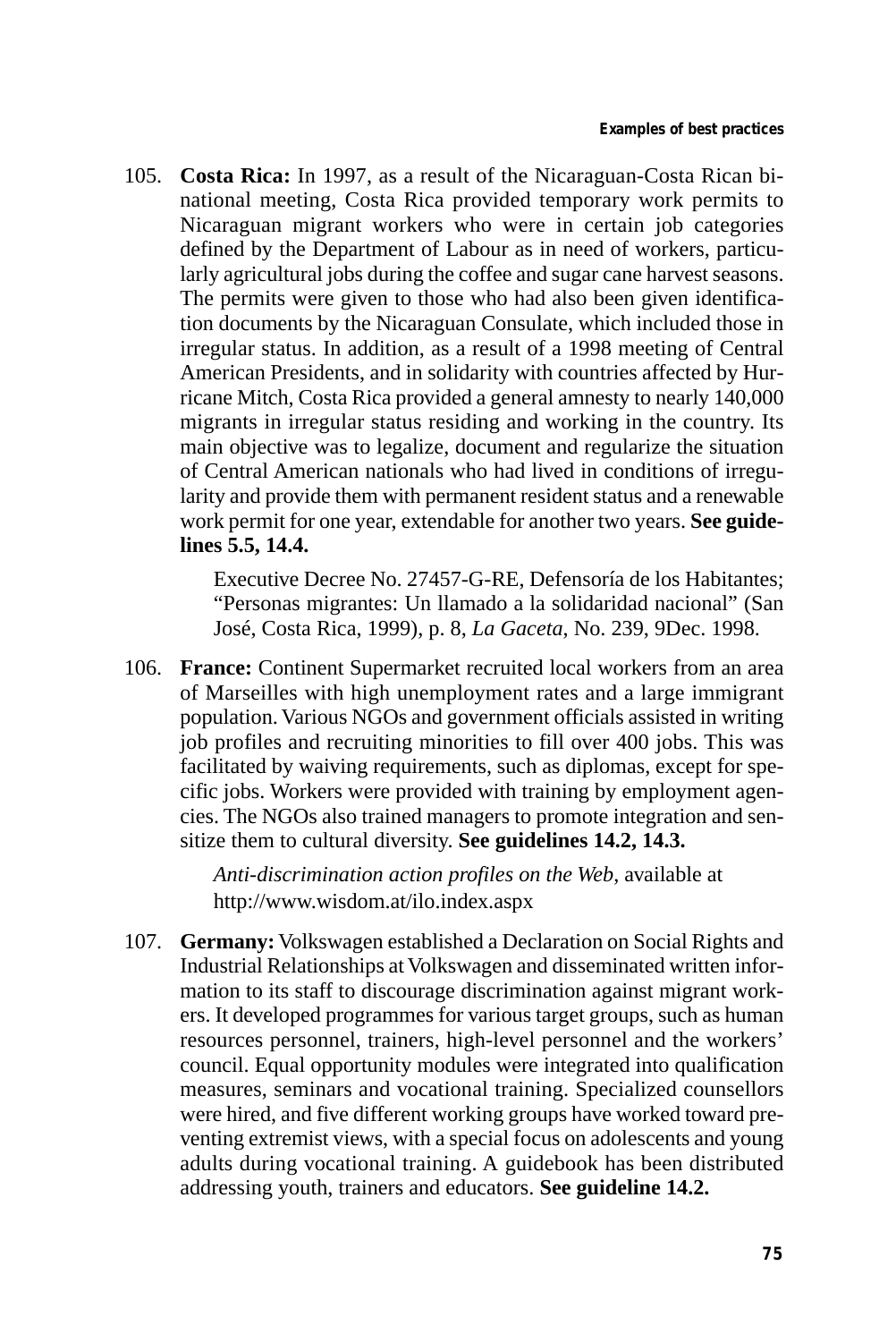*Anti-discrimination action profiles on the Web*, available at http://www.wisdom.at/ilo.index.aspx

108. **Ireland:** In consultation with immigrant and minority groups, the Irish Business and Employers' Confederation, the Irish Congress of Trade Unions, the Construction Industry Federation, the National Consultative Committee on Racism and Interculturalism and the Equality Authority of the Irish Government host an annual Anti-Racist Workplace Week, which is a nationwide campaign to prevent racism in the workplace. The campaign encompasses worker discussions and training and discussions among workers and members of minority ethnic groups on diversity issues. Seminars, conferences and events celebrating different cultures are also held. Resource packs, posters and newsletters are circulated. **See guidelines 2.1, 2.2, 3.1, 6.1, 6.3, 6.4, 7.2, 14.1, 14.2, 14.9.** 

> *Anti-discrimination action profiles on the Web*, available at http://www.wisdom.at/ilo.index.aspx

109. **The Netherlands:** All immigrants are assessed to see if they need an introductory integration programme. If recommended, they receive Dutch language lessons and information on Dutch society, employment opportunities and their locality, which is usually conducted by the Dutch Refugee Council. A test is given upon completion and a certificate awarded to those who pass, which enables them to study or work in the Netherlands. Although there is no penalty for failure to complete the course, it must be taken again if the test is not passed. **See guidelines 14.3, 14.5, 14.7.** 

> See Ministry of Justice, available at http://www.justitie.nl/English/; http://www.degeschiedenisvaninburgering.nl/

110. **The Netherlands:** LTO-Nederland, an employers' organization in the market-gardening sector, and the Dutch Ministry of Social Affairs and Employment have formulated a discrimination prevention project in collaboration with trade unions to improve labour relations, which they jointly fund. It has improved the labour market position of migrant workers by offering Dutch language and skill development classes. An equal opportunity code of conduct has been introduced to employers, which includes a grievance procedure and formation of independent committees to evaluate complaints of discrimination in hire and working conditions. A monitoring system reviews the participation of migrant workers in comparison to nationals. **See guidelines 6.1, 6.3, 6.4, 14.2, 14.3, 14.7.**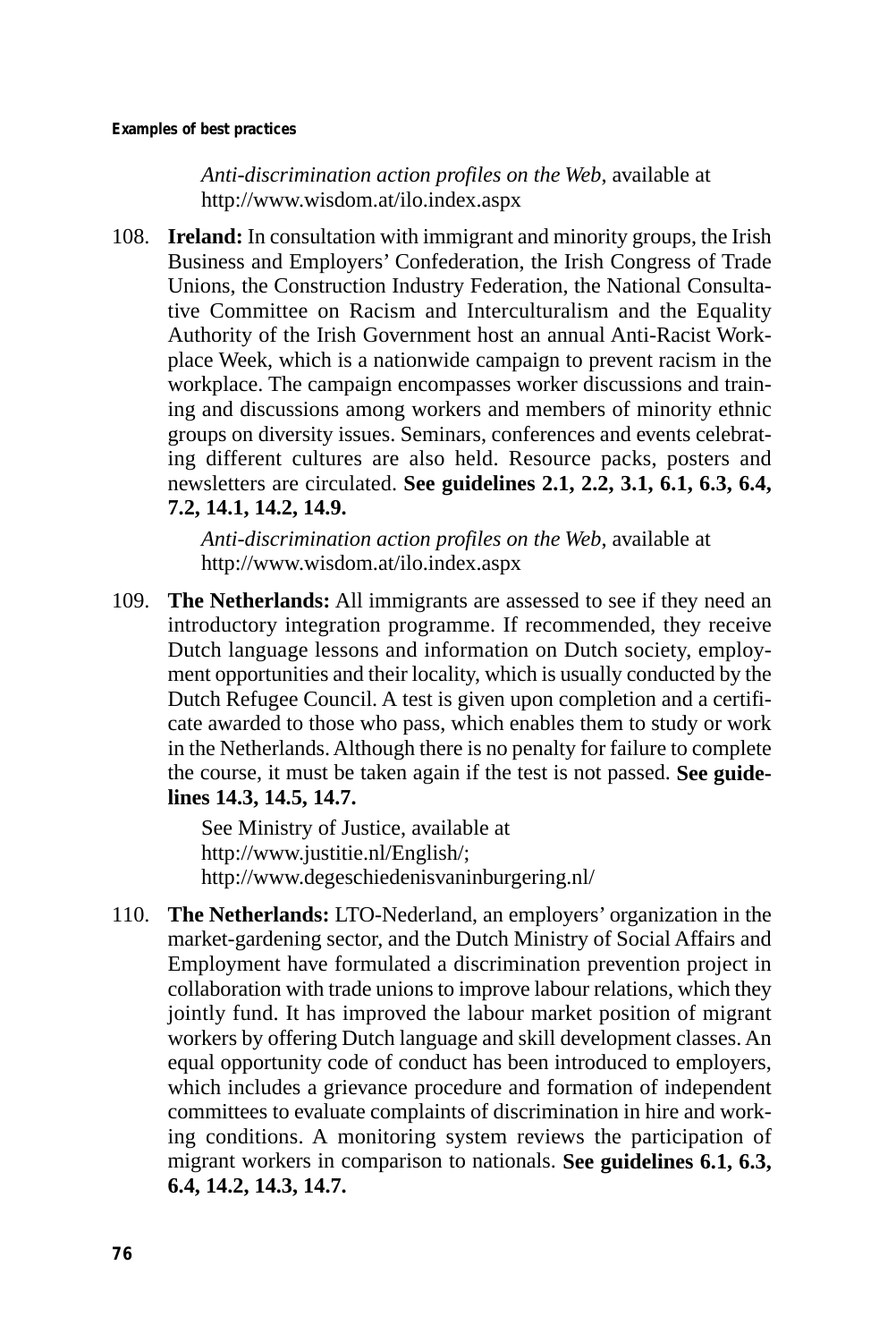*Anti-discrimination action profiles on the Web*, available at http://www.wisdom.at/ilo/index.aspx

- 111. **South Africa:** In 1994, the Government, in consultation with the National Union of Mine Workers, granted migrant workers voting rights in local elections. Migrants who had been in South Africa for more than five years were granted permanent residence permits. **See guidelines 14.4, 14.13.**
- 112. **Spain:** Spanish union confederations operate centres throughout the country to provide information and assistance to migrant workers. The Confederacion Sindical de Comisiones Obreras has centres called "CITEs" which provide information and assistance to workers on labour laws and administrative issues, such as work permits, housing, visas and social security; conduct information campaigns and distribute information in migrant workers' languages and provide language and other training; as well as awareness-raising among groups who have contact with migrant workers, such as government officials and the police. The regional CITEs share information through a database, which helps them respond more rapidly to workers' needs. The Unión General de Trabajadores (UGT) has centres in regions with large migrant worker populations and, where there are no centres, provides assistance through local unions. The centres help workers renew residence or work permits, guide them through visa procedures, provide information on work issues and provide legal assistance and assistance with official procedures. Language classes and workshops on health and safety issues are also available. The UGT participates in local and national forums on migrant worker issues. **See guidelines 6.2, 10.8, 10.11, 14.3, 14.5, 14.7, 14.10.**

*Trade Union World*, Briefing, No. 7, p. 4, Dec. 2003; Briefing, No. 4, June 2004, p. 8 (ICFTU).

113. **Sweden:** The Swedish Integration Board engages in a variety of activities to improve the labour market position and integration of migrant workers into Swedish society. Under its trainee positions for migrant workers programme, the Government subsidizes employment for a limited time so they may gain experience and learn the demands and norms of working in Sweden. Supplementary training is provided for migrant workers with foreign academic credentials. The Board also has programmes to combat racism and xenophobia. Migrant workers in a regular status have the same social, economic and education rights, as well as some political rights, as nationals. **See guidelines 9.3, 9.4, 14.2, 14.3.**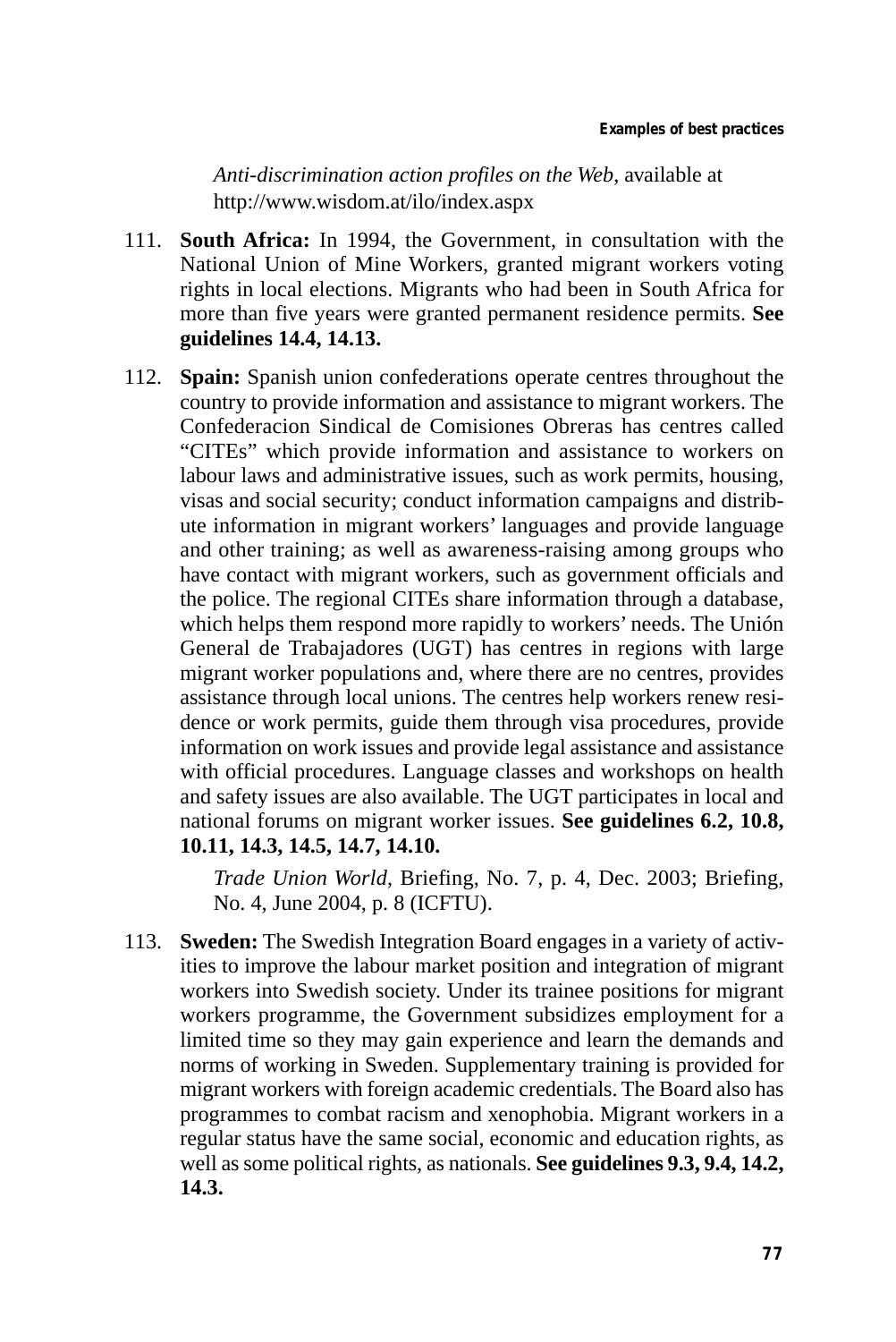http://www.integrationsverket.se; *Anti-discrimination action profiles on the Web*, available at http://www.wisdom.at/ilo.index.aspx

114. **United Kingdom:** Chemical manufacturer Robert McBride Ltd. responded to migrant workers' complaints of discrimination by establishing a race equality policy, by centralizing human resources and by training staff. It has redesigned its employment application form to remove potentially discriminatory questions. Applicants are recruited from areas with large immigrant populations, and the requirements for hire in lower skilled jobs are more tailored to job requirements, for example, by removing some unnecessary language requirements. Other policies have been implemented to respond to migrant workers' needs, such as flexible leave, arrangements for religious observances and a more tolerant attitude toward the clothing worn by minorities. Policies taken by the company have resulted in a more proportionate representation of minorities and migrant workers in the workforce. An anti-discrimination educational event has brought together management, the local trade union and community representatives. Policy advice has been offered by the Race Relations Advisory Service. **See guidelines 7.2, 14.2.** 

> *Anti-discrimination action profiles on the Web*, available at http://www.wisdom.at/ilo.index.aspx

115. **International Confederation of Free Trade Unions (ICFTU):** The ICFTU has prepared a Plan of Action Against Racism and Xenophobia and a guide for trade unionists to implement the Durban Programme of Action. It highlights racism and xenophobia against workers, including migrant workers, and uses the Programme's recommendations for ways in which to combat this. It explains how these fit in with the trade union Plan of Action and suggests what trade unionists should do, based on examples of successful trade union activities in employment, within trade unions and in society. It is also promoting the ILO Conventions relevant to migrant workers. **See guidelines 9.1, 14.2.** 

> Trade union primer, guide for trade unionists in their fight against racism and xenophobia, available at

http://www.icftu.org/www/pdf/RacismeE2004.pdf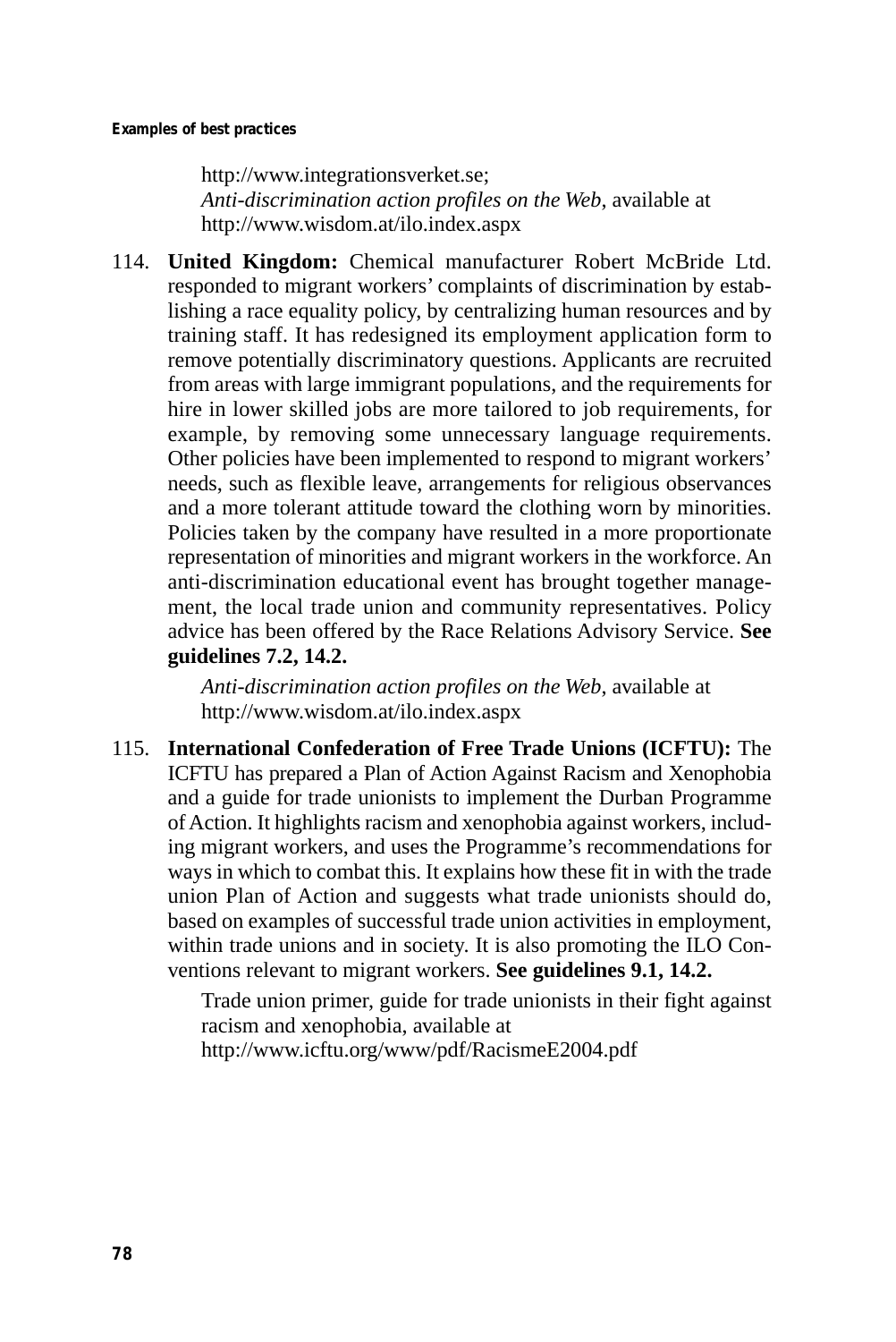## **IX. Migration and development**

116. **China:** China has begun to reverse its brain drain by encouraging its nationals trained overseas to return and work in China, with many levels of government (central, provincial and municipal, etc.) and organizations actively promoting return. While the national government sets broad policy guidelines and fashions the overall socio-economic and political climate, many institutions are working to encourage migrants back. The central government policy in improving science and technology in China is to permit its nationals freely to go abroad and then compete for them in the international marketplace by creating a domestic environment which would attract them back. Market forces, facilitated by national government reforms, have been the most important factor bringing many people back into the private sector. **See guidelines 15.8, 15.9.** 

> D. Zweig: *Learning to compete: China's strategies to create a "reverse brain drain"*, Hong Kong, Centre on China's Transnational Relations, The Hong Kong University of Science and Technology, Working Paper No. 2, available at http://www.cctr.ust.hk/articles/pdf/triggering.pdf

117. **Ecuador:** Banco Solidario (BSol) forges alliances with banks in major destination countries of its migrant workers to facilitate the transfer of their remittances. It aims to provide access to all bank services in Ecuador, Italy and Spain to keep remittance transfer costs low. **See guideline 15.6.** 

> http://www.businessindevelopment.nl/download.php?id=1012.6936 (see Annex 3 of the document).

118. **El Salvador:** The Government initiated the Program for Salvadorians Abroad, which promotes regular migration through bilateral agreements, encourages partnerships between Salvadorian businesses and workers abroad, including tourism and housing, increases remittance investments through fund-matching and coordinates migration policy. In a pilot project, remittance funds of Salvadorian workers in the United States are matched to provide scholarships, focusing on early and basic education in poor rural communities, particularly for those young children who do not attend school. **See guidelines 2.3, 4.7, 5.3, 15.4, 15.5, 15.9, 15.10.** 

http://www.elsalvador.org/home.nsf/asistencia.

M. Roger Hernandez: "Programa de atención a las comunidades salvadoreñas en el exterior", in *Memorias sobre migración inter-*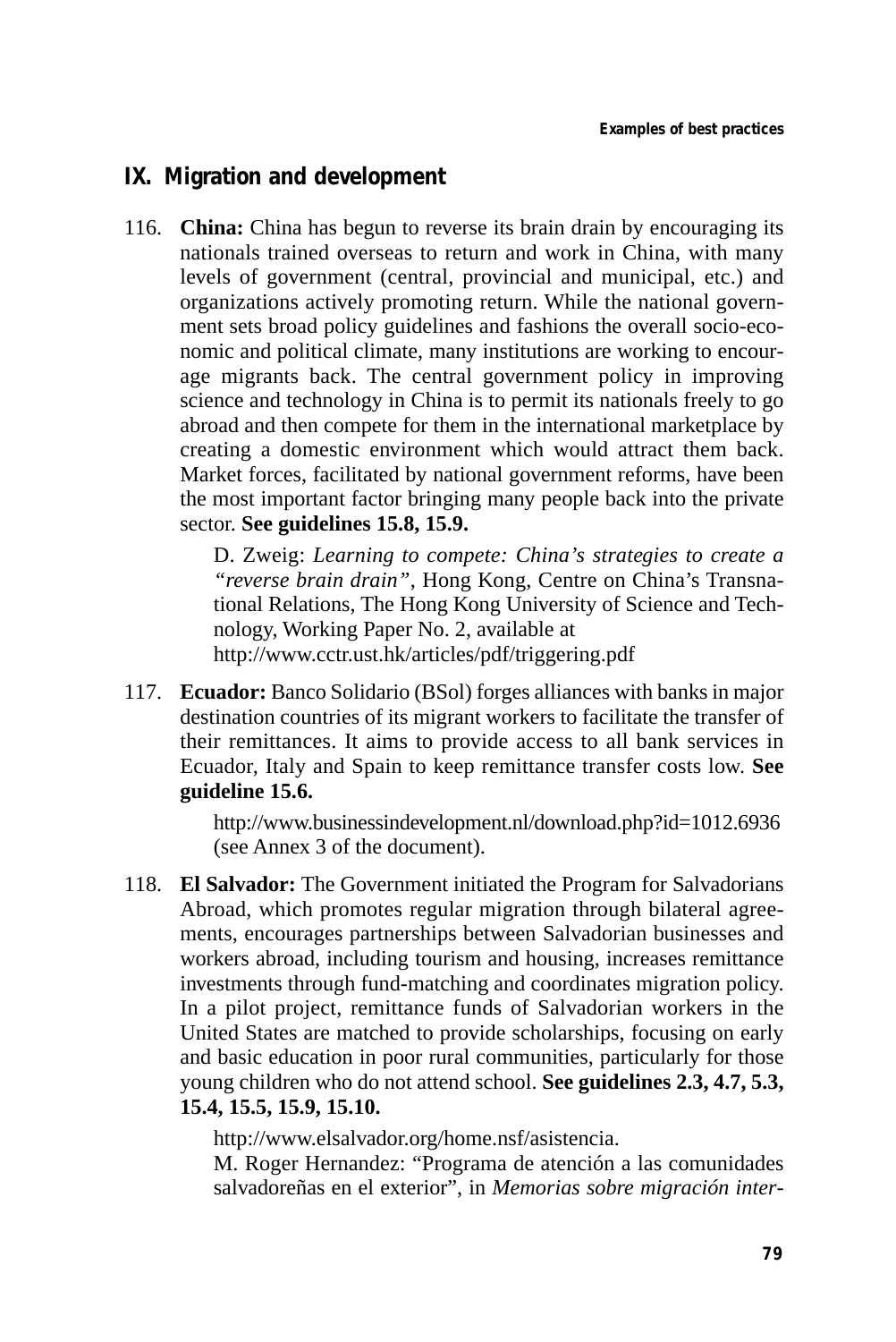**Examples of best practices** 

*nacional colombiana y la conformación de comunidades transnacionales* (Bogotá, Ministerio de Relaciones Exteriores de Colombia, 2003).

119. **Kenya:** Mobile banking units provide access in rural areas for remittance transfers. Online processing and satellite links allow money transfer and other financial services. For example, the Equity Bank serves 29 remote villages and 12,000 clients with its mobile units. **See guidelines 15.6, 15.9.** 

> http://www.swwb.org/English/1000/address/gnbi/add\_gnbi\_equity\_ bank\_limited.htm

120. **Mali-France:** The 2000 bilateral agreement, Mali-France Consultation on Migration, provides for an annual discussion at the ministerial level on the integration of Malians in France, co-management of migration flows and cooperative development in emigration areas of Mali. France provides travel costs and funds to start businesses for migrant workers to encourage their voluntary return. For 2002-04, France provided funds for Malians to work in the Malian education system and small business development. The skills of Malians in France are registered and the information managed by a French-Malian committee. The fund has also supplemented the financing of local projects by the Malian diaspora. A Malian bank guarantees loans to small businesses for expansion needs. Public relations visits in destination countries are conducted by those in ministerial-level positions to provide information on the reasons Malians emigrate. Information is provided to Malians on job and residence requirements in destination countries before they depart. Consulates in major destination countries provide assistance to Malian migrants, including with their return, and encourage the sending of remittances to Mali. **See guidelines 2.3, 2.4, 5.2, 12.1, 12.2, 15.2, 15.4, 15.8, 15.9, 15.10.** 

> S. Martin; P. Martin; P. Weil: *Fostering cooperation between source and destination countries*, available at

> http://www.migrationinformation.org/feature/display.cfm?ID=60; S.E.Findley, Columbia University: *Mali: Seeking opportunity abroad*, available at

> http://www.migrationinformation.org/Profiles/display.cfm?id=247

121. **Mexico:** The fund-matching remittance investment programme, Citizen Initiative 3 X 1, was initiated by migrant associations and local governments in the state of Zacatecas and is now managed by the Federal Ministry for Social Development in coordination with many state and local governments and migrant associations. Migrant workers who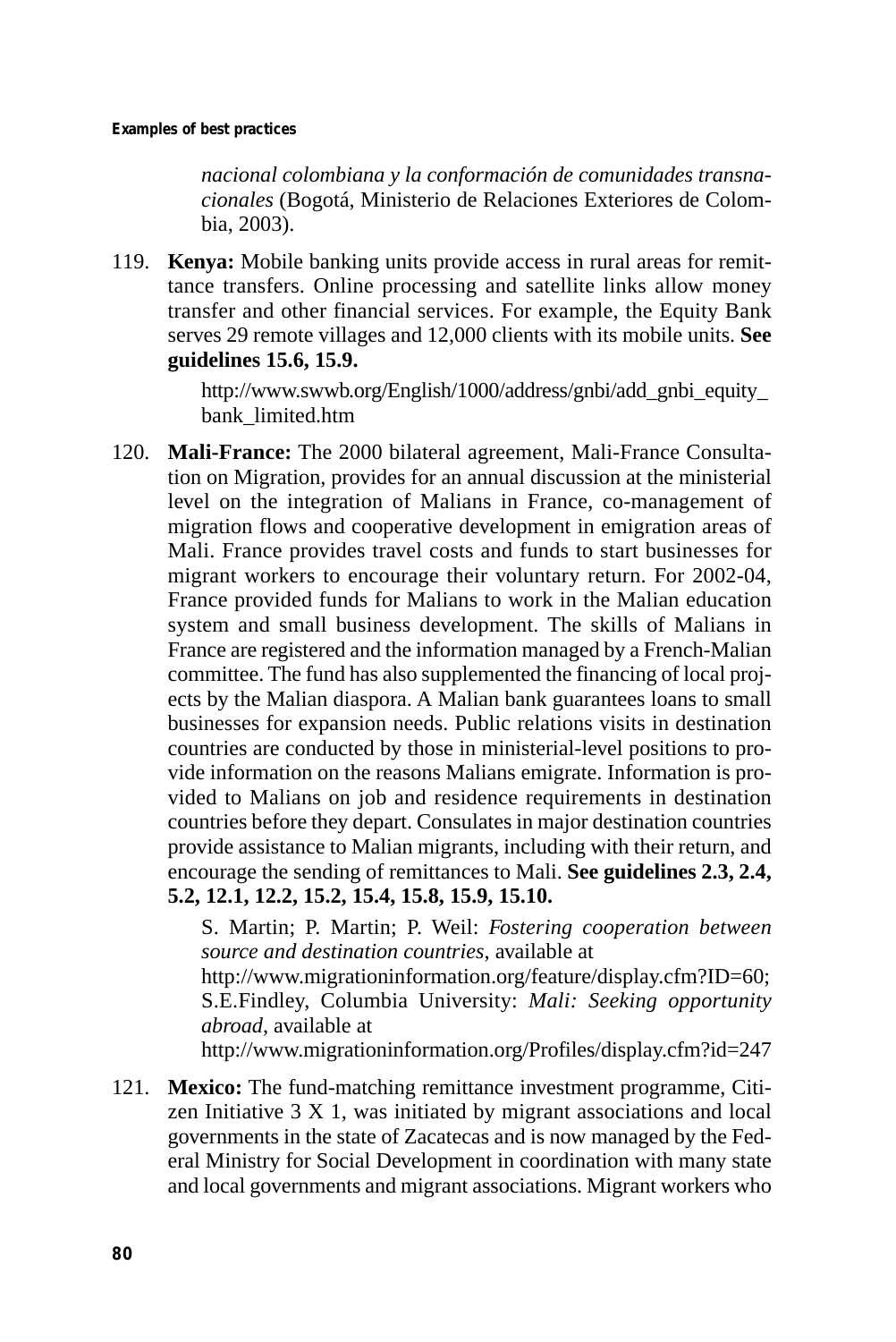provide remittance funds submit proposals for infrastructure development, public services or job creation to the local government or a Mexican Consulate. If the Government approves the proposal, every dollar provided by a migrant association is matched by one each from the local, state and federal government. The 3 X 1 programme has strengthened the role of hometown associations in both the United States and Mexico. **See guidelines 1.1, 1.2, 7.1, 15.5, 15.9, 15.10.** 

http://www.businessindevelopment.nl/download.php?id=1012.6936 (see Annex 3 of the document).

122. **Mexico:** The New Alliance Task Force, begun by a Mexican Consulate General in 2003 with the United States Federal Deposit Insurance Corporation (FDIC), brings together 30 banks, 25 community organizations and government agencies to participate in the remittance market and promote banking, mortgage and credit services among migrant workers. The Government of Mexico promotes the Banco de Servicios Financieros (BANSEFI) as a programme to increase financial products and services available to migrant workers, particularly low-income workers. The costs of remittance transfers have been reduced from more than 20 per cent of the principal sent to between 4 and 10 per cent. Favourable exchange rates have also been promoted. As part of its Partnership for Prosperity Programme between the Mexican and the United States Governments, the BANSEFI disseminates information about the costs of remittance transfers from the United States and provides information on the benefits of the account-to-account transfer system. It has also created a pool of popular banks, micro-finance institutions and credit unions to act as remittance distributors. **See guideline 15.6.** 

> M. Orozco: *International financial flows and worker remittances: Issues and lessons* (Inter-American Dialogue, Washington, DC), pp. 25-28.

123. **Morocco:** Banque Populaire (BP) of Morocco is a major state-owned bank with branches and agents in several European countries. Moroccan migrant workers in Europe can open joint checking accounts at a local BP branch accessible to relatives in Morocco with no processing fees. The BP also provides inexpensive ways to wire money to Morocco and offers various insurance options specifically for migrants, covering an airplane fare in the case of a family emergency or return of one's body after death. **See guideline 15.6.** 

http://www.bp.co.ma/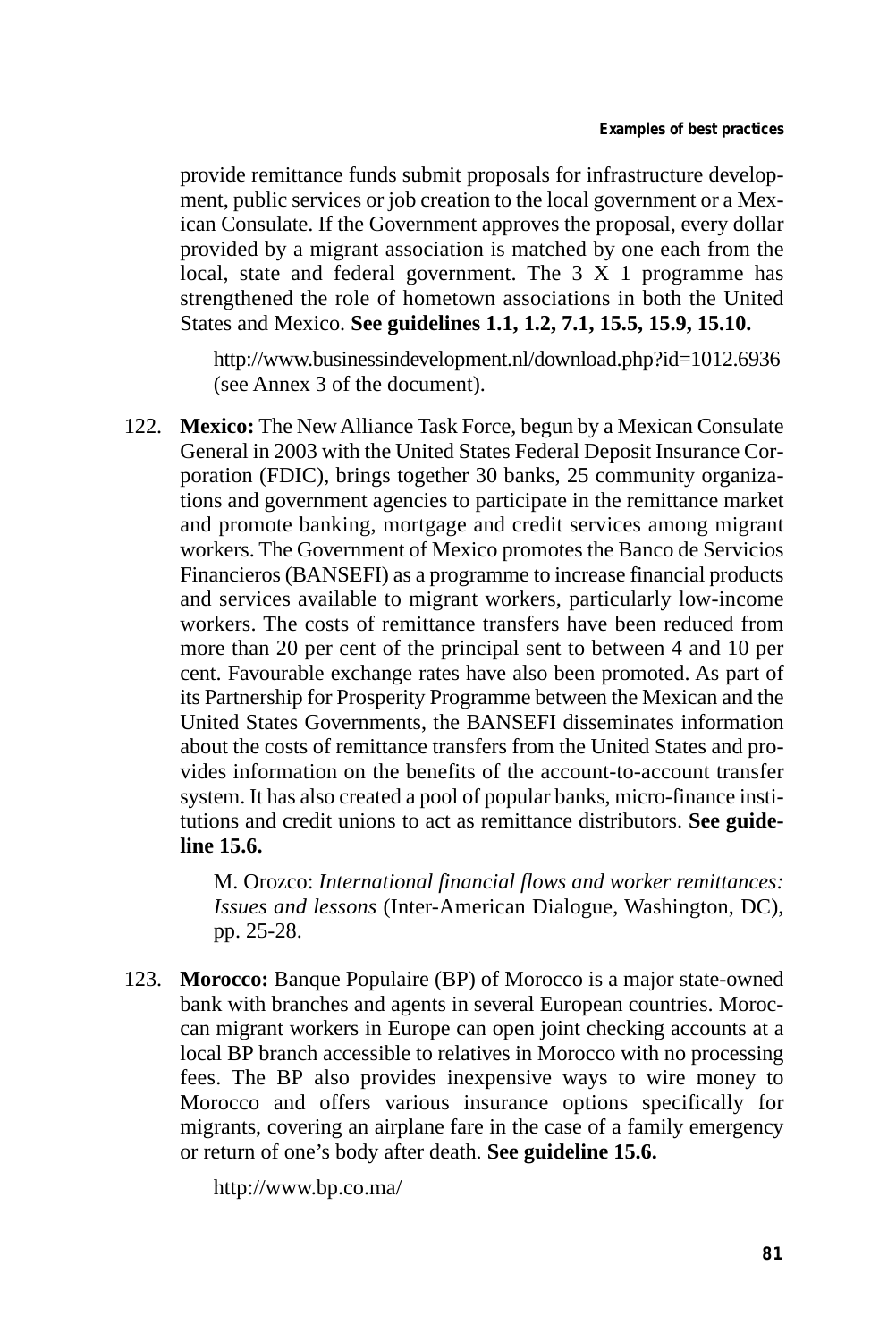**Examples of best practices** 

124. **Philippines:** Migrant workers who register their contracts with the Philippines Overseas Employment Administration are given electronic identity cards in collaboration with Philippine banks, which enable them to transfer remittances from destination countries to their families in the Philippines at low cost. Low-cost remittance transfers can also be made through mobile telephone companies. See guideline 15.6.

http://www.poea.gov.ph

125. **Senegal:** The Bureau d'Assistance et d'Orientation des Sénégalais de l'Extérieur, which is within the Ministry of Foreign Affairs, promotes the welfare of Senegalese workers abroad, facilitates their return and rehabilitation and promotes the return of remittances. It also encourages expatriates to participate actively in the socio-economic development of the country. **See guidelines 12.2, 15.5, 15.8, 15.9.** 

> *ILO migration survey 2003: Country summaries*, pp. 335-338 (Geneva, ILO, 2004); http://www.gouv.sn

126. **Senegal-France:** A bilateral agreement provides for an increase in French visas to Senegalese and payment of travel and accommodation for highly skilled migrant workers to undertake temporary development missions in Senegal and for workers to return to Senegal for small development projects, in exchange for assistance from Senegal in returning migrant workers in an irregular status. **See guidelines 2.3, 2.4, 5.2, 15.4, 15.8, 15.9.** 

> R. Magoni: *International migration and relations with third countries: France*, Migration Policy Group, Brussels, 2004 available at http://www.migpolgroup.com/uploadstore/ France%20foreign%20relations%20full%20report.pdf

127. **South Africa-United Kingdom:** A 2003 Memorandum of Understanding (MOU) on Reciprocal Educational Exchange of Healthcare Personnel between the United Kingdom and South Africa provides for the reciprocal exchange of skills and knowledge. The MOU also promotes the recognition of the qualifications of South African health professionals and enables them to work for a specified period in organizations providing National Health Services in the United Kingdom. They then return to South Africa with newly acquired skills and experience. **See guidelines 2.3, 15.7, 15.8, 15.9.** 

> http://www.doh.gov.za/; http://www.dh.gov.uk/ PublicationsAndStatistics/LettersAndCirculars/DearColleague…

128. **Thailand:** The Reverse Brain Drain Project sets up connections among highly-skilled Thai migrant workers to exchange information and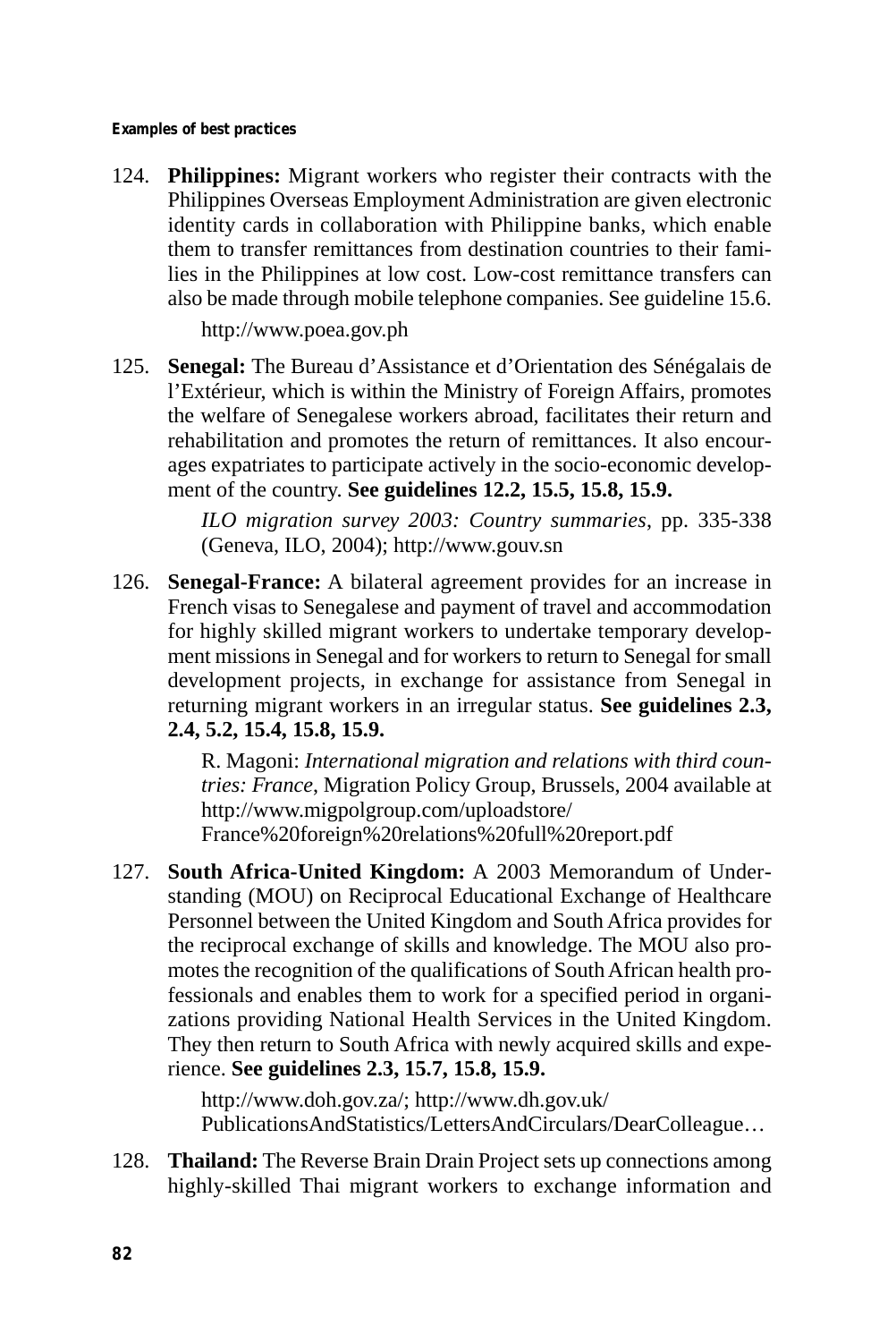knowledge. Professionals are encouraged to return to Thailand to assist in development or technology projects. Over 100 collaborative projects and activities have been carried out with organizations in Thailand. The Association of Thai Professionals in America and Canada, the Association of Thai Professionals in Europe and the Association of Thai Professionals in Japan have all cooperated. **See guidelines 15.8, 15.9, 15.10.** 

http://www.atpac.org

129. **United Kingdom:** The Department of Health Code of Practice for the International Recruitment of Healthcare Professionals (Revised in 2004) for NHS Employers states that developing countries should not be targeted for the recruitment of health-care professionals. The Code provides best-practice benchmarks for parties involved in international recruitment, the adoption of a list of about 150 developing countries at risk of health-care worker shortages from which workers should not be recruited, the extension of the Code to both temporary and permanent health-care professionals and public and private sector providers, and the non-levy of placement fees on workers. The United Kingdom also has bilateral agreements with China, India, the Philippines and Spain for recruitment of health-care workers. **See guidelines 2.3, 15.7, 15.8, 15.9.** 

http://www.dh.gov.uk/assetRoot/04/09/77/34/04097734.pdf

130. **Commonwealth Secretariat (2003):** The Commonwealth Secretariat has developed both a code of practice for the international recruitment of health workers and a protocol on teacher recruitment. The Commonwealth Code of Practice for the International Recruitment of Health Workers provides guidelines to Commonwealth countries for the ethical recruitment of workers from developing countries to discourage recruitment from countries which themselves have shortages of health care workers. It has been adopted by Commonwealth Health Ministers and provides a framework for interaction between countries as they seek to meet the basic health needs of their populations. The Commonwealth Teacher Recruitment Protocol was adopted at a ministerial meeting in the United Kingdom in September 2004. It aims to balance the rights of teachers to migrate internationally, either temporarily or permanently, against the need to protect the integrity of national education systems and prevent the exploitation of the scarce human resources of developing countries. **See guidelines 15.7, 15.8, 15.9.** 

> http://www.thecommonwealth.org/Templates/Colour.asp?NodeID= 34044